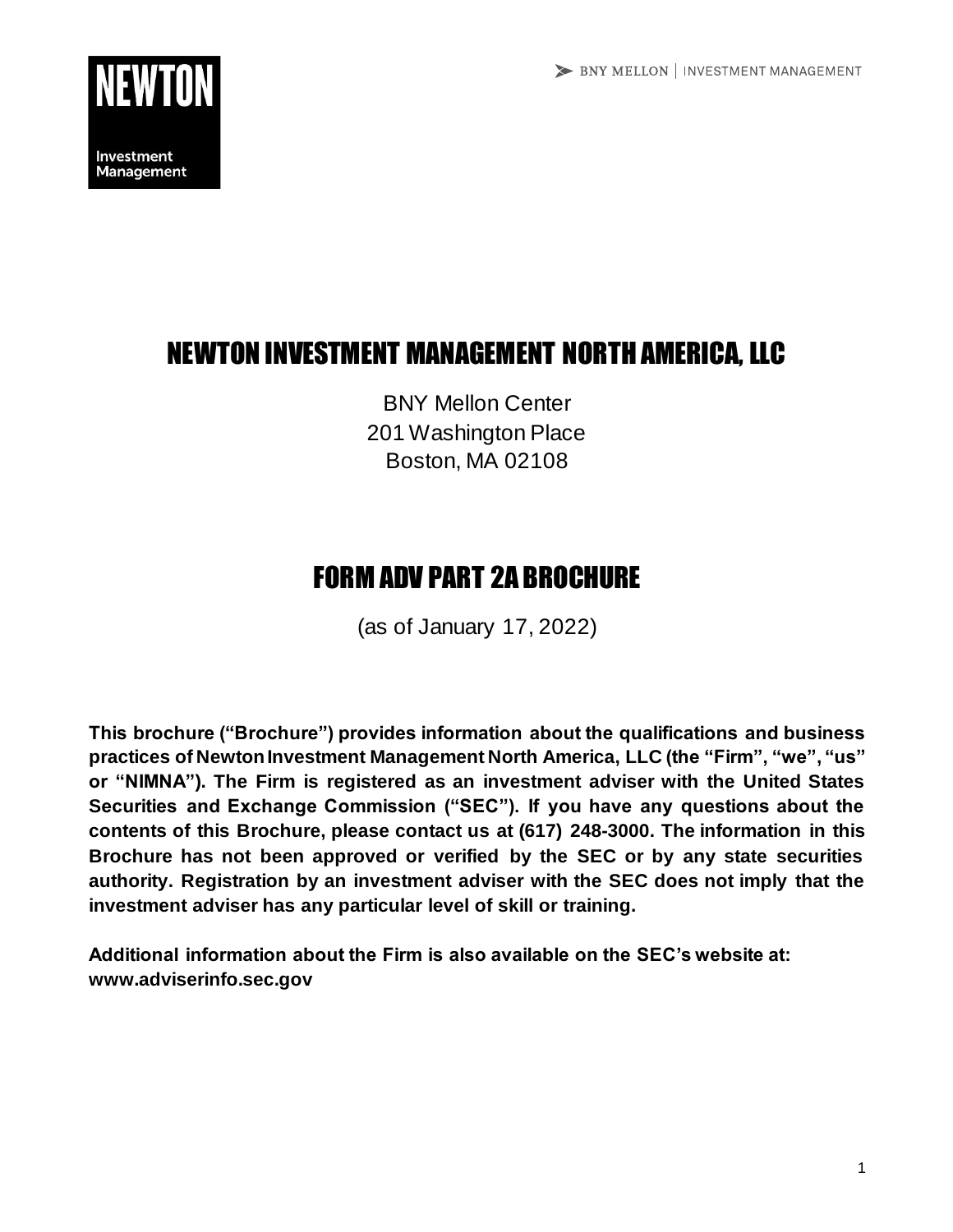

# <span id="page-1-0"></span>**Item 2: Summary of Material Changes**

This Brochure dated January 17, 2022, represents an update to the Brochure dated September 30, 2021. The following is a summary of the material changes that have been made to the Brochure since the last update.

• Item 17 – we have amended the Voting Client Securities section to reflect the current processes for voting proxies.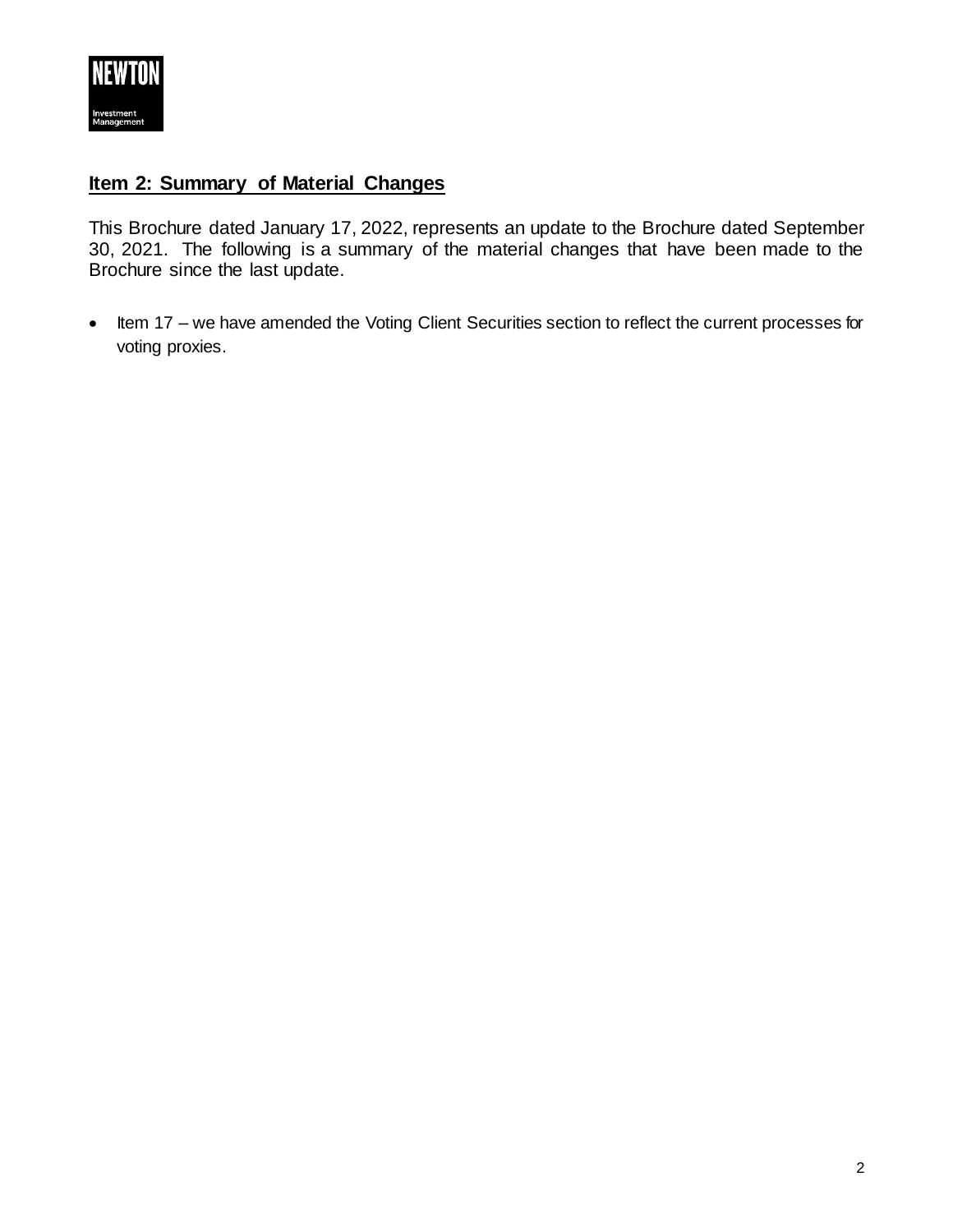

# <span id="page-2-0"></span>Item 3: Table of Contents

| Item 11: Code of Ethics, Participation or Interest in Client Transactions, Personal Trading  59 |  |
|-------------------------------------------------------------------------------------------------|--|
|                                                                                                 |  |
|                                                                                                 |  |
|                                                                                                 |  |
|                                                                                                 |  |
|                                                                                                 |  |
|                                                                                                 |  |
|                                                                                                 |  |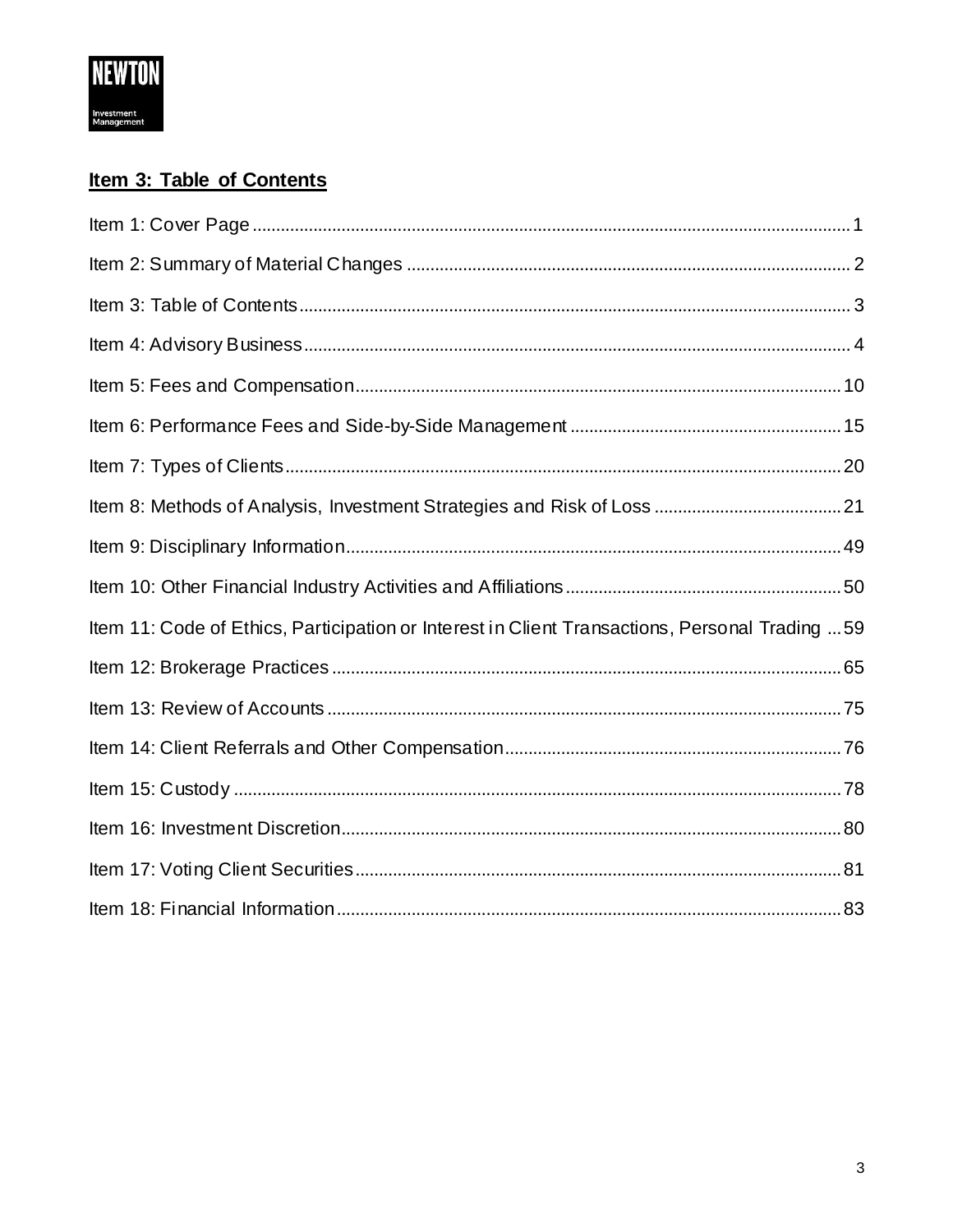

# <span id="page-3-0"></span>**Item 4: Advisory Business**

# **Background**

Newton Investment Management North America, LLC (the "Firm") is a limited liability company organized under the laws of the State of Delaware. We are an indirect subsidiary of The Bank of New York Mellon Corporation ("BNY Mellon Corp."). The Firm was established in 2021, comprised of equity and multi-asset teams from an affiliate, Mellon Investments Corporation. Mellon was established in 1933 with roots tracing back to the late 1800s. The Firm forms part of the Newton Investment Management group.

The Firm is part of the group of affiliated companies that individually or collectively provide investment advisory services under the brand "Newton" or "Newton Investment Management" ("Newton"). Newton currently includes the Firm and Newton Investment Management Ltd. ("Newton Limited"). Newton Limited was incorporated on 6 June 1978 with Reed Stenhouse, a Scottish insurance broker. Newton Limited became a subsidiary of BNY Mellon Corp. on July 23, 1998.

# **Advisory Business**

The Firm is an investment adviser registered as such with the U.S. Securities and Exchange Commission ("SEC") pursuant to the Investment Advisers Act of 1940, as amended ("Advisers Act"). The Firm provides discretionary and non-discretionary investment advice to institutional clients, including U.S. and global pension funds, sovereign wealth funds, trusts, central banks, endowments, foundations, insurance companies, registered mutual funds, other pooled investment vehicles and other institutions.

The Firm operates through two separate investment product lines, comprising the "Equity Product Line" and the "Multi-Asset Product Line", the "Product Lines", respectively. The Product Lines operate semi-autonomously under the umbrella of the Firm, subject to the global policies and procedures of the Firm and BNY Mellon Corp., as applicable.

Clients typically obtain our investment advisory services pursuant to (i) an investment management or sub-advisory agreement with us or The Bank of New York Mellon, a New York chartered bank (the "Bank") (when our employees are acting as dual officers of the Bank) or (ii) a trust agreement or participation agreement with the Bank (when our employees manage assets of collective investment funds of the Bank as a sub-advisor hired by the Bank). Investors may also access our investment advisory services by investing in commingled vehicles which are sponsored or established by the Firm, our affiliates or unaffiliated third parties. See Item 4 "Dual Officers" for more information about our dual officer arrangements.

Additional relationship-based services may be provided for existing clients and prospective clients. Such relationship-based services are negotiated individually with each client and may include certain account monitoring or trading or strategic allocation services. We may provide advice through consultations or the provision of research reports. The exact nature of the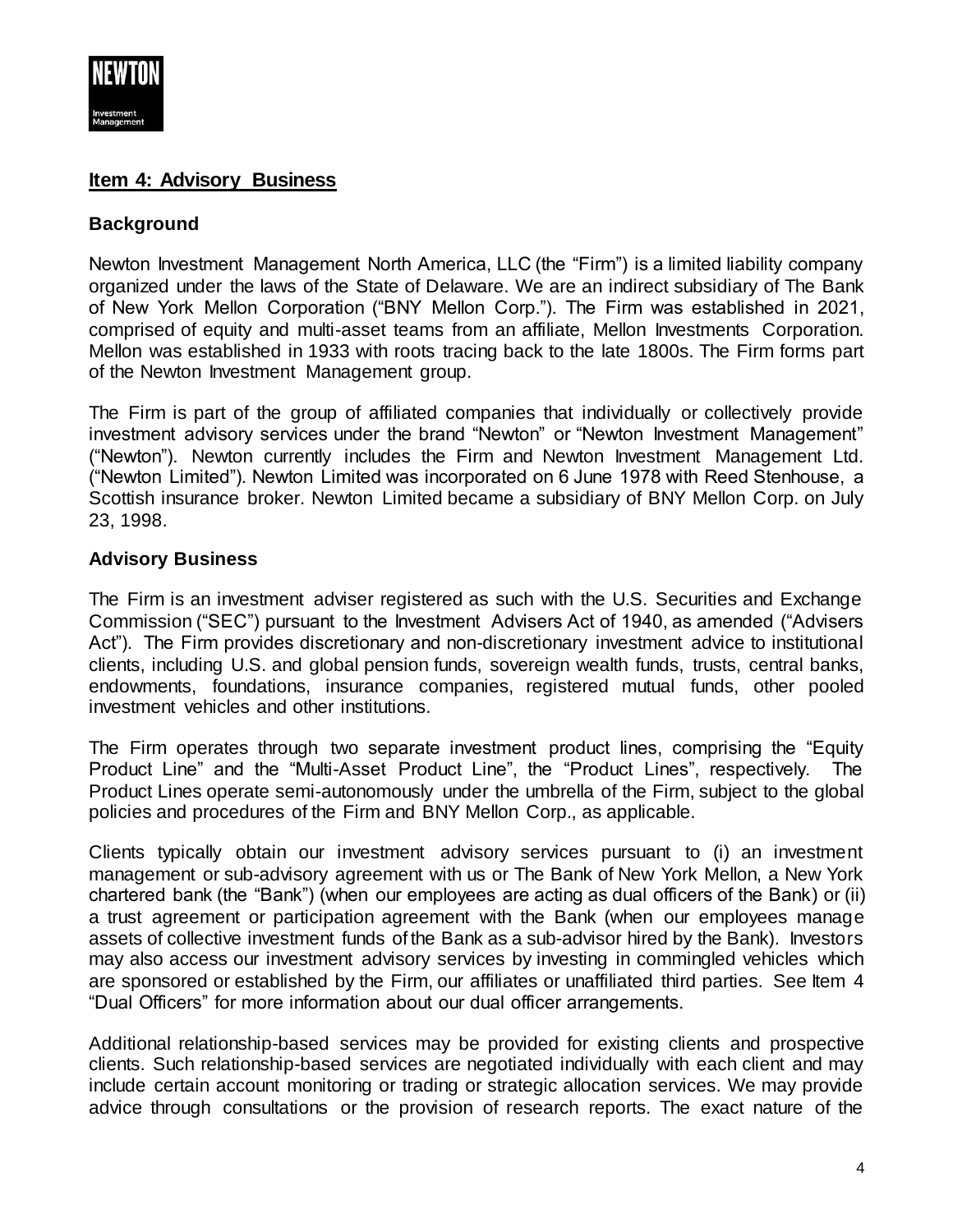

consultation will depend upon the requirements of the client. Topics may include, but are not limited to, asset allocation, evaluation of new investment services relative to the client's needs and product development. On select occasions or as part of a consultation, special reports or analyses relating to securities may be prepared or issued, such as a study of security transactions costs (which may include charts or graphs).

Please refer to Item 8 of this Brochure for a description of the strategies provided by each Product Line, in which we invest client assets.

#### **Investment Guidelines**

The Firm offers a variety of carefully developed investment strategies ("Strategies" and each, a "Strategy"). We generally manage all client accounts in accordance with a model portfolio that is based upon a selected Strategy. However, we tailor our services to meet clients' individual investment goals and we work with clients to create investment guidelines that are mutually acceptable to the client and to us. When creating investment guidelines, clients may impose investment restrictions in certain individual securities or types of securities. Clients who impose investment restrictions might limit our ability to employ the strategy on that client's behalf, resulting in investment performance that differs from that of the model and other client accounts.

The Firm also offers investment advisory services in the form of pooled investment vehicles or "Funds." Each pooled investment vehicle has an investment objective and a set of investment policies and/or guidelines that we must follow. For these reasons, we cannot tailor the investment guidelines of a Fund to meet individual investor needs. In addition, we cannot impose individual investment restrictions on our investment strategies for underlying investors in the pooled investment vehicles.

We also provide management services on a non-discretionary basis, where we make recommendations to the client but all investment decisions are made by the client and may or may not be implemented by us.

#### **Sharing of internally generated research**

The Firm and Newton Limited seek to optimize the extent to which each can share between the two firms internally generated investment research and/or research recommendations with a view to enhancing the research and investment opportunities for all portfolios managed by both firms. The sharing of internally generated research allows for the fair allocation of investment ideas across the two firms to avoid one set of clients being advantaged or disadvantaged over another and is undertaken in accordance with applicable laws. Please refer to Item 6 for a description of conflicts of interest relating to the sharing of internally generated research.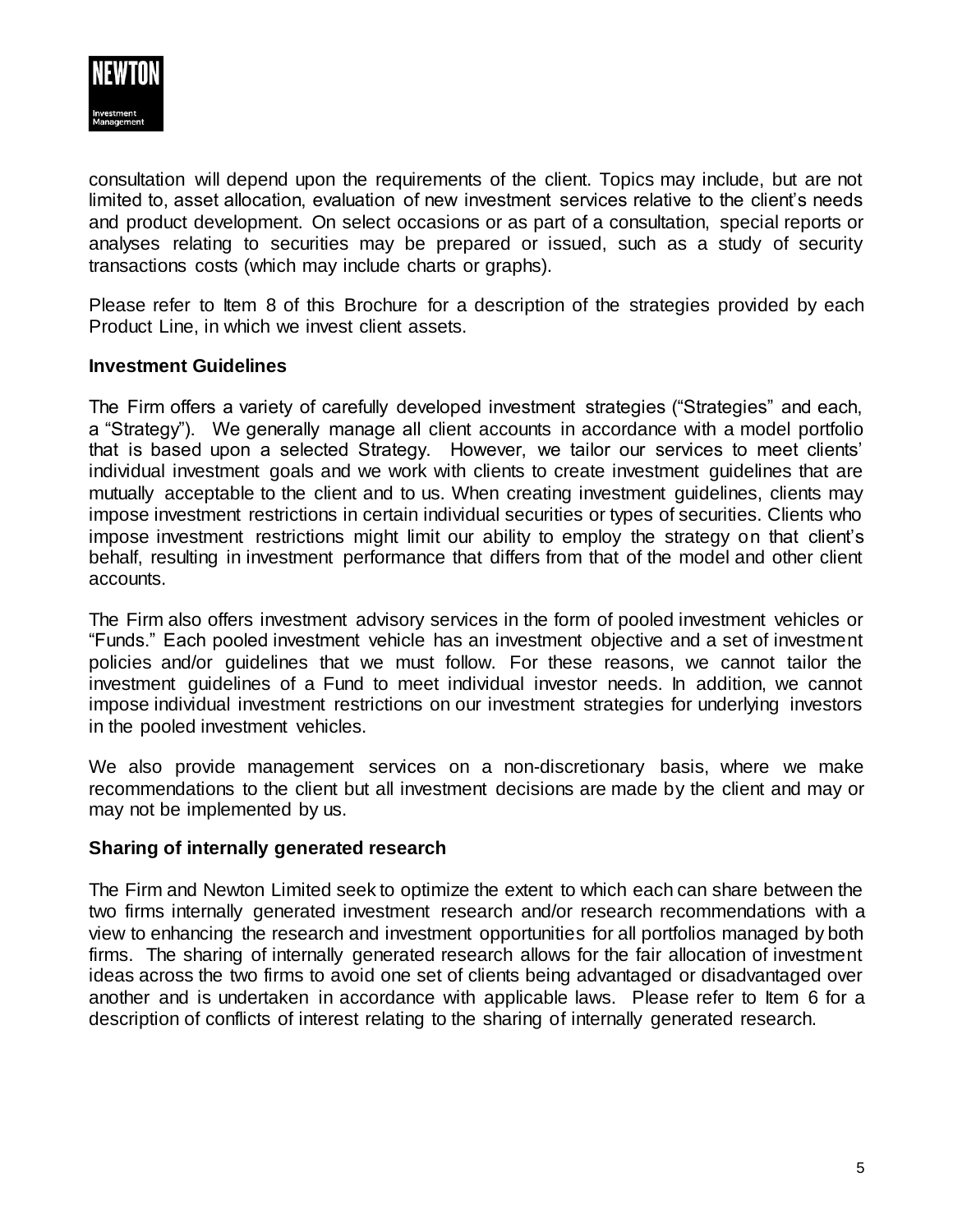

#### **Wrap Fee Programs and Model Delivery**

A client in a wrap fee program ("Wrap Fee Program") typically receives investment management of account assets through one or more investment advisers (including the Firm) participating in the Wrap Fee Program, as well as trade execution, custodial, performance monitoring and reporting services (or some combination of these or other services) for a single, all-inclusive "wrap-fee" charged by the program sponsor ("Sponsor") based on the value of the client's account assets. The Firm serves as a discretionary sub-adviser in certain Wrap Fee Programs and typically receives a portion of the wrap fee for our services. The Sponsor typically assists the client in defining the client's investment objectives based on information provided by the client, aids in the selection of one or more investment managers to manage the client's account and periodically contacts the client to ascertain whether there have been any changes in the client's financial circumstances or objectives that warrant a change in the arrangement or the manner in which the client's assets are managed.

Clients participating in Wrap Fee Programs normally receive a disclosure brochure from the Sponsor detailing the Wrap Fee Program prior to their selection of us as adviser or sub-adviser, which includes a description of the services provided by the Sponsor and the applicable fee schedule. The fees and features of each Wrap Fee Program vary and, therefore, clients in Wrap Fee Programs should consult the Sponsor's brochure for the fees and features applicable to their account. We do not act as a Sponsor of any Wrap Fee Programs. However, Sponsors may obtain brokerage, clearing and other wrap program services from our affiliates.

We may enter directly into agreements with Sponsors (which typically grant us discretionary responsibility for determining which securities are to be purchased or sold) and we may then delegate the provision of certain services (including, but not limited to, the implementation of purchase and sale transactions, suitability reviews and the opening and maintenance of client accounts) to our affiliate, BNY Mellon Securities Corporation.

In certain circumstances, we act as a nondiscretionary adviser or sub-adviser in programs ("Model Delivery Programs") in which our services are limited to the creation and maintenance of a model portfolio for an investment adviser or Sponsor providing investment advisory and asset allocation services to its clients in a Wrap Fee Program. In such cases, it is expected that the recommendations of our model portfolio will be implemented, subject only to differences resulting from individual investment guidelines or cash or other needs of the particular Model Delivery Program client. With respect to these accounts, we generally do not know the identity of the underlying clients, do not act as a fiduciary to such clients, do not have access to the underlying clients' account information, do not trade for underlying clients participating in the account and do not perform brokerage, custody, suitability reviews or any other administrative functions. Additionally, for Model Delivery Programs, we are generally not responsible for voting proxies that relate to assets held in any underlying client's account or the account's compliance with applicable laws and regulations. In certain circumstances, we may also provide Model Delivery Program services to advisers or sub-advisers for clients other than Wrap Fee Accounts.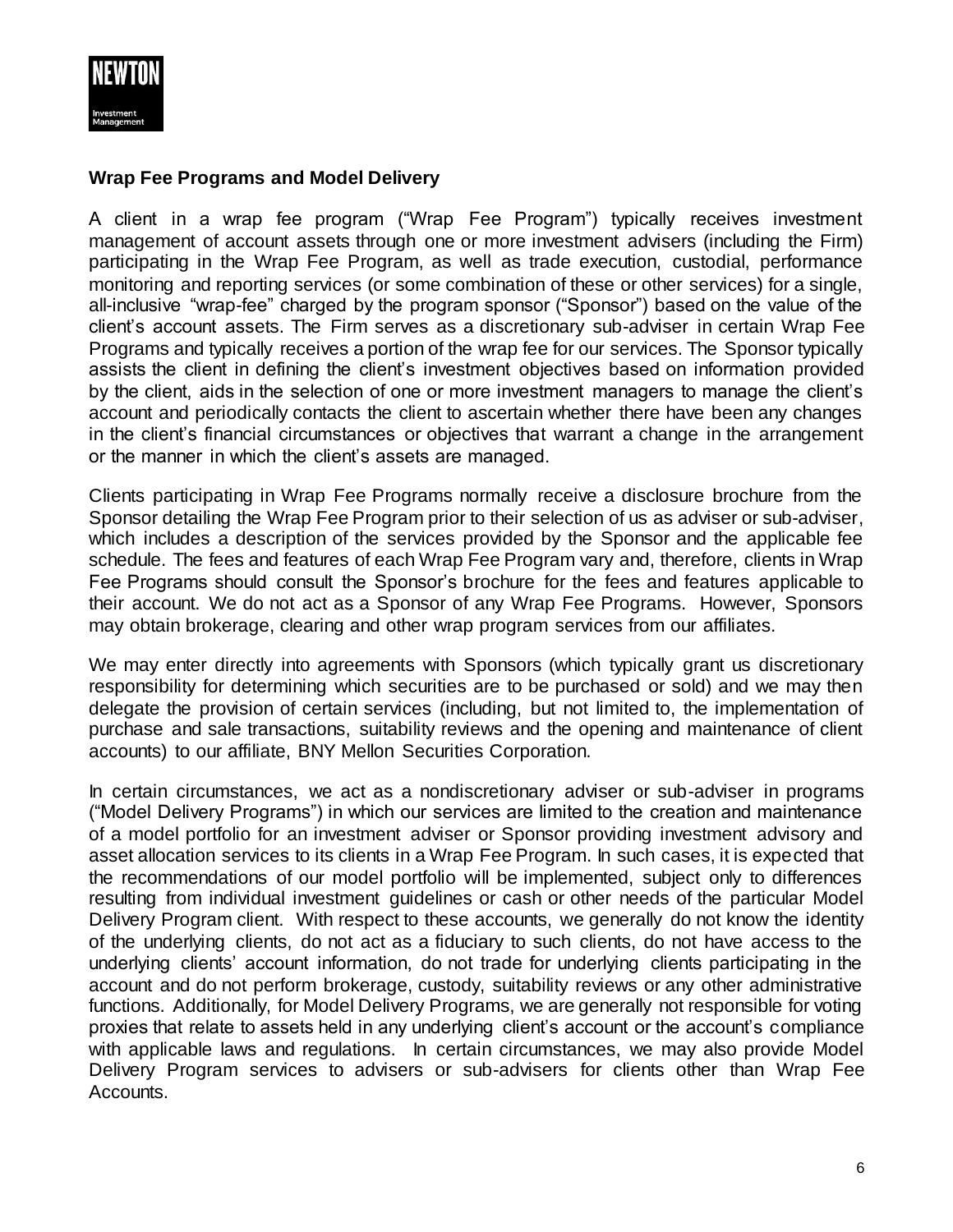

Our relationships with Sponsors may create certain conflicts of interest for the Sponsors and for us. We provide investment advisory services to certain affiliated Sponsors, including BNY Mellon Securities Corporation. If the Sponsor is affiliated with us, the Sponsor may have an incentive to give us access to the account and to steer clients toward us, based on the affiliation rather than based on our expertise or performance or the client's needs. Likewise, in hopes of gaining clients through a Wrap Fee Program, we may have an incentive to execute brokerage transactions through the Sponsor (whether affiliated or unaffiliated), who in turn may recommend us to Wrap Fee Program participants.

In evaluating a Wrap Fee Program, clients should consider a number of factors. A client may be able to obtain some or all of the services available through a particular program on an "unbundled" basis through the Sponsor or through other firms and, depending on the circumstances, the aggregate of any separately paid fees may be higher or lower than the single, all-inclusive fee charged in the Wrap Fee Program. Payment of an asset-based fee may or may not produce accounting, bookkeeping or income tax results that differ from those resulting from the separate payment of (i) securities commissions and other execution costs on a trade-by-trade basis and (ii) advisory fees. Any securities or other assets used to establish an account in a Wrap Fee Program may be sold, and the client will be responsible for payment of any taxes due. We recommend that each client consult with his or her tax adviser or accountant regarding the tax treatment of Wrap Fee Programs.

Please see Form ADV, Part 1A – Schedule D, Section 5.I.(2) for a list of the Wrap Fee Programs we sub-advise.

#### **Dual Officers**

Certain employees of the Firm are also officers of one or more affiliates of the Firm, and certain employees of our affiliates are officers of the Firm, ("dual officers") for the purpose of performing investment management and related functions. Such affiliates may include the Bank BNY Mellon Investment Adviser, Inc. In this dual officer capacity, our employees may:

- Manage assets of certain of the Bank's collective investment funds; and
- Manage separate accounts, registered investment companies and other commingled and/or pooled investment vehicles on behalf of the Bank and BNY Mellon Investment Adviser, Inc.
- Perform oversight of investment advisory services and administrative and operational services to certain collective investment funds of the Bank.

Likewise, employees of our affiliates, acting as dual officers of the Firm may:

 Manage separate accounts, registered investment companies and other commingled and/or pooled investment vehicles on behalf of the Firm.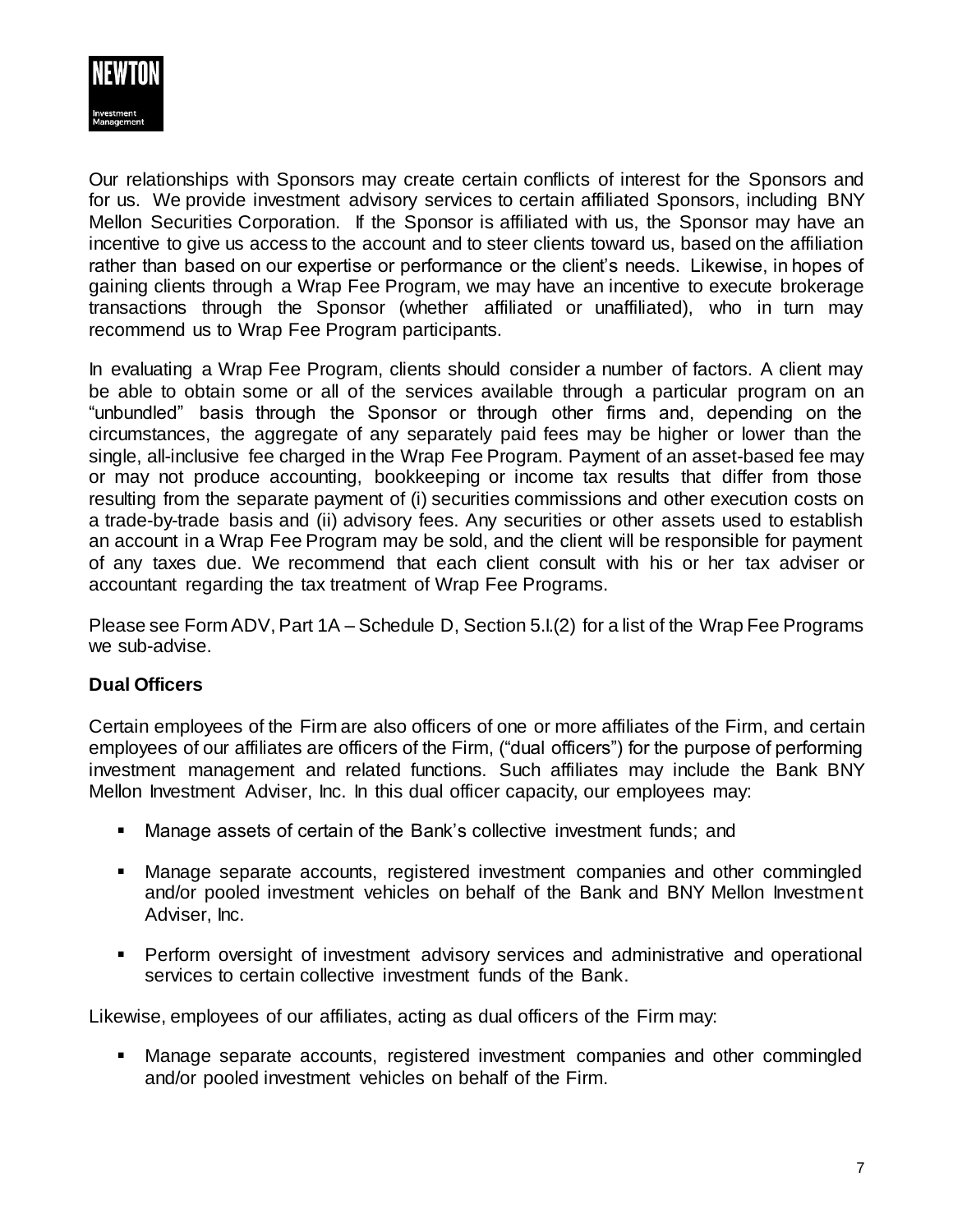

When the Firm's personnel act as dual officers or employees of the Bank in managing portfolios, the Firm receives compensation. In certain instances, we may enter into revenue sharing arrangements with affiliates where we may receive a portion of the fee, or bill the entire fee to the client and reimburse the affiliate for amounts in excess of our revenue share. Please refer to Item 5 for fee descriptions and Item 8 for investment strategy descriptions.

The personnel responsible for trade execution for the Firm are employees of xBK LLC ("xBK") an indirect subsidiary of BNY Mellon Corp. Such trading personnel have been appointed dual officers of the Firm and provide trade execution services to the Firm in this capacity. Trading personnel act as dual officers of other affiliates of BNY Mellon Corp.

When we share personnel with our affiliates pursuant to these arrangements, such personnel will be subject to the Firm's compliance policies and procedures when acting on behalf of the Firm, and subject to the policies and procedures of the affiliate when acting on behalf of that affiliate. Please refer to Item 6 for a description of conflicts of interest relating to dual officer arrangements.

#### **Assets Under Management**

As of September 1, 2021, the Firm had total assets under management of \$76,725,794,170.00. This figure is comprised of:

\$76,677,785,615.00 managed on a discretionary basis;

\$48,008,555.00,managed on a non-discretionary basis, including accounts for which we provide a model of securities but do not arrange or effect the purchase or sale of the securities, as further described in Item 12 of this Brochure; and

\$30,649,457,097.00 managed by certain of our officers in their capacity as dual officers of BNY Mellon Investment Adviser, Inc. and the Bank.

The assets under management figures referenced above differ from the regulatory assets under management required to be reported in Form ADV Part 1A. Regulatory assets under management includes only the assets of portfolios deemed to be "securities portfolios." The SEC has defined a securities portfolio as a portfolio that holds at least 50% of its value in securities. In addition, regulatory assets under management are calculated gross of any fees, unpaid liabilities or outstanding indebtedness.

The assets under management figures referenced above may differ from the regulatory assets under management required to be reported in Form ADV Part 1A. Regulatory assets under management includes only the assets of portfolios deemed to be "securities portfolios." The SEC has defined a securities portfolio as a portfolio that holds at least 50% of its value in securities. In addition, regulatory assets under management are calculated gross of any fees, unpaid liabilities or outstanding indebtedness.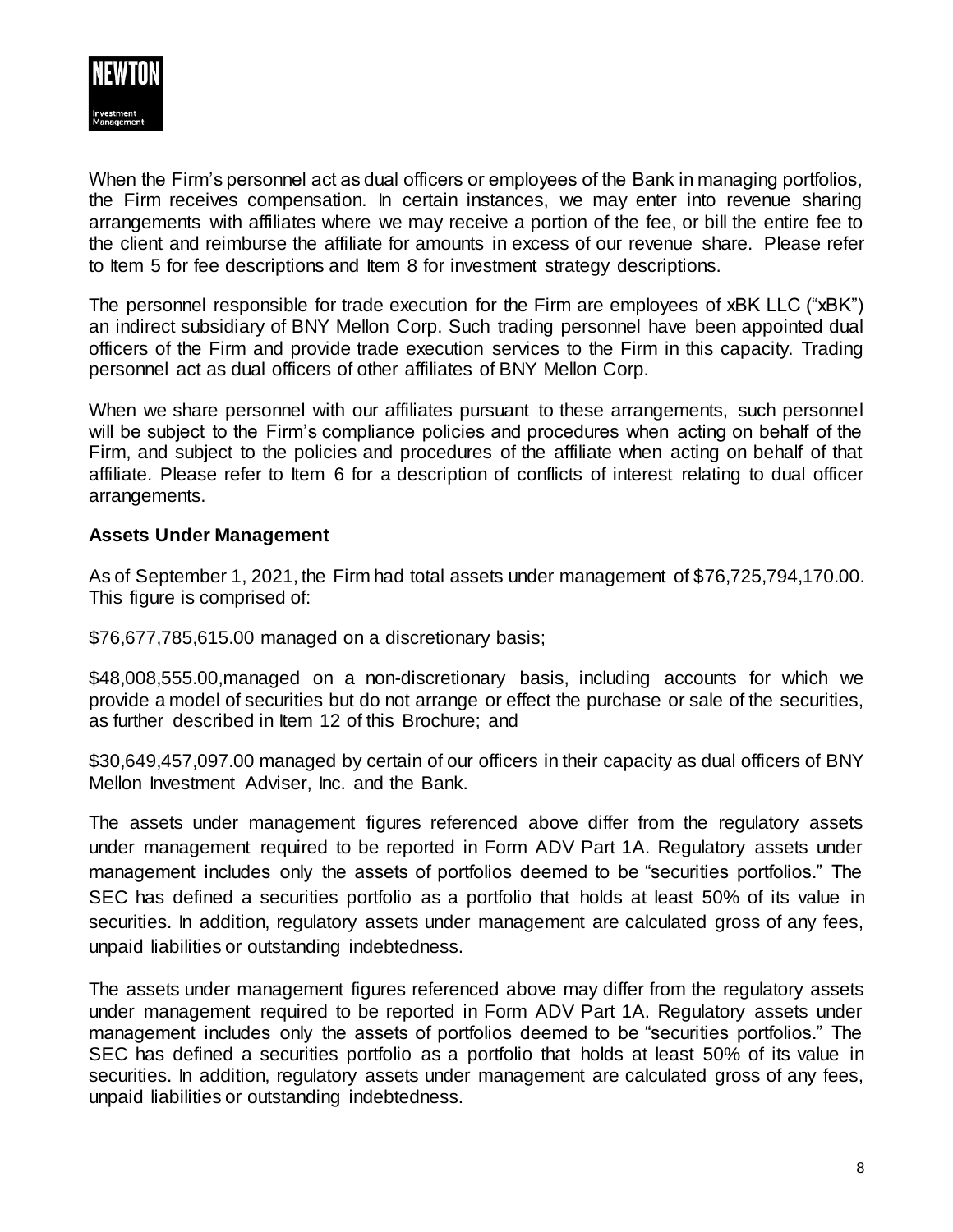

#### **Class Actions: Litigation**

It is our policy that we do not advise, initiate or take any other action on behalf of clients relating to securities held in the client's account managed by us in any legal proceeding (including, without limitation, class actions, class action settlements and bankruptcies). The Firm does not file proofs of claims relating to securities held in the client's account and does not notify the client or the client's custodian of class action settlements or bankruptcies relating in any way to such account. Typically, custodians submit filings in connection with class action settlements and may also handle bankruptcy filings. Each client should consult with its custodian and other service providers to ensure such coverage.

#### **Privacy Policy**

Our privacy policy applies to individuals who obtain investment management services from us for personal, family or household purposes, or have done so in the past. The policy may be amended at any time. We will notify customers of changes as required by law. Additionally, our customers may request a copy of our privacy policy at any time. We maintain physical, electronic and procedural safeguards that comply with federal regulations to guard non-public information. We are careful to limit access to nonpublic information. Our employees have access to customer information based on their responsibilities. This access enables them to assist in completing transactions and resolving any customer service issues that may arise. We may collect nonpublic personal information about customers from account opening documentation and transactions with us. We do not share information subject to the privacy policy with anyone, except as authorized by the customer or permitted by law.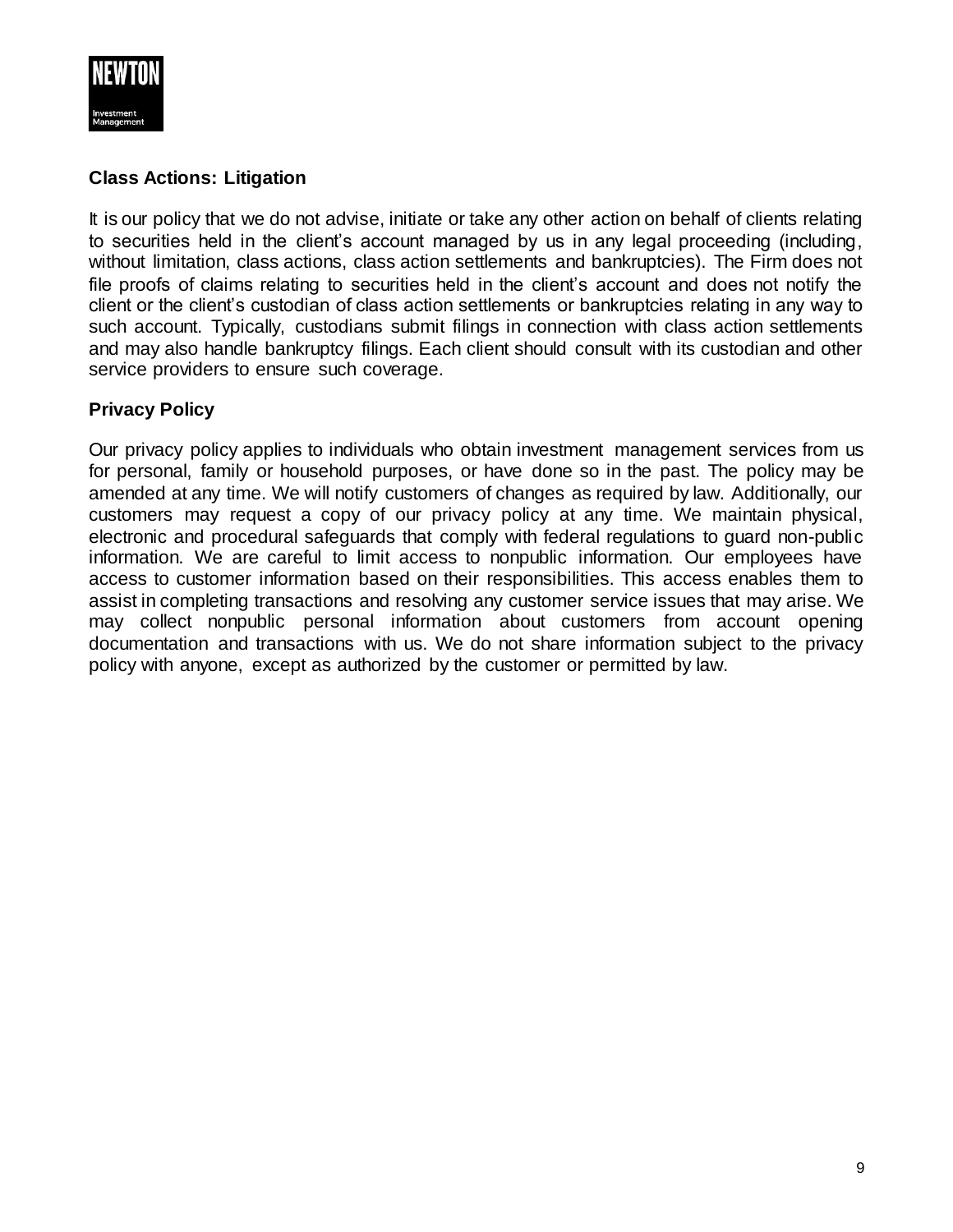

# <span id="page-9-0"></span>**Item 5: Fees and Compensation**

#### **Separate Accounts**

We provide investment advisory separate account services for a fee. This fee is typically charged as a percentage of your assets under our management. While this fee is typically expressed as an annual percentage, it is calculated based on the market value of the account at month end, quarter end or based on an average and generally invoiced on a monthly or quarterly basis in arrears. The Firm will adjust management fees for significant cash flows during the billing period on a pro-rata basis.

We may from time to time enter into performance-based fee arrangements in accordance with the conditions and requirements of Section 205-3 of the Advisers Act. Such arrangements are negotiated with each client and, thus, the terms may vary. However, these arrangements typically provide for a fee based on the market value of the account (at a specified month end, quarter end or based on an average and invoiced on a monthly or quarterly basis in arrears), plus a performance fee based on the portfolio's return for the relevant billing period. Some accounts have a benchmark and/or a hurdle rate and others are absolute return strategies.

Your investment advisory agreement may also provide that you will incur fees and expenses, in addition to our advisory fees, such as custody, brokerage and other transaction costs, administrative and other expenses. Examples of other costs and expenses may include markups, mark-downs and other amounts included in the price of a security, odd-lot differentials, transfer taxes, wire transfer fees and electronic fund fees. Please review your investment advisory agreement for further information on how we charge and collect fees. Please see Item 12 of this Brochure for more information on our brokerage practices.

#### **Pooled Investment Vehicles**

#### Collective Investment Funds

If consistent with a client's investment objective and subject to direction from the client, the Firm may invest client assets in the Bank's collective investment funds. Such accounts will indirectly bear the fees and expenses imposed by the Bank collective investment funds as an investor in such funds and, as a result, will bear higher expenses than if the account had invested directly in the securities held by the collective investment fund.

In addition, for certain index- and model-driven collective investment funds, transaction costs associated with client specific contributions to and/or withdrawals from the collective investment fund may be borne solely by the client and will reduce such client's returns. Certain collective investment funds engage in securities lending. Fees, including securities lending revenue arrangements, generally are negotiable with each investor. This means that some clients pay fees that differ from the fees paid by other clients.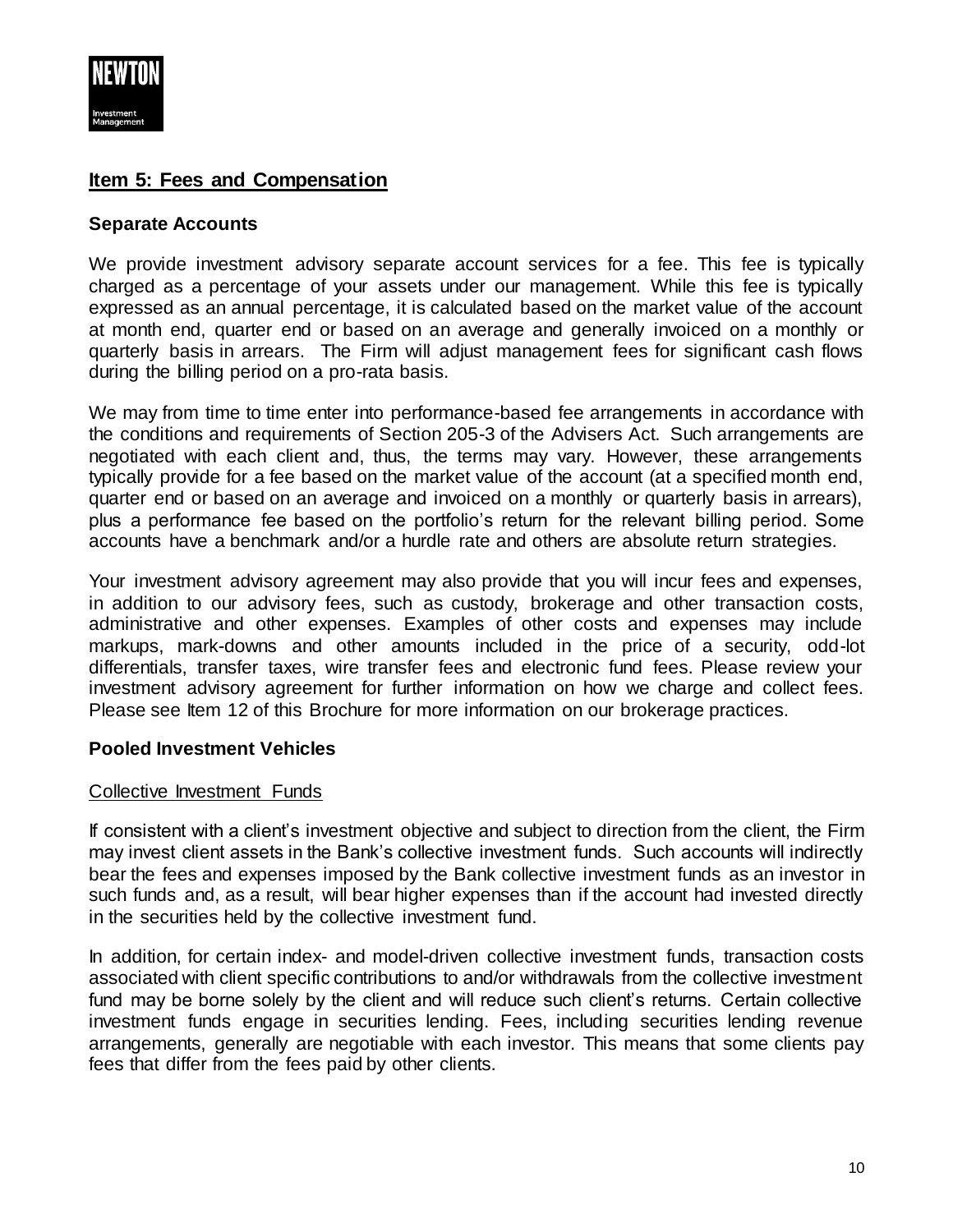

#### Private Funds

The Firm manages a number of privately offered pooled investment vehicles ("Private Funds"). The Private Funds generally charge a management fee calculated based on average monthly net assets and paid to the investment manager quarterly in arrears or upon redemption. Such management fee may differ based upon the type of assets in the Private Fund. The management fee may be applied directly to the Private Fund or may be charged outside of the Private Fund. Each Private Fund may have multiple share classes with different management and performance fees. Performance fees generally are calculated on the appreciation of the net asset value of the Private Fund and are paid to the investment manager annually or upon redemption. Please see Item 6 of this Brochure for more information on our performance fee arrangements and Item 12 of this Brochure for more information on brokerage expenses.

Private Funds are also subject to additional charges such as custody, brokerage and other transaction costs, administrative costs and other expenses (including, without limitation, organizational, directors, legal and audit fees). Management and performance fees are not generally negotiable, though they may be waived, reduced or calculated differently at the discretion of the Private Fund in accordance with the Private Fund's offering materials. Such waivers, reductions or changes to calculation methodology will cause some clients or groups of clients to pay fees that are different from the fee schedules disclosed in the Private Fund's offering materials. Please see the applicable Private Fund's offering materials for further information regarding fees and other share classes.

# **Sub-Advisory Fees**

The Firm also serves as adviser or sub-adviser to investment companies, managed accounts, pooled investment vehicles or other entities that are unaffiliated with the Firm. For these investment advisory and/or sub-advisory services, the Firm receives compensation based upon a percentage of assets under management and/or a performance-based fee.

We may also act as a sub-adviser to certain BNY Mellon Investment Adviser, Inc. funds or other affiliates' funds.

# **Minimum Fees**

The Firm may charge a minimum annual fee for our investment advisory services. Additionally, in some cases, separate accounts may be subject to minimum account sizes. The minimum annual fees typically range from \$25,000 to \$250,000 for separately managed accounts and will vary depending upon the strategy. We reserve the right to waive any minimum account size or minimum fee requirements. Minimum annual fees may be negotiated with clients and, therefore, may vary. Additionally, investments in Private Funds are generally subject to minimum investment requirements disclosed in the funds' offering materials. Please see the applicable fund's offering materials for further information regarding fees.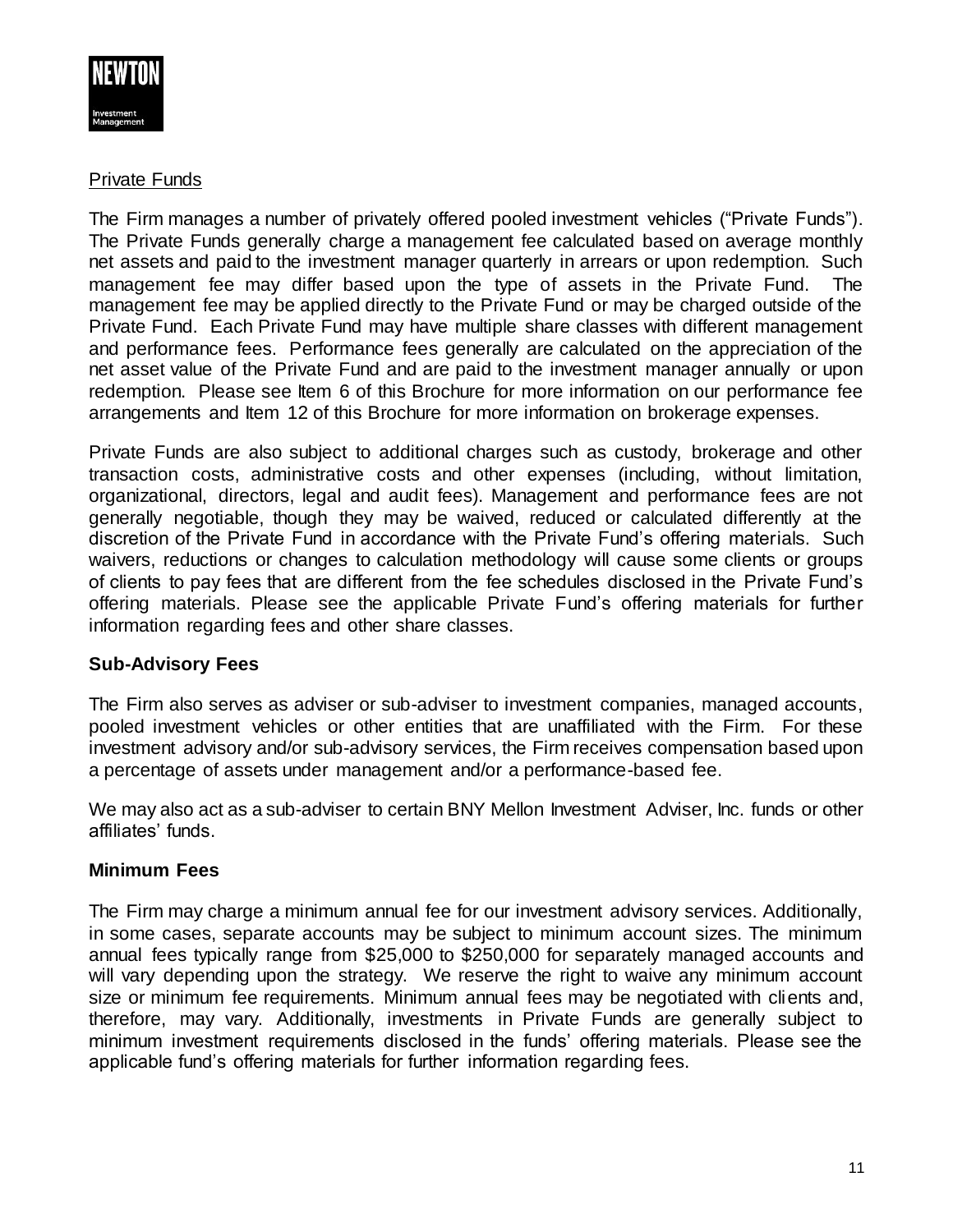

### **Terminations**

Agreements relating to the provision of services provided by the Firm generally are terminable at any time by either the client or us subject to a mutually acceptable period of notice, which is usually approximately 30 days. For a withdrawal or termination, the Firm considers the actual date of withdrawal of funds to be a fee-earning day. The Firm does not consider the date of receipt of Funds to be a fee-earning day except in the case of an initial funding on a new account. Market values are sourced from the Firm's internal accounting systems unless specifically directed otherwise by the client. Investments in Private Funds and collective investment funds that we manage are also subject to minimum investment and/or redemption requirements. Please refer to your investment management agreement, the collective investment fund's Schedule A or the offering documents of the Private Fund, as applicable, for more information.

#### **Fee Schedule**

The fees charged by the Firm are provided below. These fees as described below reflect the highest tier of fees per annum on the standard fee schedule and are not charged on the basis of a share of capital gains upon or capital appreciation of the assets, or any portion of, the assets of the client. Accounts are generally billed quarterly in arrears; however, some separate account clients may pay fees quarterly in advance, based upon their form of contract. The fees associated with the investment strategies discussed in Item 8 of this Brochure are reflected below.

#### Equity Product Line

| <b>Investment Strategy</b>  | Fee Range per Annum |
|-----------------------------|---------------------|
| <b>Global Equity</b>        | $0.35 - 1.25%$      |
| <b>Global Research</b>      | $0.25 - 0.80\%$     |
| Large Cap Value             | $0.25 - 1.00\%$     |
| Small Cap Growth            | $0.60 - 1.00\%$     |
| <b>Small Cap Value</b>      | $0.75 - 1.00\%$     |
| <b>Opportunistic Equity</b> | $0.60 - 1.00\%$     |
| <b>Multi-Factor Equity</b>  | $0.15 - 0.80\%$     |
| Thematic Equity             | $0.35 - 0.80\%$     |

#### Multi-Asset Product Line

| <b>Investment Strategy</b>            | Fee Range per Annum |
|---------------------------------------|---------------------|
| Global Asset Allocation               | $0.35 - 0.80\%$     |
| Domestic Asset Allocation             | $0.25 - 0.35\%$     |
| Alternative Investments - Commodities | 1.25%               |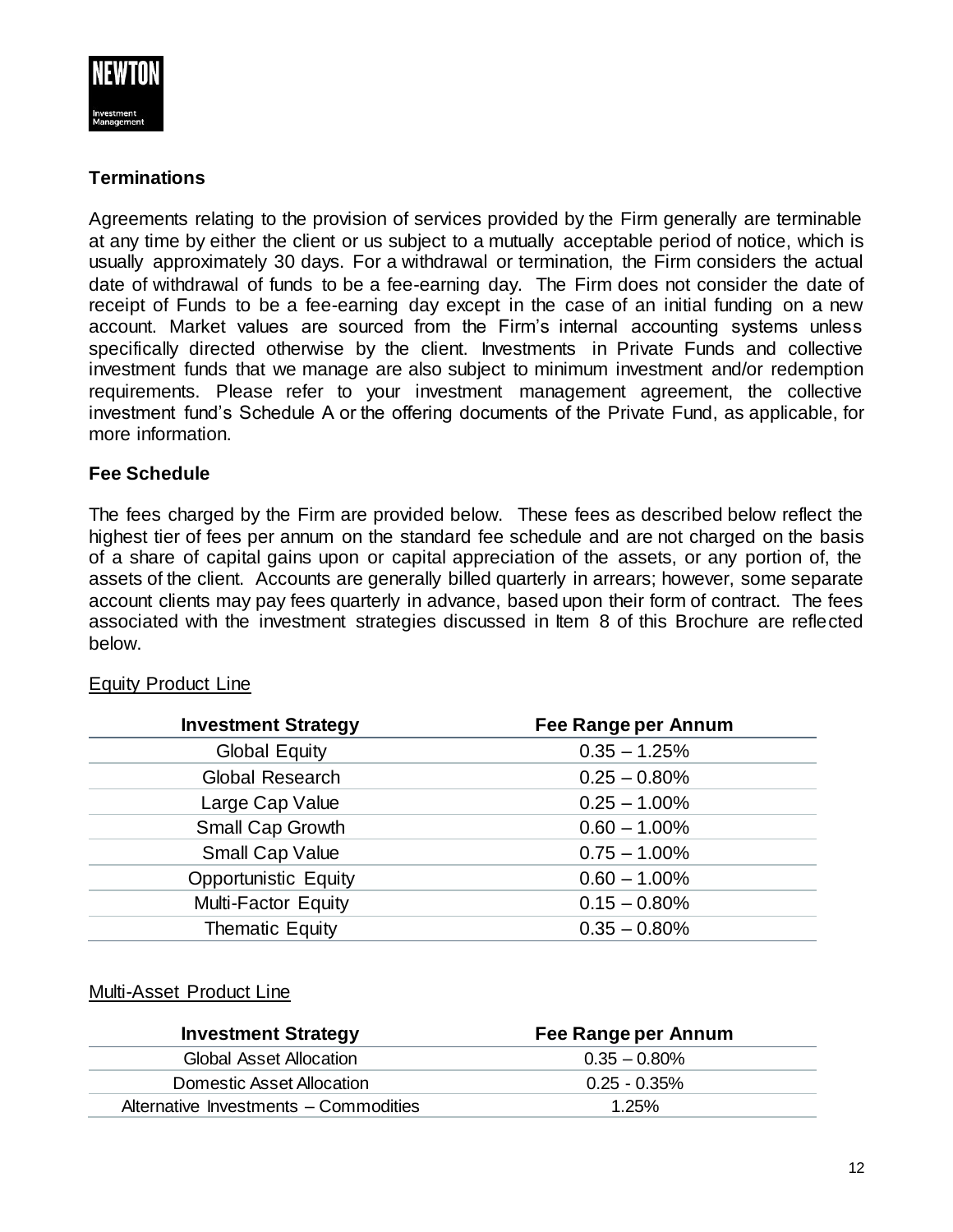

| Fee Range per Annum |
|---------------------|
| $0.70 - 0.90\%$     |
| $0.35 - 0.50\%$     |
| $0.50 - 0.75\%$     |
|                     |

*\* Fees for the Risk Parity Strategy vary based upon the active risk target. The active risk target for the fees shown is 10%.*

The Firm reserves the right, in our sole discretion, to negotiate or modify (either up or down) the basic fee schedules set forth above for any client due to a variety of factors, including but not limited to: a client's special circumstances, asset levels, the level of reporting and administrative operations required to service an account, the investment strategy or style, the number of portfolios or accounts involved and/or the number and types of services provided to the client. Because our fees are negotiable, the actual fee paid by any client or group of clients may be different from the fees reflected in our basic fee schedules set forth above. For this same reason, the Firm may agree to offer certain clients a fee schedule that is lower than that of comparable clients in the same investment strategy. Additionally, the Firm may agree to aggregate the assets of related client accounts and such accounts may receive the benefit of a lower effective fee rate due to such aggregation. The Firm may also choose to waive all or a portion of the negotiated fee for a given period.

Clients generally will incur fees and expenses in addition to our advisory fees including, but not limited to, custodian, brokerage and other transaction costs. Examples of other costs and expenses charged by custodians and/or brokers may include odd-lot differentials, transfer taxes, wire transfer fees and electronic fund fees.

If allowed by investment guidelines, the Firm may invest a client's account in pooled investment vehicles, including mutual funds (and including those advised or sub-advised by the Firm or an affiliate) that themselves bear advisory fees and operational expenses such as transfer agent, custody, audit, tax, brokerage and other transaction costs, administrative and other expenses. Such accounts will indirectly bear these fees and expenses as investors in such pooled investment vehicles and, as a result, will bear higher expenses than if they invested directly in the securities held by the pooled investment vehicle. Please review your investment advisory agreement for further information on how we charge and collect fees. A complete explanation of expenses charged by mutual funds is contained in each mutual fund's prospectus. Please see Item 12 of this Brochure for more information on our brokerage practices.

For portfolios subject to the Employee Retirement Income Security Act of 1974, as amended ("ERISA"), the value of any client account holdings invested in affiliated mutual funds is excluded from the amount on which our separate account fees are computed. In cases where a client account is not subject to ERISA, and/or where client account holdings are invested in an affiliated vehicle not constituting a mutual fund, we may, subject to client contractual requirements and applicable law, calculate our separate account fee on the aggregate amount of the client's account. In certain instances where we have agreed to charge a flat fee for all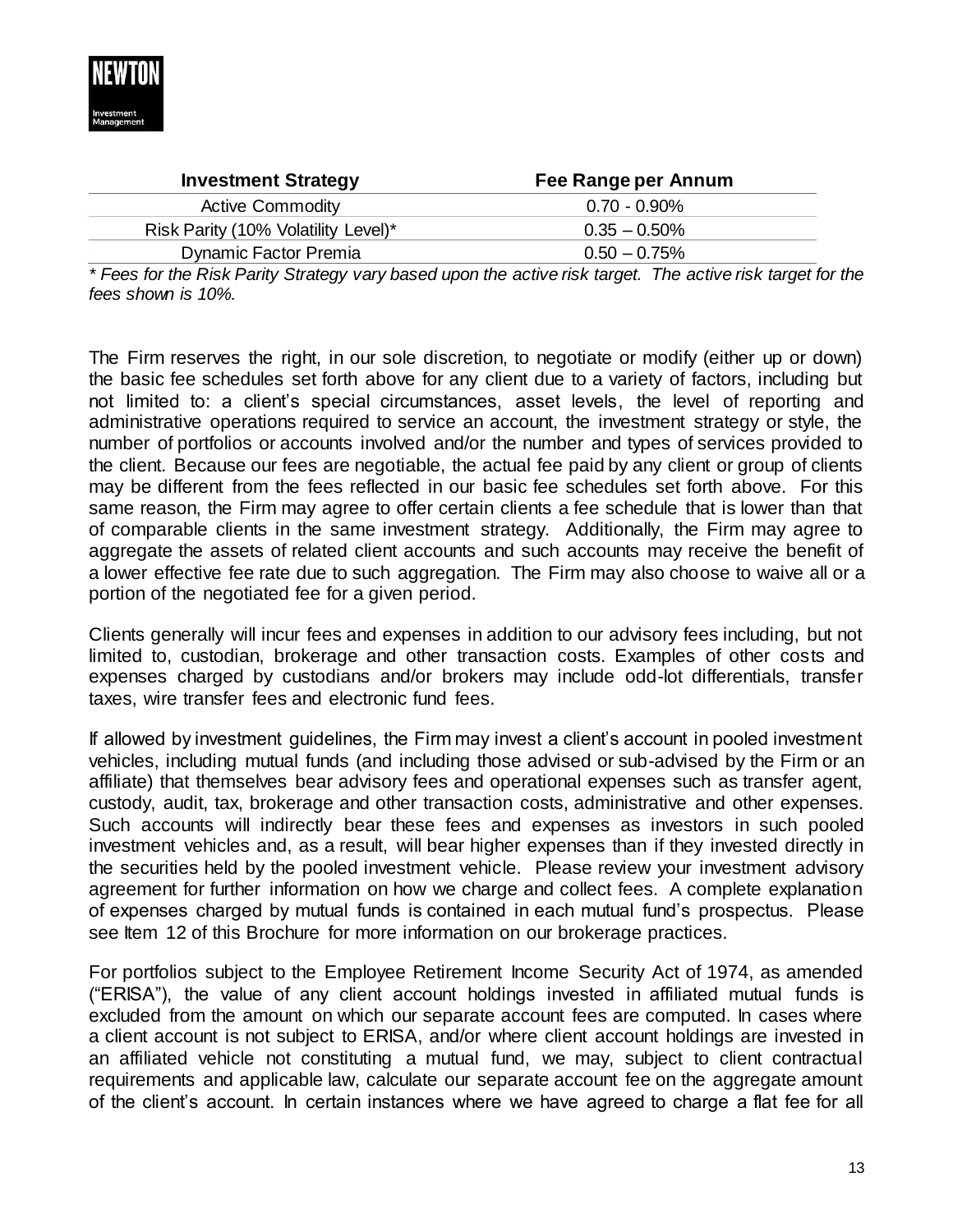

assets under management, an adjustment may be made to the fee to take into account the holdings in affiliated mutual funds.

The Firm does not require clients to pay in advance; rather, clients are billed in arrears for fees incurred. In the event a client has paid fees in advance and terminates prior to the end of the billing period, we will refund the client the portion of the fee paid attributable to the period, from the date of termination to the end of such billing period. Our clients may select whether they would like the fees to be deducted automatically by their custodian from their custodial accounts or billed separately.

The Firm may from time to time enter into performance-based fee arrangements in accordance with the conditions and requirements of Rule 205-3 under the Advisers Act and, when applicable, certain state laws. While such arrangements are negotiated with each client and thus the terms vary, they typically provide for a base fee based on market value of the account at specified month/quarter ends plus a performance fee based on the portfolio return (generally a rolling one or three-year period) for the relevant billing period relative to a designated market or customized index return.

In cases where we act only as consultant, the client retains full discretionary authority over all investments. There are no standard advisory fees for such non-discretionary consulting arrangements, and our fees for individual discretionary advisory accounts are negotiated on a case-by-case basis, taking into consideration factors such as account size and structure, cash flow and other account-specific characteristics.

#### **Sales Commissions**

We do not charge or receive compensation in connection with the sale of securities, private funds, mutual funds or other investment products. However, certain of our employees or employees of our affiliates accept compensation (also referred to as "commissions") for the sale of securities, private funds, mutual funds or other investment products. For example, certain of our employees and employees of our affiliates are registered representatives of BNY Mellon Securities Corporation and may receive commissions for selling certain products. Accepting commissions for the sale of securities, private funds, mutual funds or other investment products gives rise to a conflict of interest in that it may give our employees or employees of our affiliates an incentive to recommend investment products based on the compensation they will receive, rather than solely on a client's needs. For all investment products, we assess the suitability of a product for each client prior to the sale. Clients may be able to purchase these securities or investment products from a broker that is not affiliated with the Firm. Please see Item 6 below for a discussion of these conflicts of interest.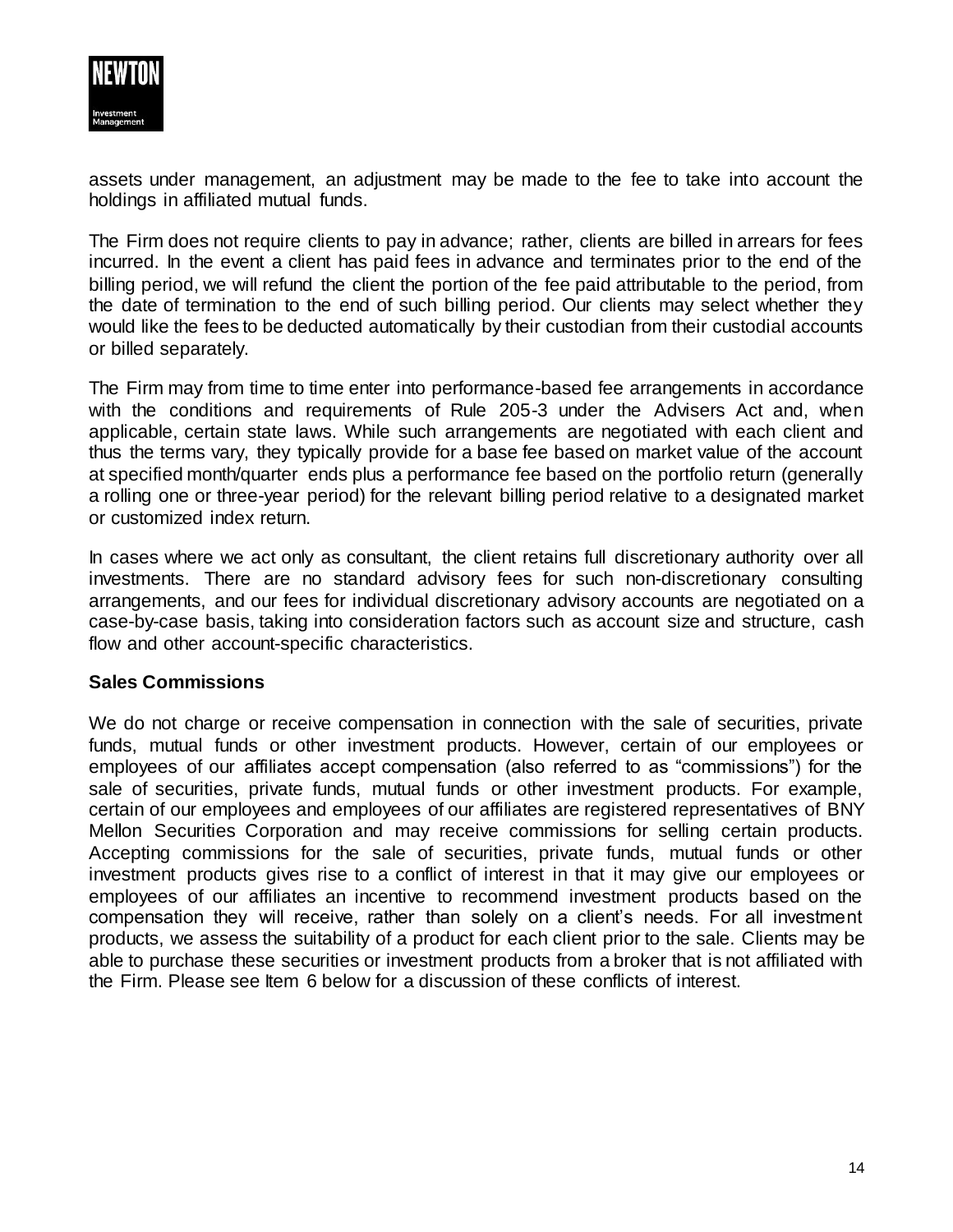

# <span id="page-14-0"></span>**Item 6: Performance Fees and Side-by-Side Management**

#### **Performance Fees**

The Firm may enter into performance-based fee arrangements for certain client accounts and funds. These arrangements generally provide for an asset-based management fee, based on the market value of the account (at month end, quarter end or based on average market value), plus a performance fee based on the portfolio's net return in excess of a specified benchmark and/or hurdle rate during a designated period of time, while others are absolute return strategies. The performance fee is typically based on both realized and unrealized gains and losses. Some performance fee calculations include a high water mark, which keeps track of the highest level of performance on which a performance fee has been paid and which must be exceeded in order for an additional performance fee to be assessed.

A majority of our fees are based on the valuations provided by clients' custodians or pooled investment vehicles' administrators. However, a conflict of interest may arise in overseeing the valuation of investments in situations where we are involved in the determination of the valuation of an investment. In such circumstances, we require, to the extent possible, pricing from an independent third party pricing vendor. If vendor pricing is unavailable, we then look to other observable inputs for the valuations. In the event that a vendor price or other observable inputs are unavailable or deemed unreliable, we have established a Valuation Committee to make a reasonable determination of a security's fair value.

For more detailed information on how performance fees are calculated, please see the applicable private placement memorandum or your investment management agreement.

#### **Side-by-Side Management**

We and our affiliates manage numerous accounts at the same time, including separate accounts, accounts in Wrap Fee Programs and pooled investment vehicles. Our clients and investors have a variety of investment objectives, policies, strategies, limitations and restrictions. The side by side management of these accounts can raise potential conflicts of interest relating to the allocation of investment opportunities and the aggregation and allocation of trades. Moreover, while the portfolio managers generally only manage accounts with similar investment strategies, it is possible, due to varying investment restrictions among accounts, or for other reasons, that certain investments could be made for some accounts and not others, and that conflicting investment positions could be taken among accounts. For example, a long/short position in two client accounts simultaneously can result in a loss to one client based on a decision to take a gain in the other. Taking concurrent conflicting positions in certain derivative instruments can likewise cause a loss to one client and a gain to another. We also may face conflicts of interest when we have uncovered option strategies and significant positions in illiquid securities in side-by-side accounts. However, with very few exceptions, our compliance policies prohibit the Firm's portfolio management team from taking long and short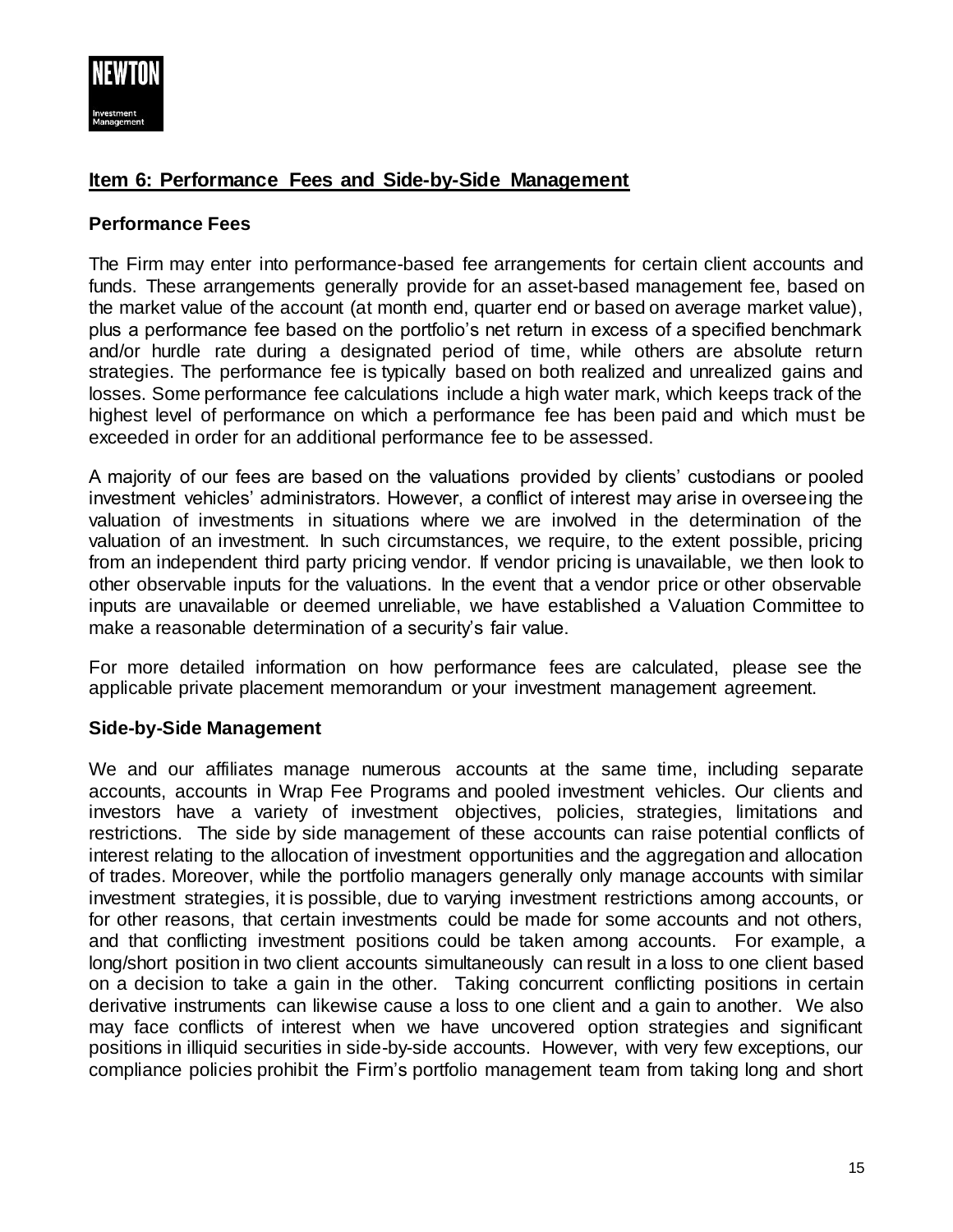

positions in the same security across clients' accounts that they manage. Please see Item 12 for an explanation of our policies on trade allocation.

The conflicts of interest associated with side-by-side management can be particularly acute when we manage accounts that are charged a performance-based fee and other accounts that are charged a different type of fee, such as a flat asset-based fee. We have a financial incentive to favor accounts with performance-based fees because we (and our employees and supervised persons) may have an opportunity to earn greater fees on such accounts as compared to client accounts without performance-based fees. Thus, we have an incentive to direct our best investment ideas to client accounts that pay performance-based fees, and to allocate, aggregate or sequence trades in favor of such accounts. We also have an incentive to give accounts with performance-based fees better execution and better brokerage commissions. Please see Item 12 of this Brochure for more information on our brokerage practices, including aggregation and trade allocation policies and procedures designed to mitigate these conflicts.

Additionally, the Firm's clients may give us discretion to allocate client assets to, and/or redeem client assets from, certain pooled investment vehicles we manage or sub-advise. When a client grants us that discretion a conflict could arise with respect to such client and the other investors in such pooled investment vehicle. We may, for example, have an incentive to maintain a larger percentage of a client's assets in a fund in order for such assets to act as seed capital, to increase the fund's assets under management and, thus, to make investment by other investors more attractive, or to maintain the continuity of a performance record if the client is the sole remaining investor. Likewise, as the manager or sub-adviser, we will have information that investors will not have about the investments held by a fund and about other investors' intentions to invest or redeem. Such information could potentially be used to favor one investor over another.

The Firm addresses the conflicts associated with side-by-side management by managing our accounts consistent with applicable laws and following procedures that are reasonably designed to treat our clients fairly and to prevent any client or group of clients from being systematically favored or disadvantaged, including but not limited to policies relating to trading operations, best execution, trade order aggregation and allocation, short sales, cross-trading, code of conduct, personal securities trading and purchases of securities from affiliated underwriters.

#### **Conflicts of Interest Relating to Dual Officer Arrangements**

As noted above, certain employees of our affiliates have been appointed as dual officers of the Firm for the limited purpose of providing certain investment management and trading services. This arrangement creates certain potential conflicts of interest for the Firm. Side-by-side management could potentially cause dual officers to favor its own clients over those of the Firm. In addition, confidential information may potentially be shared across the affiliated investment managers.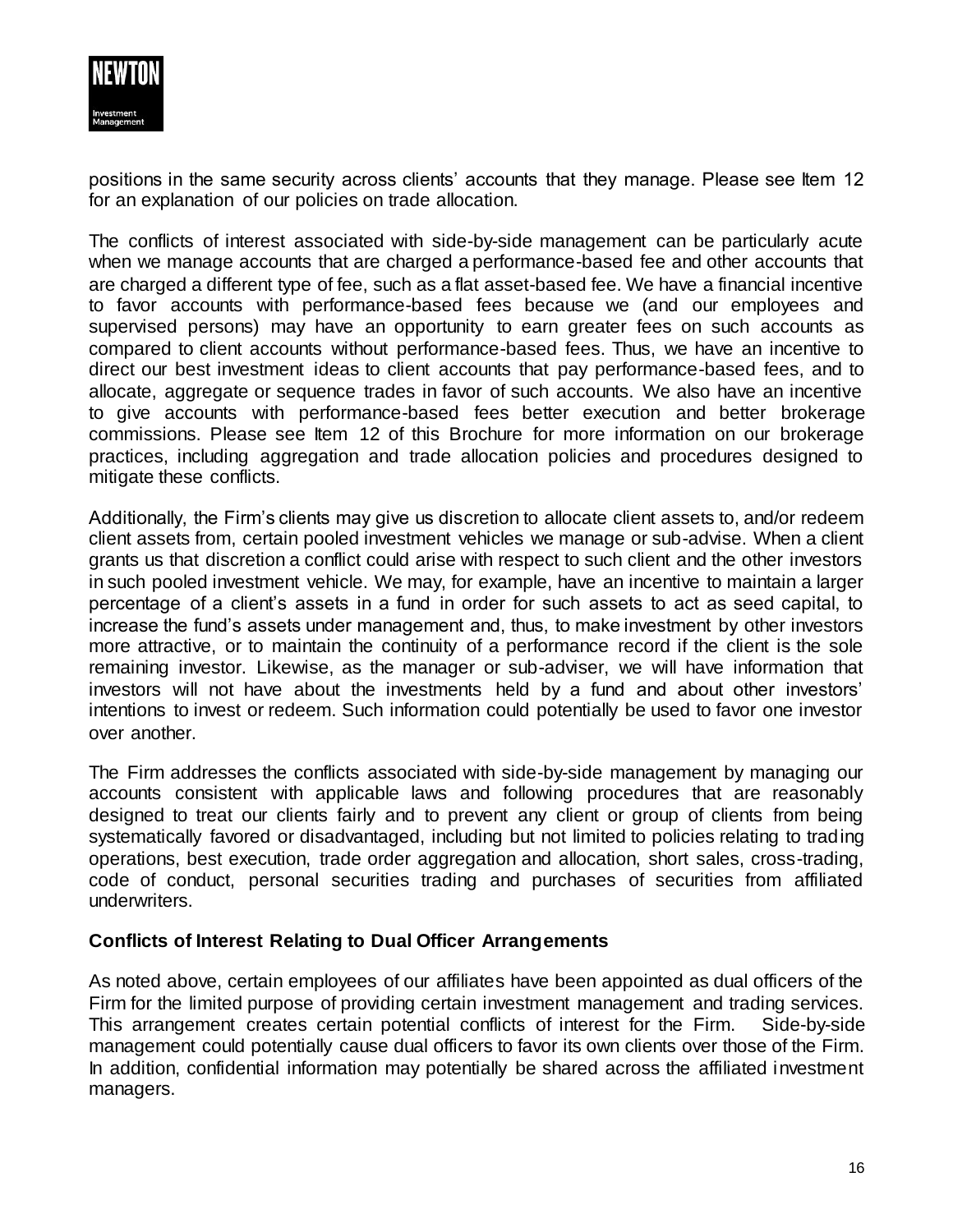

We have implemented policies and procedures to address these potential conflicts. Please see Item 12 of this Brochure for an explanation of our trade allocation policies and procedures.

#### **Conflicts of Interest Relating to the Management of Multiple Client Accounts**

We and our affiliates perform investment advisory services for various clients. We may give advice and take action in the performance of our duties with respect to any of our clients which may differ from the advice given, or the timing or nature of action taken, with respect to another client or by our affiliates on behalf of their clients. We have no obligation to purchase or sell for a client any security or other property which we purchase or sell for our own account or for the account of any other client, if we believe it is undesirable or impractical to take such action.

#### **Conflicts of Interest Relating to "Proprietary Accounts"**

We, our affiliates and our existing and future employees will from time to time manage and/or invest in products managed by the Firm and we or our related persons may establish "seeded" funds or accounts for the purpose of developing new investment strategies and products (collectively, "Proprietary Accounts"). Investment by the Firm, our affiliates or our employees in Proprietary Accounts creates conflicts of interest because we have an incentive to favor these Proprietary Accounts by, for example, directing our best investment ideas to these accounts or allocating, aggregating or sequencing trades in favor of such accounts, to the disadvantage of other accounts. We also have an incentive to dedicate more time and attention to our Proprietary Accounts and to give them better execution and brokerage commissions than our other client accounts. We also may waive fees for Proprietary Accounts or for certain affiliated persons who invest in such Proprietary Accounts. Please see Item 11 of this Brochure for a description of the Firm's Code of Ethics and Item 12 of this Brochure for more information on our brokerage practices and trade allocation policies and procedures.

#### **Conflicts of Interest Relating to Investment in Affiliated Accounts**

To the extent permissible under applicable law (including compliance with any applicable ERISA prohibited transaction exemptions), we may decide to invest some or all of our temporary investments in mutual funds (including money market funds) or similar accounts advised or managed by affiliates of the Firm. In addition, we may invest client accounts in affiliated pooled vehicles. We have an incentive to allocate investments to these types of affiliated accounts in order to generate additional fees for us or our affiliates. In certain instances, we may enter into revenue sharing arrangements with affiliates where we may receive a portion of the fee, or bill the full fee to the client and reimburse the affiliate. Specifically, the Firm may suggest participation in a collective fund managed by the Bank, which commingled funds are managed by the Firm's personnel in their capacity as dual officers. We may also enter into wholesale arrangements with affiliates where we receive only a portion of the client fee. For certain accounts with affiliates, some of the fees, such as custody fees, may be waived or rebated.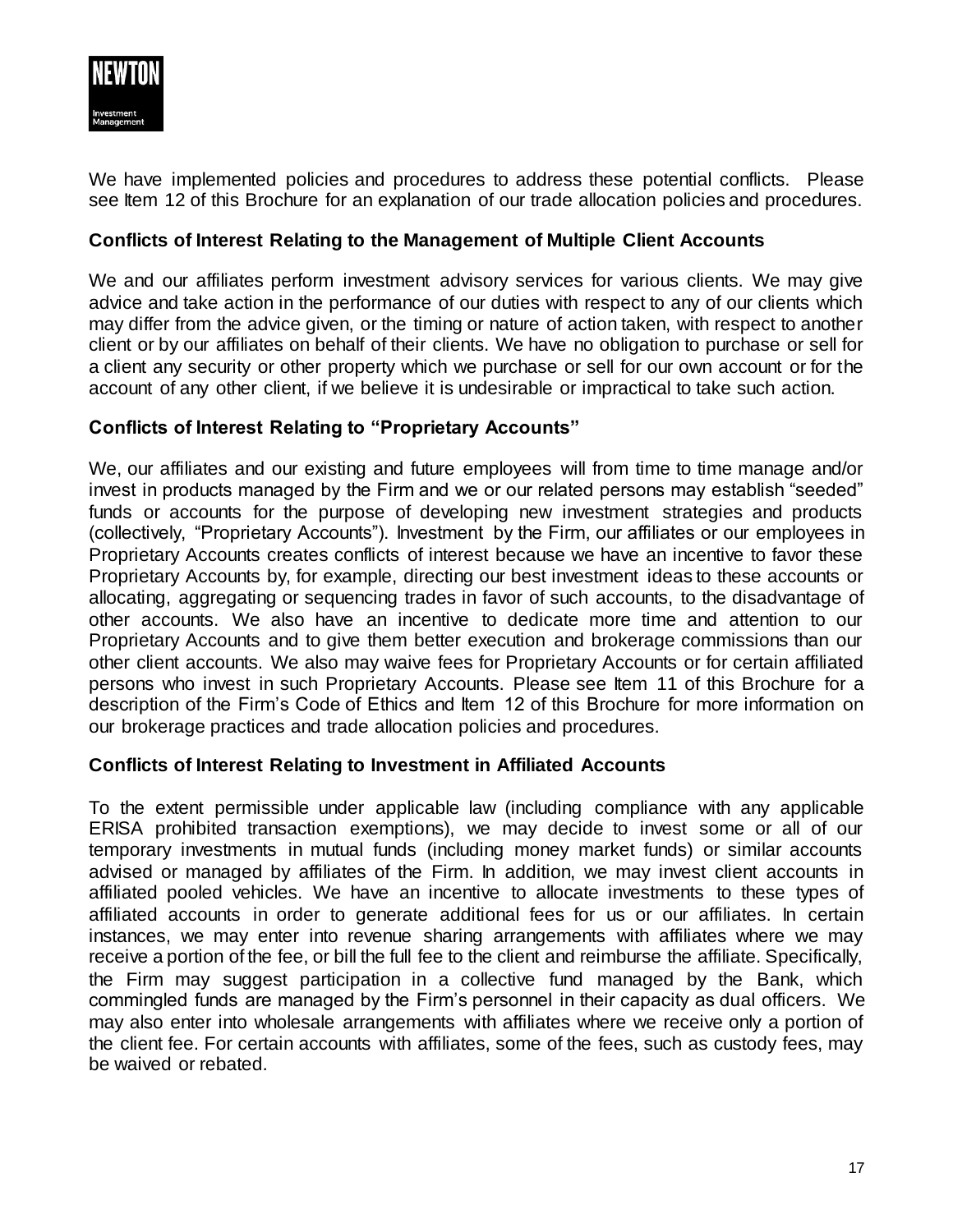

Please refer to Item 10 of this Brochure for an explanation of the conflicts associated with the businesses of our affiliates. Please see Item 12 of this Brochure for more information on our brokerage practices.

#### **Conflicts of Interest Relating to the Sharing of Internally Generated Research**

As described in Item 4, the Firm and Newton Limited share internally generated investment research and/or research recommendations with a view to enhancing the research and investment opportunities for all portfolios managed by both Firms. The sharing and subsequent use of internally generated research and/or research recommendations intentions to inform portfolio management decisions may result in trade implementation by one firm (i.e. NIMNA) ahead of the other Firm (Newton Limited) which could result in one or more clients receiving less favourable trading results. Equally, the sharing of internally generated research may result in both firms executing client orders at the same time with the result that one set of clients may be disadvantaged compared to another (for example where orders relate to less liquid securities). In order to mitigate these conflicts, Newton has adopted and implemented policies and procedures to set parameters around the sharing of internally generated research that is intended to ensure that all clients of both NIMNA and Newton Limited have equal access to investment opportunities. Both Firms have adopted a trade coordination approach in order to seek to manage impact on client portfolios from portfolio management decisions, to optimise market participation of trades to avoid price impact and ensure fair allocation between both sets of client executions. For a description of the trade coordination approach process please refer to Item 12.

Both firms will operate a global restricted list for the purposes of restricting trading in securities across both firms in order to manage material non-public information and/or confidential information that may result from the sharing of internally generated research. The operation of a global restricted list may result in less investment flexibility for NIMNA than if did not receive internally generated research from Newton Limited and operated its own individual restricted list.

#### **Other Conflicts of Interest**

As noted previously, we and our affiliates manage numerous accounts with a variety of interests. This necessarily creates conflicts of interest for us. For example, we or an affiliate may cause multiple accounts to invest in the same investment. Such accounts may have conflicting interests and objectives in connection with such investment, including differing views on the operations or activities of the portfolio company, the targeted returns for the transaction and the timeframe for and method of exiting the investment. Some of our accounts may have gain/loss restrictions requiring them to hold certain securities while they are sold in other accounts. Conflicts also arise in cases where multiple Firm and/or affiliate client accounts are invested in different parts of an issuer's capital structure. For example, one of our client accounts could acquire debt obligations of a company while another client account acquires an equity investment. In negotiating the terms and conditions of any such investments, we may find that the interests of the debt-holding client accounts and the equity holding client accounts conflict. If that issuer encounters financial problems, decisions over the terms of the workout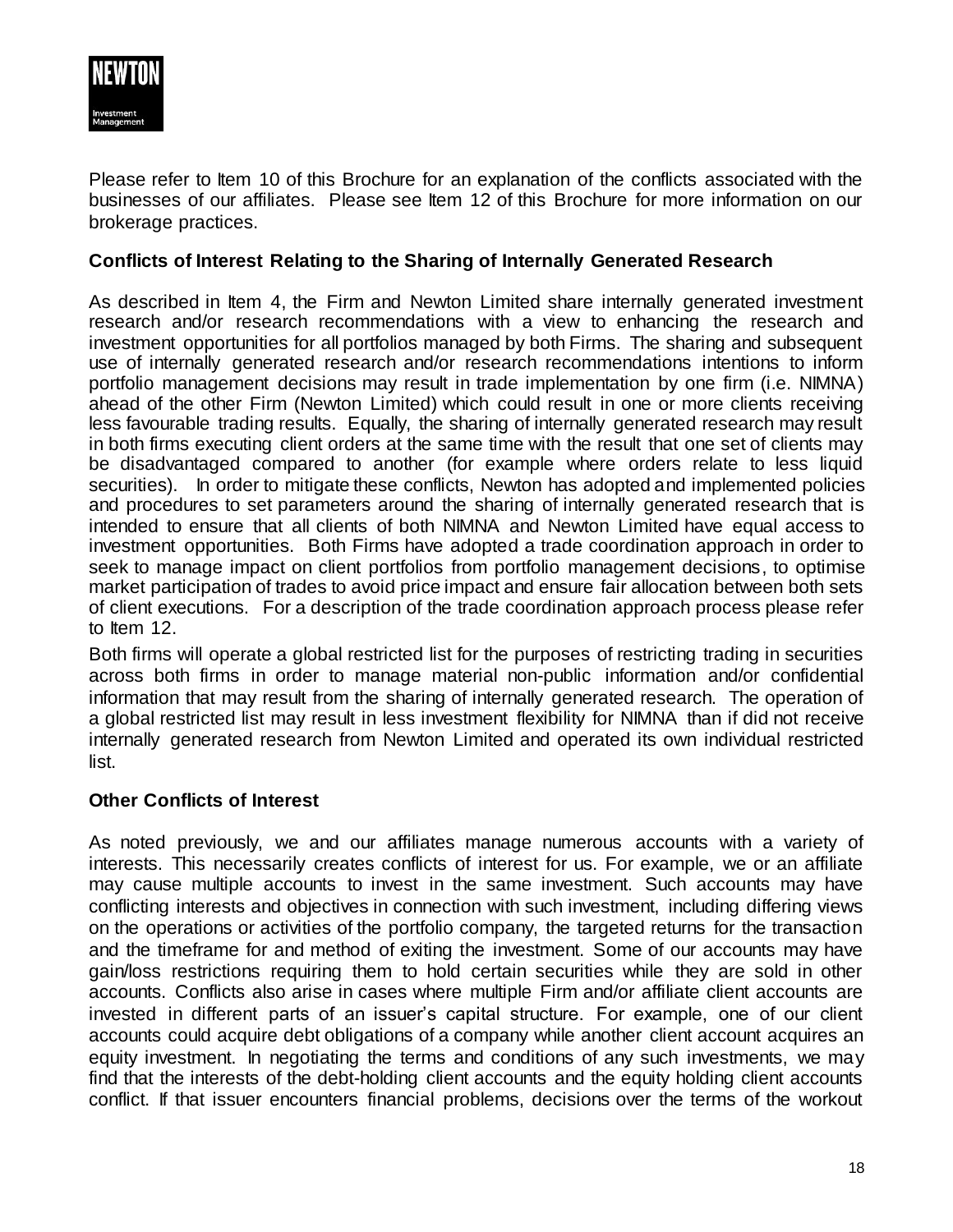

could raise conflicts of interest (including, for example, conflicts over proposed waivers and amendments to debt covenants). For example, debt holding accounts may be better served by a liquidation of an issuer in which they could be paid in full, while equity holding accounts might prefer a reorganization of the issuer that would have the potential to retain value for the equity holders. As another example, holders of an issuer's senior securities may be able to act to direct cash flows away from junior security holders, and both the junior and senior security holders may be client accounts of the Firm. As we become aware of any of the foregoing conflicts of interest they will be discussed and resolved on a case-by-case basis. Any such discussions will factor in the interests of the relevant parties and applicable laws.

As described above, it is the intention of NIMNA and its affiliate Newton Limited to share with each other internally generated research and/or research recommendations. The sharing and subsequent use of such research and/or research recommendations will inform portfolio management decisions. Clients of both the Firm and Newton Limited may have conflicting interests and objectives in connection with portfolio management decisions. For example, the Firm may make a decision to sell or liquidate a client position in which Newton Limited's clients are invested which may then result in adverse consequences for Newton Limited's client portfolios and vice versa. Conflicts may also arise in cases where the Firm's clients are invested in different parts of an issuer's capital structure compared to Newton Limited's clients, for example, where an issuer has financial difficulty and clients have conflicting interests in any restructuring outcomes.

The Firm or Newton Limited may use the personnel or services of each other in a variety of ways in order to make available either firm's global investment capabilities. This arrangement may take the form of a delegation or a direct appointment and may give rise to a number of perceived conflicts of interest. For example, the allocation of investment opportunities across both firms; the method and timing of the implementation and execution of client orders; clients are directed to a client servicing model that suits the Firm or its affiliate rather than a client; and/or clients are directed to strategies of a respective Firm primarily for fee generation purposes without putting the interests of clients first. These risks are managed in a number of ways including adoption of policies and procedures to ensure equal access to investment opportunities and trade coordination as described in more detail above and in Item 12. Additionally, in certain cases, the Firm seeks to use the personnel or services of its affiliates where the arrangements are in a client's best interests.

Please see Item 4 of this Brochure for more information on our dual officer arrangements, Item 10 for more information on our industry affiliations, Item 11 for more information on participation or interest in client transactions and Item 12 for an explanation of our brokerage practices and trade allocation policies and procedures.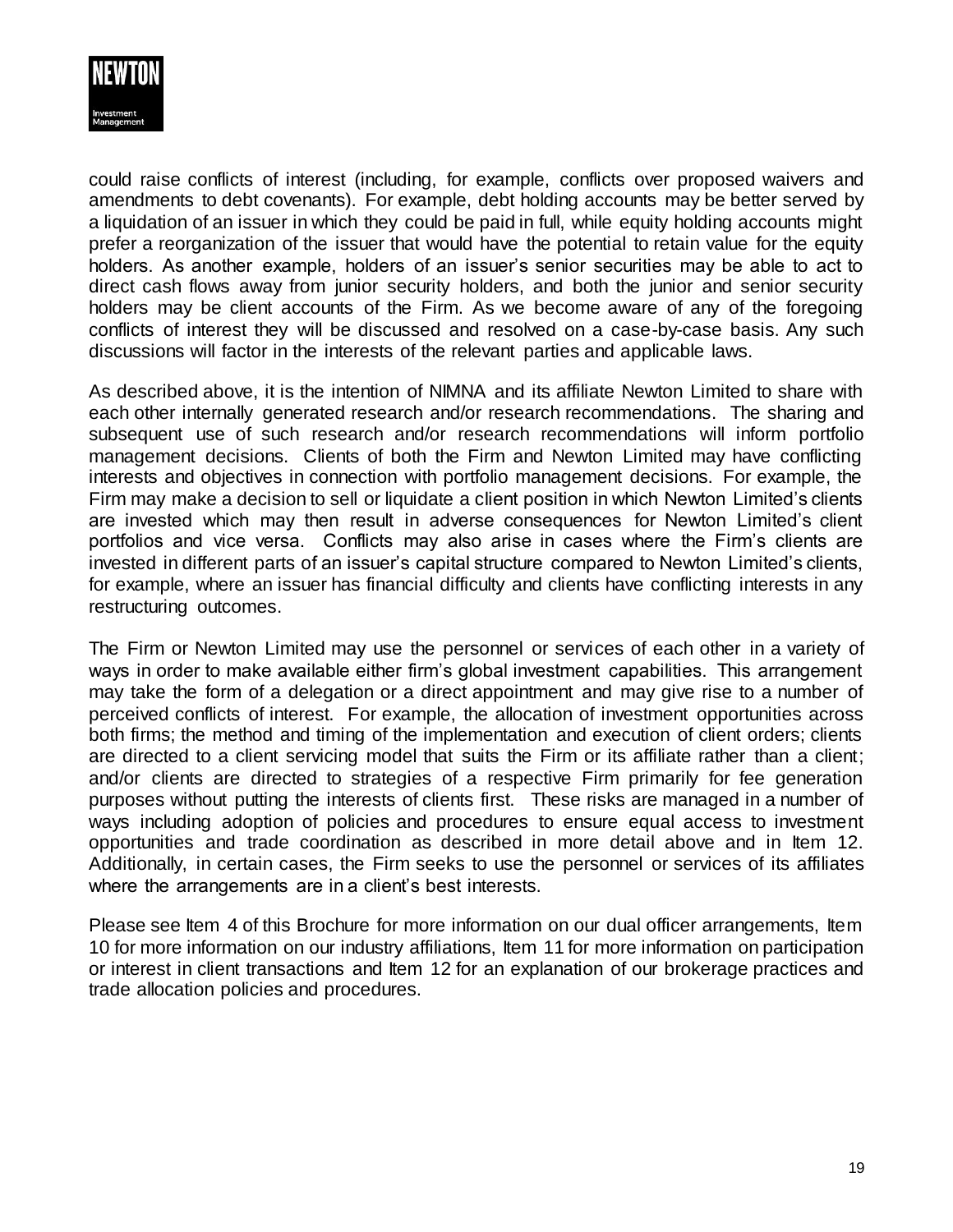

### <span id="page-19-0"></span>**Item 7: Types of Clients**

We provide investment advisory services to proprietary accounts, banks or thrift institutions and other institutional clients, including, without limitation, corporate pension and profit sharing plans, Taft-Hartley plans, Voluntary Employee Beneficiary Associations, trusts, estates, sovereign wealth funds, central banks, charitable institutions, foundations, endowments, municipalities, insurance companies, variable annuities, state and local governments, religious organizations, Wrap Fee Programs, U.S. registered investment companies, collective investment vehicles, exchange-traded funds, Private Funds, Undertakings for Collective Investment in Transferable Securities, other non-U.S. regulated funds, sovereign funds, separate accounts and other U.S. and international institutional accounts.

#### **Account Requirements:**

The Firm generally requires clients to execute a written investment management agreement with us, granting us authority to manage their assets. However, as discussed in Item 4 of this Brochure, retention of our investment advisory services may be obtained through various vehicles and arrangements. Please see Item 5 of this Brochure for more information on how we charge fees.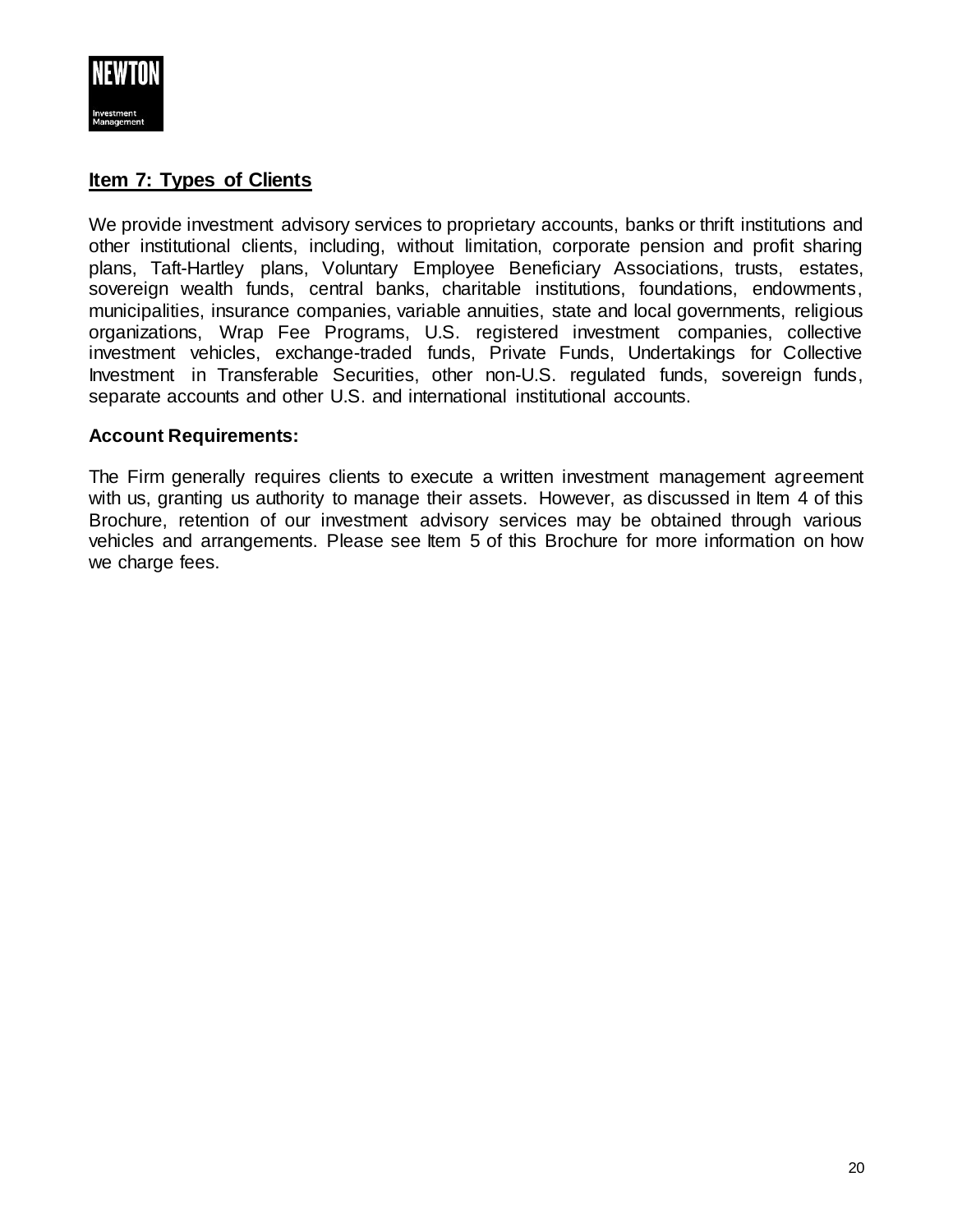

# <span id="page-20-0"></span>**Item 8: Methods of Analysis, Investment Strategies and Risk of Loss**

#### **Equity Product Line**

The Equity Product Line's investment strategies are highly dependent on the overall investment objectives of individual clients. However, the basic themes of the Equity Product Line's strategies are as follows:

The Equity Product Line identifies attractive stocks through rigorous quantitative and fundamental analyses blended with analysis of current business momentum and places controls on sector selection and, if applicable, country selection.

#### Equity Product Line Investment Strategies

**Global Equity.** Security selection is driven by a rigorous and highly collaborative process, which draws from a broad range of expertise. The strategy combines the complementary research techniques of fundamental and quantitative analysis. Analysts rank their international investable universe within economic sectors, countries, and capitalization ranges. The models combine relative value characteristics and relative growth characteristics to create a relative attractiveness score for each stock. Our sector experts review the more attractively ranked stocks to verify the accuracy of the ranking and make a judgment about the sustainability of the company's business momentum. Using traditional fundamental techniques (e.g., financial statement analysis and meetings with management, suppliers, customers and competitors), the analysts are responsible for making a buy, sell or hold recommendation. Hallmarks of the investment approach are a portfolio with high active share and a core positioning driven by a barbell methodology in which the team balances elements of value and quality growth at the portfolio rather than the security level. The consistent thread that ties the process together is a systematic risk-management process, executed on a daily, weekly and monthly basis to ensure a balanced portfolio capable of providing a consistent, compelling relative return profile.

**Global Research.** Newton's Global Research team, which combines the research expertise and resources of the Firm and its affiliate Newton Limited, serves as a central research platform that can be leveraged by all of our investment strategies. The team is composed of dedicated, career analysts who have extensive research experience not only within their current coverage area but also across multiple sectors they have covered over their careers. The analysts serve as "industry experts" within their sector, covering companies that fall predominantly within the mid- and large-cap range. The analysts work within their industries to identify investment ideas through, among other things, reviewing industry fundamentals, identifying compelling metrics, distinguishing group leadership and recognizing emerging trends or themes.

For companies under their coverage, the analysts maintain a process of intensive research and analysis. The analysts create detailed financial models, establish a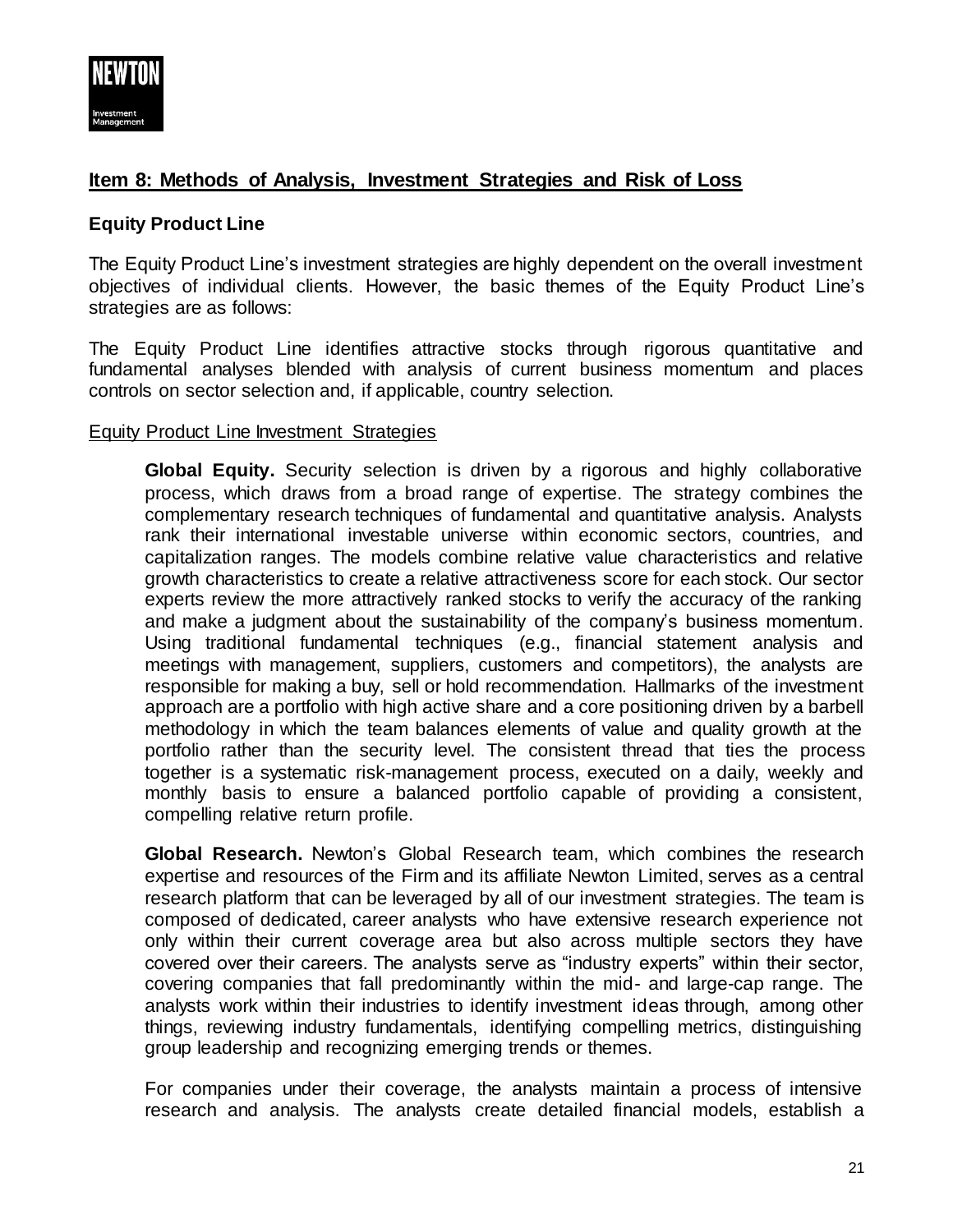

company outlook and industry positioning, evaluate sustainable growth prospects, assess management and identify potential catalysts.

**Large Cap Value.** The team believes successful investing is achieved through a philosophy that is value-oriented, research-driven, and risk-controlled. They believe this strategy has proven to be successful over the decades and will remain so because what they embrace as their investment philosophy (valuation, strong fundamentals and business improvement) is what ultimately drives stock performance. Moreover, an unwavering commitment to and disciplined implementation of this philosophy enables outperformance, exhibited by remaining patient amid panicked market selling or by opportunistically selling into strength when appropriate.

**Small Cap Growth.** Our investment team believes that successful growth investing is best achieved through identifying companies with sustainable growth duration in a framework of risk management. The team, consisting of experienced investment professionals with a demonstrated performance record employs a dynamic, disciplined investment approach that leverages thematic insights and seeks to identify sustainable growth with a distinct focus on risk assessment, including a stop-loss review, diversification, factor analysis and risk reporting.

**Small Cap Value.** The strategy focuses on identifying companies with compelling combinations of solid business franchises, attractive valuations and catalysts for change. The strongest potential opportunities uncovered by our investment team's research are selected for the portfolio, which is diversified by both individual security and economic sector. Individual portfolio holdings are weighted based on the upside/downside opportunity, market liquidity and the strategy's internal risk control parameters.

**Opportunistic Equity.** The Opportunistic Equity strategies feature a high-conviction, less constrained investment approach that seeks attractive excess returns over the long term. The strategies seek to invest in equities priced at a large discount to intrinsic value with fundamental strengths that will be recognized in the next one to three years. Capital allocation seeks to exploit a dissonance between market sentiment and fundamental reality, often as a result of sudden or pronounced price dislocations that generate a favorable risk/reward ratio.

**Multi-Factor Equity.** Strategies are designed to exceed the performance of their respective benchmarks. The strategies pursue security selection within core, value, and growth stocks across large, medium, and small companies within the U.S. and/or internationally.Multi-Factor strategies generally leave cash balances due to their use of derivative instruments. Excess cash will generally be invested in instruments including, but not limited to, Treasuries, money market funds, or short-term debt instruments.

**Thematic Equity**. Newton's research teams are organized to collaborate across sectors to identify secular trends in the market. We believe our research platform makes us particularly well-suited for thematic portfolios and investing. Our investment process for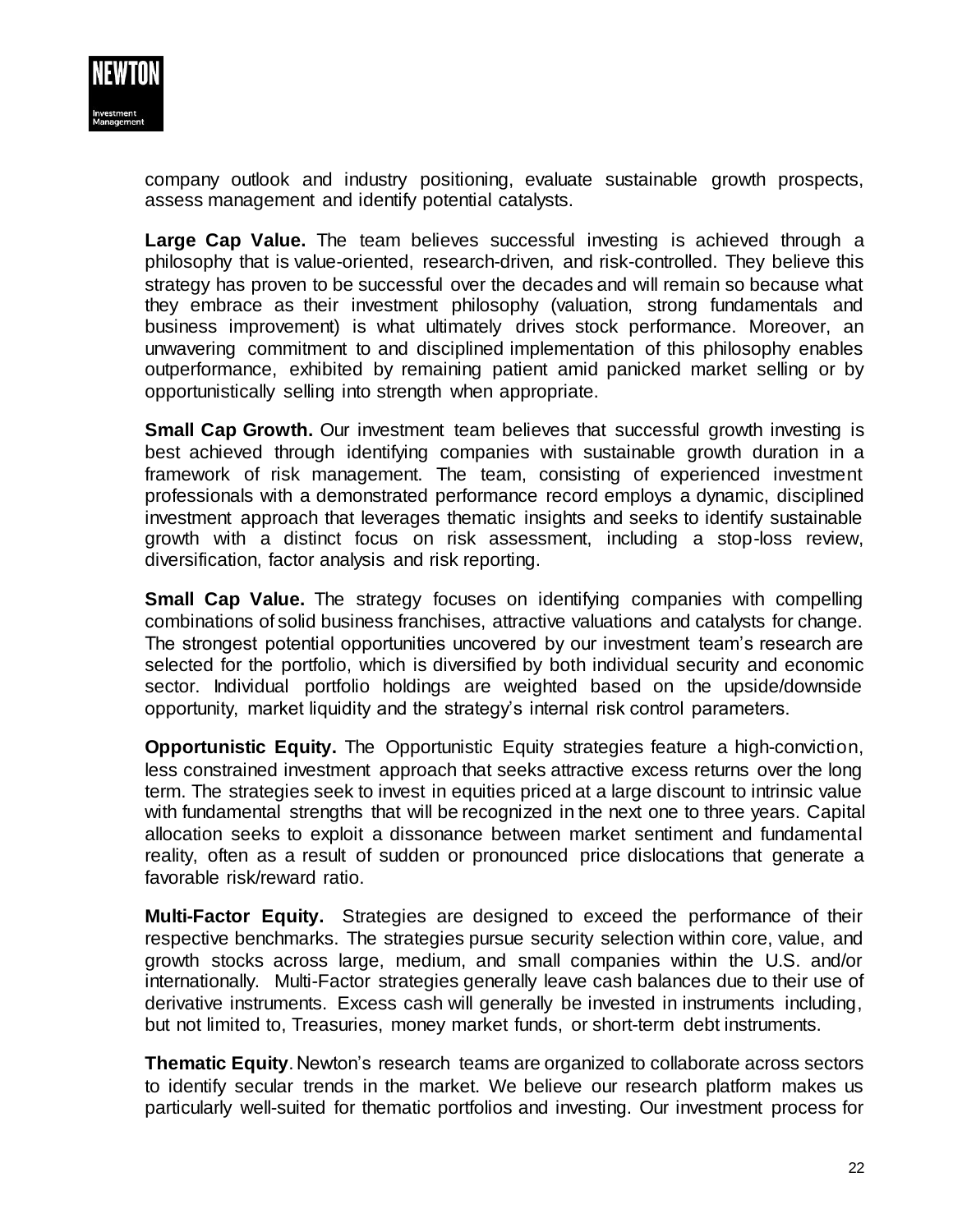

these strategic solutions leverages the full breadth of the Equity Product Line's equity investment platform, which includes fundamental research, quantitative research and portfolio management teams across regions, market capitalizations and investment styles.

#### **Multi-Asset Product Line**

The Multi-Asset Product Line's investment strategies cover a variety of asset classes and span systematic, active, and index approaches. The construct of each portfolio is highly dependent on the overall investment objectives of each individual client. However, the basic themes of our strategies are as follows:

Multi-Asset strategies offer a wide range of solutions to achieve specific investor risk-return and/or income goals. These strategies are built on sophisticated investment processes with a long-term outcome oriented approach. Downside risk control is a key element across several multi-asset strategies. These strategies typically apply their investment philosophies across global financial markets using both traditional and alternative investment vehicles including securities, derivatives each of which involves certain risks.

#### Multi-Asset Investment Strategies

**Global Asset Allocation** strategies are designed to provide absolute returns, total returns, or exceed the performance of their respective benchmarks, and allocate across various global asset classes.

**Domestic Asset Allocation** strategies are designed to provide absolute returns or exceed the performance of their respective benchmarks and allocate across various U.S. asset classes.

**Commodities** strategy is designed to provide absolute returns. The strategy seeks to generate performance by taking long and short positions using commodity derivatives.

**Active Commodity** strategies are designed to provide absolute returns or exceed the performance of their respective benchmarks. The strategies seek to generate incremental performance by taking long and short positions using commodity derivatives.

**Risk Parity** strategies are multi-asset strategies that take a balanced approach to risk. These strategies aim to allocate to multiple asset classes such as equities, bonds and commodities equally based on the risk contribution of each asset class. The strategy utilizes leverage to achieve a specific risk/return goal. Over the long run, this approach aims to deliver a higher Sharpe ratio than that of a 60/40 balanced fund.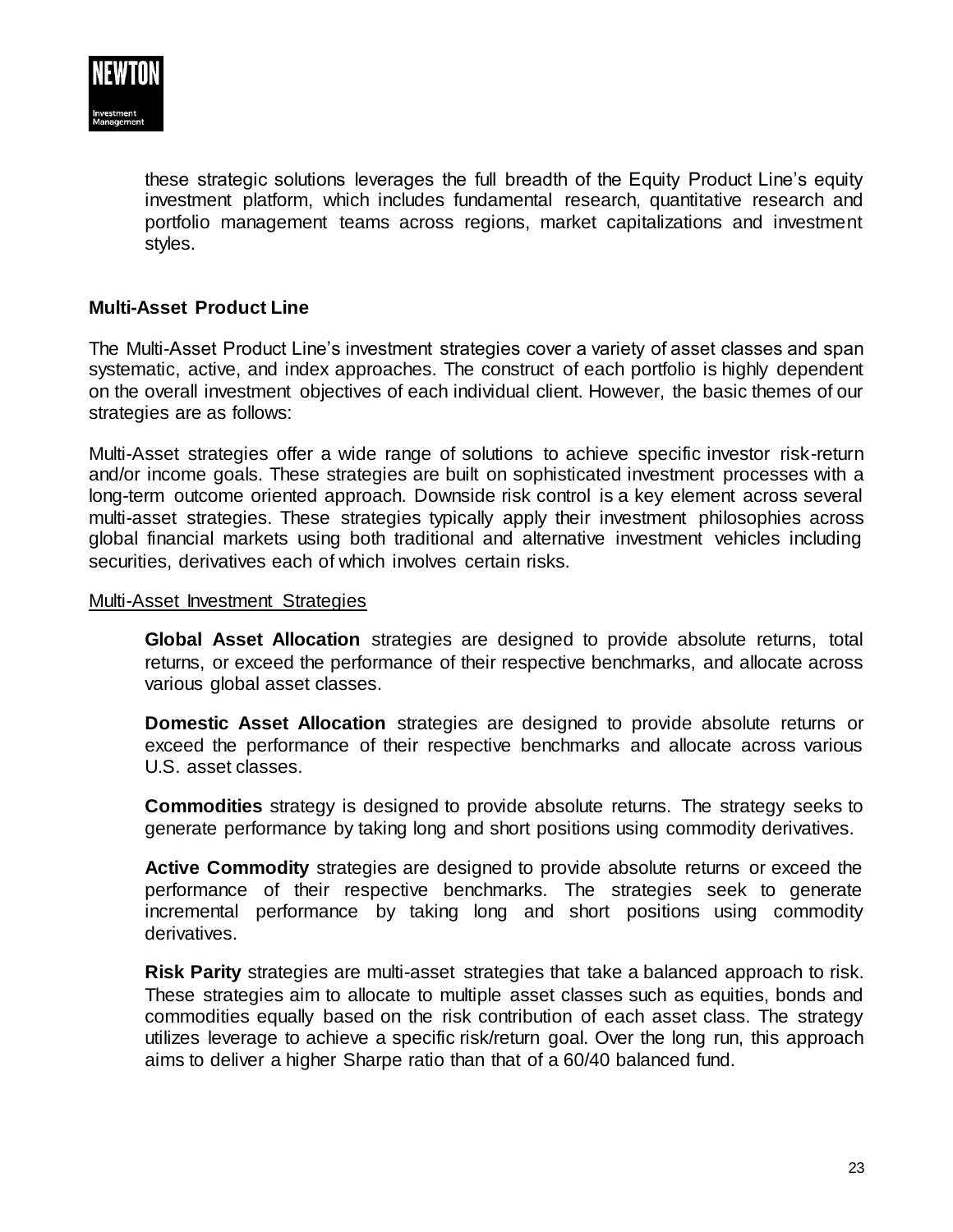

**Dynamic Factor Premia** strategies are multi-asset long/short strategies designed to capture a broad set of risk premia (e.g., carry) through direct investment in global markets, across assets, both long and short. The strategy seeks to generate a return of cash plus 6% with a 10% target volatility and a low correlation to traditional assets.

**Multi-Asset** strategies generally leave cash balances due to their use of derivative instruments. Excess cash will generally be invested in instruments including, but not limited to, Treasuries, money market funds, or short-term debt instruments.

#### **Investment Risks**

#### Summary of Material Risks

Each investment strategy offered by the Firm invests in a variety of securities, derivatives and/or other assets and employs a number of investment techniques that involve certain risks. Investing in securities and derivatives involves risk of loss that you should be prepared to bear.

The tables below and section that follows set forth information concerning the material risks involved with each investment strategy of each respective Product Line. A " $\checkmark$ " in the table indicates that the strategy involves the corresponding risk. An empty box indicates that the Firm does not expect the strategy to create material exposure to the risk under normal market conditions. However, an empty box does not guarantee that the strategy will not be subject to the corresponding risk.

#### Equity Product Line

| <b>Risk Type</b>                                                    | Equity<br>Global | Research<br>Global | Cap Value<br>Large | Growth<br>Cap<br>Small | Value<br>Cap<br>Small | Equity<br>Opportunistic | Equity<br>Multi-Factor | Equity<br>Thematic |
|---------------------------------------------------------------------|------------------|--------------------|--------------------|------------------------|-----------------------|-------------------------|------------------------|--------------------|
| American Depository Receipts and Global<br>Depository Receipts risk |                  |                    |                    |                        |                       |                         |                        |                    |
| Allocation risk                                                     |                  | ✓                  | ✓                  | ✓                      | ✓                     | ✓                       |                        |                    |
| Alternative asset classes and investment<br>strategies risk         |                  |                    |                    |                        |                       | ✓                       |                        |                    |
| Asian emerging market risk                                          | ✓                | $\checkmark$       |                    |                        |                       |                         | ✓                      |                    |
| Asset-backed securities risk                                        |                  |                    |                    |                        |                       |                         |                        |                    |
| Banking industry risk                                               | ✓                |                    |                    |                        |                       |                         |                        |                    |
| Call risk                                                           |                  |                    |                    |                        |                       |                         |                        |                    |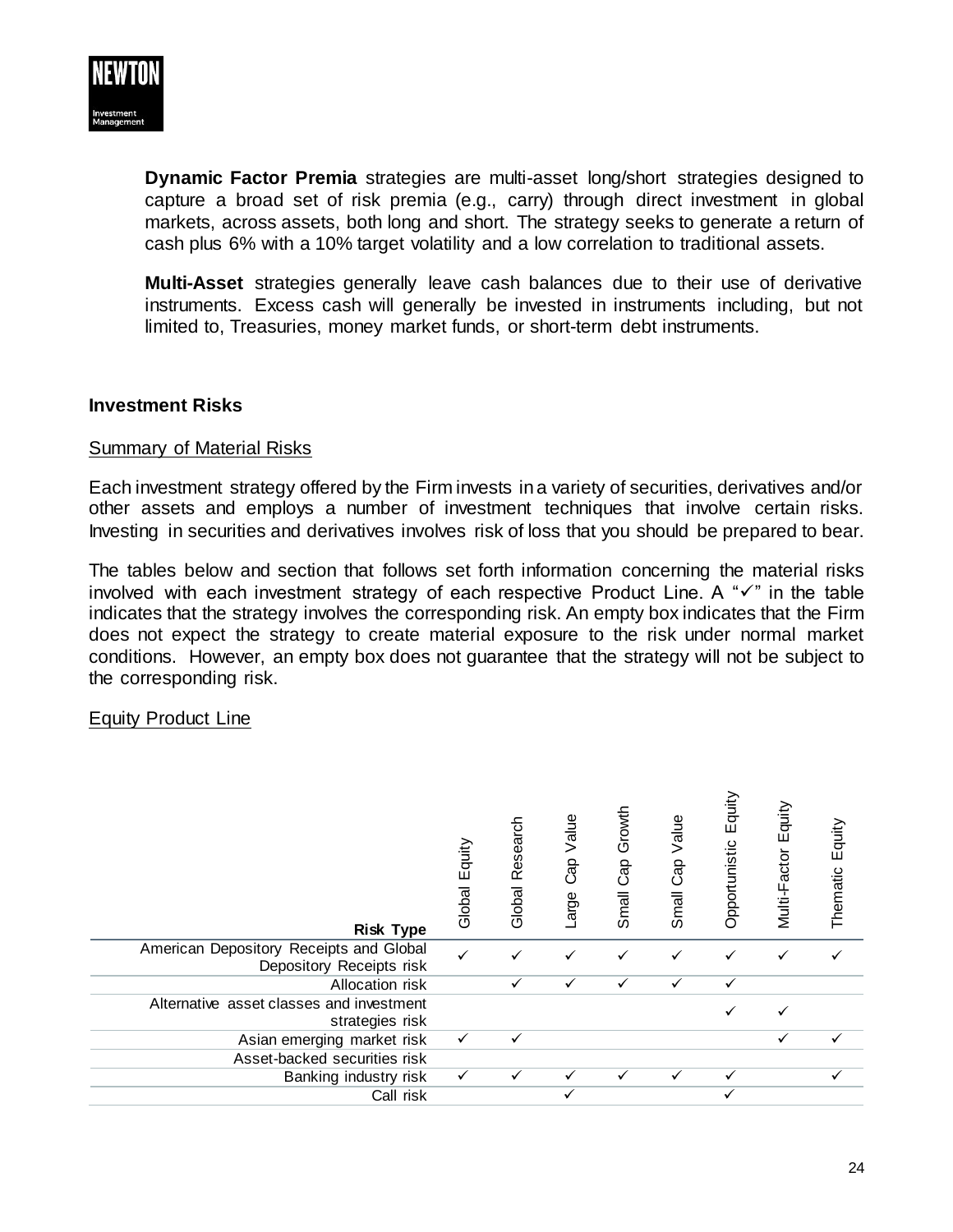

| <b>Risk Type</b>                              | Global Equity                | Global Research         | Large Cap Value         | Small Cap Growth        | Small Cap Value | Opportunistic Equity        | Multi-Factor Equity     | Thematic Equity |
|-----------------------------------------------|------------------------------|-------------------------|-------------------------|-------------------------|-----------------|-----------------------------|-------------------------|-----------------|
| Clearance and settlement risk                 | $\overline{\checkmark}$      | $\overline{\checkmark}$ | $\checkmark$            | $\overline{\checkmark}$ | $\checkmark$    | $\checkmark$                |                         | $\checkmark$    |
| Commodity sector risk                         | $\overline{\checkmark}$      | $\checkmark$            | $\checkmark$            | $\checkmark$            | $\checkmark$    | ✓                           |                         | $\checkmark$    |
| Convertible securities risk                   | $\checkmark$                 | $\checkmark$            | $\checkmark$            |                         |                 | ✓                           |                         |                 |
| Correlation risk                              | $\checkmark$                 | $\checkmark$            | $\checkmark$            | $\checkmark$            | $\checkmark$    | $\checkmark$                |                         | ✓               |
|                                               |                              |                         | ✓                       |                         |                 | ✓                           |                         |                 |
| Counterparty risk                             |                              |                         |                         |                         |                 |                             |                         |                 |
| Country, industry and market                  | $\checkmark$                 | $\checkmark$            | $\checkmark$            | ✓                       | ✓               | ✓                           | ✓                       | ✓               |
| sector allocation risk                        |                              |                         |                         |                         |                 |                             |                         |                 |
| Credit Default Swaps                          |                              |                         |                         |                         |                 |                             |                         |                 |
| Credit Linked Note                            |                              |                         |                         |                         |                 |                             |                         |                 |
| Credit risk                                   | $\checkmark$                 | $\checkmark$            | ✓                       | $\checkmark$            | ✓               | $\mathcal{L}_{\mathcal{A}}$ | ✓                       | ✓               |
| Cybersecurity risk<br>Derivatives risk        |                              |                         | ✓                       |                         |                 | ✓                           | $\checkmark$            |                 |
|                                               |                              | $\checkmark$            |                         |                         |                 | ✓                           | $\checkmark$            |                 |
| Emerging market risk                          | $\checkmark$<br>$\checkmark$ | $\checkmark$            | ✓                       | $\checkmark$            | $\checkmark$    | ✓                           |                         |                 |
| Equity securities risk                        | $\checkmark$                 | $\overline{\checkmark}$ |                         | $\checkmark$            | $\checkmark$    | $\checkmark$                | ✓                       |                 |
| Exchange-traded fund ("ETF") risk             |                              |                         | $\checkmark$<br>✓       |                         |                 |                             |                         |                 |
| Fixed income market risk                      |                              |                         |                         |                         |                 |                             |                         |                 |
| Foreign Currency Options                      |                              |                         |                         |                         |                 |                             |                         |                 |
| Foreign Currency Exchange Transactions        | $\checkmark$                 | $\checkmark$            |                         |                         |                 | $\checkmark$                |                         | ✓               |
| Foreign Currency risk                         | $\checkmark$                 | $\checkmark$            |                         |                         |                 | ✓                           | ✓                       | ✓               |
| Foreign government obligations and securities |                              |                         |                         |                         |                 |                             |                         |                 |
| of supranational entities risk                |                              |                         |                         |                         |                 |                             |                         |                 |
| Foreign investment risk                       | $\checkmark$                 | ✓                       |                         |                         |                 | ✓                           | ✓                       |                 |
| Frontier market risk                          | $\overline{\checkmark}$      | $\overline{\checkmark}$ |                         |                         |                 |                             |                         |                 |
| Futures contracts risk                        | $\overline{\checkmark}$      |                         |                         |                         |                 |                             |                         |                 |
| Government securities risk                    |                              |                         |                         |                         |                 |                             |                         |                 |
| Growth and value stock risk                   | $\checkmark$                 | $\overline{\checkmark}$ | ✓                       | $\checkmark$            | ✓               | ✓                           | ✓                       | ✓               |
| Growth stock risk                             | $\checkmark$                 | $\checkmark$            | $\checkmark$            | $\checkmark$            | $\checkmark$    | $\checkmark$                | $\checkmark$            | ✓               |
| Healthcare sector risk                        | $\checkmark$                 | $\checkmark$            | $\checkmark$            | $\checkmark$            | $\checkmark$    | $\checkmark$                |                         |                 |
| High yield bond risk                          |                              |                         |                         |                         |                 |                             |                         |                 |
| Indexing strategy risk                        |                              |                         |                         |                         |                 |                             |                         |                 |
| Inflation-indexed securities risk             |                              |                         |                         |                         |                 |                             |                         |                 |
| Interest rate risk                            |                              |                         |                         |                         |                 |                             | ✓                       |                 |
| Initial public offering (IPO) risk            | $\checkmark$                 | ✓                       | ✓                       | ✓                       | ✓               | $\checkmark$                |                         | ✓               |
| <b>Issuer</b> risk                            | $\checkmark$                 | $\overline{\checkmark}$ | $\checkmark$            | $\overline{\checkmark}$ | $\checkmark$    | ✓                           |                         |                 |
| Large cap stock risk                          | $\checkmark$                 | $\overline{\checkmark}$ | $\overline{\checkmark}$ |                         |                 | $\checkmark$                | $\checkmark$            |                 |
| Leverage risk                                 |                              |                         |                         |                         |                 |                             | $\checkmark$            |                 |
| Liquidity risk                                | $\checkmark$                 | ✓                       | ✓                       | ✓                       | $\checkmark$    | $\checkmark$                | $\overline{\checkmark}$ | ✓               |
| Market and credit risk                        | $\checkmark$                 | $\checkmark$            | $\checkmark$            | $\checkmark$            | $\checkmark$    | $\checkmark$                |                         |                 |
| Market risk                                   | $\checkmark$                 | $\overline{\checkmark}$ | $\overline{\checkmark}$ | $\checkmark$            | $\checkmark$    | $\checkmark$                | $\checkmark$            |                 |
| Micro-cap company risk                        | $\checkmark$                 |                         |                         | $\checkmark$            | $\checkmark$    | $\checkmark$                |                         |                 |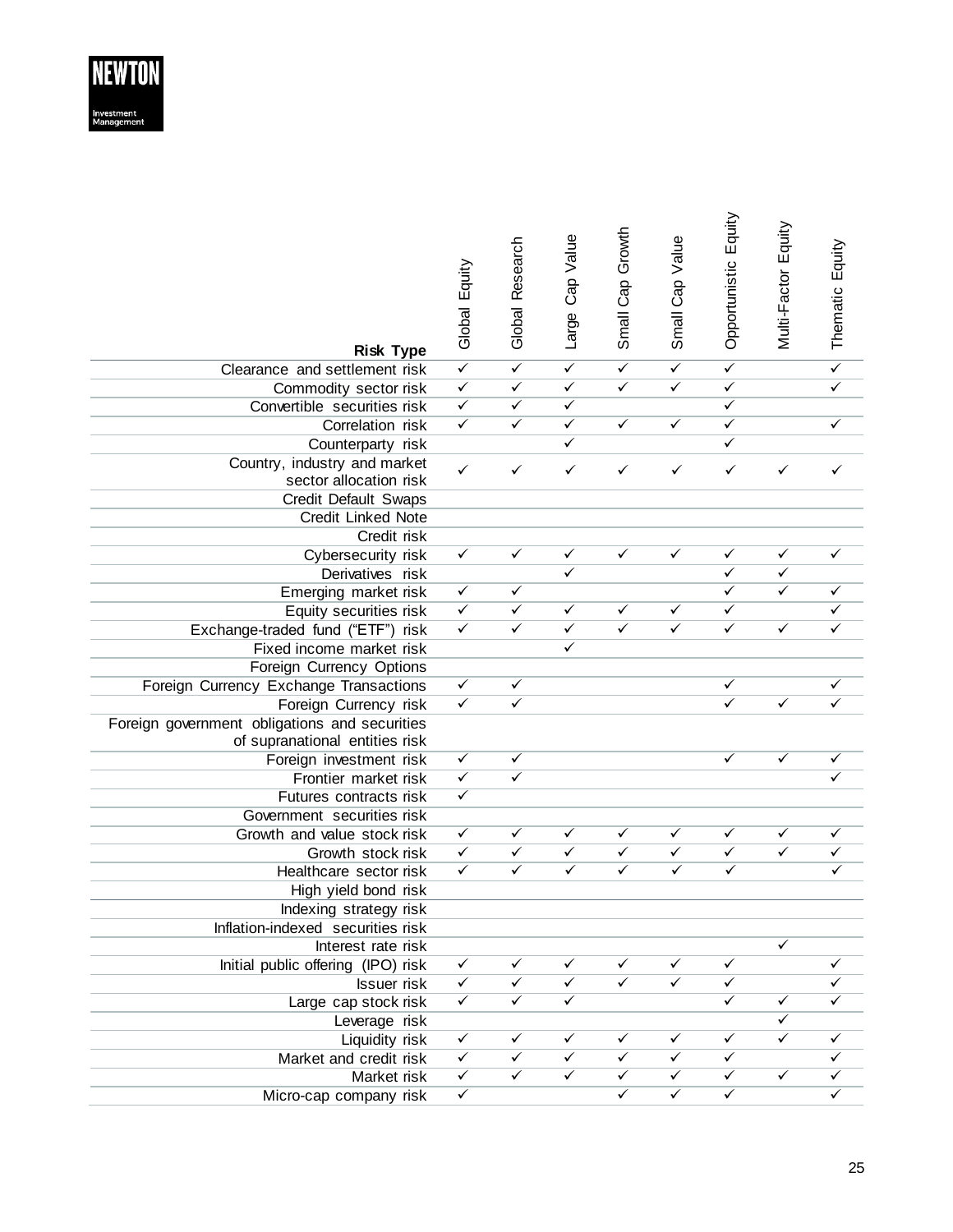

| <b>Risk Type</b>                    | Global Equity           | Global Research         | Large Cap Value         | Small Cap Growth        | Small Cap Value         | Opportunistic Equity    | Multi-Factor Equity     | Thematic Equity |
|-------------------------------------|-------------------------|-------------------------|-------------------------|-------------------------|-------------------------|-------------------------|-------------------------|-----------------|
| Mortgage related securities risk    |                         |                         |                         |                         |                         |                         |                         |                 |
| Municipal lease risk                |                         |                         |                         |                         |                         |                         |                         |                 |
| Municipal securities risk           |                         |                         |                         |                         |                         |                         |                         |                 |
| Non-diversification risk            | $\checkmark$            | $\overline{\checkmark}$ | $\checkmark$            | $\checkmark$            | $\checkmark$            | $\checkmark$            |                         | ✓               |
| Options risk                        |                         |                         | ✓                       |                         |                         | ✓                       |                         |                 |
| Participatory notes risk            | $\checkmark$            | $\checkmark$            |                         |                         |                         | $\checkmark$            |                         |                 |
| Portfolio turnover risk             | $\checkmark$            | $\overline{\checkmark}$ | $\checkmark$            | $\checkmark$            | $\checkmark$            | $\checkmark$            |                         |                 |
| Preferred stock risk                | $\checkmark$            | $\checkmark$            | $\checkmark$            | $\checkmark$            | $\checkmark$            | $\checkmark$            |                         |                 |
| Quantitative model risk             | $\overline{\checkmark}$ | $\checkmark$            | $\checkmark$            | $\checkmark$            | ✓                       | $\checkmark$            | $\checkmark$            | ✓               |
| Real estate sector risk             | $\overline{\checkmark}$ | $\overline{\checkmark}$ | $\overline{\checkmark}$ | $\overline{\checkmark}$ | $\overline{\checkmark}$ | $\overline{\checkmark}$ |                         | $\checkmark$    |
| Short sale risk                     |                         |                         |                         |                         |                         |                         | $\checkmark$            |                 |
| Small and mid-size company risk     | $\overline{\checkmark}$ | $\checkmark$            | $\checkmark$            | $\checkmark$            | $\checkmark$            | $\checkmark$            | $\checkmark$            | $\checkmark$    |
| Social investment risk              |                         |                         |                         |                         |                         |                         |                         |                 |
| State-specific risk                 |                         |                         |                         |                         |                         |                         |                         |                 |
| Stock investing risk                | $\checkmark$            | $\checkmark$            | $\checkmark$            | $\checkmark$            | $\checkmark$            | $\checkmark$            | $\checkmark$            | $\checkmark$    |
| Stock selection risk                | $\checkmark$            | $\checkmark$            | $\overline{\checkmark}$ | $\overline{\checkmark}$ | $\checkmark$            | $\overline{\checkmark}$ | $\overline{\checkmark}$ | ✓               |
| Swap Agreements                     |                         |                         |                         |                         |                         |                         |                         |                 |
| Systemic risk                       | $\checkmark$            | $\checkmark$            | $\checkmark$            | $\checkmark$            | $\checkmark$            | $\checkmark$            | $\checkmark$            | $\checkmark$    |
| Tax risk                            |                         |                         |                         |                         |                         |                         |                         |                 |
| Technology company risk             | $\checkmark$            | $\checkmark$            | $\checkmark$            | $\checkmark$            | $\checkmark$            | $\checkmark$            |                         | $\checkmark$    |
| Trading Limitations                 |                         |                         |                         |                         |                         |                         |                         |                 |
| Unlisted financial instruments risk |                         |                         |                         |                         |                         |                         |                         |                 |
| Value stock risk                    | $\checkmark$            | $\checkmark$            | ✓                       | $\checkmark$            | ✓                       | $\overline{\checkmark}$ | $\overline{\checkmark}$ | ✓               |
| Volcker Rule risk                   |                         |                         |                         |                         |                         |                         |                         |                 |
| Warrant and rights risk             | $\checkmark$            | $\checkmark$            | $\checkmark$            | $\checkmark$            | $\checkmark$            | $\checkmark$            |                         |                 |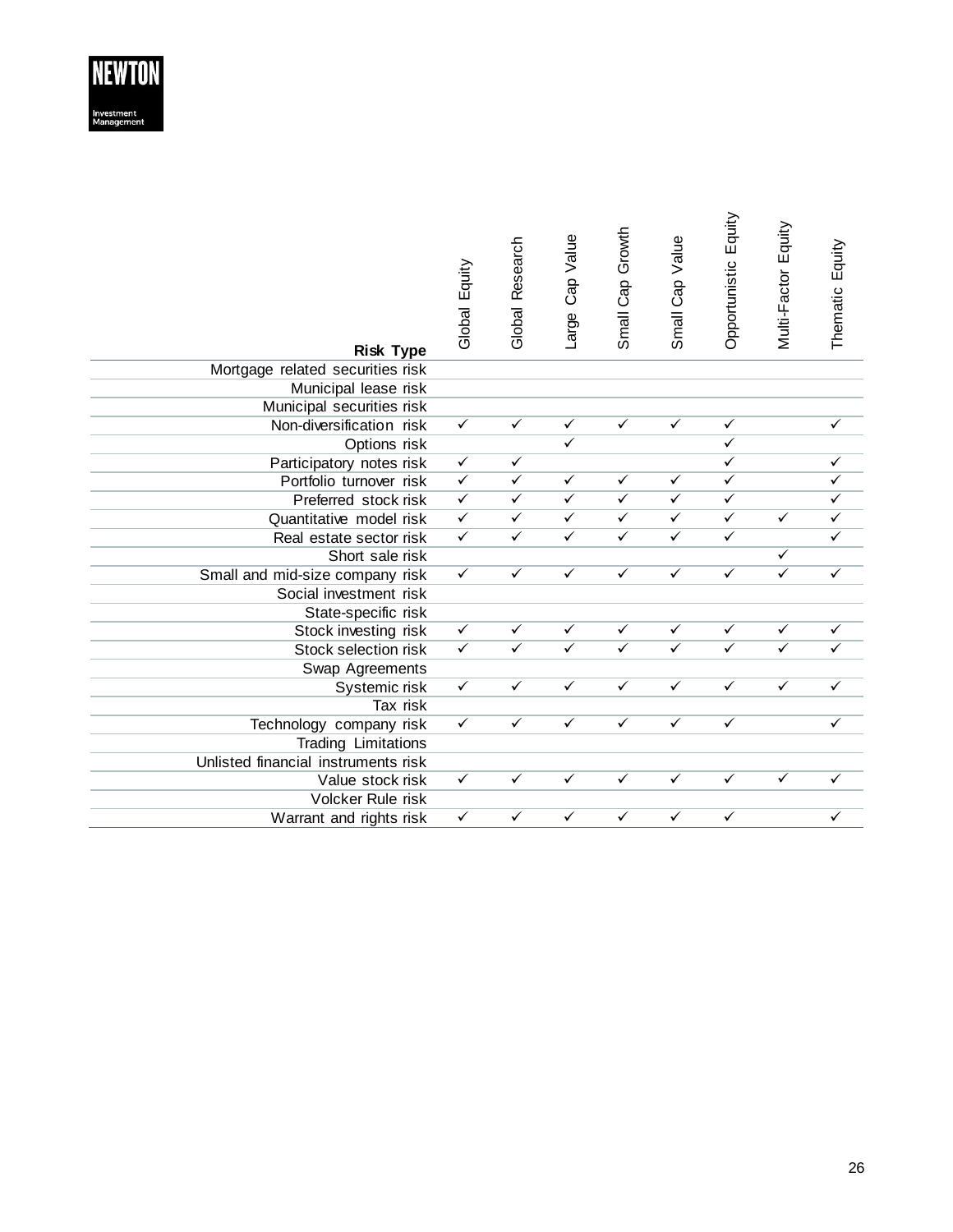

#### Multi -Asset Product Line

| <b>Risk Type</b>                                           | Global Asset Allocation      | Domestic Asset Allocation | Alternative Investments:<br>Commodities | Active Commodity | Risk Parity  | Dynamic Factor Premia |
|------------------------------------------------------------|------------------------------|---------------------------|-----------------------------------------|------------------|--------------|-----------------------|
| American Depository Receipts and Global                    | $\checkmark$                 |                           |                                         |                  |              | ✓                     |
| Depository Receipts risk                                   |                              |                           |                                         |                  |              |                       |
| Allocation risk                                            | $\checkmark$                 | ✓                         | ✓                                       | ✓                | ✓            | ✓                     |
| Alternative asset classes and investment                   | $\checkmark$                 | ✓                         | ✓                                       | $\checkmark$     | $\checkmark$ | ✓                     |
| strategies risk                                            |                              |                           |                                         |                  |              |                       |
| Asian emerging market risk<br>Asset-backed securities risk | $\checkmark$<br>$\checkmark$ | ✓                         |                                         |                  |              | ✓<br>✓                |
|                                                            |                              |                           |                                         |                  |              |                       |
| Banking industry risk<br>Call risk                         | $\checkmark$                 | ✓                         |                                         |                  |              | ✓                     |
| Clearance and settlement risk                              | $\checkmark$                 |                           |                                         |                  |              | ✓                     |
| Commodity sector risk                                      | $\checkmark$                 | ✓                         | ✓                                       | ✓                | ✓            | ✓                     |
| Convertible securities risk                                |                              |                           |                                         |                  |              | ✓                     |
| Correlation risk                                           | $\checkmark$                 | ✓                         |                                         |                  | ✓            | ✓                     |
| Counterparty risk                                          | $\checkmark$                 | ✓                         | ✓                                       | ✓                | ✓            | ✓                     |
| Country, industry and market sector allocation<br>risk     | $\checkmark$                 |                           | ✓                                       | $\checkmark$     |              | ✓                     |
| Credit Default Swaps                                       |                              |                           |                                         |                  | ✓            | ✓                     |
| <b>Credit Linked Note</b>                                  |                              |                           |                                         |                  |              | ✓                     |
| Credit risk                                                | $\checkmark$                 | ✓                         | ✓                                       | ✓                | ✓            | ✓                     |
| Cybersecurity risk                                         | $\overline{\checkmark}$      | ✓                         | ✓                                       | ✓                | ✓            | ✓                     |
| Derivatives risk                                           | $\checkmark$                 | ✓                         | $\overline{\checkmark}$                 | ✓                | ✓            | ✓                     |
| Emerging market risk                                       | $\overline{\checkmark}$      |                           |                                         |                  |              | ✓                     |
| Equity securities risk                                     |                              |                           |                                         |                  | ✓            | ✓                     |
| Exchange-traded fund ("ETF") risk                          | $\checkmark$                 |                           |                                         |                  |              | ✓                     |
| Fixed income market risk                                   |                              | ✓                         |                                         |                  | ✓            | ✓                     |
| Foreign Currency Options                                   |                              |                           |                                         |                  |              | ✓                     |
| Foreign Currency Exchange Transactions                     |                              |                           |                                         |                  |              | ✓                     |
| Foreign Currency risk                                      |                              |                           |                                         |                  | ✓            |                       |
| Foreign government obligations and securities              |                              |                           |                                         |                  |              |                       |
| of supranational entities risk                             |                              |                           |                                         |                  | ✓            |                       |
| Foreign investment risk                                    | $\checkmark$                 |                           |                                         |                  |              |                       |
| Frontier market risk<br>Futures contracts risk             |                              |                           |                                         |                  | ✓            | ✓                     |
| Government securities risk                                 | $\checkmark$                 | ✓                         |                                         |                  |              |                       |
| Growth and value stock risk                                | $\checkmark$                 |                           |                                         |                  |              |                       |
| Growth stock risk                                          |                              |                           |                                         |                  |              |                       |
| Healthcare sector risk                                     |                              |                           |                                         |                  |              |                       |
| High yield bond risk                                       | $\checkmark$                 |                           |                                         |                  | ✓            | ✓                     |
|                                                            |                              |                           |                                         |                  |              |                       |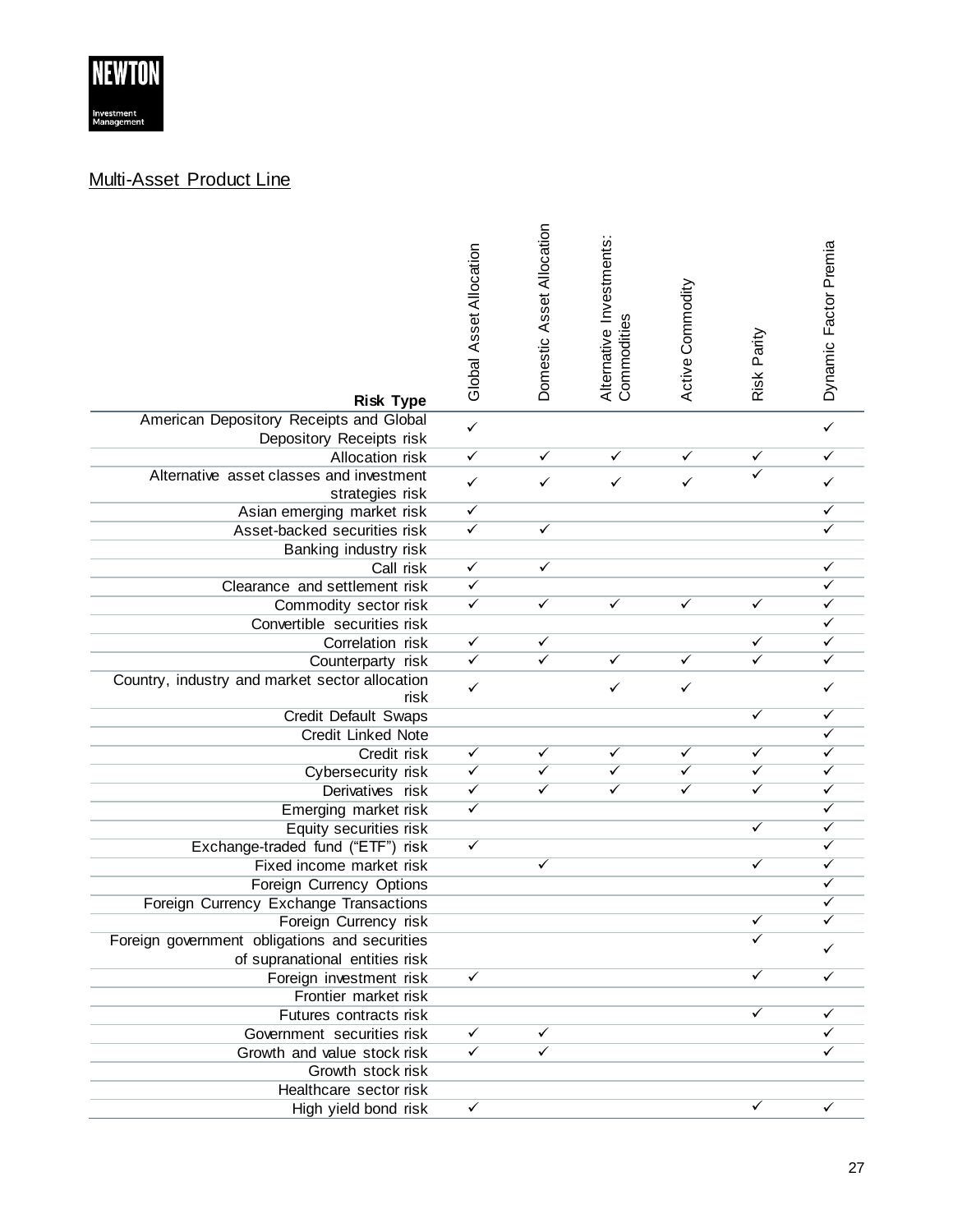

| <b>Risk Type</b>                      | Global Asset Allocation      | Domestic Asset Allocation | Alternative Investments:<br>Commodities | Active Commodity | Risk Parity             | Dynamic Factor Premia   |
|---------------------------------------|------------------------------|---------------------------|-----------------------------------------|------------------|-------------------------|-------------------------|
| Indexing strategy risk                | $\overline{\checkmark}$      |                           |                                         |                  | $\overline{\checkmark}$ | $\overline{\checkmark}$ |
| Inflation-indexed securities risk     | $\overline{\checkmark}$      |                           |                                         |                  | $\checkmark$            | $\checkmark$            |
| Interest rate risk                    | $\checkmark$                 | ✓                         |                                         |                  | ✓                       | $\checkmark$            |
| Initial public offering (IPO) risk    |                              |                           |                                         |                  |                         |                         |
| <b>Issuer</b> risk                    | $\checkmark$                 | ✓                         |                                         |                  |                         | ✓                       |
| Large cap stock risk                  | $\checkmark$                 | $\checkmark$              |                                         |                  |                         | $\checkmark$            |
| Leverage risk                         | $\checkmark$                 | $\checkmark$              | $\checkmark$                            | ✓                | ✓                       | $\checkmark$            |
| Liquidity risk                        | $\checkmark$                 |                           |                                         | ✓                | ✓<br>✓                  | ✓<br>$\checkmark$       |
| Market and credit risk<br>Market risk | $\checkmark$<br>$\checkmark$ | $\checkmark$              | ✓                                       | ✓                | ✓                       |                         |
| Micro-cap company risk                |                              |                           |                                         |                  |                         |                         |
| Mortgage related securities risk      |                              |                           |                                         |                  |                         |                         |
| Municipal lease risk                  |                              |                           |                                         |                  |                         |                         |
| Municipal securities risk             |                              |                           |                                         |                  |                         |                         |
| Non-diversification risk              |                              |                           |                                         |                  |                         |                         |
| Options risk                          |                              |                           |                                         |                  |                         | $\checkmark$            |
| Participatory notes risk              | $\checkmark$                 | $\checkmark$              |                                         |                  |                         | ✓                       |
| Portfolio turnover risk               | $\checkmark$                 |                           | ✓                                       | ✓                |                         | ✓                       |
| Preferred stock risk                  | $\checkmark$                 |                           |                                         |                  |                         |                         |
| Prepayment and extension risk         |                              |                           |                                         |                  |                         |                         |
| Quantitative model risk               | $\checkmark$                 | ✓                         | ✓                                       | ✓                | ✓                       | $\checkmark$            |
| Real estate sector risk               | $\checkmark$                 |                           |                                         |                  |                         | $\checkmark$            |
| Short sale risk                       | $\checkmark$                 | $\checkmark$              | $\checkmark$                            | $\checkmark$     | $\checkmark$            | $\checkmark$            |
| Small and mid-size company risk       | $\checkmark$                 |                           |                                         |                  |                         |                         |
| Social investment risk                |                              |                           |                                         |                  |                         |                         |
| State-specific risk                   |                              |                           |                                         |                  |                         |                         |
| Stock investing risk                  | $\checkmark$                 | ✓                         |                                         |                  | ✓                       | $\checkmark$            |
| Stock selection risk                  |                              |                           |                                         |                  |                         |                         |
| Swap Agreements                       | $\checkmark$                 | ✓                         | ✓                                       | ✓                | ✓<br>✓                  |                         |
| Systemic risk                         |                              |                           |                                         |                  |                         |                         |
| Tax risk<br>Technology company risk   |                              |                           |                                         |                  |                         |                         |
| <b>Trading Limitations</b>            |                              |                           |                                         |                  |                         |                         |
| Unlisted financial instruments risk   |                              |                           |                                         |                  |                         |                         |
| Value stock risk                      |                              |                           |                                         |                  |                         |                         |
| Volcker Rule risk                     |                              |                           |                                         |                  |                         |                         |
| Warrant and rights risk               |                              |                           |                                         |                  |                         |                         |
|                                       |                              |                           |                                         |                  |                         |                         |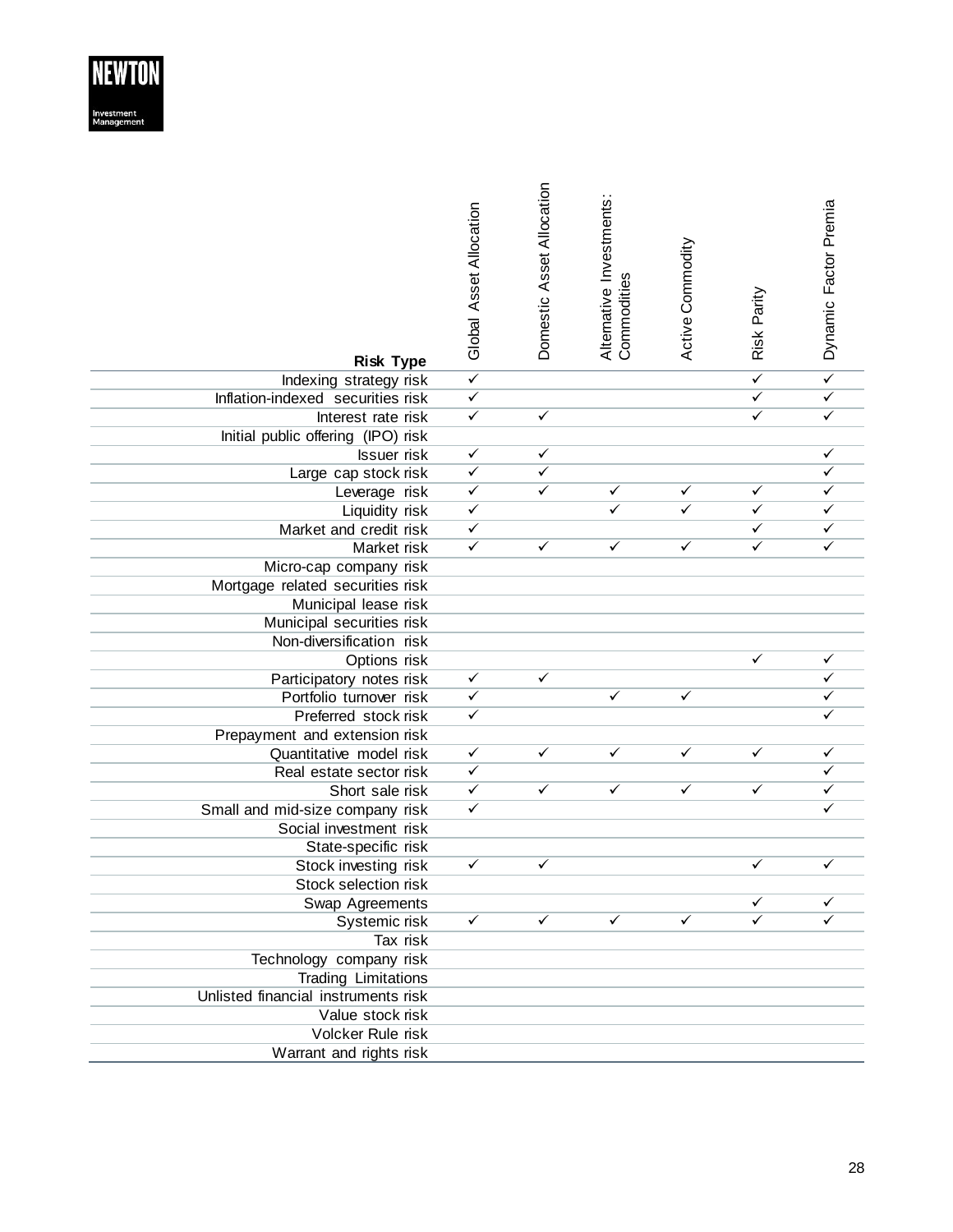

The risks set forth below represent a general summary of the material risks involved in the investment strategies we offer. We define material risks as risks associated with any type of investment that would account for 5% or more of the overall investment strategy. If applicable, please refer to the "risk factors" section in the offering documents or prospectus for a more detailed discussion of the risks involved in an investment in a fund. Not all material risks will be applicable to each strategy.

**American Depository Receipts and Global Depository Receipts risk.** American depository receipts ("ADRs") are receipts issued by a U.S. bank or trust company evidencing ownership of underlying securities issued by non-U.S. issuers. ADRs may be listed on a national securities exchange or may be traded in the over-the-counter market. Global depository receipts ("GDRs") are receipts issued by either a U.S. or non-U.S. banking institution representing ownership in a non-U.S. company's publicly traded securities that are traded on non-U.S. stock exchanges or non-U.S. over-the-counter markets. Holders of unsponsored ADRs or GDRs generally bear all the costs of such facilities. The depository of an unsponsored facility frequently is under no obligation to distribute investor communications received from the issuer of the deposited security or to pass through voting rights to the holders of depository receipts in respect of the deposited securities. Investments in ADRs and GDRs pose, to the extent not hedged, currency exchange risks (including blockage, devaluation and non-exchangeability), as well as a range of other potential risks relating to the underlying shares, which could include expropriation, confiscatory taxation, imposition of withholding or other taxes on dividends, interest, capital gains, other income or gross sales or disposition proceeds, political or social instability or diplomatic developments that could affect investments in those countries, illiquidity, price volatility and market manipulation. In addition, less information may be available regarding the underlying shares of ADRs and GDRs, and non-U.S. companies may not be subject to accounting, auditing and financial reporting standards and requirements comparable to, or as uniform as, those of U.S. companies. Such risks may have a material adverse effect on the performance of such investments and could result in substantial losses.

**Allocation risk.** The asset classes in which a strategy seeks investment exposure can perform differently from each other at any given time (as well as over the long term), so the strategy will be affected by its allocation among the various asset classes. If the strategy favors exposure to an asset class during a period when that class underperforms, performance may be hurt. In addition, there can be no assurance that the allocation of a strategy's assets among investment strategies and underlying funds will be effective in achieving the strategy's investment goal.

**Alternative asset classes and investment strategies risk.** These strategies may invest in asset classes and employ investments that involve greater risks than the asset class investments and strategies used by traditional strategies, including increased use of short sales, leverage, derivative transactions and hedging strategies. Accordingly, investors should consider investing in these strategies only as part of an overall diversified portfolio.

**Asian emerging market risk.** Many Asian economies are characterized by over-extension of credit, frequent currency fluctuations, devaluations and restrictions, rising unemployment, rapid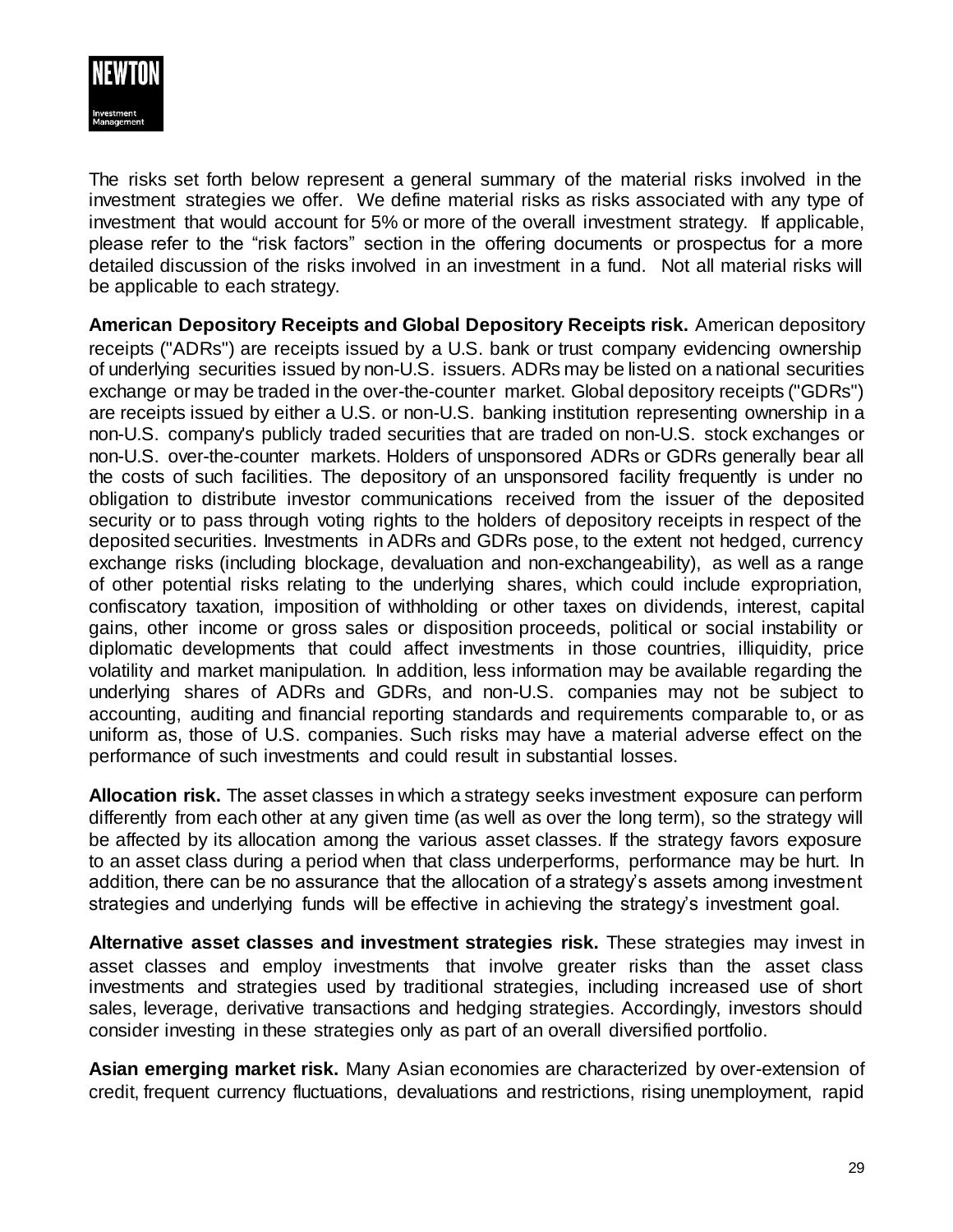

fluctuations in inflation, reliance on exports and less efficient markets. Currency devaluation in one Asian country can have a significant effect on the entire region. The legal systems in many Asian countries are still developing, making it more difficult to obtain and/or enforce judgments. Furthermore, increased political and social unrest in some Asian countries could cause economic and market uncertainty throughout the region. The auditing and reporting standards in some Asian emerging market countries may not provide the same degree of shareholder/investor protection or information to investors as those in developed countries. In particular, valuation of assets, depreciation, exchange differences, deferred taxation, contingent liability and consolidation may be treated differently than under the auditing and reporting standards of developed countries.

**Asset-backed securities risk.** General downturns in the economy could cause the value of asset-backed securities to fall. In addition, asset-backed securities present certain risks that are not presented by mortgage-backed securities. Primarily, these securities may provide a strategy with a less effective security interest in the related collateral than do mortgage-backed securities. Therefore, there is the possibility that recoveries on the underlying collateral may not, in some cases, be available to support payments on these securities.

**Banking industry risk**. The risks generally associated with concentrating investments in the banking industry, such as interest rate risk, credit risk and regulatory developments relating to the banking industry.

**Call risk.** Some bonds give the issuer the option to call, or redeem, the bonds before their maturity date. If an issuer "calls" its bond during a time of declining interest rates, the strategy might have to reinvest the proceeds in an investment offering a lower yield, and therefore might not benefit from any increase in value as a result of declining interest rates. During periods of market illiquidity or rising interest rates, prices of "callable" issues are subject to increased price fluctuation.

**Clearance and settlement risk**. Many emerging market countries have different clearance and settlement procedures from developed countries. There may be no central clearing mechanism for settling trades and no central depository or custodian for the safe keeping of securities. The registration, record-keeping and transfer of instruments may be carried out manually, which may cause delays in the recording of ownership. Increased settlement risk may increase counterparty and other risk. Certain markets have experienced periods when settlement dates are extended, and during the interim, the market value of an instrument may change. Moreover, certain markets have experienced periods when settlements did not keep pace with the volume of transactions resulting in settlement difficulties. Because of the lack of standardized settlement procedures, settlement risk in emerging markets is more prominent than in more mature markets.

**Commodity sector risk.** Exposure to the commodities markets may subject a strategy to greater volatility than investments in traditional securities. Investments linked to the prices of commodities are considered speculative. Prices of commodities and related contracts may fluctuate significantly over short periods for a variety of factors, including: changes in supply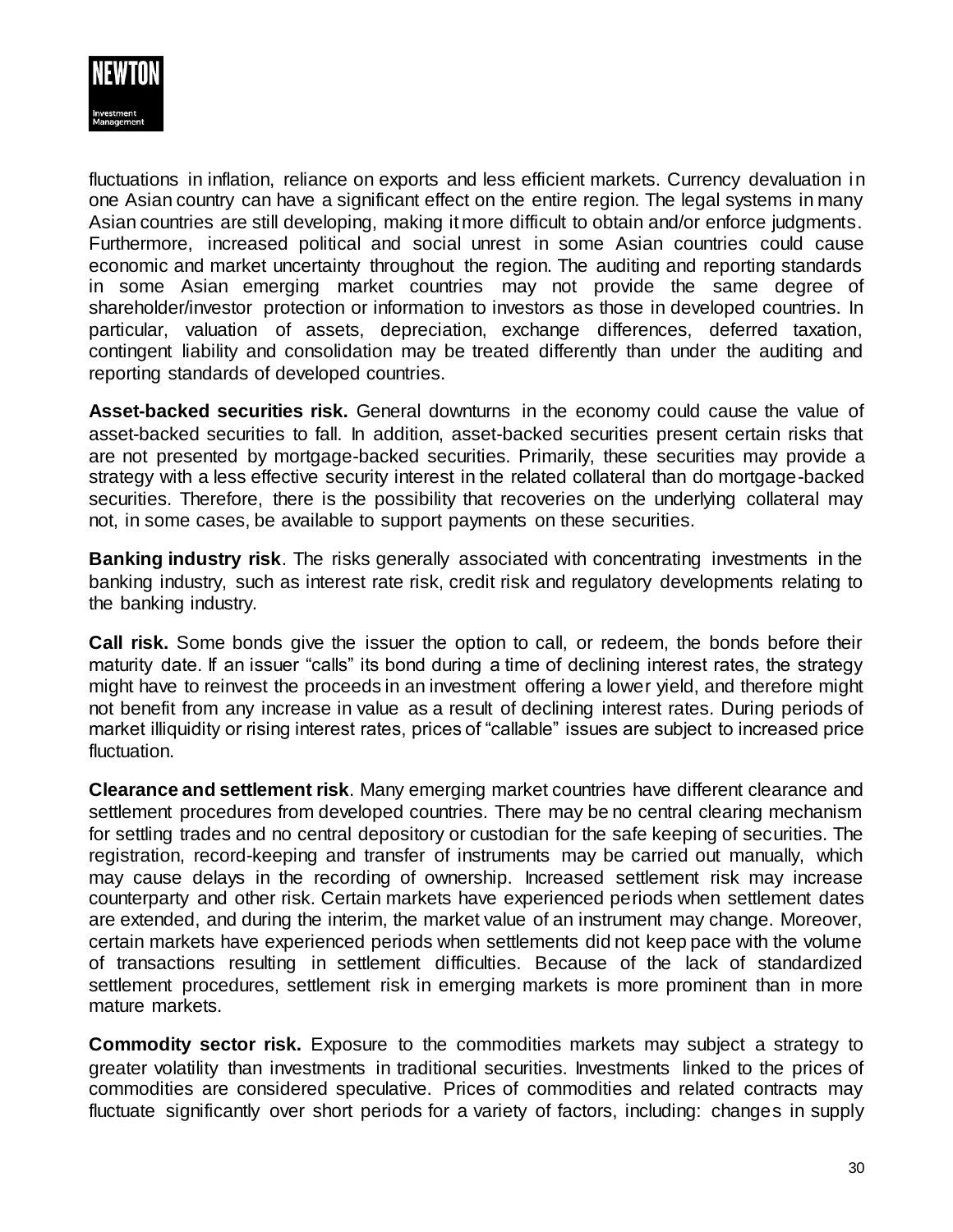

and demand relationships, weather, agriculture, trade, fiscal, monetary and exchange control programs, disease, pestilence, acts of terrorism, embargoes, tariffs and international economic, political, military and regulatory developments.

**Convertible securities risk.** Convertible securities may be converted at either a stated price or stated rate into underlying shares of common stock. Convertible securities generally are subordinated to other similar but non-convertible securities of the same issuer. Although to a lesser extent than with fixed-income securities, the market values of convertible securities tend to decline as interest rates increase. In addition, because of the conversion feature, the market values of convertible securities tend to vary with fluctuations in the market value of the underlying common stock. Although convertible securities are designed to provide for a stable stream of income, they are subject to the risk that their issuers may default on their obligations. Convertible securities also offer the potential for capital appreciation through the conversion feature, although there can be no assurance of capital appreciation because securities prices fluctuate. Convertible securities generally offer lower interest or dividend yields than nonconvertible securities of similar quality because of the potential for capital appreciation. A convertible security may be subject to redemption at the option of the issuer at a price established in the convertible securities' governing instrument. If a convertible security held by an account is called for redemption, the account will be required to permit the issuer to redeem the security, convert it into the underlying common stock or sell it to a third party. Any of these actions could have an adverse effect on the ability to achieve an account's investment objective.

**Correlation risk.** Although the prices of equity securities and fixed income securities, as well as other asset classes, often rise and fall at different times so that a fall in the price of one may be offset by a rise in the price of the other, in down markets the prices of these securities and asset classes can also fall in tandem. Additionally, where a strategy seeks to deliver returns that are not typically representative of the broad market by allocating its assets among satellite asset categories or investment strategies, there can be no guarantee that the performance of the underlying funds or the fund will have a low correlation to that of traditional asset classes under all market conditions.

**Counterparty risk**. Under certain conditions, a counterparty to a transaction, including repurchase agreements and derivative instruments, could fail to honor the terms of the agreement, default and the market for certain securities or financial instruments in which the counterparty deals may become illiquid.

**Country, industry and market sector allocation risk.** A strategy may be overweighted or underweighted, relative to the benchmark index, in companies in certain countries, industries or market sectors, which may cause the strategy's performance to be more or less sensitive to positive or negative developments affecting these countries, industries or sectors. In addition, a strategy may, from time to time, invest a significant portion (more than 25%) of its total assets in securities of companies located in particular countries, such as the United Kingdom and Japan, depending on such country's representation within the benchmark index.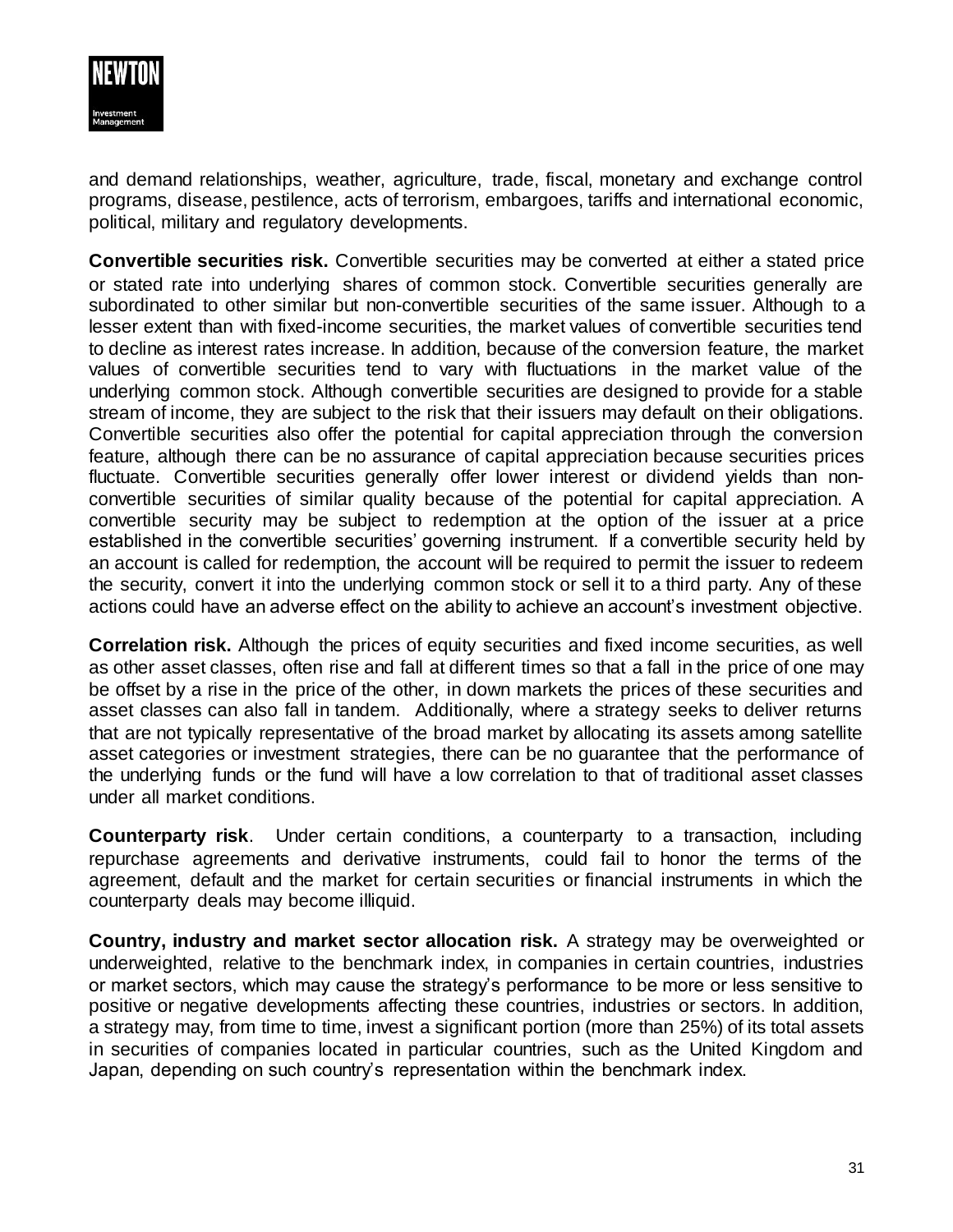

**Credit Default Swaps ("CDS").** The "buyer" in a credit default contract is obligated to pay the "seller" a periodic stream of payments over the term of the contract provided that no event of default on an underlying obligation has occurred. If a "credit event" occurs, the seller must pay the buyer the full notional value, or "par value," of the obligation. CDS transactions are either "physical-settled" or "cash-settled." Physical settlement entails the actual delivery by the buyer of the reference asset to the seller in exchange for the payment of the full par value of the reference asset. Cash settled entails a net cash payment from the seller to the buyer based on the difference of the par value of the reference asset and the current market value of the reference asset. The portfolio may be either the buyer or seller in a CDS transaction. CDS can be used to address the perception of the client that a particular credit, or group of credits, may experience credit improvement or deterioration. In the case of expected credit improvement, the portfolio may sell credit default protection in which it receives a premium to take on the risk. In such an instance, the obligation of the portfolio to make payments upon the occurrence of a credit event creates leveraged exposure to the credit risk of the referenced entity. The portfolio may also buy credit default protection with respect to a reference entity if there is a high likelihood of perceived credit deterioration or for risk management purposes. In such instance, the portfolio will pay a premium regardless of whether there is a credit event. If the portfolio is a buyer and no credit event occurs, the portfolio will have made a series of periodic payments and recover nothing of monetary value. However, if a credit event occurs, the portfolio (if the buyer) will receive the full notional value of the reference obligation either through a cash or physical settlement. As a seller, the portfolio receives a fixed rate of income throughout the term of the contract, which typically is between six months and five years (but may be longer), provided that there is no credit event. CDS transactions may involve greater risks than if the portfolio had invested in the reference obligation directly. The CDS market in high yield securities is comparatively new and rapidly evolving compared to the CDS market for more seasoned and liquid investment-grade securities, creating the risk that the newer markets will be less liquid and it may be difficult to exit or enter into a particular transaction.

**Credit Linked Note ("CLN").** We may purchase CLNs from time to time when we are unable to access certain markets. CLNs are created through a Special Purpose Vehicle (SPV) which owns the reference obligation and issues a security with the same attributes as the underlying security. CLNs are over the counter securities negotiated with a dealer. In the event the counterparty defaults, the security could become illiquid or suffer significant price depreciation or loss of principal as the CLN is a fully funded privately negotiated transaction. In the transaction, the dealer becomes the issuer and determines whether or not a risk event has occurred. Risk events can vary by dealer but are generally focused on credit events or settlement events. A credit event is generally triggered when the reference entity fails to pay or restructures its debt. Settlement events are generally triggered when changes in local laws or local market events prohibit the issuer from transacting in the reference security or currency. Following the determination of a risk event, the maturity date could be accelerated and the issuer will return value that is obtained from the highest bid in the payment currency. Under these circumstances, the value returned to holders could be zero.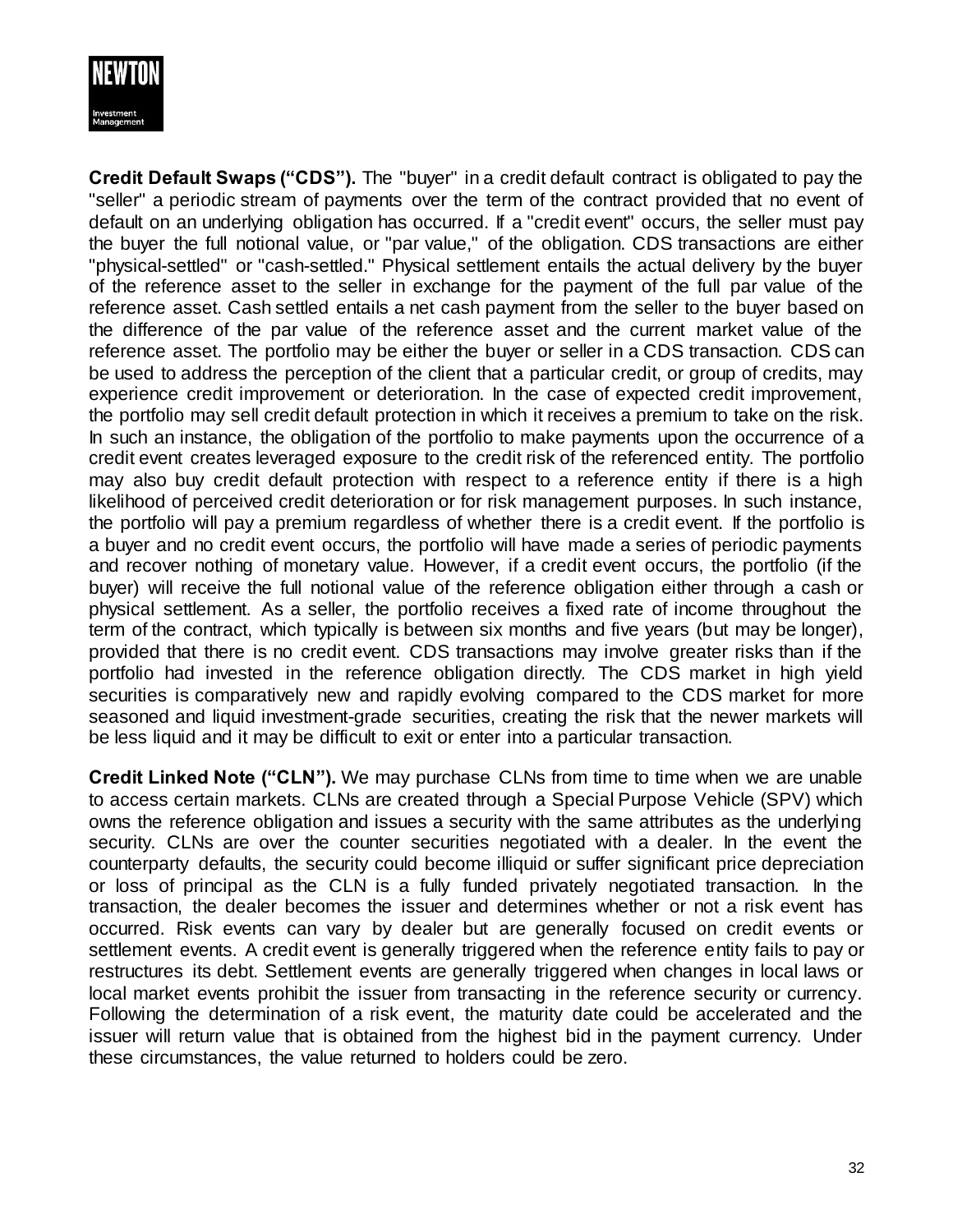

**Credit risk.** Failure of an issuer to make timely interest or principal payments, or a decline or perception of a decline in the credit quality of a bond can cause a bond's price to fall, lowering the value of a strategy's investment in such security. The lower a security's credit rating, the greater the chance that the issuer of the security will default or fail to meet its payment obligation. See also "High yield bond risk."

**Cybersecurity risk.** In addition to the risks described that primarily relate to the value of investments, there are various operational, systems, information security and related risks involved in investing, including but not limited to "cybersecurity" risk. Cybersecurity attacks include electronic and non-electronic attacks that include but are not limited to gaining unauthorized access to digital systems to obtain client and financial information, compromising the integrity of systems and client data (e.g., misappropriation of assets or sensitive information), or causing operational disruption through taking systems off-line (e.g., denial of service attacks). As the use of technology has become more prevalent, we and the client accounts we manage have become potentially more susceptible to operational risks through cybersecurity attacks. These attacks in turn could cause us and client accounts (including funds) we manage to incur regulatory penalties, reputational damage, additional compliance costs associated with corrective measures and/or financial loss. Similar adverse consequences could result from cybersecurity incidents affecting issuers of securities in which we invest, counterparties with which we engage in transactions, third-party service providers (e.g., a client account's custodian), governmental and other regulatory authorities, exchange and other financial market operators, banks, brokers, dealers and other financial institutions and other parties. While cybersecurity risk management systems and business continuity plans have been developed and are designed to reduce the risks associated with these attacks, there are inherent limitations in any cybersecurity risk management system or business continuity plan, including the possibility that certain risks have not been identified. Accordingly, there is no guarantee that such efforts will succeed, especially since we do not directly control the cybersecurity systems of issuers or third-party service providers.

**Derivatives risk.** A small investment in derivatives could have a potentially large impact on a strategy's performance. The use of derivatives involves risks different from, or possibly greater than, the risks associated with investing directly in the underlying assets. Derivatives can be highly volatile, illiquid and difficult to value and there is the risk that changes in the value of a derivative held by the strategy will not correlate with the underlying instruments or the strategy's other investments. Derivative instruments also involve the risk that a loss may be sustained as a result of the failure of the counterparty to the derivative instruments to make required payments or otherwise comply with the derivative instruments' terms. Certain types of derivatives involve greater risks than the underlying obligations because, in addition to general market risks, they are subject to illiquidity risk, counterparty risk and credit risk. Additionally, some derivatives involve economic leverage, which could increase the volatility of these investments as they may fluctuate in value more than the underlying instrument. See also "Leverage risk."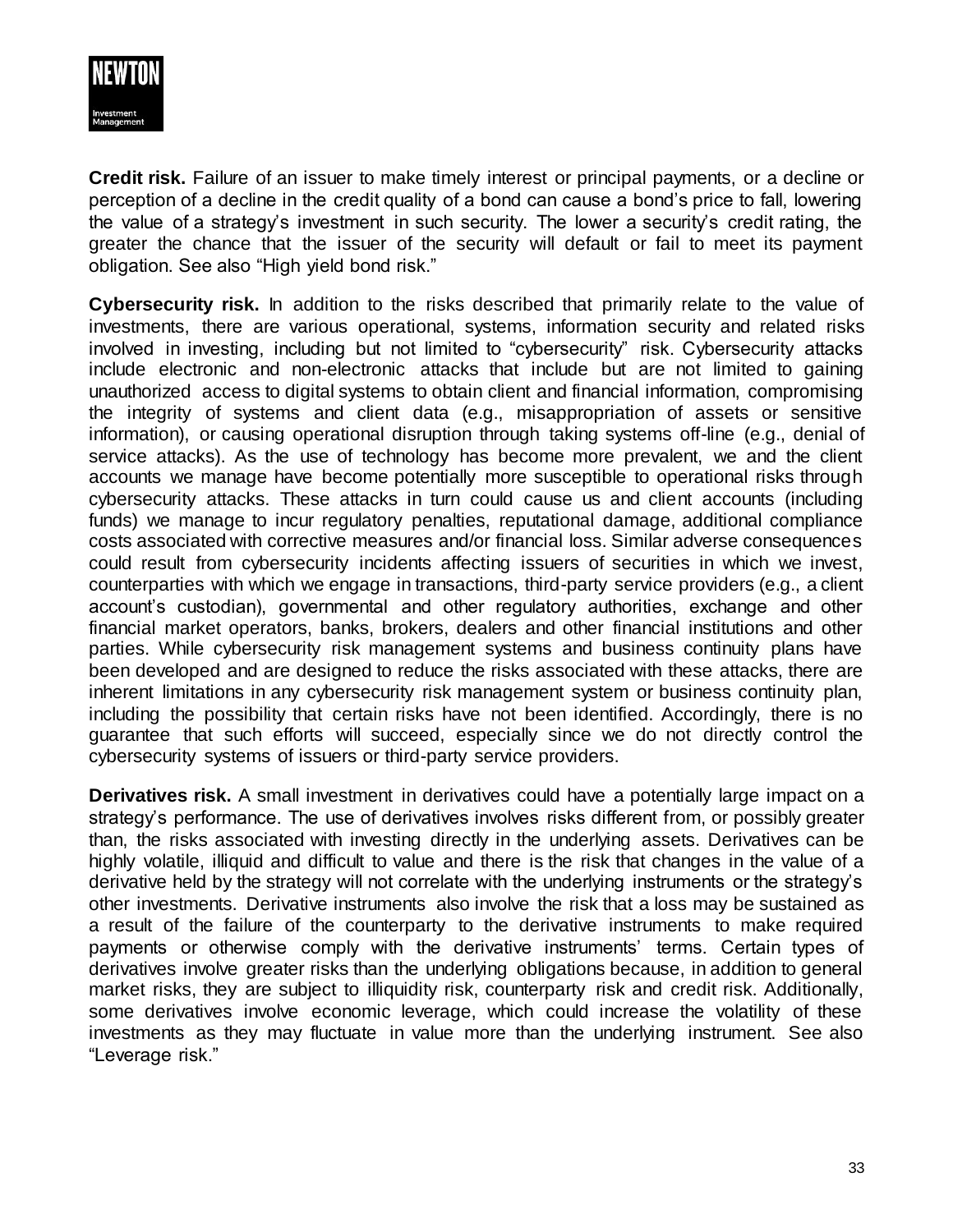

**Emerging market risk.** Emerging markets tend to be more volatile and less liquid than the markets of more mature economies and generally have less diverse and less mature economic structures and less stable political systems than those of developed countries. The securities of issuers located or doing substantial business in emerging markets are often subject to rapid and large changes in price. In particular, emerging markets may have relatively unstable governments, present the risk of sudden adverse government or regulatory action and even nationalization of businesses, have restrictions on foreign ownership or prohibitions on repatriation of assets and impose less protection of property rights than more developed countries. The economies of emerging market countries may be based predominantly on only a few industries and may be highly vulnerable to changes in local or global trade conditions and may suffer from extreme debt burdens or volatile inflation rates. Local securities markets may trade a small number of securities and may be unable to respond effectively to increases in trading volume, potentially making prompt liquidation of substantial holdings difficult. Transaction settlement and dividend collection procedures also may be less reliable in emerging markets than in developed markets. The fixed income securities of issuers located in emerging markets can be more volatile and less liquid than those of issuers in more mature economies. In addition, such securities often are considered to be below investment grade credit quality and predominantly speculative. The imposition of sanctions, confiscations, trade restrictions (including tariffs) and other government restrictions by the United States and other governments, or problems in share registration, settlement or custody, may also result in losses.

**Equity securities risk.** The value of equity securities of public and private, listed and unlisted companies and equity derivatives generally varies with the performance of the issuer and movements in the equity markets. As a result, an account may suffer losses if it invests in equity instruments of issuers whose performance diverges from expectations or if equity markets generally move in a single direction. Accounts may also be exposed to risks that issuers will not fulfill contractual obligations such as, in the case of convertible securities or private placements, delivering marketable common stock upon conversions of convertible securities and registering restricted securities for public resale.

**Exchange-traded fund ("ETF") risk.** Exchange Traded Funds ("ETFs") are shares of publicly traded unit investment trusts, open-end funds or depository receipts that seek to track the performance and dividend yield of specific indexes or companies in related industries. These indexes may be either broad-based, sector or international. However, ETF shareholders are generally subject to the same risk as holders of the underlying financial instruments they are designed to track. ETFs are also subject to certain additional risks, including, without limitation, the risk that their prices may not correlate perfectly with changes in the prices of the underlying financial instruments they are designed to track and the risk of trading in an ETF halting due to market conditions or other reasons, based on the policies of the exchange upon which the ETF trades.

ETFs in which the strategy may invest involve certain inherent risks generally associated with investments in a portfolio of common stocks and/or bonds, including the risk that the general level of stock prices may decline, thereby adversely affecting the value of each unit of the ETF.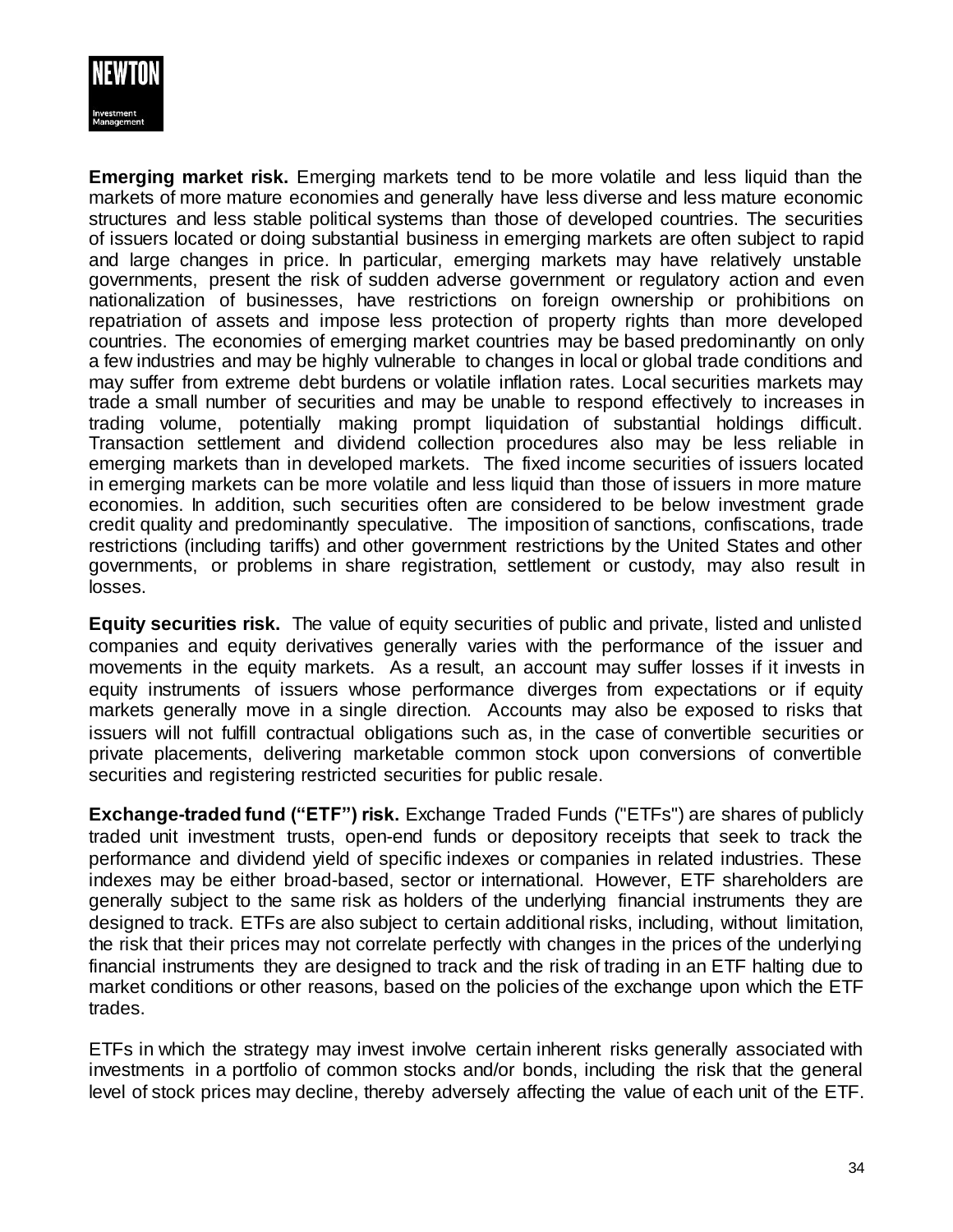

Moreover, an ETF may not fully replicate the performance of its benchmark index because of the temporary unavailability of certain index securities in the secondary market or discrepancies between the ETF and the index with respect to the weighting of securities or the number of securities held. Investing in ETFs, which are investment companies, may involve duplication of advisory fees and certain other expenses.

**Fixed income market risk.** The market value of a fixed-income security may decline due to general market conditions that are not specifically related to a particular company, such as real or perceived adverse economic conditions, changes in the outlook for corporate earnings, changes in interest or currency rates, or adverse investor sentiment generally. The fixedincome securities market can be susceptible to increases in volatility and decreases in liquidity. Liquidity can decline unpredictably in response to overall economic conditions or credit tightening. Increases in volatility and decreases in liquidity may be caused by a rise in interest rates (or the expectation of a rise in interest rates), which are at or near historic lows in the United States and in other countries. An unexpected increase in strategy redemption requests, which may be triggered by market turmoil or an increase in interest rates, could cause the strategy to sell its holdings at a loss or at undesirable prices and adversely affect the strategy's performance and increase the strategy's liquidity risk, expenses and/or taxable distributions.

**Foreign Currency Options.** We may take positions in options on foreign currencies for investment purposes or to hedge against the risk that foreign exchange rate fluctuations will affect the value of foreign securities such portfolios hold or intend to purchase. Transaction costs may be higher because the quantities of currencies underlying option contracts that such portfolios may enter represent odd lots in a market dominated by transactions between banks. There is no systematic reporting of last sale information for foreign currencies or any regulatory requirement that quotations be firm or revised on a timely basis. Quotation information is generally representative of very large transactions in the interbank market and may not reflect smaller transactions where rates may be less favorable. Option markets may be closed while round-the-clock interbank currency markets are open and this can create price and rate discrepancies.

**Forward Foreign Currency Exchange Transactions.** We may engage in spot transactions and use forward contracts for investment purposes and to protect against uncertainty in the level of future exchange rates. For example, these portfolios may use forward contracts in connection with existing portfolio positions to lock in the U.S. dollar value of those positions, to increase a portfolio's exposure to foreign currencies that may rise in value relative to the U.S. dollar or to shift the portfolio's exposure to foreign currency fluctuations from one country to another. The precise matching of the forward contract amounts and the value of the securities involved will not generally be possible because the future value of such securities in foreign currencies will change as a consequence of market movements in the value of those securities between the date the forward contract is entered into and the date it matures. Accordingly, it may be necessary for a portfolio to purchase additional foreign currency on the spot (that is, cash) market and bear the expense of such purchase if the market value of the security is less than the amount of foreign currency the portfolio is obligated to deliver and if a decision is made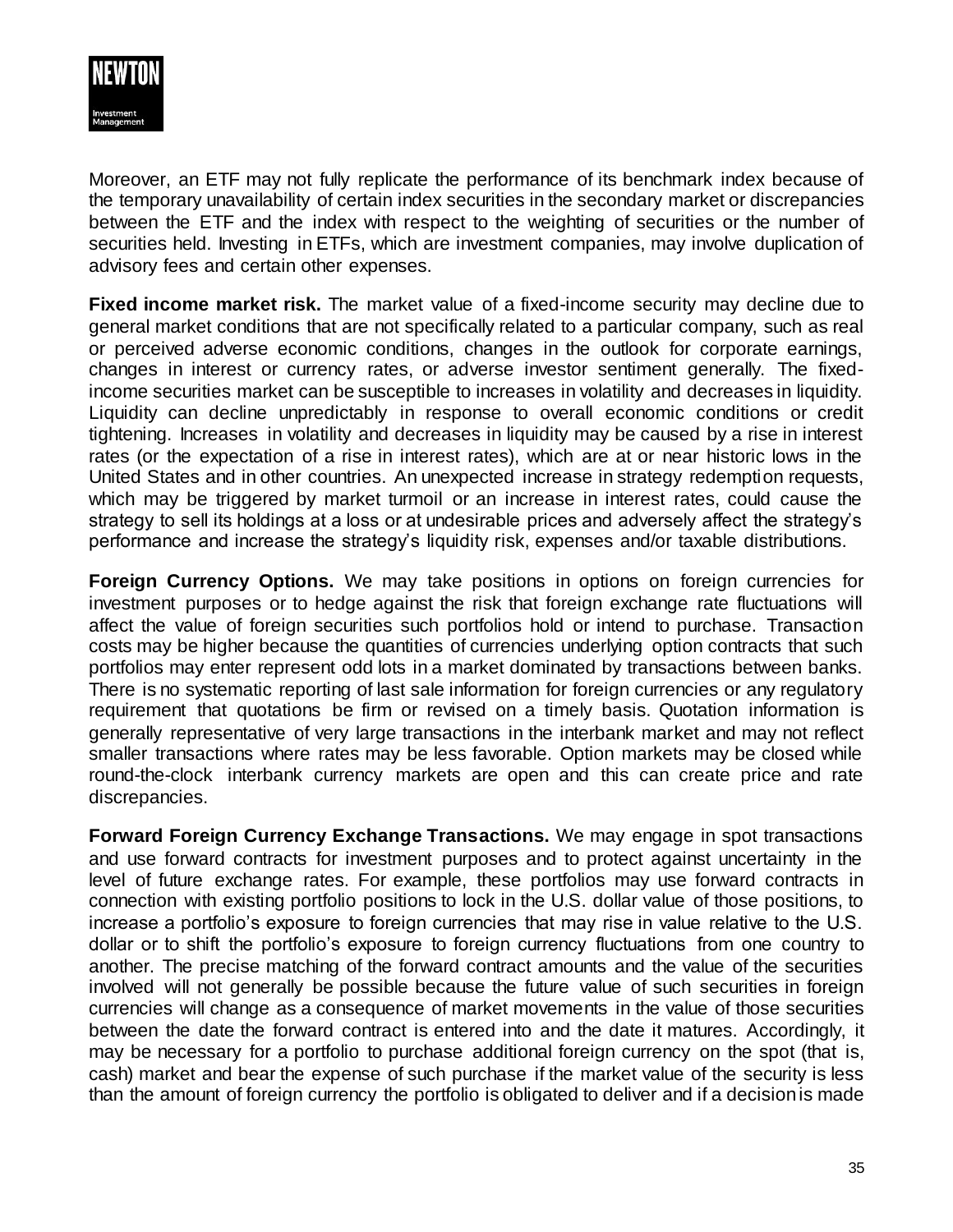

to sell the security and make delivery of the foreign currency. Conversely, it may be necessary to sell on the spot market some of the foreign currency received upon the sale of the portfolio security if its market value exceeds the amount of foreign currency the portfolio is obligated to deliver.

**Foreign currency risk.** Investments in foreign currencies are subject to the risk that those currencies will decline in value relative to the U.S. dollar, or in the case of hedged positions, that the U.S. dollar will decline relative to the currency being hedged. Currency exchange rates may fluctuate significantly over short periods of time. A decline in the value of foreign currencies relative to the U.S. dollar will reduce the value of securities held by the strategy and denominated in those currencies. Foreign currencies are also subject to risks caused by inflation, interest rates, budget deficits and low savings rates, political factors and government controls.

**Foreign government obligations and securities of supranational entities risk.** Investing in foreign government obligations and the sovereign debt of emerging market countries creates exposure to the direct or indirect consequences of political, social or economic changes in the countries that issue the securities or in which the issuers are located. Factors which may influence the ability or willingness of a foreign government or country to service debt include a country's cash flow situation, the availability of sufficient foreign exchange on the date a payment is due, the relative size of its debt service burden to the economy as a whole and its government's policy towards the International Monetary Fund, the International Bank for Reconstruction and Development and other international agencies. Other factors include the obligor's balance of payments, including export performance, its access to international credit and investments, fluctuations in interest rates and the extent of its foreign reserves. A governmental obligor may default on its obligations. These risks are heightened with respect to emerging market countries. The imposition of sanctions, confiscations, trade restrictions (including tariffs) and other government restrictions by the United States and other governments, or problems in share registration, settlement or custody, may also result in losses.

**Foreign investment risk.** Special risks associated with investments in foreign companies include exposure to currency fluctuations, less liquidity, less developed or less efficient trading markets, lack of comprehensive company information, political or economic instability, seizure or nationalization of assets, imposition of taxes or repatriation restrictions and differing auditing and legal standards. The securities of issuers located in emerging markets can be more volatile and less liquid than those of issuers in more mature economies. The imposition of sanctions, confiscations, trade restrictions (including tariffs) and other government restrictions by the United States and other governments, or problems in share registration, settlement or custody, may also result in losses

**Frontier market risk.** The risks associated with investments in frontier market countries include all the risks described for investments in foreign securities and emerging markets, although the risks are magnified for frontier market countries. Because frontier markets are among the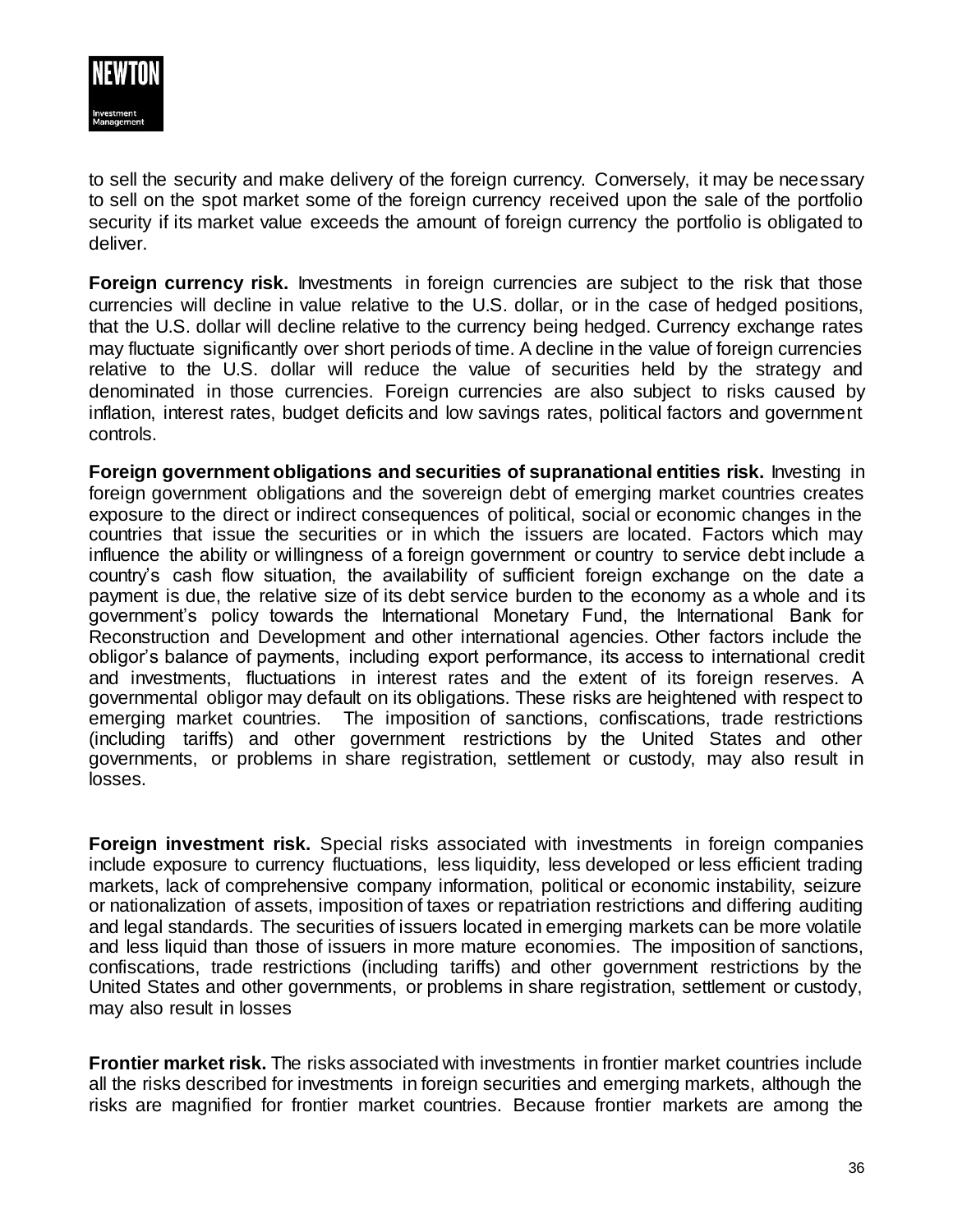

smallest, least mature and least liquid of the emerging markets, investments in frontier markets generally are subject to a greater risk of loss than investments in developed markets or traditional emerging markets. Frontier market countries have smaller economies, less developed capital markets, greater market volatility, lower trading volume, more political and economic instability, greater risk of a market shutdown and more governmental limitations on foreign investments than typically found in more developed markets.

**Futures contracts risk.** Futures contracts generally provide a high degree of liquidity and a low level of counterparty performance and settlement risk. While the use of futures contracts by a portfolio can amplify a gain, it can also amplify a loss. This loss can be substantially more money than the initial margin posted by the portfolio pursuant to the contracts. There is no assurance of market liquidity for futures contracts, whether traded on an exchange or in the over-the-counter market and, as a result, there may be times where a portfolio would not be able to close a future investment position when it wanted to do so. Upon entering into a futures transaction, a portfolio will generally be required to deposit an initial margin payment with the futures commission merchant (the "futures broker"). The initial margin payment will be deposited with a portfolio's custodian in an account registered in the futures broker's name; however, the futures broker can gain access to that account only under specified conditions. As the future is marked-to-market to reflect changes in its market value, subsequent margin payments, called variation margin, will be paid to or by the futures broker on a daily basis. Prior to expiration of the future, if a portfolio elects to close out its position by taking an opposite position, a final determination of variation margin is made, additional cash is required to be paid by or released to the portfolio and any loss or gain is realized for tax purposes. Position limits also apply to futures traded on an exchange. An exchange may order the liquidation of positions found to be in violation of those limits and may impose certain other sanctions. Initial margin is posted to a collateral pool which may be used to cover third-party liabilities in an event of default by a clearing broker or a major clearing broker's client.

**Government securities risk.** Not all obligations of the U.S. government's agencies and instrumentalities are backed by the full faith and credit of the U.S. Treasury. Some obligations are backed only by the credit of the issuing agency or instrumentality and in some cases there may be some risk of default by the issuer. Any guarantee by the U.S. government or its agencies or instrumentalities of a security held by the strategy does not apply to the market value of such security. A security backed by the U.S. Treasury or the full faith and credit of the United States is guaranteed only as to the timely payment of interest and principal when held to maturity. In addition, because many types of U.S. government securities trade actively outside the United States, their prices may rise and fall as changes in global economic conditions affect the demand for these securities. No assurance can be given that the U.S. government will provide financial support to its agencies and instrumentalities, since it is not obligated to do so by law.

**Growth and value stock risk.** Investors often expect growth companies to increase their earnings at a certain rate. If these expectations are not met, investors can punish the stocks inordinately, even if earnings do increase. In addition, growth stocks typically lack the dividend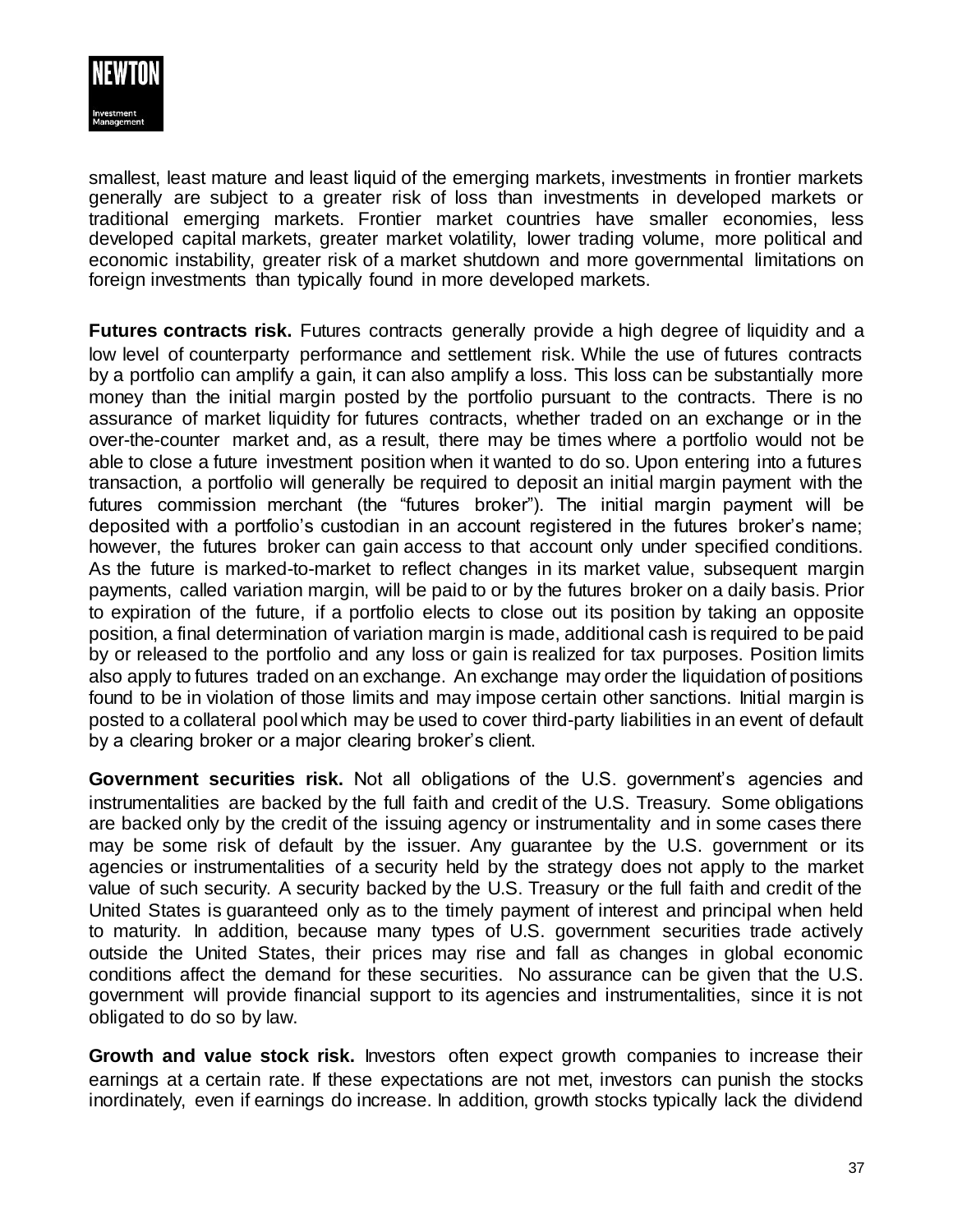

yield that can cushion stock prices in market downturns. Value stocks involve the risk that they may never reach their expected full market value, either because the market fails to recognize the stock's intrinsic worth, or the expected value was misgauged. They also may decline in price even though in theory they are already undervalued.

**Growth stock risk.** Investors often expect growth companies to increase their earnings at a certain rate. If these expectations are not met, investors can punish the stocks inordinately, even if earnings do increase. In addition, growth stocks may lack the dividend yield that may cushion stock prices in market downturns.

**Health care sector risk.** When a strategy's investments are concentrated in the health care and related sectors, the value of your investment will be affected by factors particular to those sectors and may fluctuate more widely than that of a strategy which invests in a broad range of industries. Health care companies are subject to government regulation and approval of their products and services, which can have a significant effect on their market price. The types of products or services produced or provided by these companies may quickly become obsolete. Moreover, liability for products that are later alleged to be harmful or unsafe may be substantial and may have a significant impact on the health care company's market value and/or share price. Biotechnology and related companies are affected by patent considerations, intense competition, rapid technology change and obsolescence and regulatory requirements of various federal and state agencies. In addition, some of these companies are relatively small and have thinly traded securities, may not yet offer products or may offer a single product and may have persistent losses during a new product's transition from development to production, or erratic revenue patterns. The stock prices of these companies are very volatile, particularly when their products are up for regulatory approval and/or under regulatory scrutiny. Securities of companies within specific health care sectors can perform differently than the overall market. This may be due to changes in such things as the regulatory or competitive environment, or to changes in investor perceptions regarding a sector. Because the strategy may allocate relatively more assets to certain health care sectors than others, the strategy's performance may be more sensitive to developments which affect those sectors emphasized by the strategy.

**High yield bond risk.** High yield ("junk") bonds involve greater credit risk, including the risk of default, than investment grade bonds and are considered predominantly speculative with respect to the issuer's ability to make principal and interest payments. The prices of high yield bonds can fall dramatically in response to bad news about the issuer or its industry, or the economy in general.

**Indexing strategy risk.** Indexing strategies do not attempt to manage market volatility, use defensive strategies or reduce the effects of any long-term periods of poor index performance. The correlation between strategy and index performance may be affected by the strategy's expenses and use of sampling techniques, changes in securities markets, changes in the composition of the index and the timing of purchases and sales.

**Inflation-indexed security risk.** Interest payments on inflation-indexed securities can be unpredictable and will vary as the principal and/or interest is periodically adjusted based on the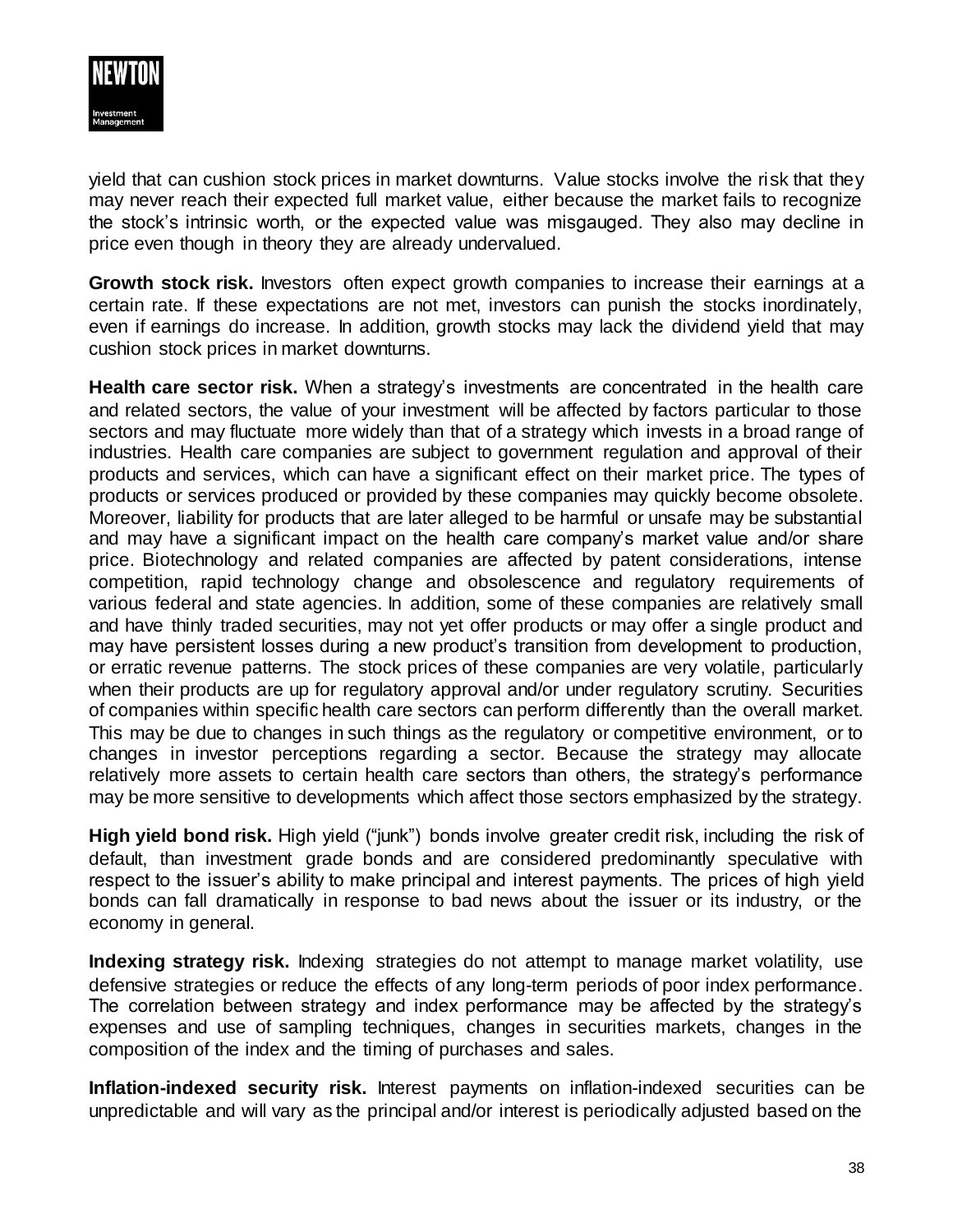

rate of inflation. If the index measuring inflation falls, the interest payable on these securities will be reduced. The U.S. Treasury has guaranteed that in the event of a drop in prices, it would repay the par amount of its inflation-indexed securities. Inflation-indexed securities issued by corporations generally do not guarantee repayment of principal. Any increase in the principal amount of an inflation-indexed security will be considered taxable ordinary income, even though investors do not receive their principal until maturity. As a result, the strategy may be required to make annual distributions that exceed the cash the strategy received, which may cause the strategy to liquidate certain investments when it is not advantageous to do so. Also, if the principal value of an inflation-indexed security is adjusted downward due to deflation, amounts previously distributed may be characterized in some circumstances as a return of capital.

**Interest rate risk.** Prices of debt securities tend to move inversely with changes in interest rates. Typically, a rise in rates will adversely affect the prices of these securities and, accordingly, the value of your investment. The longer the effective maturity and duration of the strategy's portfolio, the more the value of your investment is likely to react to interest rates. Mortgage-related securities can have a different interest rate sensitivity than other bonds, however, because of prepayments and other factors, they may carry additional risks and be more volatile than other types of debt securities due to unexpected changes in interest rates.

**Initial public offering ("IPO") risk.** The prices of securities purchased in IPOs can be very volatile. The effect of IPOs on a strategy's performance depends on a variety of factors, including the number of IPOs the strategy invests in relative to the size of the strategy and whether and to what extent a security purchased in an IPO appreciates or depreciates in value. Therefore, IPO investments may magnify the returns of the strategy.

**Issuer risk.** The value of a security may decline for a number of reasons which directly relate to the issuer, such as management performance, financial leverage and reduced demand for the issuer's products or services.

**Large cap stock risk.** To the extent a strategy invests in large capitalization stocks, the strategy may underperform strategies that invest primarily in the stocks of lower quality, smaller capitalization companies during periods when the stocks of such companies are in favor.

**Leverage risk.** The use of leverage, such as engaging in reverse repurchase agreements, lending portfolio securities, entering into futures contracts or forward currency contracts, investing in inverse floaters, entering into short sales, the use of portfolio leverage or margin and engaging in forward commitment transactions, may magnify a strategy's gains or losses. Because many derivatives have a leverage component, adverse changes in the value or level of the underlying asset, reference rate or index can result in a loss substantially greater than the amount invested in the derivative itself. Certain derivatives have the potential for unlimited loss, regardless of the size of the initial investment.

**Libor risk.** The Financial Conduct Authority of the United Kingdom, the regulator responsible for the London Inter-bank Offered Rate ("LIBOR"), has announced that LIBOR (in its current formulation) will cease to be published after: (i) December 31, 2021 for all tenors of non-US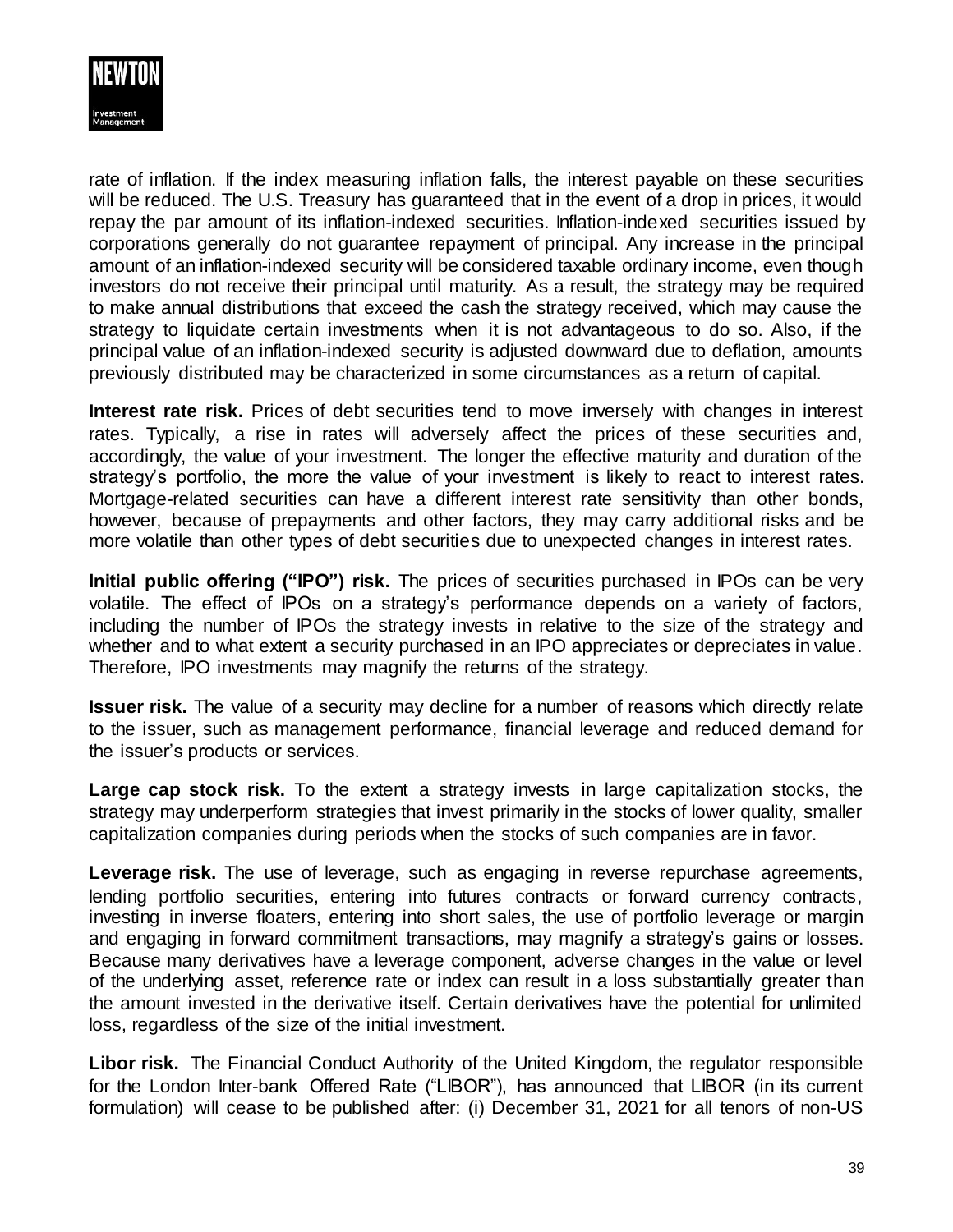

dollar LIBOR, as well as for one-week and two-month tenors for US dollar LIBOR, and (ii) after June 30, 2023 for the other tenors of US dollar LIBOR. In light of this eventuality, public and private sector industry initiatives are currently underway to transition from LIBOR-based instruments to instruments indexed to alternative reference rates. There is no assurance that the composition or characteristics of any such alternative reference rate will be similar to or produce the same value or economic equivalence as LIBOR or that it will have the same volume or liquidity as did LIBOR prior to its discontinuance or unavailability, which may affect the value, liquidity or return on LIBOR-based investments such as loans, derivatives, fixed income, floating rate securities and other instruments. [Client accounts] that hold such instruments, now or at any time prior to the transition, may also incur costs in connection with closing out positions and entering into new trades.

**Liquidity risk.** When there is little or no active trading market for specific types of securities, it can become more difficult to sell the securities at or near their perceived value. In such a market, the value of such securities and the value of your investment may fall dramatically, even during periods of declining interest rates. Liquidity risk also exists when a particular derivative instrument is difficult to purchase or sell. If a derivative transaction is particularly large or if the relevant market is illiquid (as is the case with many privately negotiated derivatives), it may not be possible to initiate a transaction or liquidate a position at an advantageous time or price. The secondary market for certain municipal bonds tends to be less well developed or liquid than many other securities markets, which may adversely affect the strategy's ability to sell such municipal bonds at attractive prices. Trading limits (such as "daily price fluctuation limits" or "speculative position limits") on futures trading imposed by regulators and exchanges could prevent the prompt liquidation of unfavorable futures positions and result in substantial losses. In addition, the ability to execute futures contract trades at favorable prices if trading volume in such contracts is low may be limited. It is also possible that an exchange or a regulator may suspend trading in a particular contract, order immediate liquidation and settlement of a particular contract or order that trading in a particular contract be conducted for liquidation only. Therefore, in some cases, the execution of trades to invest or divest cash flows may be postponed which could adversely affect the withdrawal of assets and/or performance.

**Market and credit risk.** Ginnie Maes and other securities backed by the full faith and credit of the United States are guaranteed only as to the timely payment of interest and principal when held to maturity. The market prices for such securities are not guaranteed and will fluctuate. Privately issued mortgage-related securities also are subject to credit risks associated with the underlying mortgage properties. These securities may be more volatile and less liquid than more traditional, government-backed debt securities.

**Market risk.** The market value of a security may decline due to general market conditions that are not specifically related to a particular company, such as real or perceived adverse economic conditions, changes in the outlook for corporate earnings, outbreaks of an infectious disease, changes in interest or currency rates or adverse investor sentiment generally. A security's market value also may decline because of factors that affect a particular industry or industries, such as labor shortages or increased production costs and competitive conditions within an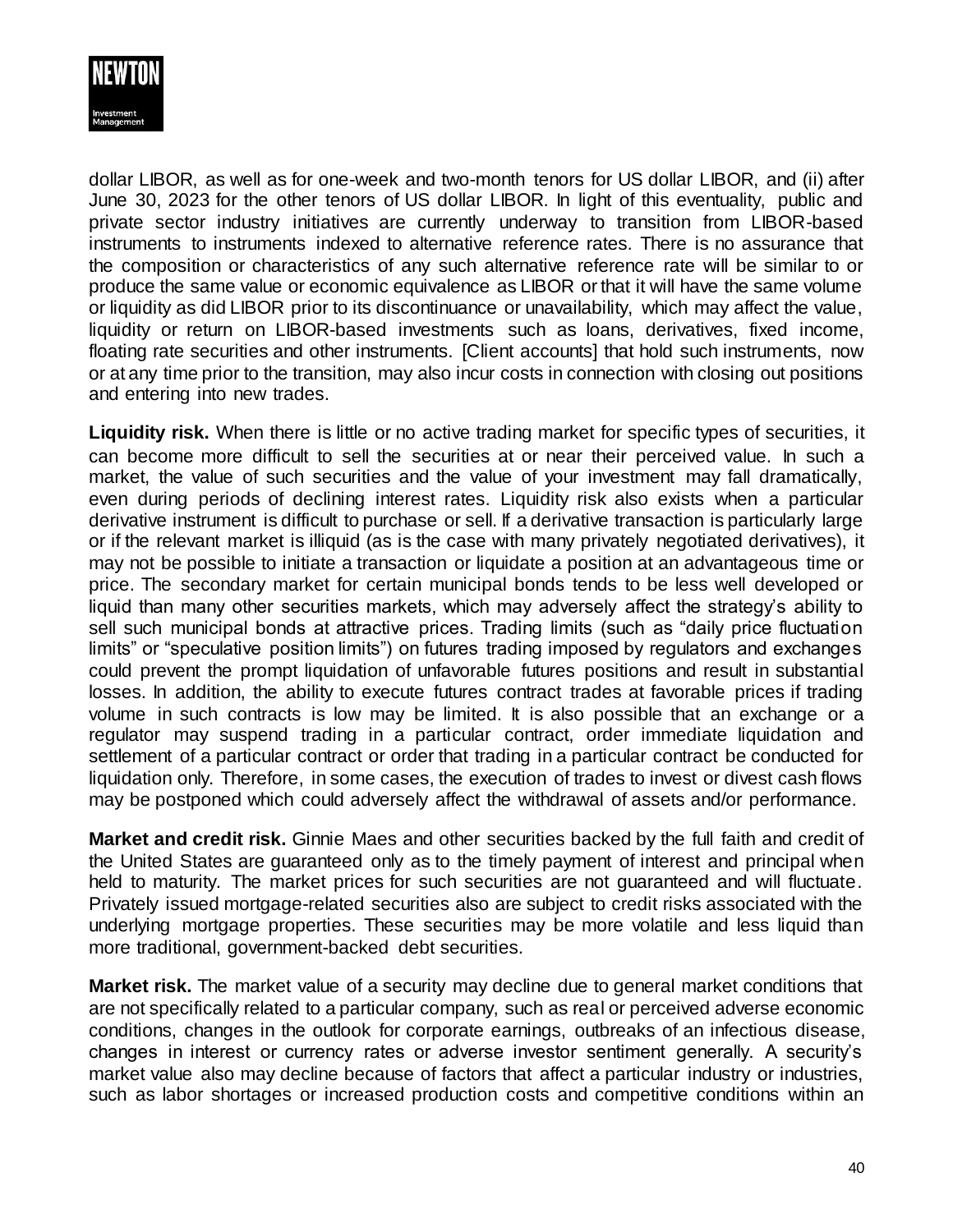

industry. Global economies and financial markets are becoming increasingly interconnected, and conditions and events in one country, region or financial market may adversely impact issuers in a different country, region or financial market. These risks may be magnified if certain events or developments adversely interrupt the global supply chain; in these and other circumstances, such risks might affect companies world-wide.

**Micro-cap company risk.** Micro-cap stocks may offer greater opportunity for capital appreciation than the stocks of larger and more established companies; however, they also involve substantially greater risks of loss and price fluctuations. Micro-cap companies carry additional risks because their earnings and revenues tend to be less predictable (and some companies may be experiencing significant losses) and their share prices tend to be more volatile and their markets less liquid than companies with larger market capitalizations. Microcap companies may be newly formed or in the early stages of development, with limited product lines, markets or financial resources, and may lack management depth. In addition, there may be less public information available about these companies. The shares of micro-cap companies tend to trade less frequently than those of larger, more established companies, which can adversely affect the pricing of these securities and our ability to sell these securities. Also, it may take a long time before the value of your investment realizes a gain, if any, on an investment in a micro-cap company.

**Mortgage-related securities risk.** Mortgage-related securities are complex derivative instruments, subject to credit, prepayment and extension risk, and may be more volatile, less liquid and more difficult to price accurately, than more traditional fixed-income securities. The strategy is subject to the credit risk associated with these securities, including the market's perception of the creditworthiness of the issuing federal agency, as well as the credit quality of the underlying assets. Although certain mortgage-related securities are guaranteed as to the timely payment of interest and principal by a third party (such as a U.S. government agency or instrumentality with respect to government-related mortgage-backed securities) the market prices for such securities are not guaranteed and will fluctuate. Declining interest rates may result in the prepayment of higher yielding underlying mortgages and the reinvestment of proceeds at lower interest rates can reduce the strategy's potential price gain in response to falling interest rates, reduce the strategy's yield or cause the strategy's share price to fall (prepayment risk). Rising interest rates may result in a drop in prepayments of the underlying mortgages, which would increase the strategy's sensitivity to rising interest rates and its potential for price declines (extension risk).

**Municipal lease risk.** Because municipal leases generally are backed by revenues from a particular source or depend on future appropriations by municipalities and are not obligations of their issuers, they are less secure than most municipal obligations.

**Municipal securities risk.** The amount of public information available about municipal securities is generally less than that for corporate equities or bonds. Special factors, such as legislative changes and state and local economic and business developments, may adversely affect the yield and/or value of the strategy's investments in municipal securities. Other factors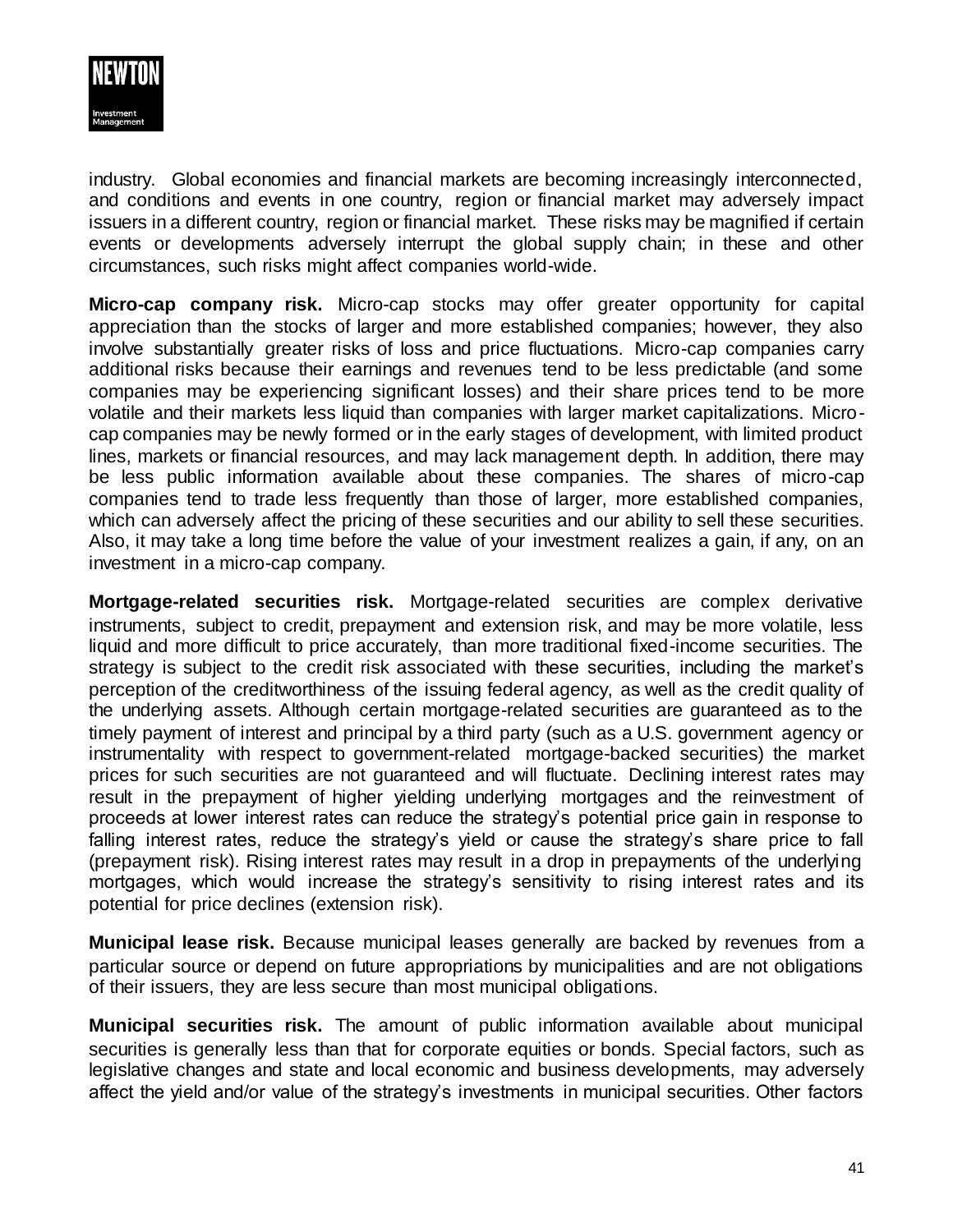

include the general conditions of the municipal securities market, the size of the particular offering, the maturity of the obligation and the rating of the issue. Changes in economic, business or political conditions relating to a particular municipal project, municipality or state, territory or possession of the United States in which the strategy invests may have an impact on the strategy's performance.

**Non-diversification risk.** A non-diversified strategy may invest a relatively high percentage of its assets in a limited number of issuers. Therefore, the strategy's performance may be more vulnerable to changes in the market value of a single issuer or group of issuers and more susceptible to risks associated with a single economic, political or regulatory occurrence than a diversified strategy.

**Options risk.** Options positions may include both long positions, where a portfolio is the holder of put or call options, as well as short positions, where a portfolio is the seller (writer) of an option. Option techniques can involve a relatively higher level of risk. The expiration of unexercised long options effectively results in loss of the entire cost, or premium paid, for the option. Conversely, the writing of an uncovered put or call option can involve, similar to shortselling, a theoretically unlimited risk of an increase in a portfolio's cost of selling or purchasing the underlying securities in the event of exercise of the option.

**Participatory notes risk.** Investing in participatory notes involves the same risks associated with a direct investment in the shares of the companies the notes seek to replicate. However, the performance results of participatory notes will not replicate exactly the performance of the issuers or markets that the notes seek to replicate due to transaction costs and other expenses. In addition, participatory notes are subject to counterparty risk since the notes constitute general unsecured contractual obligations of the issuing financial institutions and the holder is relying on the creditworthiness of such institutions and has no rights under the participatory notes against the issuers of the stocks underlying such notes. Participatory notes may be considered illiquid.

**Portfolio turnover risk.** A strategy may engage in short-term trading, which could produce higher transaction costs and taxable distributions and lower the strategy's after-tax performance.

**Preferred stock risk.** Preferred stock is a class of a capital stock that typically pays dividends at a specified rate. Preferred stock is generally senior to common stock, but subordinate to debt securities, with respect to the payment of dividends and on liquidation of the issuer. The market value of preferred stock generally decreases when interest rates rise and is also affected by the issuer's ability to make payments on the preferred stock.

**Prepayment and extension risk.** When interest rates fall, the principal on mortgage-backed and certain asset-backed securities may be prepaid. The loss of higher yielding underlying mortgages and the reinvestment of proceeds at lower interest rates can reduce the strategy's potential price gain in response to falling interest rates, reducing the value of your investment. When interest rates rise, the effective duration of the strategy's mortgage-related and other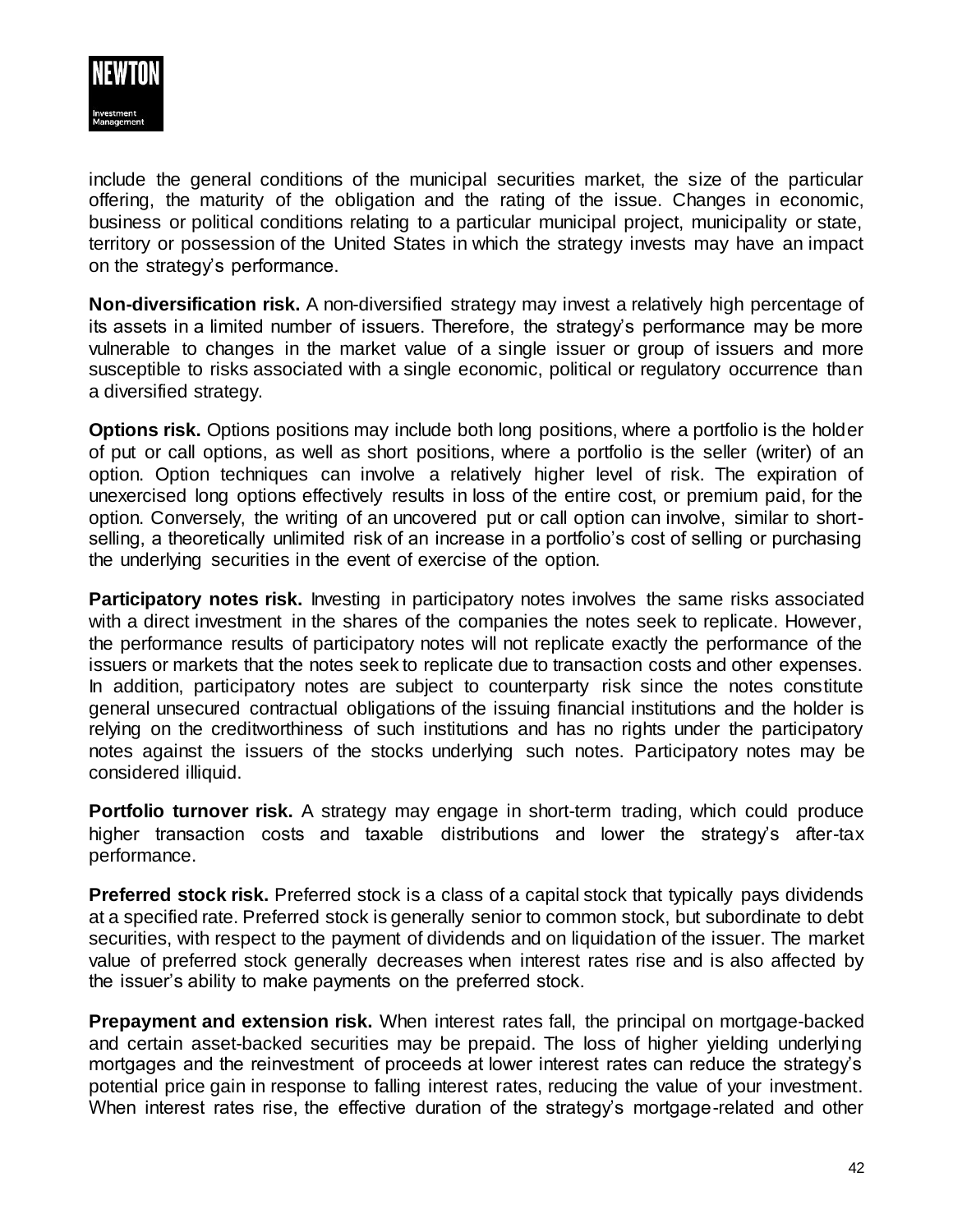

asset-backed securities may lengthen due to a drop in prepayments of the underlying mortgages or other assets. This is known as extension risk and would increase the strategy's sensitivity to rising interest rates and its potential for price declines.

**Quantitative model risk**. For certain strategies, we rely on quantitative models that utilize mathematical and statistical formulas designed to select a combination of positions that reflect forward-looking estimates of return and risk. There can be no assurance that a particular quantitative model has been designed to appropriately account for all variables that may affect the performance of a particular investment strategy. Any errors in the design, input or implementation of the quantitative models used by us could have a material adverse effect on the performance of a particular investment strategy. Due to the foregoing risks and the inherent complexities in quantitative models, it may be very difficult or impossible to detect the source of any weakness or failing in a quantitative model before any losses are incurred.

**Real estate sector risk**. When a strategy's investments are concentrated in the securities of companies principally engaged in the real estate sector, the value of your investment will be affected by factors particular to the real estate sector and may fluctuate more widely than that of a strategy which invests in a broader range of industries. The securities of issuers that are principally engaged in the real estate sector may be subject to risks similar to those associated with the direct ownership of real estate. These include: declines in real estate values, defaults by mortgagors or other borrowers and tenants, increases in property taxes and operating expenses, overbuilding, fluctuations in rental income, changes in interest rates, possible lack of availability of mortgage funds or financing, extended vacancies of properties, changes in tax and regulatory requirements (including zoning laws and environmental restrictions), losses due to costs resulting from the clean-up of environmental problems, liability to third parties for damages resulting from environmental problems and casualty or condemnation losses. In addition, the performance of the economy in each of the regions and countries in which the real estate owned by a portfolio company is located affects occupancy, market rental rates and expenses and, consequently, has an impact on the income from such properties and their underlying values.

In addition to the risks which are linked to the real estate sector in general, Real Estate Investment Trusts ("REITs") are subject to additional risks. Equity REITs, which invest a majority of their assets directly in real property and derive income primarily from the collection of rents and lease payments, may be affected by changes in the value of the underlying property owned by the trust, while mortgage REITs, which invest the majority of their assets in real estate mortgages and derive income primarily from the collection of interest payments, may be affected by the quality of any credit extended. Further, REITs are highly dependent upon management skill and often are not diversified. REITs also are subject to heavy cash flow dependency and to defaults by borrowers or lessees. In addition, REITs possibly could fail to qualify for favorable tax treatment under applicable U.S. or foreign law and/or to maintain exempt status under the Investment Company Act of 1940, as amended. Certain REITs provide for a specified term of existence in their trust documents. Such REITs run the risk of liquidating at an economically disadvantageous time.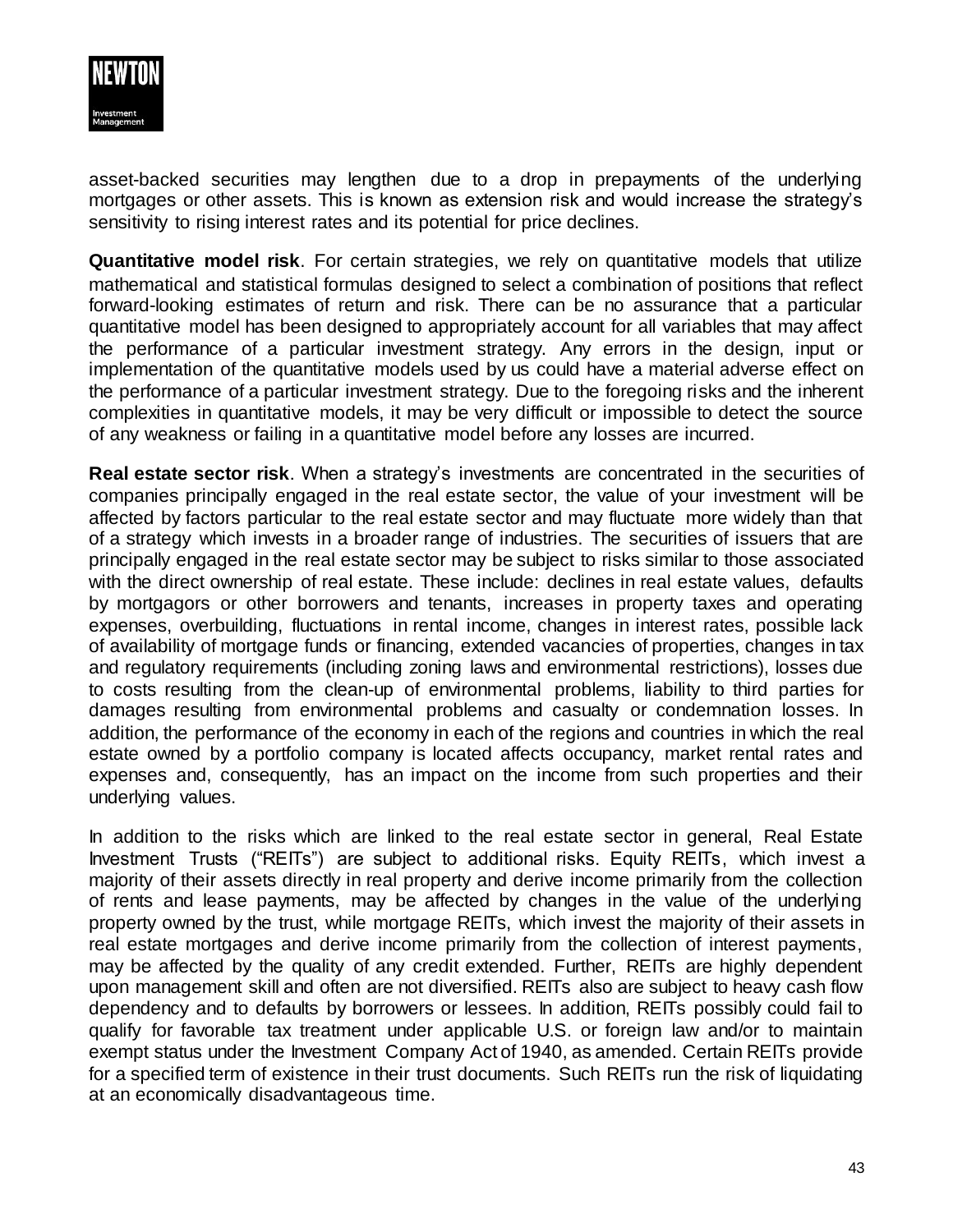

**Short sale risk**. A strategy may make short sales, which involves selling a security it does not own in anticipation that the security's price will decline. Short sales expose the strategy to the risk that it will be required to buy the security sold short (also known as "covering" the short position) at a time when the security has appreciated in value, thus resulting in a loss to the strategy. Short positions in stocks involve more risk than long positions in stocks because the maximum sustainable loss on a stock purchased is limited to the amount paid for the stock plus the transaction costs, whereas there is no maximum attainable price on the shorted stock. In theory, stocks sold short have unlimited risk. The strategy may not always be able to close out a short position at a particular time or at an acceptable price. The strategy may not always be able to borrow a security the strategy seeks to sell short at a particular time or at an acceptable price. Thus, there is a risk that the strategy may be unable to fully implement its investment strategy due to a lack of available stocks or for some other reason. It is possible that the market value of the securities the strategy holds in long positions will decline at the same time that the market value of the securities the strategy has sold short increases, thereby increasing the strategy's potential volatility.

**Small and mid-size company risk.** Small and mid-size companies carry additional risks because the operating histories of these companies tend to be more limited, their earnings and revenues less predictable (and some companies may be experiencing significant losses) and their share prices more volatile than those of larger, more established companies. The shares of smaller companies tend to trade less frequently than those of larger, more established companies, which can adversely affect the pricing of these securities and the strategy's ability to sell these securities. These companies may have limited product lines, markets or financial resources, or may depend on a limited management group. Some of the strategy's investments will rise and fall based on investor perception rather than economic factors. Other investments are made in anticipation of future products, services or events whose delay or cancellation could cause the stock price to drop.

**Social investment risk.** Socially responsible and sustainability investment criteria may limit the number of investment opportunities available to a strategy and, as a result, at times the strategy's returns may be lower than those strategies that are not subject to such special investment considerations.

**State-specific risk.** A state-specific strategy is subject to the risk of that state's economy, and the revenues underlying its municipal bonds, may decline. Investing primarily in a single state makes the strategy more sensitive to risks specific to the state and may magnify other risks.

**Stock investing risk.** Stocks generally fluctuate more in value than bonds and may decline significantly over short time periods. There is the chance that stock prices overall will decline because stock markets tend to move in cycles, with periods of rising prices and falling prices. The market value of a stock may decline due to general market conditions that are not related to the particular company, such as real or perceived adverse economic conditions, changes in the outlook for corporate earnings, changes in interest or currency rates or adverse investor sentiment generally. A security's market value also may decline because of factors that affect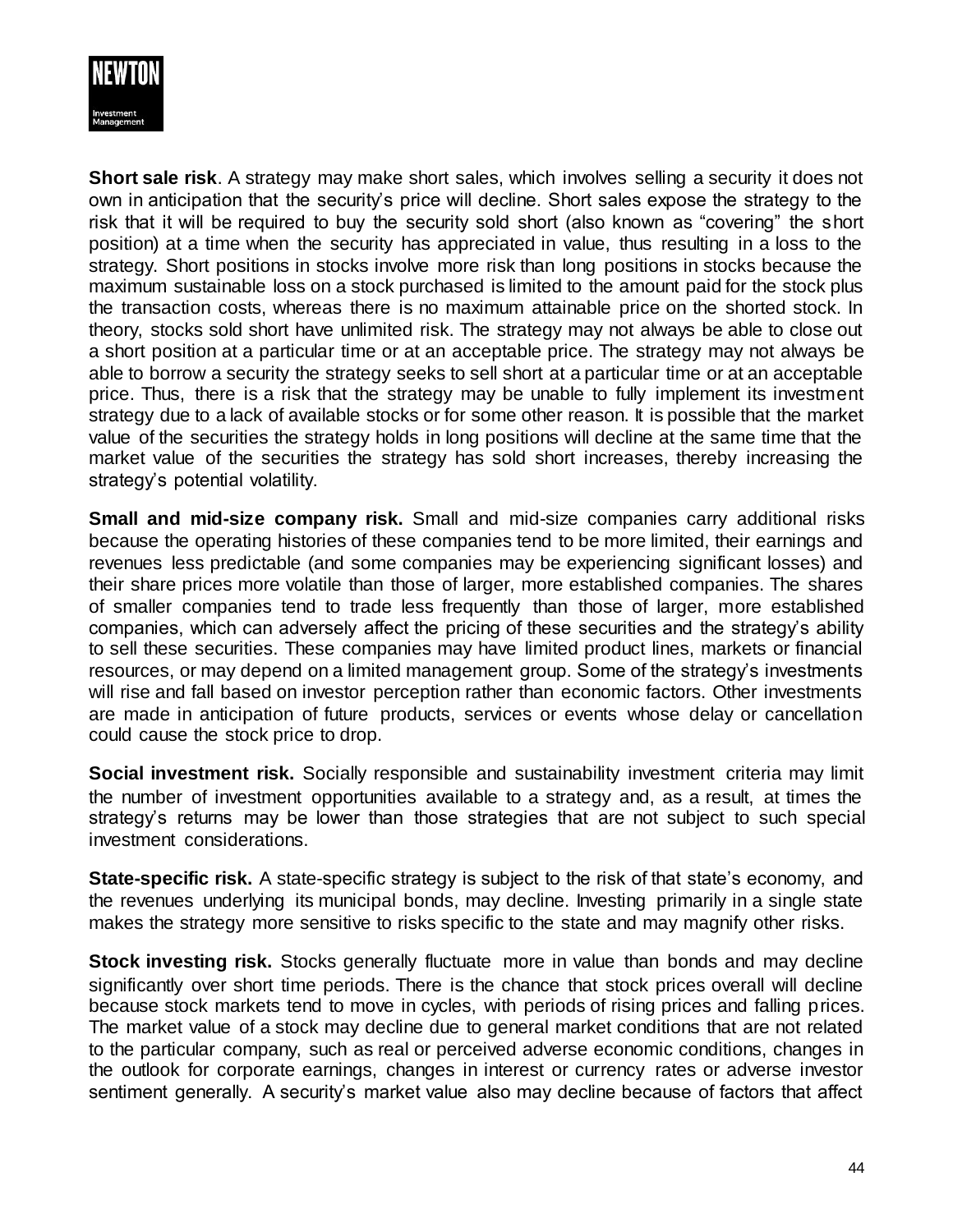

a particular industry, such as labor shortages or increased production costs and competitive conditions within an industry or factors that affect a particular company, such as management performance, financial leverage and reduced demand for the company's products or services.

**Stock selection risk**. Certain indexing strategies hold fewer securities than the applicable index. Owning fewer securities and having the ability to purchase companies not listed in the index can cause the strategy to underperform the index.

**Swap Agreements.** These transactions are entered into in an attempt to obtain a particular return when it is considered desirable to do so, possibly at a lower cost to a portfolio than if the portfolio had invested directly in an instrument that yielded that desired return. Swap agreements are two party contracts entered into primarily by institutional investors for periods ranging from a few weeks to more than one year. In a standard "swap" transaction, two parties agree to exchange the returns (or differentials in rates of return) earned or realized on particular predetermined investments or instruments, which may be adjusted for an interest factor. The gross returns to be exchanged or "swapped" between the parties are generally calculated with respect to a "notional amount," i.e., the return on or increase in value of a particular dollar amount invested at a particular interest rate, in a particular foreign currency or in a "basket" of securities representing a particular index. Forms of swap agreements include interest rate caps, under which, in return for a premium, one party agrees to make payments to the other to the extent that interest rates exceed a specified rate, or "cap"; interest rate floors, under which, in return for a premium, one party agrees to make payments to the other to the extent that interest rates fall below a specified rate, or "floor"; and interest rate collars, under which a party sells a cap and purchases a floor or vice versa in an attempt to protect itself against interest rate movements exceeding given minimum or maximum levels. A swap option is a contract that gives a counterparty the right (but not the obligation) to enter into a new swap agreement or to shorten, extend, cancel or otherwise modify an existing swap agreement, at some designated future time on specified terms.

**Systemic risk.** World events and/or the activities of one or more large participants in the financial markets and/or other events or activities of others could result in a temporary systemic breakdown in the normal operation of financial markets. Such events could result in a portfolio losing substantial value caused predominantly by liquidity and counterparty issues which could result in a portfolio incurring substantial losses.

**Tax risk.** To be tax-exempt, municipal bonds generally must meet certain regulatory requirements. If any such municipal bond fails to meet these regulatory requirements, the interest received by the strategy from its investment in such bonds and distributed to you will be taxable.

**Technology company risk.** The technology sector has been among the most volatile sectors of the stock market. If the strategy's investments are concentrated in the technology sector, its performance can be significantly affected by developments in that sector. Technology companies, especially small-cap technology companies, involve greater risk because their revenue and/or earnings tend to be less predictable (and some companies may be experiencing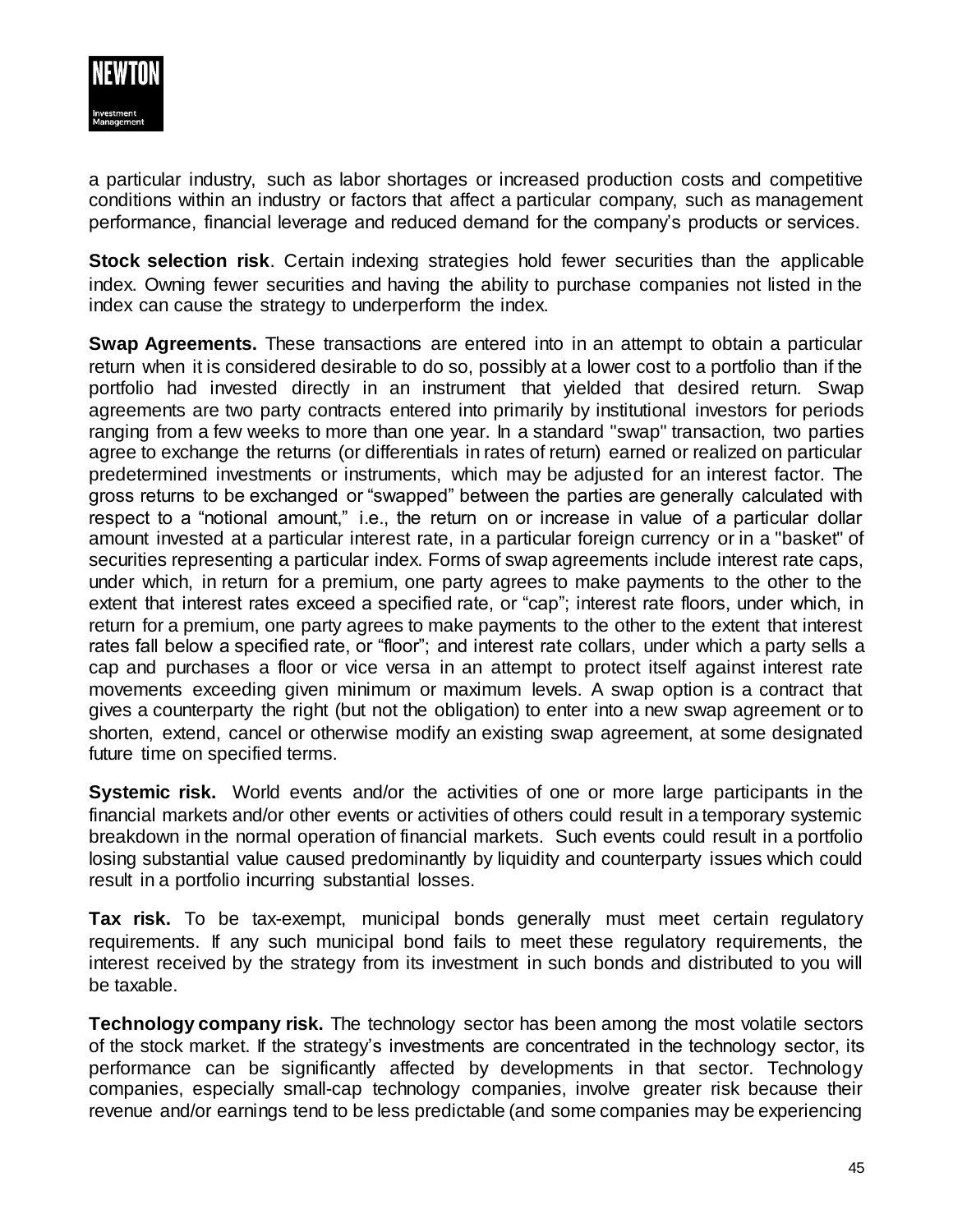

significant losses) and their share prices tend to be more volatile. Certain technology companies may have limited product lines, markets or financial resources, or may depend on a limited management group. In addition, these companies are strongly affected by worldwide technological developments and their products and services may not be economically successful or may quickly become outdated. Investor perception may play a greater role in determining the day-to-day value of tech stocks than it does in other sectors. Investments made in anticipation of future products and services may decline dramatically in value if the anticipated products or services are delayed or cancelled. The risks associated with technology companies are magnified in the case of small-cap technology companies. The shares of smaller technology companies tend to trade less frequently than those of larger, more established companies, which can have an adverse effect on the pricing of these securities and on a strategy's ability to sell these securities.

**Trading Limitations.** For all securities, including options, listed on a public exchange, the exchange generally has the right to suspend or limit trading under certain circumstances. These suspensions or limits could render certain strategies difficult to execute or continue and subject a portfolio to loss.

**Unlisted financial instruments risk.** Unlisted securities may involve higher risks than listed securities. Because of the absence of any trading market for unlisted securities, it may take longer to liquidate or it may not be possible to liquidate, positions in unlisted securities than would be the case for publicly traded securities. Companies whose securities are not publicly traded may not be subject to public disclosure and other investor protection requirements applicable to publicly traded securities.

**Value stock risk**. Value stocks involve the risk that they may never reach their expected market value, either because the market fails to recognize the stock's intrinsic worth or the expected value was misgauged. They also may decline in price even though in theory they are already undervalued.

**Volcker Rule risk**. If Bank-controlled entities invest in a private fund and are subsequently required to divest some or all of their investments to meet the 3% Fund Limit (Bank-controlled entities could be required to limit their aggregate ownership interests in the fund to no more than 3% by (i) July 21, 2015, if the fund was established after December 31, 2013, or (ii) July 21, 2017, if the fund was established on or before December 31, 2013) or 3% Aggregate Limit (the aggregate investment in the fund and all "covered funds" by all Bank-controlled entities could be capped at 3% of the Bank's Tier 1 capital), then this could have ramifications for the fund and its investors. The fund could be forced to sell portfolio holdings to raise cash for liquidations. This could result in the sale of portfolio holdings at inopportune times or at belowmarket prices. In addition, forced sales of portfolio holdings could increase brokerage and transfer costs and expenses, result in lost investment opportunities and generate tax consequences. However, in the case of any such divestment, we would seek to minimize any adverse impact to the fund.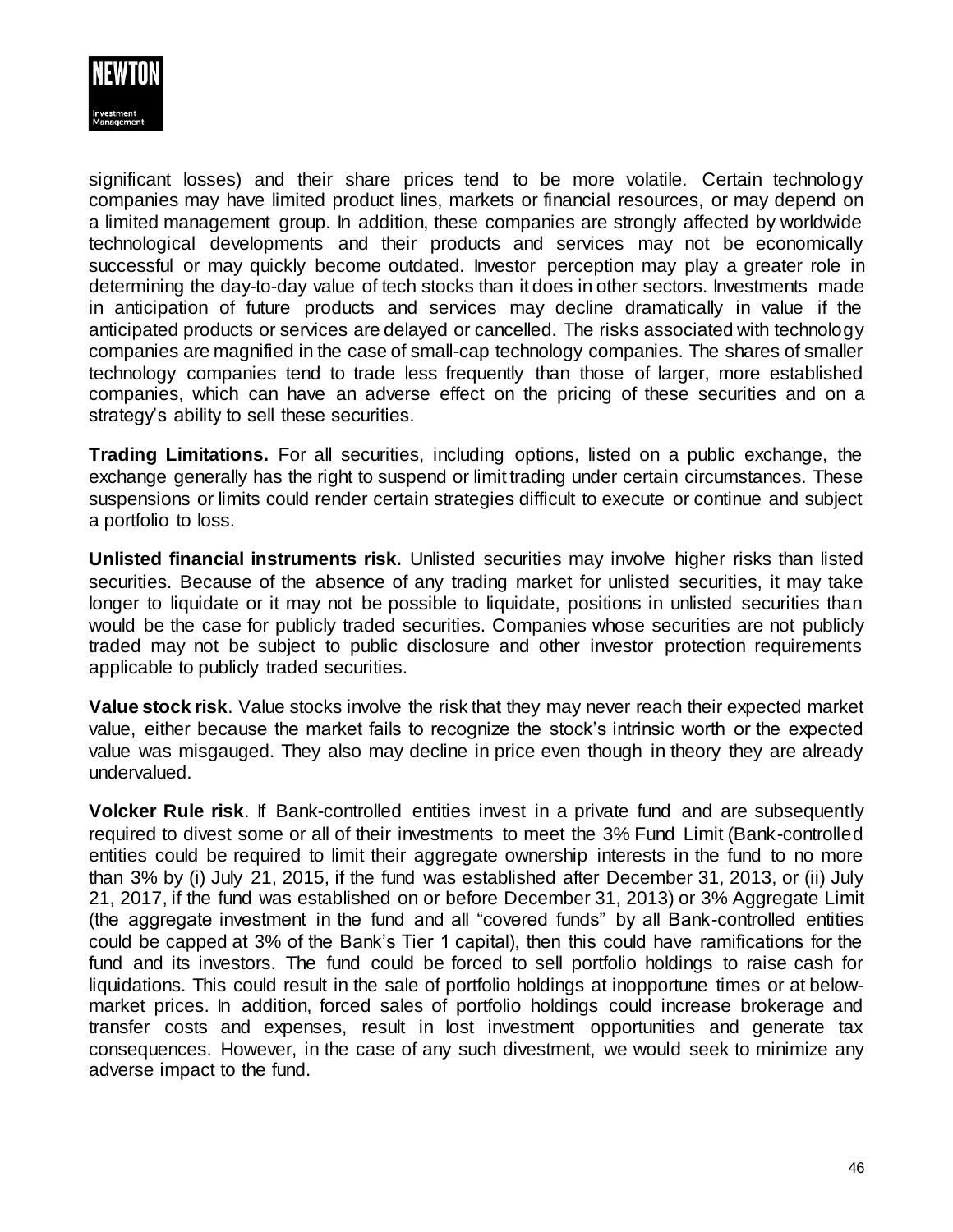

**Warrant and rights risk.** There are certain risks involved in trading warrants—including time decay. Time decay: "Time value" diminishes as time goes by—the rate of decay increases the closer to the date of expiration. The value of the certificate can drop to zero. If that were to happen before it is exercised, the warrant would lose any redemption value. Additionally, warrants and rights may become worthless if the price of the stock does not rise above the exercise price by the expiration date. This increases the market risks of warrants as compared to the underlying security.

**General Risks.** Each investment strategy we offer invests in a variety of securities and derivatives and employs a number of investment techniques that involve certain risks. Investments involve risk of loss that clients (and investors in our funds) should be prepared to bear. We do not guarantee or represent that our investment program will be successful. Our past results are not necessarily indicative of our future performance and our investment results may vary over time. We cannot assure you that our investment decisions will be profitable and, in fact, you could incur substantial losses. Your investments with us are not a bank deposit and are not insured or guaranteed by the Federal Deposit Insurance Corporation or any other government agency.

We rely on data provided by third-party vendors as part of processes involved in providing investment advisory services to our clients. These processes include, but are not limited to: index creation, pricing and valuation of securities, managing client restriction or exclusion lists, processing corporate actions and collateral management. We do not take responsibility for any errors that result from inaccurate and/or untimely data provided by third-party vendors. Moreover, there may be time lags associated with inputting or implementing vendor data that may impact certain processes and thereby impact our advisory services and/or your investments. For example, an account may be temporarily invested in a newly restricted security until updated restricted securities data is received and implemented.

Please refer to the applicable disclosure and offering documents for further information.

## **Errors**

In executing on the above investment strategies and in light of the above investment risks, the Firm's operations are inherently complex and errors will happen on occasion, including with respect to investment decisions, portfolio construction and trade execution and reconciliation.

The Firm's goal is to avoid errors by taking preventive measures. However, when errors do occur, after the errors have been corrected, the Firm's practice is to examine its procedures and if necessary, implement revisions to limit the likelihood of recurrence.

The Firm is generally responsible for its own errors and not the errors of other persons, including but not limited to third party brokers and custodians, unless otherwise expressly agreed to by the Firm. The Firm, in its sole discretion, may assist, to the extent possible, with the appropriate correction of errors committed by third parties.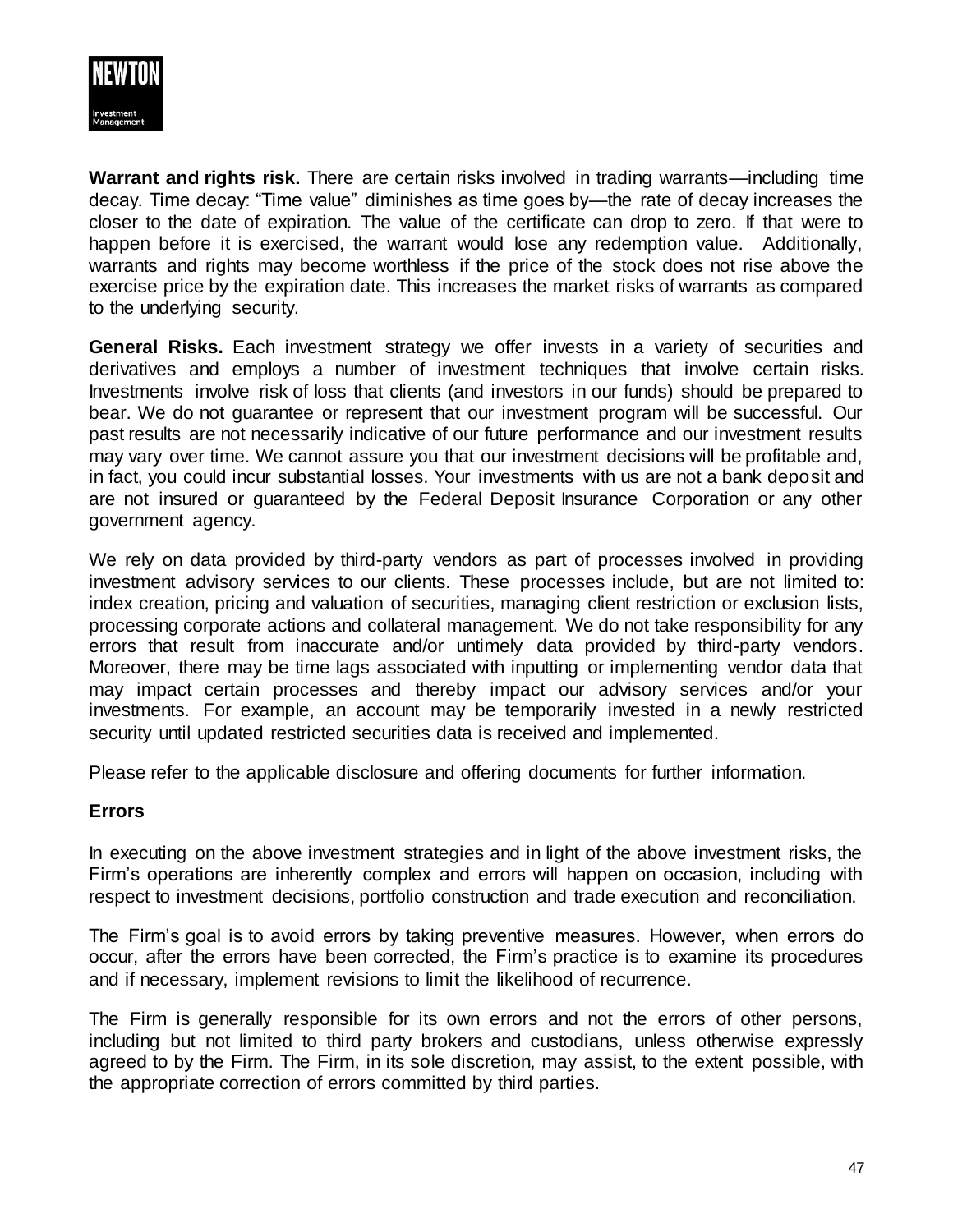

The Firm takes an active role in all error corrections and requires that all errors must be promptly corrected. The Firm's policy is that we may not use other client accounts, a client's brokerage account or any proprietary account of the Firm or of its affiliates to correct an error. In addition, the Firm requires that no client be disadvantaged as the result of an error we have caused.

Pursuant to our error policy, clients generally retain any gain associated with an error caused by the Firm and the Firm will offer to reimburse clients for any losses resulting from an error caused by the Firm.

If it is determined that the Firm has made an error in a client's account, we will typically offer to compensate the client for the direct monetary losses (if any) the error caused in the client's account. Unless prohibited by applicable law or a specific agreement with the client, we may net gains and losses from the error or a series of related errors with the same root cause and offer to compensate the client for the net loss.

We typically notify clients as soon as practical of any errors that result in a material loss in the client's account. However, we generally do not notify clients about an event when we have determined that it does not constitute a compensable error.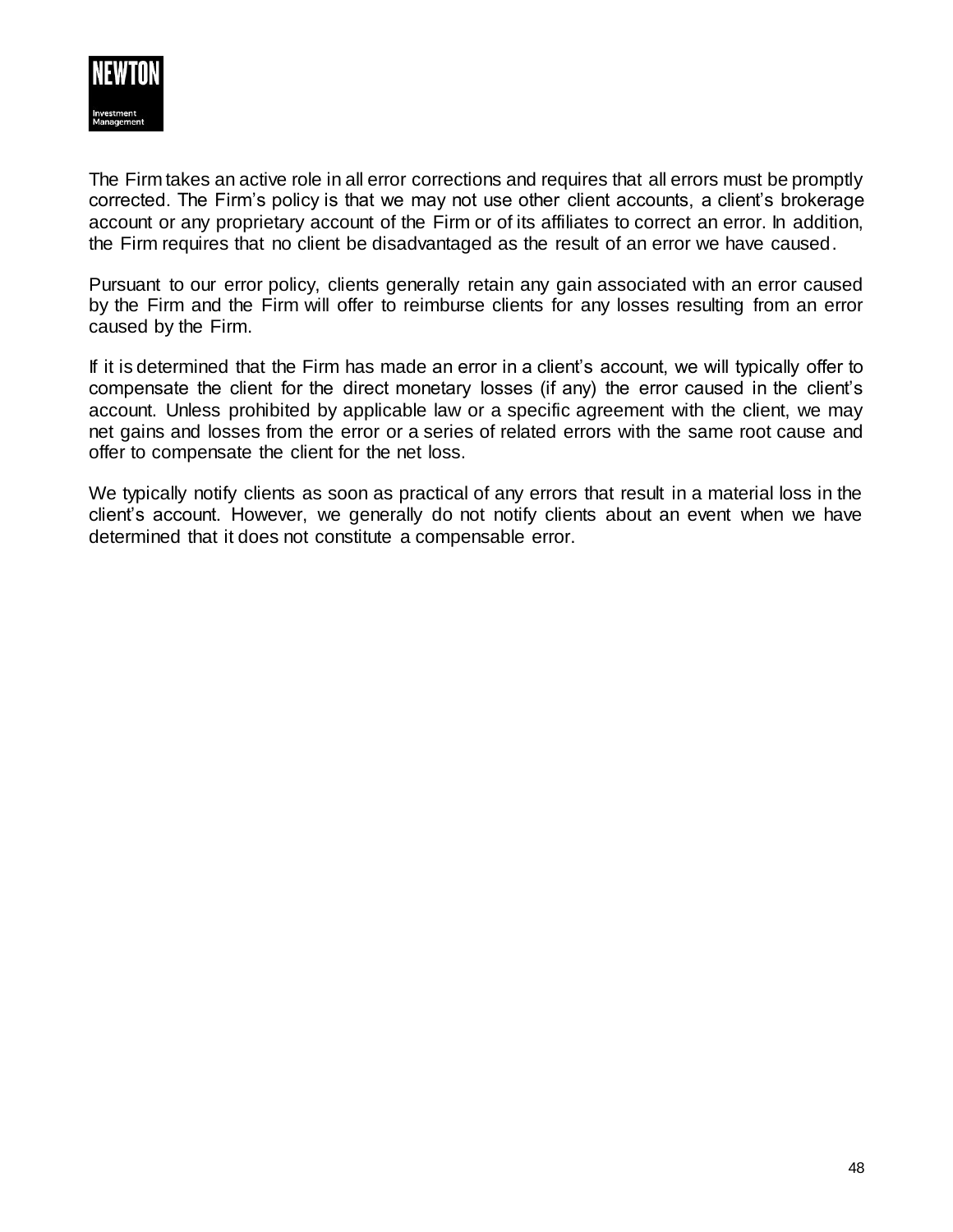

## **Item 9: Disciplinary Information**

Registered investment advisers are required in this item to disclose all material facts regarding any legal or disciplinary events that would be material to your evaluation of the Firm or the integrity of our management.

Neither the Firm nor any of its executive officers, members of its committees or other "management" as defined in Form ADV has been subject to the legal or disciplinary events related to this Item or otherwise is required to disclose any event required by this Item.

From time to time, we and/or the Bank or other affiliates of the Firm may be involved in regulatory examinations or litigation that arises in the ordinary course of our business. At this time we are not aware of any additional regulatory matters or litigation that we believe would be material to an evaluation of our advisory business or the integrity of our management.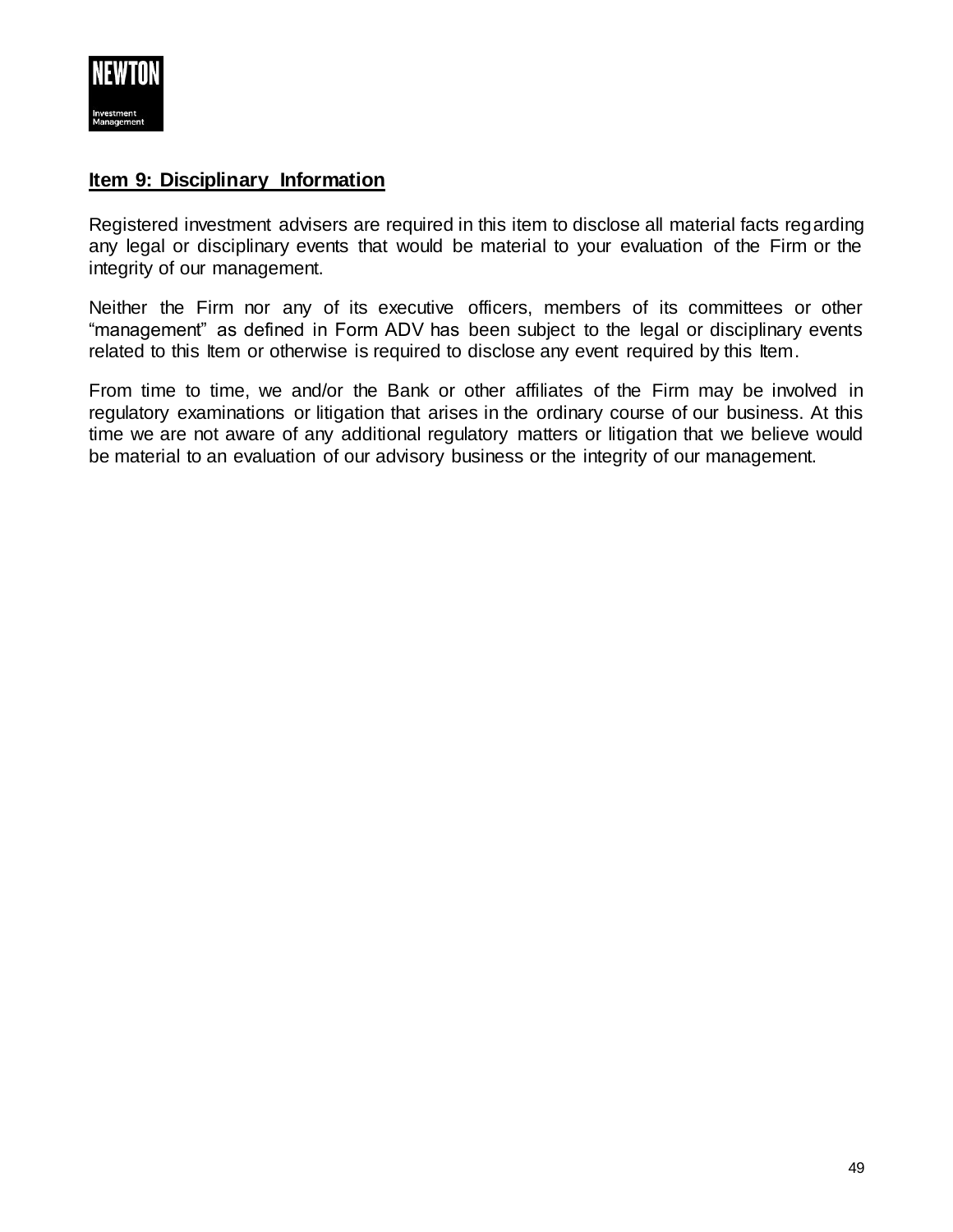

# **Item 10: Other Financial Industry Activities and Affiliations**

## **Registration under the Commodity Exchange Act**

The Firm intends to be registered as a Commodity Pool Operator ("CPO") and Commodity Trading Advisor ("CTA") and as a member of the National Futures Association (the "NFA"). In connection with providing services as a CPO/CTA, our sales and certain client service and support employees will be registered with the NFA as Associated Persons of the Firm.

#### **Foreign Registrations**

Please see Form ADV, Part 1A – Schedule D, Section 1.M. for a list of the foreign financial regulatory authorities with which we are registered.

#### **Affiliated Financial Services Companies**

Newton Investment Management Limited

Newton Investment Management Ltd is authorized and regulated by the UK Financial Conduct Authority and is registered as an investment adviser by the US Securities and Exchange Commission. The Firm and Newton Investment Management Limited are collectively referred to as the "Newton Investment Management Group" or "Newton". Newton Investment Management Ltd acts as a participating affiliate in respect of providing investment management related services to the Firm. Please refer to Item 4 for a description of the sharing of internally generated research between Newton Limited and the Firm.

Please see below for more details on how the Firm uses investment management related services provided by "participating affiliates" (as such term is used in relief granted by the staff of the SEC in a series of no-action letters allowing a registered investment adviser to use portfolio management and trading and research services and resources provided by a foreign affiliate subject to the supervision of the registered adviser).

## BNY Mellon Corp. is a Global Financial Services Company

BNY Mellon Corp. is a global financial services company providing a comprehensive array of financial services (including asset management, wealth management, asset servicing, clearing and execution services, issuer services and treasury services) through a world-wide client focused team that enables institutions and individuals to manage and service their financial assets. BNY Mellon Investment Management is the umbrella designation for BNY Mellon Corp.'s affiliated investment management firms, wealth management business and global distribution companies and is responsible, through various subsidiaries, for U.S. and non-U.S. retail, intermediary and institutional distribution of investment management and related services.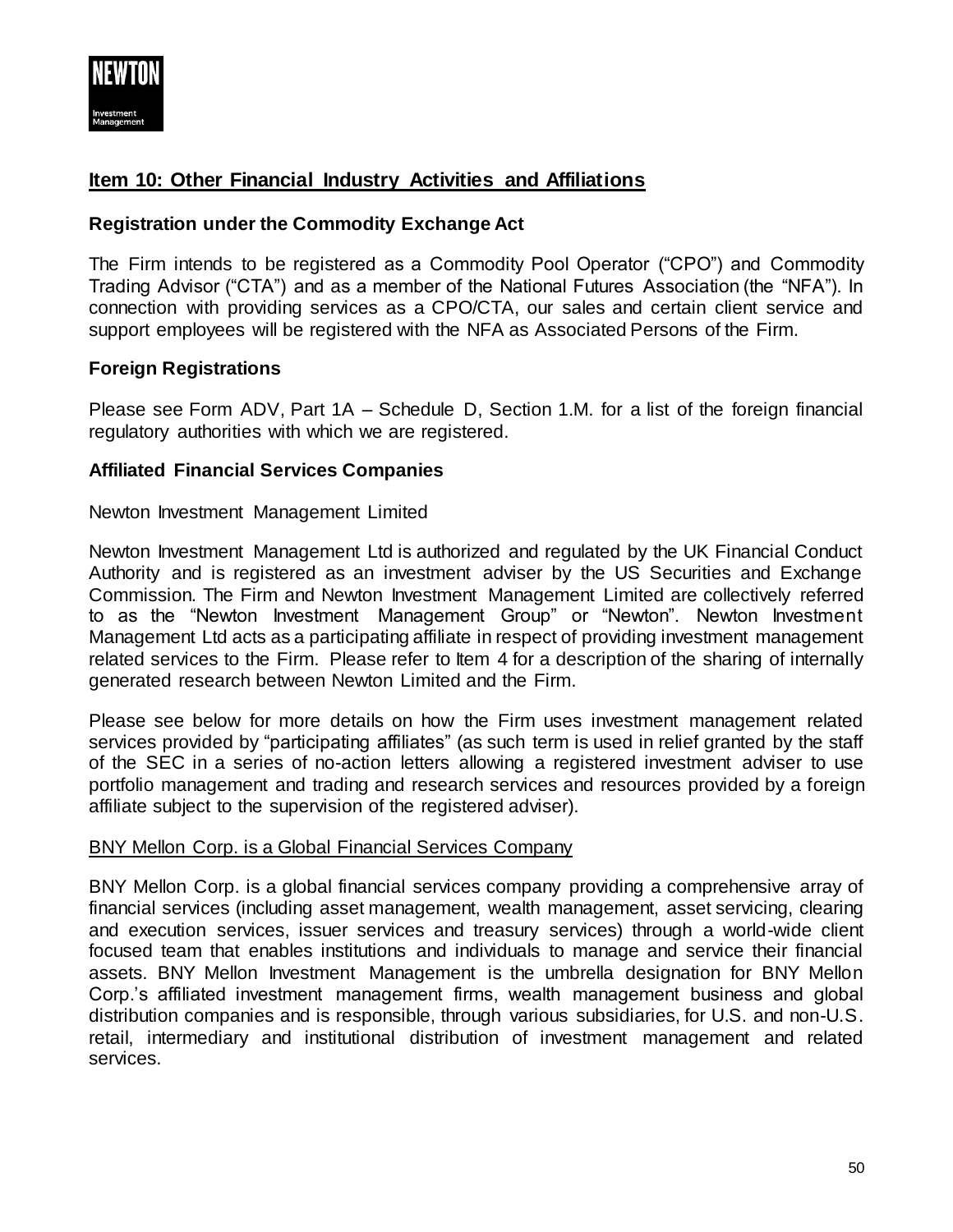

Our services are sometimes offered under the umbrella designation "BNY Mellon." In such cases, BNY Mellon is used to describe the range of investment products and services available from the affiliates of BNY Mellon Corp. Our services are also sometimes offered under the umbrella designations BNY Mellon Investment Management ("BNY Mellon IM") and BNY Mellon Investment Management EMEA Limited ("BNY Mellon EMEA"). BNY Mellon IM is used to describe the array of investment management services available to both U.S. and non-U.S. investors from the affiliates of BNY Mellon Corp. BNY Mellon EMEA is used to describe the array of investment management services available from the affiliates of BNY Mellon Corp. to investors outside the U.S.

We may enter into transactions with unaffiliated counterparties or third party service providers who then use affiliates of the Firm to execute or clear such transactions. Additionally, we may effect transactions in ADRs or other securities and the involved issuers or their service providers may use affiliates for support services. Services provided by our affiliates to such unaffiliated counterparties, third party service providers and/or issuers may include, for example, clearance of trades, purchases or sales of securities serving as depositary bank to issuers of ADRs, providing foreign exchange services in connection with dividends and other distributions from foreign issuers to owners of ADRs, or other transactions not contemplated by us. Although one of our affiliates may receive compensation for engaging in these transactions and/or providing services, the decision to use or not use an affiliate of ours is made by the unaffiliated counterparty, third party service provider or issuer. Further, we will likely be unaware that the affiliate is being used to enter into such transaction or service.

BNY Mellon Corp. and/or other affiliates of the Firm may gather data from us about our business operations, including information about holdings within client portfolios, which is required for regulatory filings to be made by us or BNY Mellon Corp. or other affiliates of the Firm (e.g., reporting beneficial ownership of equity securities) or for other compliance, financial, legal or risk management purposes, pursuant to policies and procedures of the Firm or its Product Lines, the Bank or other affiliates. This data is deemed confidential and procedures are followed to ensure that any information is utilized solely for the purposes intended.

## BNY Mellon Corp.'s Status as a Bank Holding Company

BNY Mellon Corp. and its direct and indirect subsidiaries, including the Firm, are subject to certain U.S. banking laws, including the Bank Holding Company Act of 1956, as amended (the "BHCA"), to regulation and supervision by the Board of Governors of the Federal Reserve System (the "Federal Reserve") and to the provisions of, and regulations under, the Dodd-Frank Wall Street Reform and Consumer Protection Act (the "Dodd-Frank Act"). The BHCA and the Dodd-Frank Act (and other applicable banking laws, and their interpretation and administration by the appropriate regulatory agencies, including but not limited to the Federal Reserve) may restrict the transactions and relationships among BNY Mellon Corp., its affiliates (including us) and our clients, and may restrict our investments, transactions and operations. For example, the BHCA regulations applicable to BNY Mellon Corp. and us may, among other things, restrict our ability to make certain investments or the size of certain investments, impose a maximum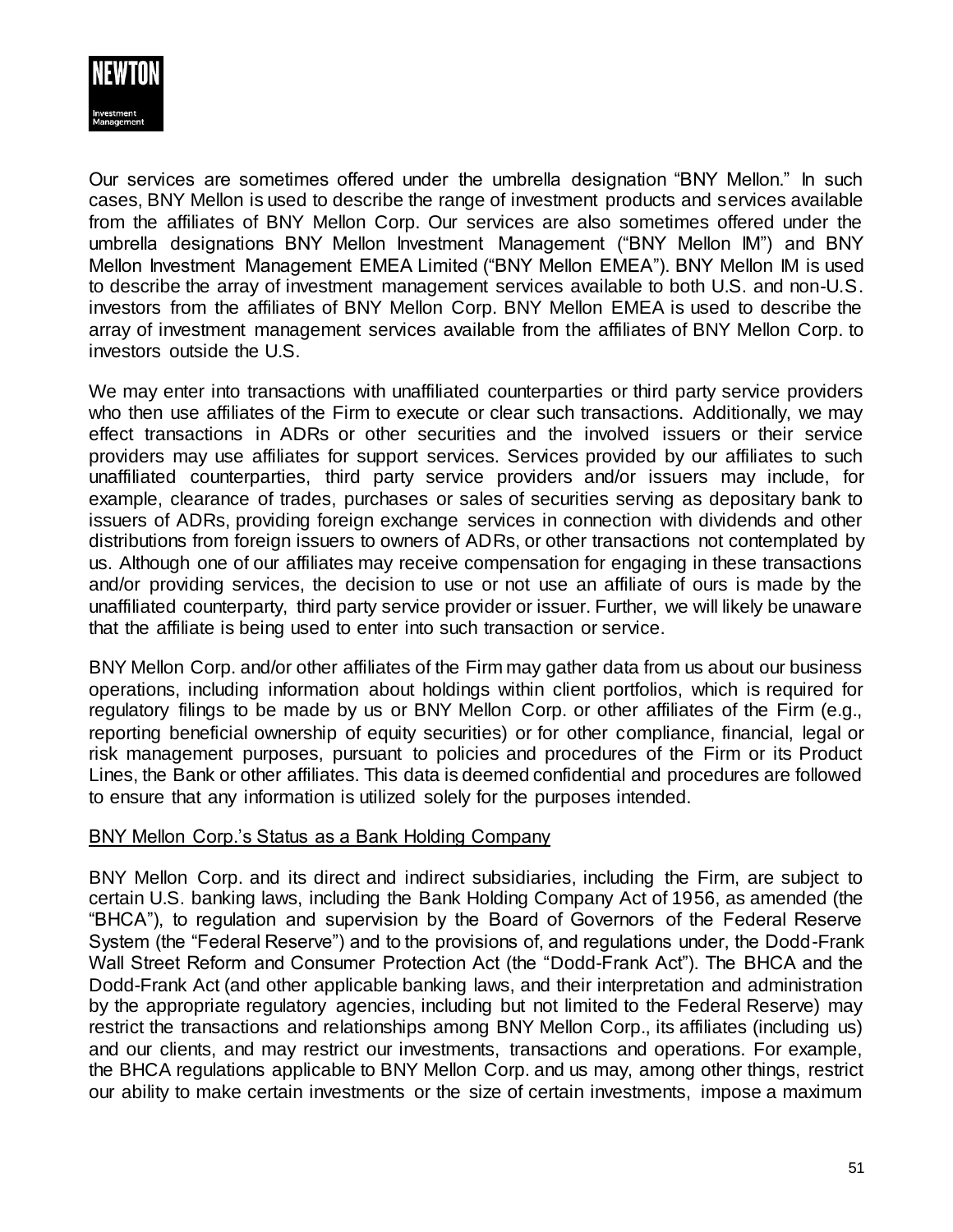

holding period on some or all of our investments, and restrict our ability to participate in the management and operations of the companies in which we invest. In addition, certain BHCA regulations may require aggregation of the positions owned, held or controlled by related entities. Thus, in certain circumstances, positions held by BNY Mellon Corp. and its affiliates (including us) for client and proprietary accounts may need to be aggregated and may be subject to a limitation on the amount of a position that may be held. These limitations may have an adverse effect on our ability to manage client investment portfolios. For example, depending on the percentage of a company we and our affiliates (in the aggregate) control at any given time, the limits may: (1) restrict our ability to invest in that company for certain clients and/or (2) require us to sell certain client holdings of that company at a time when it may be undesirable to take such action. Additionally, BNY Mellon Corp. or the Bank may in the future, in their sole discretion and without notice, engage in activities impacting us in order to comply with the BHCA, the Dodd-Frank Act or other legal requirements applicable to (or reduce or eliminate the impact or applicability of any bank regulatory or other restrictions on) us and accounts managed by us and our affiliates.

## The Volcker Rule

The Dodd-Frank Act includes provisions that have become known as the "Volcker Rule," which restrict bank holding companies, such as BNY Mellon and its subsidiaries (including us) from (i) sponsoring or investing in a private equity fund, hedge fund or otherwise "covered fund", with the exception, in some instances, of maintaining a de minimis investment, subject to certain other conditions and/or exceptions, (ii) engaging in proprietary trading, and (iii) entering into certain transactions involving conflicts of interest (e.g., extensions of credit). The final Volcker Rule was jointly adopted by a group of U.S. federal financial regulators in December 2013 and was fully implemented by BNY Mellon by July 21, 2017.

The Volcker Rule generally prohibits certain transactions involving an extension of credit between BNY Mellon and its affiliates, on the one hand, and "covered funds" managed by BNY Mellon and/or its affiliates (including us), on the other hand, subject to certain exemptions pursuant to which such extensions of credit are permitted. BNY Mellon affiliates provide securities clearance and settlement services to broker-dealers on a global basis. The operational mechanics of the securities clearance and settlement process can result in an unintended intraday extension of credit between the securities clearance firm and a "covered fund." As a result, unless an applicable exemption is available, we may be restricted from using a BNY Mellon affiliate as custodian or in other capacities for covered funds as well as be restricted in executing transactions for certain funds through broker-dealers that utilize a BNY Mellon affiliate as their securities clearance firm. Such restrictions could limit the covered fund's selection of service providers and prevent us from executing transactions through brokerdealers we would otherwise use in fulfilling our duty to seek best execution.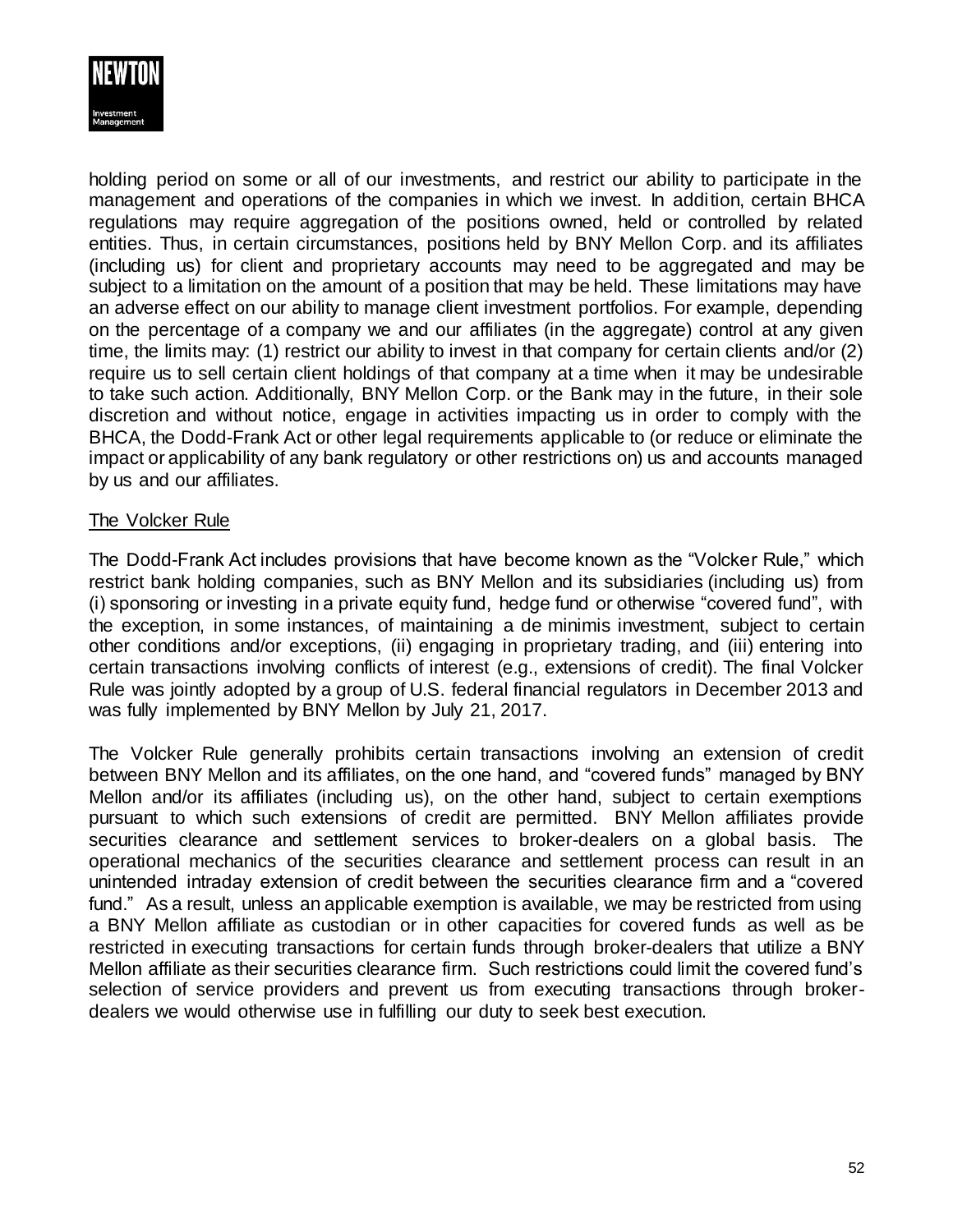

## **Affiliated Placement Agents**

We have affiliated "placement agents," including, without limitation, BNY Mellon Securities Corporation, BNY Mellon EMEA the Bank and BNY Mellon Investment Adviser, Inc., who may solicit persons to invest in various private funds, including our private funds, as well as our separate account products. Certain of the Firm's private funds have entered into agreements with these placement agents to pay them commissions or fees for such solicitations. We or our affiliates are solely responsible for the payment of these commissions and fees—they will not be borne by the private funds and their investors. We or our affiliates pay these commissions and fees out of our profits, and these payments do not increase the fees paid by the private fund's investors. These financial incentives may cause the placement agents and their employees and/or salespersons to steer investors toward those private funds that will generate higher commissions and fees. Please see Item 14 of this Brochure for more information on the compensation arrangements related to client referrals.

Certain of our employees may be registered representatives of our affiliate, BNY Mellon Securities Corporation, a registered investment adviser under the Advisers Act, a broker-dealer under the Securities Exchange Act of 1934, as amended (the "Exchange Act") and a member of the Financial Industry Regulatory Authority. In their capacity as registered representatives of BNY Mellon Securities Corporation, these employees sell and provide services regarding funds managed by us to U.S. persons. These BNY Mellon Securities Corporation registered employees may also provide advice to a municipal entity or obligated person regarding the investment of proceeds of a municipal security. There is a financial arrangement in place between us and BNY Mellon Securities Corporation.

A firewall exists with any BNY Mellon Corp. affiliated broker-dealers either physically, or via procedures that prevent the Firm's staff (including staff who may be registered representatives of BNY Mellon Securities Corporation) from providing access or certain information with respect to funds sub-advised by us.

## **Affiliated Service Providers**

In addition, to the extent permitted under applicable law, placement agents and their respective affiliates provide brokerage and certain other financial and securities services to us, our affiliates or related private funds. Such services, if any, will be provided at competitive rates. BNY Mellon Corp. is also affiliated with service providers, distributors and consultants that provide services and may receive fees from BNY Mellon Corp. or its affiliates in connection with such services, which may incentivize such persons to distribute interests in a private fund or other BNY Mellon Corp. affiliated products.

Certain corporate services, such as human resources, legal and finance, are provided to us by BNY Mellon Corp. or one of its affiliates. We have entered into an agreement with our affiliate, BNY Mellon Asset Management Operations LLC to provide certain operational and systems support. In addition, certain of our business support functions may be performed by employees of an overseas affiliate, BNY Mellon International Operations (India) Private Limited, located in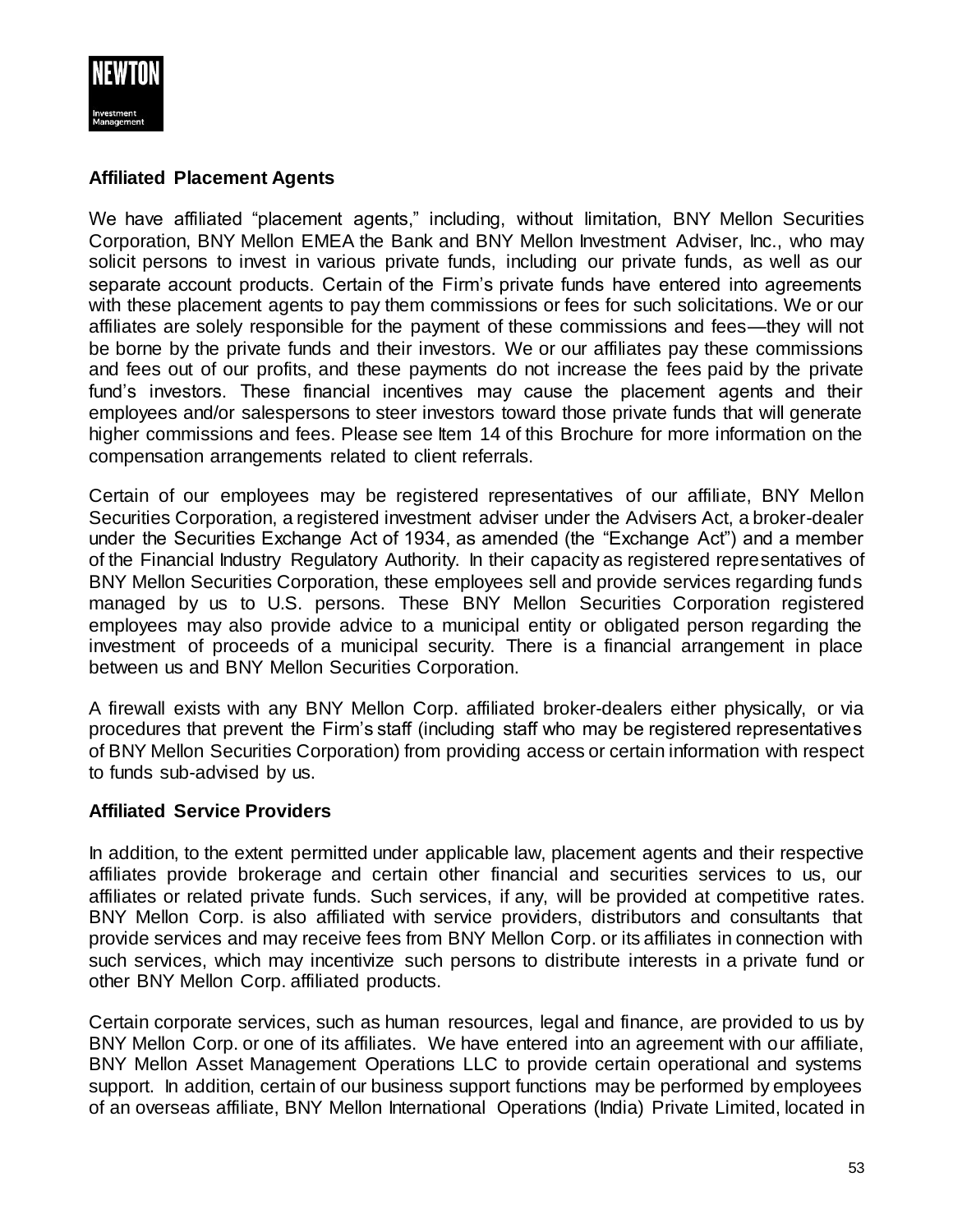

Pune and Chennai, India. The employees of this affiliate performing these support functions are dedicated solely to providing services to the Firm (through the affiliate). In addition, as noted in Item 4 of this Brochure, employees of affiliates may provide investment related services as "associated persons" of the Firm.

The Firm also engages in sub-advisory relationships with other BNY Mellon Corp. affiliated companies, including BNY Mellon Investment Management EMEA Limited, BNYIM Singapore, BNY Mellon Investment Management Hong Kong Limited and the Bank, where the Firm is engaged by such affiliates to provide sub-advisory services

The Firm has entered into an agreement (Transition Services Agreement) with its affiliates MBC Investments Corporation ("MBCIC") and Mellon Investments Corporation ("Mellon") whereby Mellon will provide the Firm with access and use of technology systems hosted by Mellon in order to support the temporary on-going management of client portfolios and MBCIC employees will assist the Firm with certain ongoing investment operational support.

## **Dual Officers and Employees**

Please see Item 4 of this Brochure for a discussion regarding the Firm's use of dual officers.

#### **Other Relationships**

From time to time, we may use investment management related services provided to us by "participating affiliates" (as such term is used in relief granted by the staff of the SEC in a series of no-action letters allowing a registered investment adviser to use portfolio management and trading and research services and resources provided by a foreign affiliate subject to the supervision of the registered adviser). Prior to using such services we will enter into agreements with such affiliated asset management companies (the "Participating Affiliates"), pursuant to which the Participating Affiliates are considered participating affiliates and one or more of their employees are deemed to be "associated persons" of the Firm. In those capacities, the Participating Affiliates and one or more of their employees (subject to the Firm's supervision) may provide portfolio management, research, client support, trading and related services in connection with our management of client accounts. The Participating Affiliates will act in accordance with the series of no-action letters referred to above requiring the Participating Affiliates to be subject to the supervision of the Firm and the SEC in the manner contemplated in such no-action letters. The Participating Affiliates have agreed to submit to the jurisdiction of U.S. courts for actions arising under the U.S. securities laws in connection with the investment management related activities provided for our U.S. clients and have appointed an appropriate agent for service of process in accordance with, and subject to the requirements of, such noaction letters. Under these arrangements, the Firm pays the Participating Affiliates compensation for the services of the associated persons.

In addition, Bank personnel, including certain of our employees, may have board, advisory or other relationships with issuers, distributors, consultants and others that may have investments in a private fund and/or related funds or that may recommend investments in a private fund or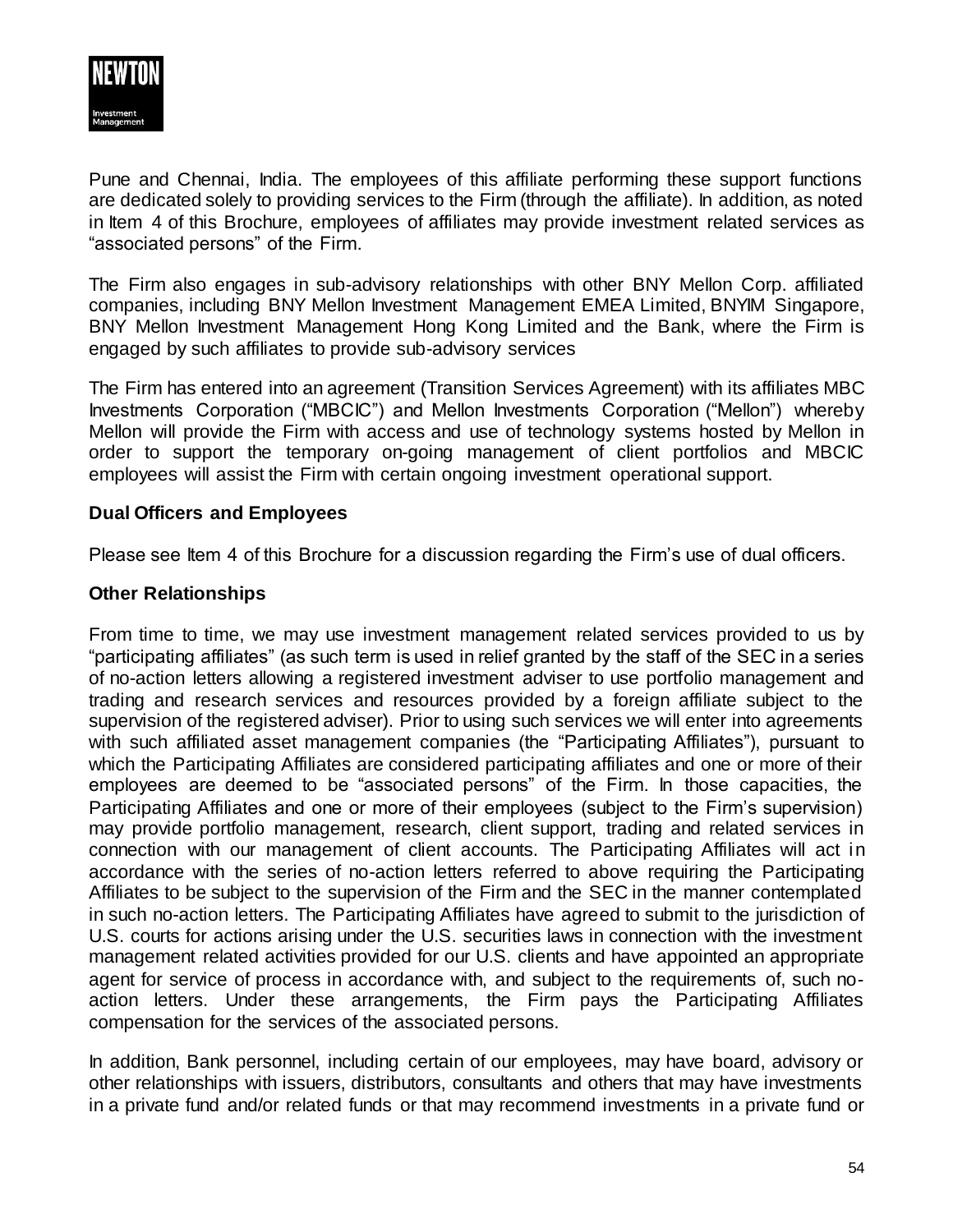

distribute interests in a private fund. To the extent permitted by applicable law, BNY Mellon Corp. and its affiliates, including us and our personnel, may make charitable contributions to institutions, including those that have relationships with investors or personnel of investors. As a result of the relationships and arrangements described in this paragraph, placement agents, consultants, distributors and other parties may have conflicts associated with their promotion of a private fund, or other dealings with a private fund, that create incentives for them to promote a private fund.

BNY Mellon Corp., among several other leading investment management firms, has a minority equity interest in Luminex Trading and Analytics, LLC ("Luminex"), a registered broker-dealer under the Exchange Act, which was formed for the purpose of establishing and operating a "buy-side" owned and controlled electronic execution utility for trading securities (the "Alternative Trading System"). Transactions for clients for which we serve as adviser or subadviser may be executed through the Alternative Trading System. We and other BNY Mellon Corp. subsidiaries and/or affiliates disclaim that either is an affiliate of Luminex.

Some of our clients may retain consulting firms to assist them in selecting investment managers. Some consulting firms provide services to both those who hire investment managers and to investment management firms and the Firm may provide separate advisory services directly or indirectly to employees of such consulting firms. We may pay to attend conferences sponsored by consulting firms and/or purchase services from consulting firms where we believe those services will be useful to us in operating our investment management business. We do not pay referral fees to consultants. However, our clients and prospective clients should be aware that consulting firms may have business relationships with investment management firms that they recommend to their clients.

We have adopted a Code of Conduct that addresses these types of relationships and the conflicts of interest they may present, including with respect to the provision and receipt of gifts and entertainment. Please see Item 11 of this Brochure for further information about our Code of Conduct.

In its capacity as a nondiscretionary investment adviser, the Firm may provide a limited number of research reports and approved credit lists to certain affiliates, including but not limited to BNY Mellon Investment Adviser, Inc., Mellon Investments (UK) Limited and BNYIM Singapore for their use in fulfilling their investment management responsibilities to their clients, including reports and verbal updates covering securities which may also be held in client accounts managed by the Firm. Such reports do not include buy/sell/hold recommendations.

## **Affiliated Broker-Dealers and Investment Advisers**

We are affiliated with a significant number of advisers and broker-dealers. Please see Form ADV, Part 1A - Schedule D, Section 7.A for a list of our affiliated advisers and broker-dealers.

Several of our investment adviser affiliates have, collectively, a significant number of investment-related private funds for which a related person serves as sponsor, general partner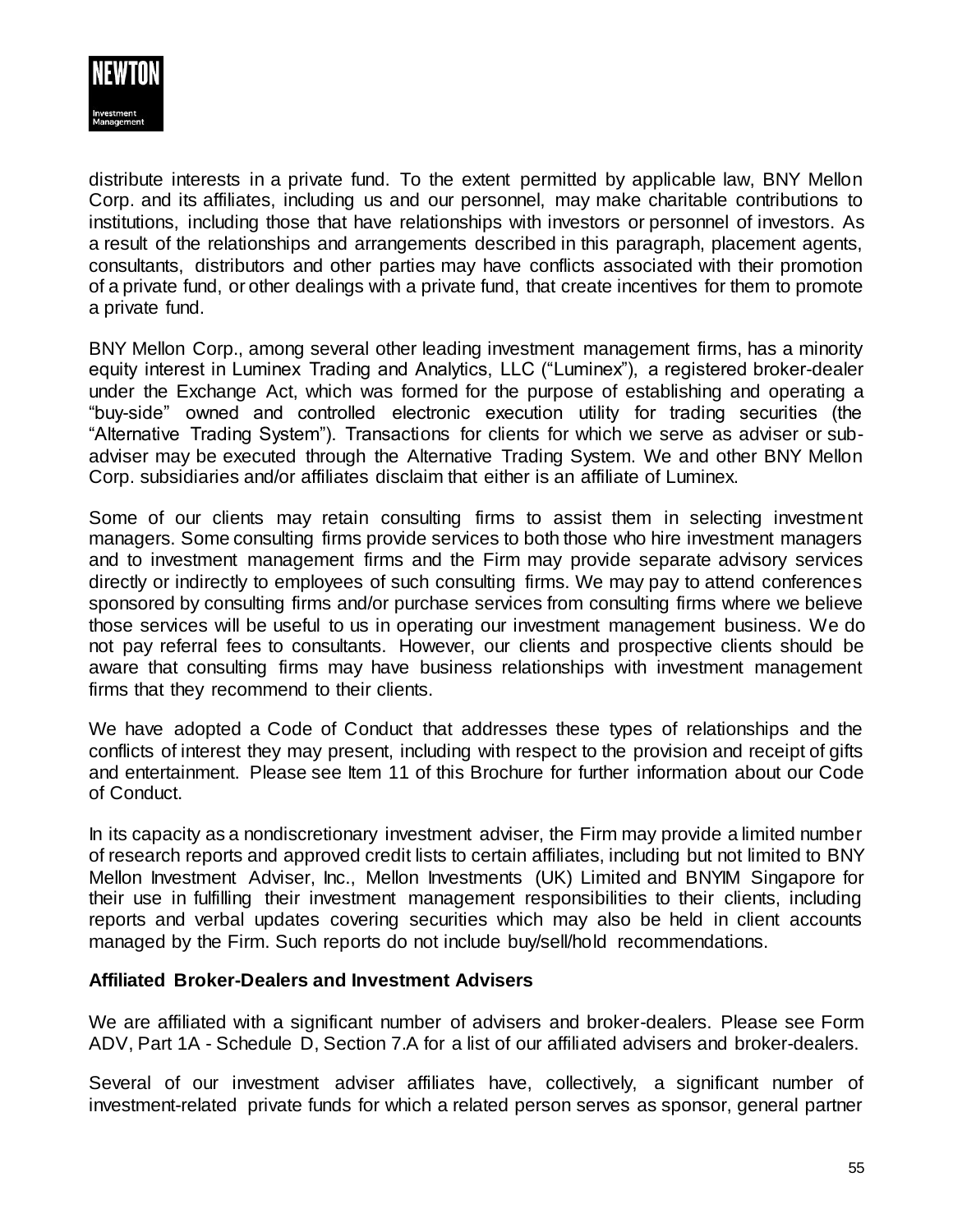

or managing member (or equivalent), respectively. Please refer to the Form ADV, Part 1A – Schedule D, Section 7.B for each of our affiliated investment advisers for information regarding such firm's private funds (if applicable) and such firm's Form ADV, Part 1A – Schedule D, Section 7.A for information regarding related persons that serve in a sponsor, general partner or managing member capacity (if applicable).

We have broker selection policies in place that require our selection of a broker-dealer to be consistent with our duties of best execution and subject to any client and regulatory proscriptions. Please see Item 12 of this Brochure for more information on our broker selection process.

Where we select the broker to effect purchases or sales of securities for client accounts, we are permitted to use either an affiliated or unaffiliated broker (unless otherwise restricted by an agreement, law or regulation). We have an incentive to enter into transactions with an affiliated broker-dealer, in an effort to direct more commission dollars to the affiliate.

Limitations on our use of affiliated broker-dealers could limit our ability to engage in certain securities transactions and to take advantage of certain market opportunities

We have arrangements with the following affiliated investment advisers (including arrangements whereby we or they provide investment management or sub-advisory services which may be on a discretionary or non-discretionary basis): BNY Mellon EMEA, BNYM IM Hong Kong, BNY Mellon Investments Limited, BNY Mellon Asset Management Japan Limited, BNY Mellon IM Korea Limited, BNY Mellon Asset Management Canada Limited, BNY Mellon, National Association, Newton Limited, Mellon, the Bank and BNY Mellon Investment Adviser, Inc.. In addition, some of our affiliates provide services, such as client service, and may be compensated pursuant to a service level agreement. These include sub-advisory arrangements where the Firm appoints Mellon with respect to certain portfolio management obligations relating to index tracking portfolios. There are no additional fees associated with this delegation arrangement.

We may pay referral fees to our affiliates and employees of our affiliates for referrals that result in additional investment management business. Please see earlier sections of this Item 10 and Item 14 of this Brochure for further information.

We may be prohibited or limited from effecting transactions for you because of rules in the marketplace, foreign laws or our own policies and procedures. In certain cases, we may face further limitations because of aggregation issues due to our relationship with affiliated investment management firms. Please also see Item 12 below for a discussion of trade aggregation issues.

## **Affiliated Underwriters**

Our broker-dealer affiliates occasionally act as an underwriter or as a member of the underwriting syndicate for certain new issue securities, which presents a conflict of interest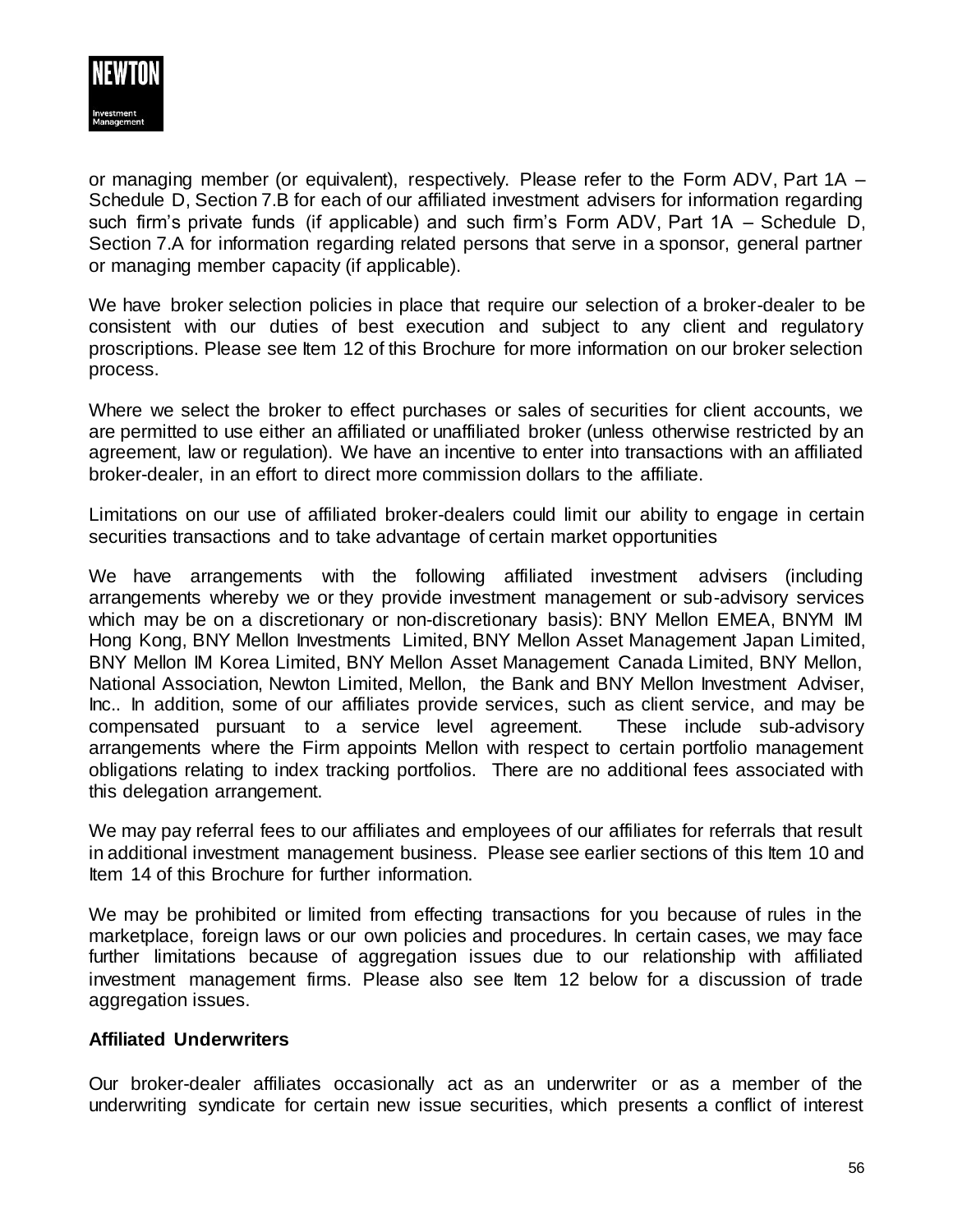

because it creates an incentive for us to purchase these new issue securities, in an effort to provide additional fees to the broker-dealer affiliate.

We have adopted a policy regarding purchases of securities in an offering in which an affiliate acts as an underwriter or as a member of the underwriting syndicate. In compliance with applicable banking and securities regulations, and regulations promulgated under ERISA, we may purchase on behalf of our clients securities in an offering in which an affiliate is acting as an underwriter or as a member of the underwriting syndicate during the syndication period, so long as requirements of the policy and compliance with certain criteria are met. The policy prohibits direct purchases from an affiliate for any fiduciary account under any circumstances (although an affiliate acting as an underwriter or as a member of the syndicate may benefit from the purchase through the receipt of a fee or other compensation).

The Bank is frequently engaged to serve as trustee, indenture trustee, custodian, paying agent or other similar capacities for the issuers of corporate bonds and other securities, including asset-backed and/or mortgage-backed securities. Because the receipt of compensation for such services by an affiliate may be affected by the success and/or size of a primary offering of such securities, we may be prohibited from purchasing such securities in the primary offering for our ERISA clients in order to avoid a violation of ERISA's prohibited transaction rules. The Firm, through its parent company, has received an exemption from the U.S. Department of Labor in order to provide relief from these restrictions for its ERISA clients.

## **Affiliated Banking Institutions**

BNY Mellon Corp. engages in trust and investment business through various banking institutions, including the Bank and BNY Mellon, National Association. The Bank and other BNY Mellon Corp. affiliates and/or subsidiaries may provide certain services to us, such as recordkeeping, accounting, marketing services and referrals of clients. We provide these affiliates with sales and marketing materials regarding our investment management services that may be distributed under the name of certain marketing "umbrella designations" such as BNY Mellon, BNY Mellon Wealth Management, BNY Mellon IM and BNY Mellon EMEA.

We may provide certain investment advice and/or security valuation services to the Bank and other BNY Mellon Corp. affiliates and/or subsidiaries. We also provide certain investment advisory and trading services to certain clients of these affiliates and separately managed accounts (including separately managed accounts for which these affiliates acts as trustee, custodian or investment manager). Certain of our employees are also officers of the Bank. In their capacity as officers of the Bank, our personnel provide discretionary investment advisory services to certain clients and also to certain collective investment funds of the Bank and we receive a fee for such services. In addition, our primarily institutional and employee benefit and foundation clients and our affiliated employee benefit plan may invest in certain collective investment funds of the Bank.

Certain clients may have established custodial or sub-custodial arrangements with the Bank and other financial institutions that are affiliated with us. Furthermore, the Bank and other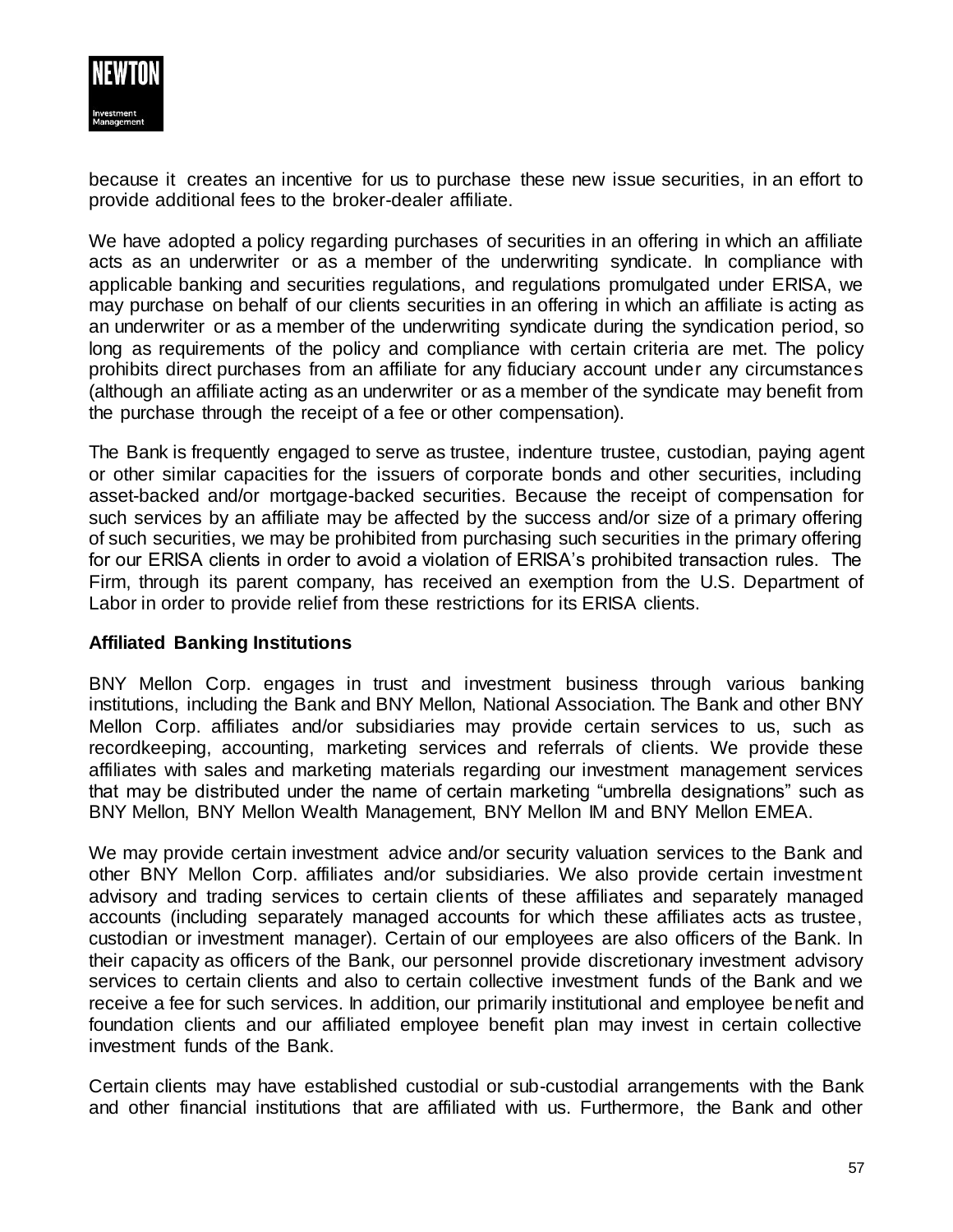

financial institutions that are affiliated with us may provide services (such as trustee, custodial or administrative services) to issuers of securities. Because of their affiliation with us, our ability to purchase securities of such issuers and to take advantage of certain market opportunities may be subject to certain restrictions and, in some cases, prohibited.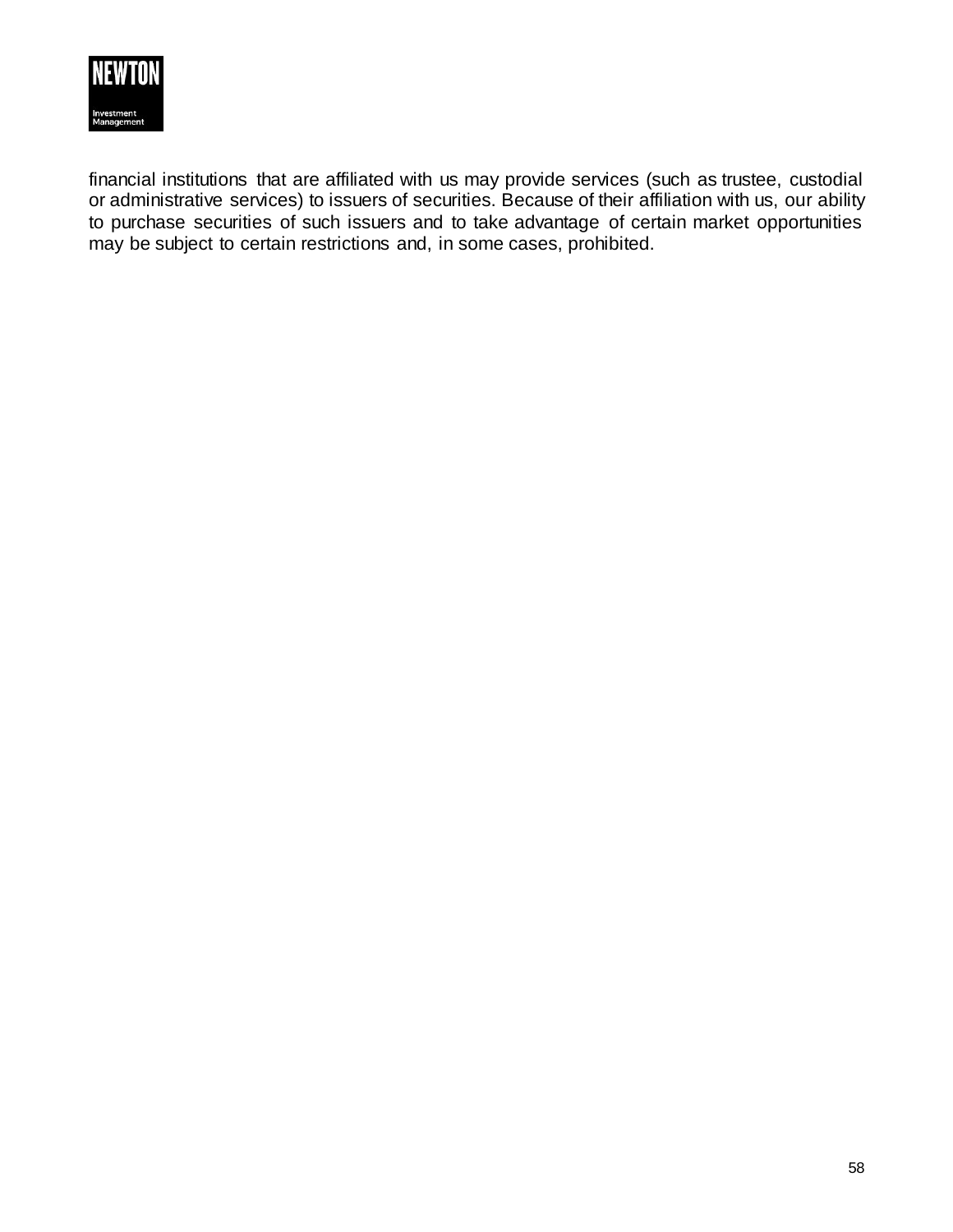

## **Item 11: Code of Ethics, Participation or Interest in Client Transactions, Personal Trading**

We have adopted a Code of Ethics that is made up of two parts:

- 1) the BNY Mellon Corp. Code of Conduct (the "BNY Mellon Code"); and
- 2) the BNY Mellon Corp. Personal Securities Trading Policy (the "PSTP").

The BNY Mellon Code provides to employees the framework and sets the expectations for business conduct. In addition, it clarifies our responsibilities to clients, suppliers, government officials, competitors and the communities we serve and outlines the following important legal and ethical issues. Below are key principles of the BNY Mellon Code and an overview of areas covered by these principles:

- 1. Respecting Others: We are committed to fostering an inclusive workplace where talented people want to stay and develop their careers. Supporting a diverse, engaged workforce allows us to be successful in building trust, empowering teams, serving our clients and outperforming our peers. We give equal employment opportunity to all individuals in compliance with legal requirements and because it's the right thing to do.
- 2. Avoiding Conflicts: We make our business decisions free from conflicting outside influences. Our business decisions are based on our duty to BNY Mellon and our clients, and not driven by any personal interest or gain. We are alert to any potential conflict of interest and ensure we identify and mitigate or eliminate any such conflict.
- 3. Conducting Business: We secure business based on honest competition in the marketplace, which contributes to the success of our company, our clients and our shareholders. We compete in full compliance with all applicable laws and regulations. We support worldwide efforts to combat financial corruption and financial crime.
- 4. Working with Governments: We follow all requirements that apply to doing business with governments. We recognize that practices that may be acceptable when dealing with a private company that is the client may cause problems or be a violation of law when working with a government.
- 5. Protecting Company Assets: We ensure all entries made in the company's books and records are complete and accurate, and comply with established accounting and recordkeeping procedures. We maintain confidentiality of all forms of data and information entrusted to us, and prevent the misuse of information belonging to the company or any client.
- 6. Supporting Our Communities: We take an active part in our communities around the world, both as individuals and as a company. Our long-term success is linked to the strength of the global economy and the strength of our industry. We are honest, fair and transparent in every way that we interact with our communities and the public at large.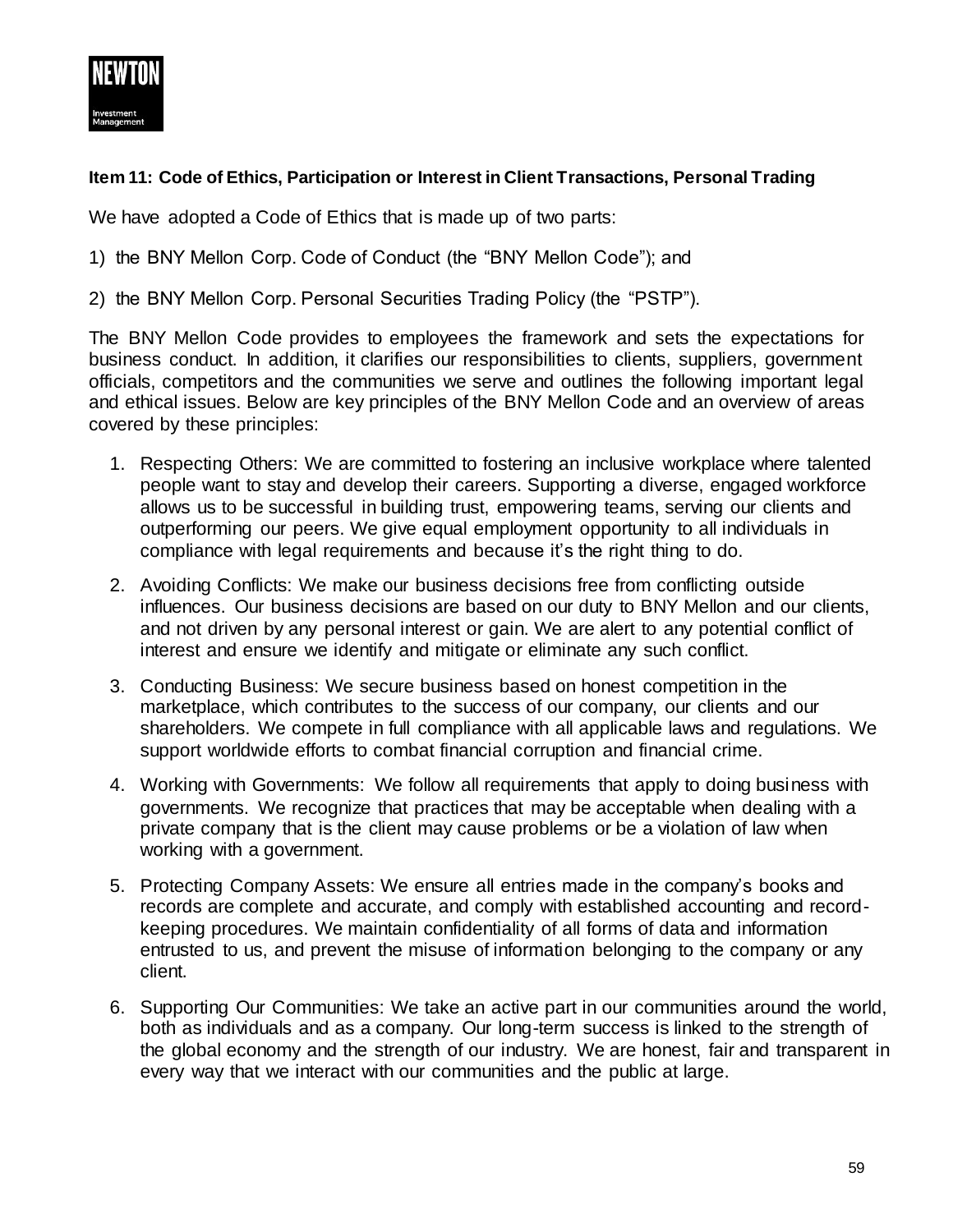

As a global financial institution, BNY Mellon and its subsidiaries (the "Company") are subject to certain laws and/or regulations governing the personal trading of securities. In order to ensure that all employees' personal investments are conducted in compliance with the applicable rules and regulations and are free from conflicts of interest, the Company has established limitations on personal trading, as reflected in the PTSP.

The PSTP sets forth procedures and limitations that govern the personal securities transactions of our employees in accounts held in their own names as well as accounts in which they have indirect ownership. We, and our related persons and employees, may, under certain circumstances and consistent with the PSTP, purchase or sell for their own accounts securities that we also recommend to clients.

The PSTP imposes different requirements and limitations on employees based on the nature of their business activities for the Firm. Each of our employees is classified as one of the following:

- 1) Investment Employee ("IE"): IEs is an employee who, in the normal conduct of his/her job responsibilities, has access (or are likely to be perceived to have access) to nonpublic information regarding any advisory client's purchase or sale of securities or nonpublic information regarding the portfolio holdings of any Proprietary Fund, is involved in making securities recommendations to advisory clients, or has access to such recommendations before they are public.
- 2) Access Decision Maker ("ADM"): Generally, employees are considered to be ADM Employees if they are portfolio managers or research analysts and make or participate in recommendations or decisions regarding the purchase or sale of securities for mutual funds or managed accounts. Portfolio managers of broad-based index funds and traders are not typically classified as ADM Employees.
- 3) Non-Classified Employee: Our employees are considered non-classified if they are not an IE or ADM.

#### PSTP Overview:

- 1) IEs and ADMs are subject to preclearance and personal securities reporting requirements, with respect to discretionary accounts in which they have direct or indirect ownership.
- 2) Transaction reporting is not required for non-discretionary accounts, transactions in exempt securities or certain other transactions that are not deemed to present any potential conflicts of interest.
- 3) Preclearance is not required for transactions involving certain exempt securities (such as open-end investment company securities that are not Proprietary Funds or money market funds and short-term instruments, and non-financial commodities), transactions in nondiscretionary accounts (approved accounts over which the employee has no direct or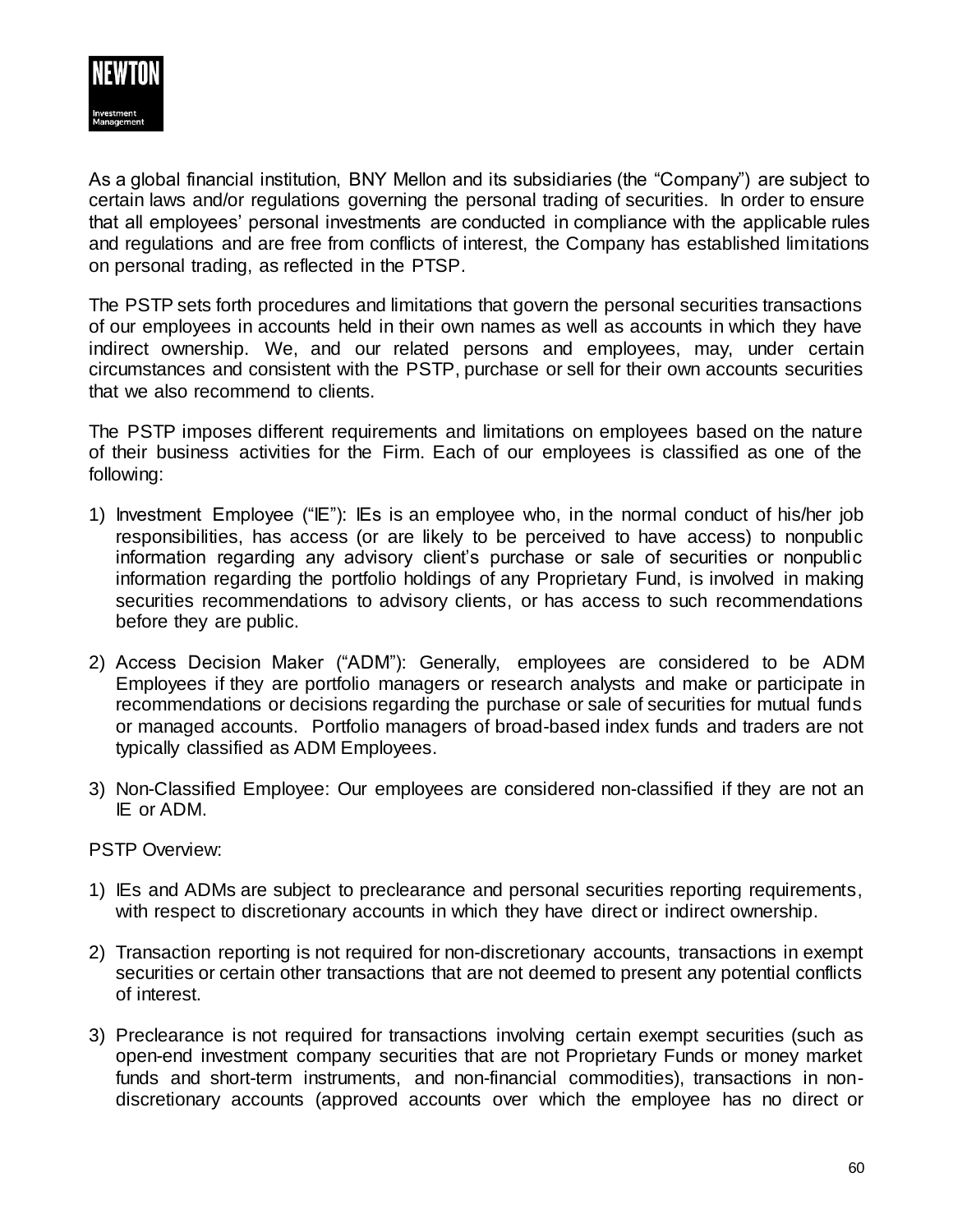

indirect influence or control over the investment decision-making process); transactions done pursuant to automatic investment plans; and certain other transactions detailed in the PSTP which are either involuntary or deemed not to present any potential conflict of interest.

- 4) BNYM has a "Preclearance Compliance Officer" who maintains a "restricted list" of companies whose securities are subject to trading restrictions. This list is used by the Preclearance Compliance Officer to determine whether or not to grant trading authorization.
- 5) The acquisition of any securities in a private placement requires prior written approvals.
- 6) With respect to transactions involving BNY Mellon Corp. securities, all employees are also prohibited from engaging in short sales, purchases on margin, option transactions (other than employee option plans) and short-term trading (i.e., purchasing and selling, or selling and purchasing, BNY Mellon Corp. securities within any 60 calendar day period).
- 7) For IEs and ADMs, with respect to non-BNY Mellon Corp. securities purchasing and selling, or selling and purchasing, the same or equivalent security within 30 calendar days is discouraged, and any profits must be disgorged.
- 8) No covered employee should knowingly participate in or facilitate late trading, market timing or any other activity with respect to any fund in violation of applicable law or the provisions of such fund's disclosure documents.
- A copy of our Code of Ethics will be provided upon request.

## **Interest in Client Transactions**

While each of the following types of transactions present conflicts of interest for us, as described below, we manage our accounts consistent with applicable law and we follow procedures that are reasonably designed to treat our clients fairly and to prevent any client or group of clients from being systematically favored or disadvantaged.

#### Principal Transactions

"Principal Transactions" are generally defined as transactions where an adviser, acting as principal for its own account or the account of an affiliated broker-dealer, buys any security from or sells any security to any client. A principal transaction may also be deemed to have occurred if a security is crossed between an affiliated pooled investment vehicle and another client account. When an investment adviser engages in a principal transaction, it may have an incentive to favor its own interests over the interests of its client.

The Firm generally may not cause its clients to enter into principal transactions with related persons. Under limited circumstances, however, the Firm may enter into a principal transaction provided that the transaction is in accordance with Section 206(3) of the Advisers Act. All such transactions must receive client consent for each transaction, are effected on arms' length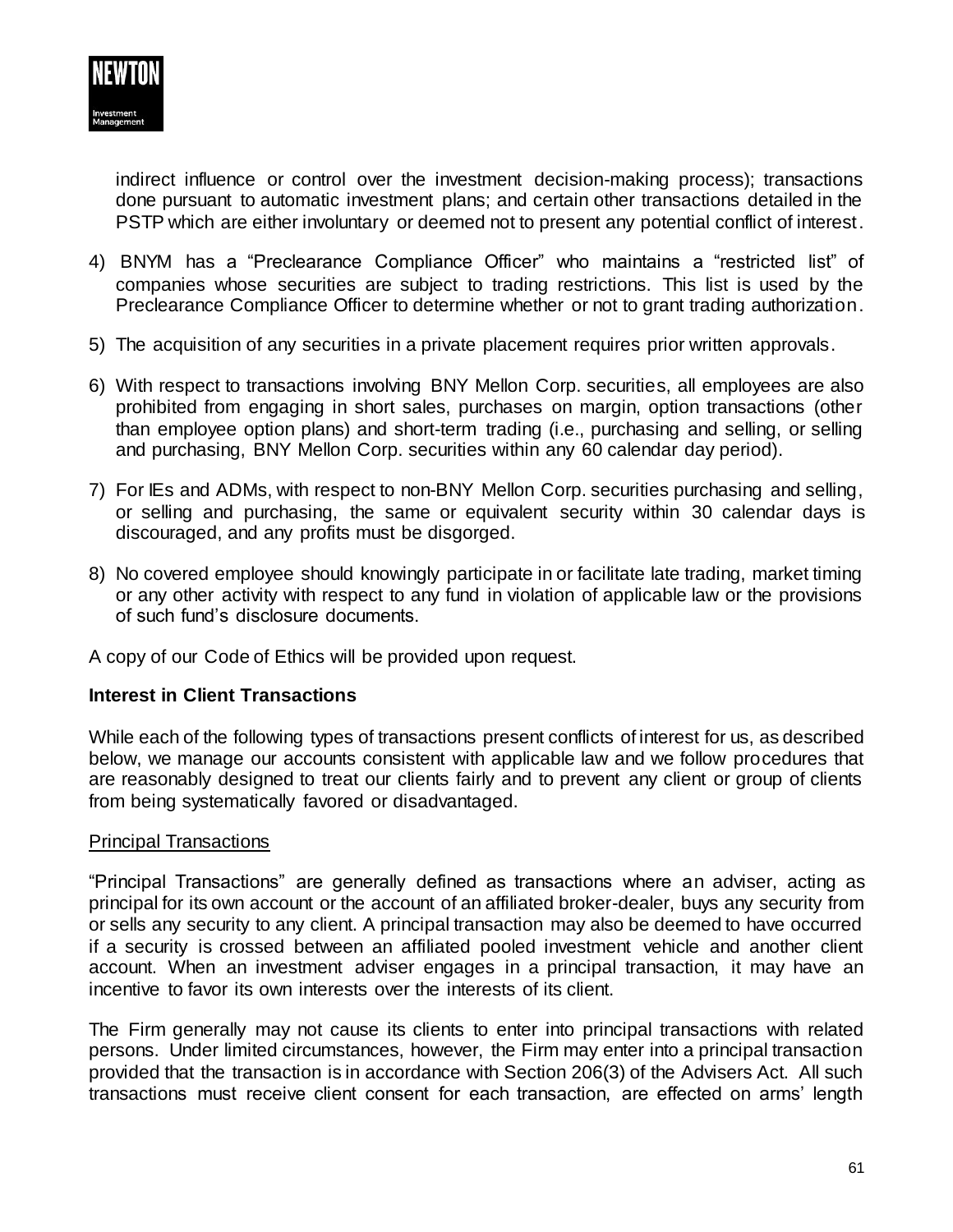

terms and, with respect to commissions, are generally competitive with those paid to nonrelated broker-dealers.

It is our policy that our officers or directors shall not, as principal, buy securities for themselves from, or sell securities they own to, any client. However, we are part of a large diversified financial organization, which includes banks and broker-dealers. As a result, it is possible that a related person other than our officers and directors, may, as principal, purchase securities from, or sell securities to, our clients.

#### Cross Transactions

"Cross Trades" are generally defined as transactions in which a person acts as an investment adviser in relation to a transaction in which such adviser, or any person controlling, controlled by or under common control with, such adviser, acts as broker for both such advisory client and for another person on the other side of the transaction.

The Firm generally does not knowingly engage in cross trades, except in the following limited circumstances and/or in consultation with the client.

In limited circumstances, the Firm may engage in cross trades for advisory accounts in which an affiliated broker-dealer acts as broker for both the advisory account and the other party to the transaction. The Firm may also effect cross trades directly between advisory accounts, provided that: such transactions are consistent with the investment objectives and policies of such accounts (for mutual funds, consistent with the funds' Rule 17a-7 procedures (procedures for transactions with affiliated persons)); are, in the view of the respective portfolio managers, favorable to both sides of the transaction; and are otherwise executed in accordance with applicable laws, rules and regulation. Cross trades present conflicts of interest, as there may be an incentive for us to favor one client to the cross trade over the other. For example, if one client account pays performance fees, while the other client account pays only asset-based fees, we would have a financial incentive to favor the performance fee paying account in the cross trade. The Firm will only knowingly engage in cross trades to the extent permitted by applicable law and will, to the extent required by law, obtain the necessary client consents (which consents may be revoked at any time).

#### Interests in Recommended Securities/Products

We or our affiliates may recommend securities to clients, or buy or sell securities for client accounts, at or about the same time that we or one of our affiliates buys or sells the same securities for our (or the affiliate's) own account. This practice may give rise to a variety of conflicts of interest, particularly with respect to aggregating, allocating and sequencing securities being purchased on both our (or the affiliate's) behalf and our clients' behalf. For example, we could have an incentive to cause a client or clients to participate in an offering because we desire to participate in the offering on our own behalf, and would otherwise be unable to meet the minimum purchase requirements. Likewise, we could have an incentive to cause our clients to participate in an offering to increase our overall allocation of securities in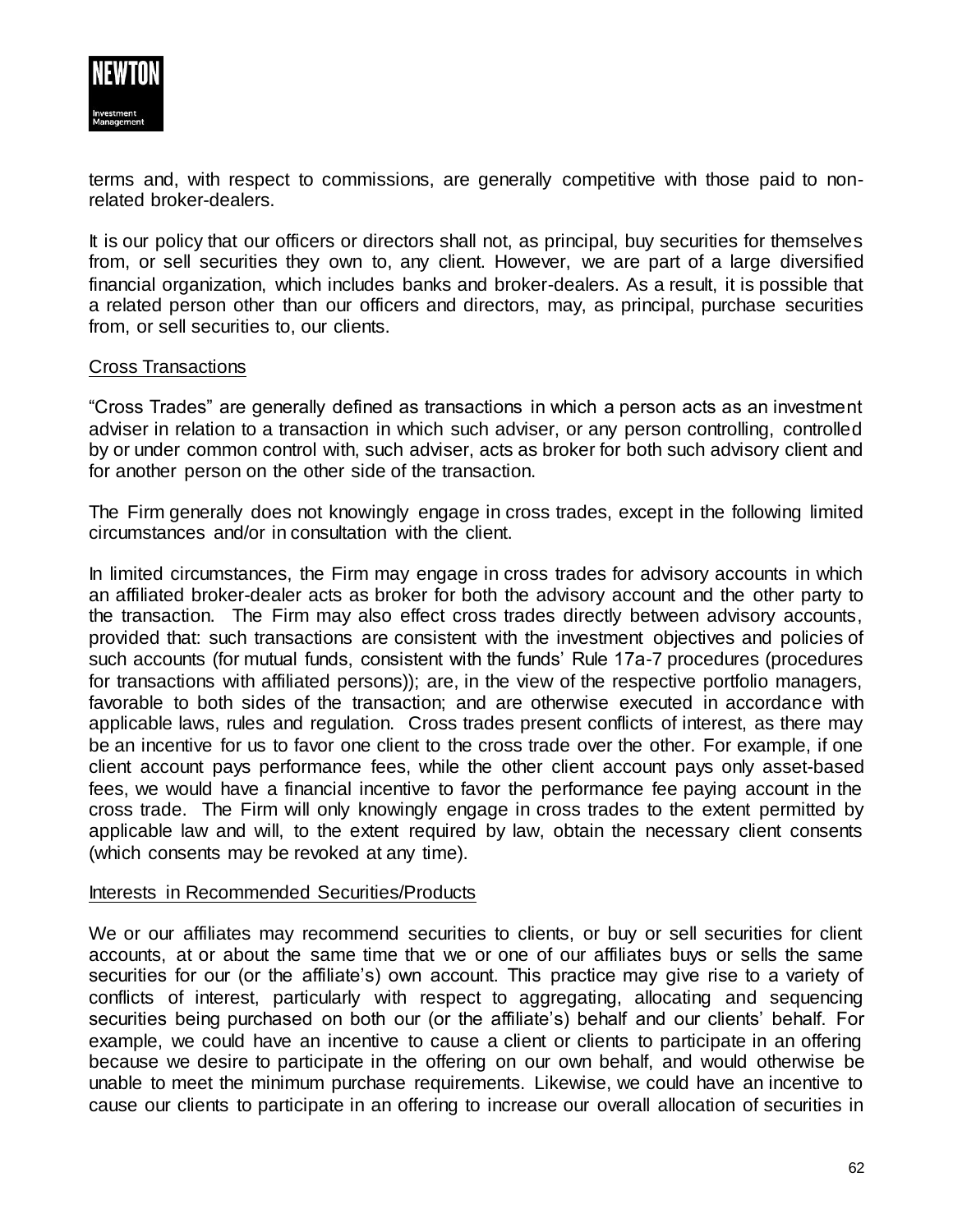

that offering, or to increase our ability to participate in future offerings by the same underwriter or issuer. On the other hand, we could have an incentive to cause our clients to minimize their participation in an offering that has limited availability so that we do not have to share a proportionately greater amount of the offering with the client. Allocations of aggregated trades might likewise raise a potential conflict of interest as we may have an incentive to allocate, to our self, securities that are expected to increase in value. See Item 12 of this Brochure for a discussion of our brokerage and allocations practices and policies. Further, a conflict of interest could be viewed as arising if a transaction in our own account closely precedes a transaction in related securities in a client account, such as when a subsequent purchase by a client account increases the value of securities that were previously purchased for our self.

On occasion, we may recommend the purchase or sale, or purchase or sell, securities that are issued by our affiliate, BNY Mellon Corp., or underwritten by its affiliate, BNY Mellon Capital Markets, LLC, for client accounts if such recommendation or purchase or sale is in accordance with the client's guidelines. In addition, we or a related person may recommend the purchase of securities in certain private funds which we manage (and for which we or an employee may serve as a director or managing member) or collective investment funds maintained by the Bank (which are managed by our personnel in their roles as dual officers of the Bank and for which we receive a fee and the Bank may receive a custodial fee for custody services). The Firm, its employees and related persons currently invest in certain private funds or collective funds that may also include client assets managed by us, and we and such related persons will receive proportional returns associated with our investment. Additionally, we may receive an investment management fee in our capacity as investment adviser or sub-adviser and related persons (including affiliated broker-dealers) may receive certain amounts associated with placement agent fees, custodial fees, administrative fees, loads or sales charges.

#### Investments by Related Persons and Employees

We and our existing and future employees, our board members and our affiliates and their employees may from time to time invest in products managed by us. We have developed policies and procedures to address conflicts of interest created by such investment. We are part of a large diversified financial organization that includes banks and broker-dealers. As a result, it is possible that a related person may, as principal, purchase securities or sell securities for itself that we also recommend to clients. We do permit our employees to invest for their own account within the guidelines and restrictions of the Code of Ethics, as described above. Please also see "Interests in Recommended Securities/Products" in this Item 11, "Dual Officers" in Item 4 and "Affiliated Underwriters" in Item 10 of this Brochure with regard to purchases of securities in an offering where an affiliate acts as underwriter or a member of the underwriting syndicate.

## Agency Transactions Involving Affiliated Brokers

We do not, nor do any of our officers or directors, acting as broker or agent, effect securities transactions for compensation for any client. We are part of a large diversified financial organization that includes broker-dealers. As a result, it is possible that a related person, other than our officers and directors, may, as agent, effect securities transactions for our clients for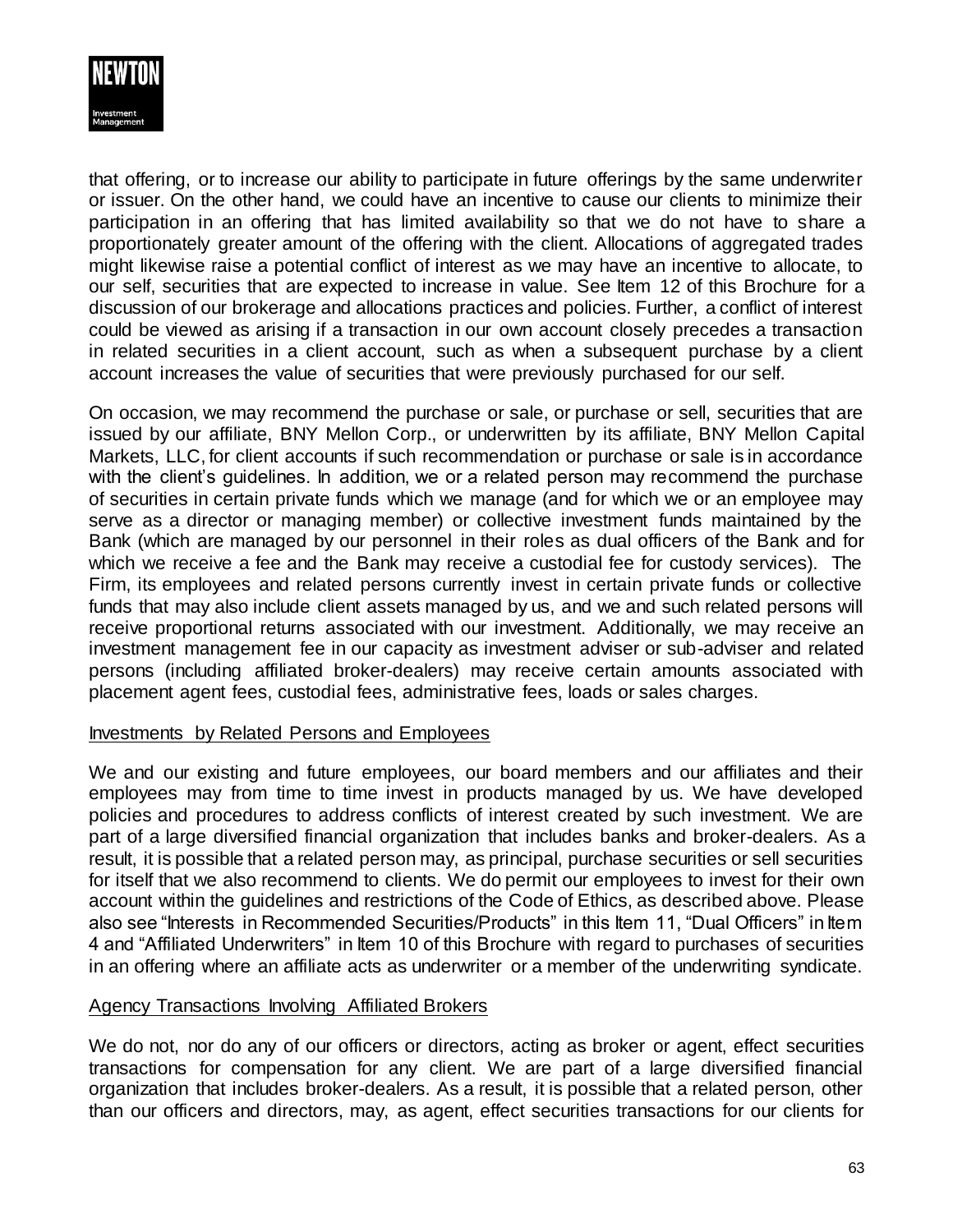

compensation. Please also see Item 10 and Item 12 for additional information relating to affiliate arrangements and with regard to purchases of securities in an offering where an affiliate acts as underwriter or a member of the underwriting. Please also see Form ADV, Part 1A – Schedule D, Section 7 for a list of broker-dealers which are our affiliates.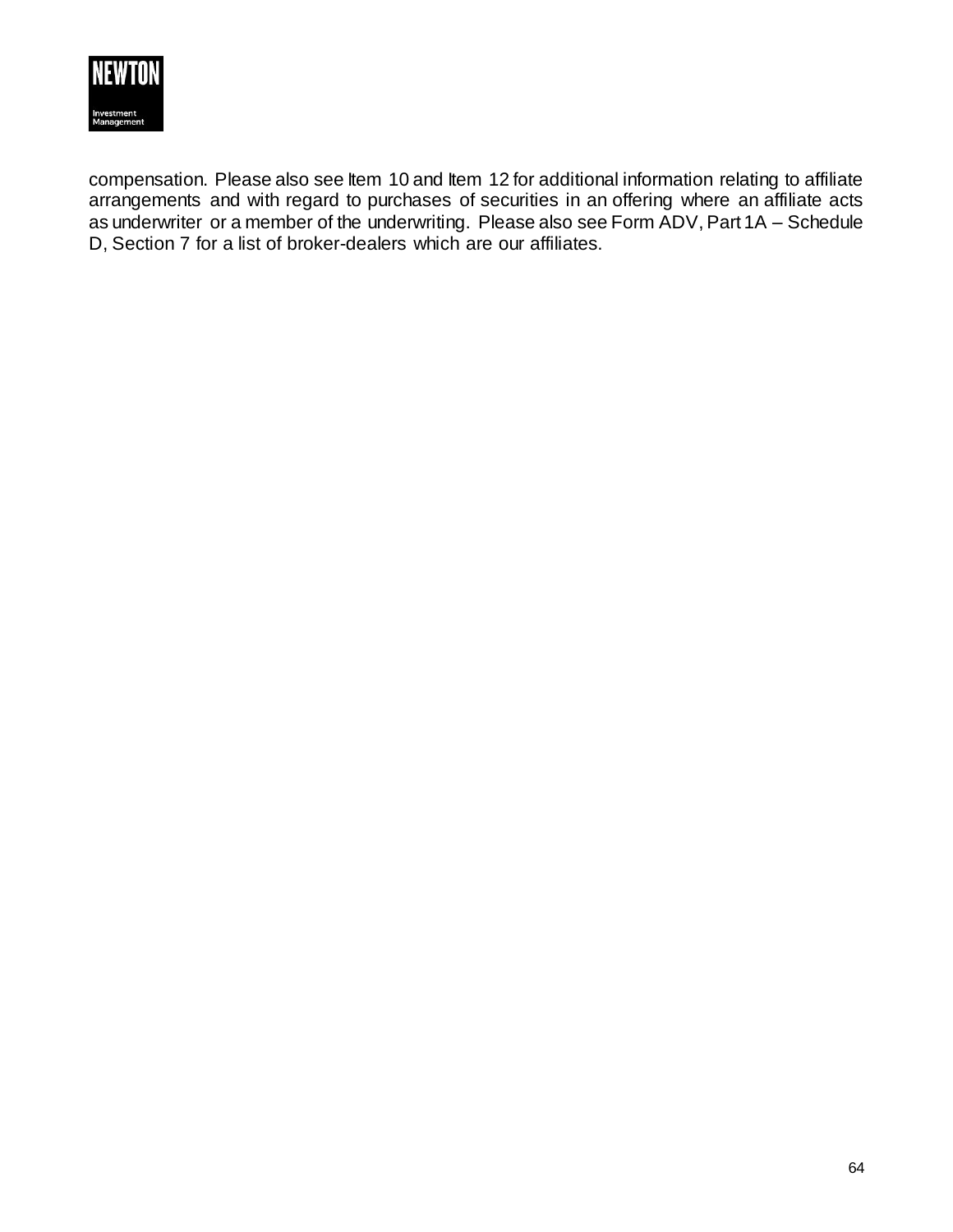

# **Item 12: Brokerage Practices**

## **Broker Selection**

Unless specifically directed otherwise by our clients, we have the authority to direct securities transactions on behalf of our clients to broker-dealers we select. In doing so, we seek best execution of such transactions. When seeking best execution, we may consider the following, among other things, in evaluating the full range and quality of a broker-dealer's services, (1) availability of natural liquidity, (2) availability of broker capital, (3) quality of past executions, (4) appropriate time horizon (speed) of execution, (5) competence and integrity of trading personnel, (6) reliability in trade settlement and reporting, (7) level of counterparty risk (broker's financial condition), (8) negotiated commission rate, (9) value of research services provided, (10) availability of electronic order routing and trade reporting connectivity, (11) stock-specific characteristics (order size, average daily volume, historical volatility, country of domicile, primary exchange, sector and industry classification), (12) current market conditions, (13) market capitalization and (14) client directed brokerage, as well as other relevant factors. We may also consider other brokerage and research services provided by the broker-dealer. We will continue to make periodic evaluations of the quality of these brokerage services as provided by various firms and to measure their services against our own standards of execution. Brokerage services will be obtained only from those firms which meet our standards, maintain a reasonable capital position and can, in our judgment, be expected to reliably and continuously supply these services. Please see the discussion concerning the Volcker Rule and its possible implications concerning our broker-dealer selection practices in Item 10, above.

# **Soft Dollars**

Section 28(e) of the Exchange Act provides a safe harbor (the "Safe Harbor") that allows an adviser to cause client accounts to pay a commission higher than the commission another broker or dealer would have charged if the Firm determines, in good faith, that the commission is reasonable in relation to the value of the brokerage and research services and products ("Services and Products") provided by such broker-dealer. In the selection of qualified brokers to execute certain transactions, a broker may be selected that provides, along with trade execution services, Services and Products, and we may use credits generated from brokerage commissions from client transactions ("soft dollars") to pay for Services and Products provided by broker-dealers or third parties.

As a general matter, the Firm is permitted to use client commission credits to obtain Services and Products where the Firm determines in good faith that the commission is reasonable in relation to the value of the Services and Products provided by such broker-dealer, viewed in terms of either that particular transaction or the Firm's overall responsibilities with respect to the accounts for which it exercises investment discretion. Services and Products obtained by the Firm may not necessarily benefit a client whose commission credits are used to pay for those Services and Products.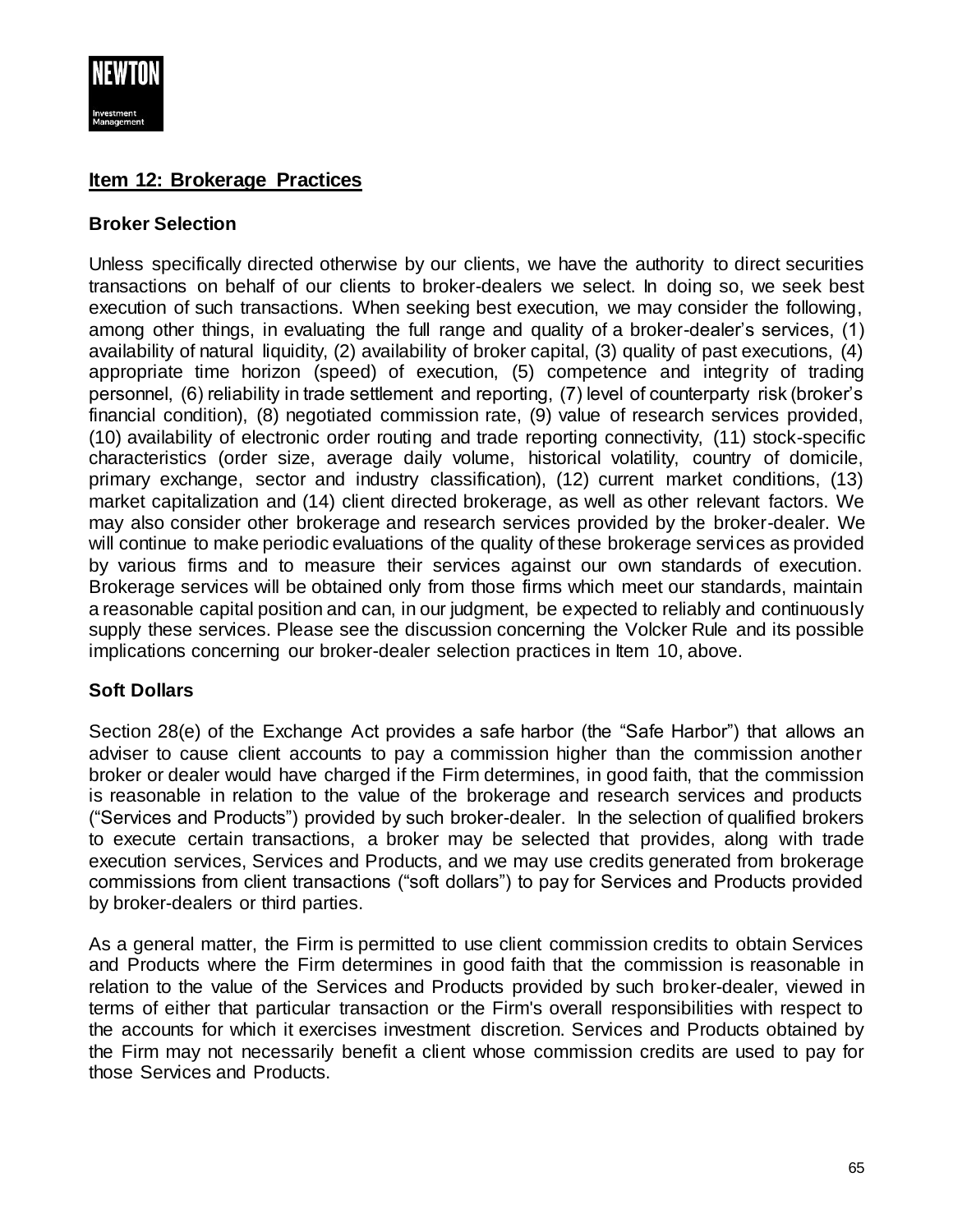

We may use soft dollar credits to pay for Services and Products provided by independent thirdparty vendors which provide assistance to us in our investment decision-making process. These Services and Products may include, but are not limited to, pre- and post-trade analytical systems; research databases; advice as to the value of securities, including over-the-counter market data; reports concerning company, industry, market, asset allocation, economic and political analysis; and similar research oriented information. Additionally, broker-dealers through which we trade may provide us access to capital introduction programs or educational conferences, for no charge. Capital introduction programs allow investment managers of private funds to offer such private funds or describe the private funds' strategies to qualified customers of the broker-dealers. However, we do not enter into any agreements with, or make commitments to, any broker-dealer that would bind us to direct business or other compensation to such brokers in exchange for such accommodation or services.

The use of client commissions to pay for said Services and Products is facilitated through client commission arrangements, commission sharing arrangements or bundled arrangements. Client commission arrangements and commission sharing arrangements are those arrangements where trades are executed with a broker-dealer, and Services and Products are provided by either the executing broker-dealer or a third party which may include another broker-dealer. Bundled arrangements are those arrangements whereby the Firm directs a broker-dealer to effect securities transactions for client accounts for which the Firm receives Services and Products that have been produced by the executing broker. Services and Products produced by the executing broker-dealer may be procured through a client commission arrangement, commission sharing arrangement or bundled arrangement.

The Firm may request brokers effecting transactions on behalf of equity accounts to allocate a portion of the commissions to a pool of soft dollar credits maintained by a broker-dealer (other than the executing broker). We believe this type of arrangement helps support our ability to select the most appropriate broker-dealer for trade execution since the Firm is not required to trade with any particular broker to generate sufficient soft dollars to pay for Services and Products.

The use of client commissions to obtain Services and Products benefits us because we will not have to produce or pay for the research itself. Therefore, we have an incentive to trade through broker-dealers who provide us soft dollars rather than broker-dealers who do not (and who may offer more favorable execution). Further, certain Services and Products received may benefit:

- 1. certain other accounts also under our management;
- 2. accounts of affiliates managed by our employees who are also employees or officers of such affiliates; or
- 3. non-discretionary accounts of affiliates and accounts of affiliates over which we retain investment discretion.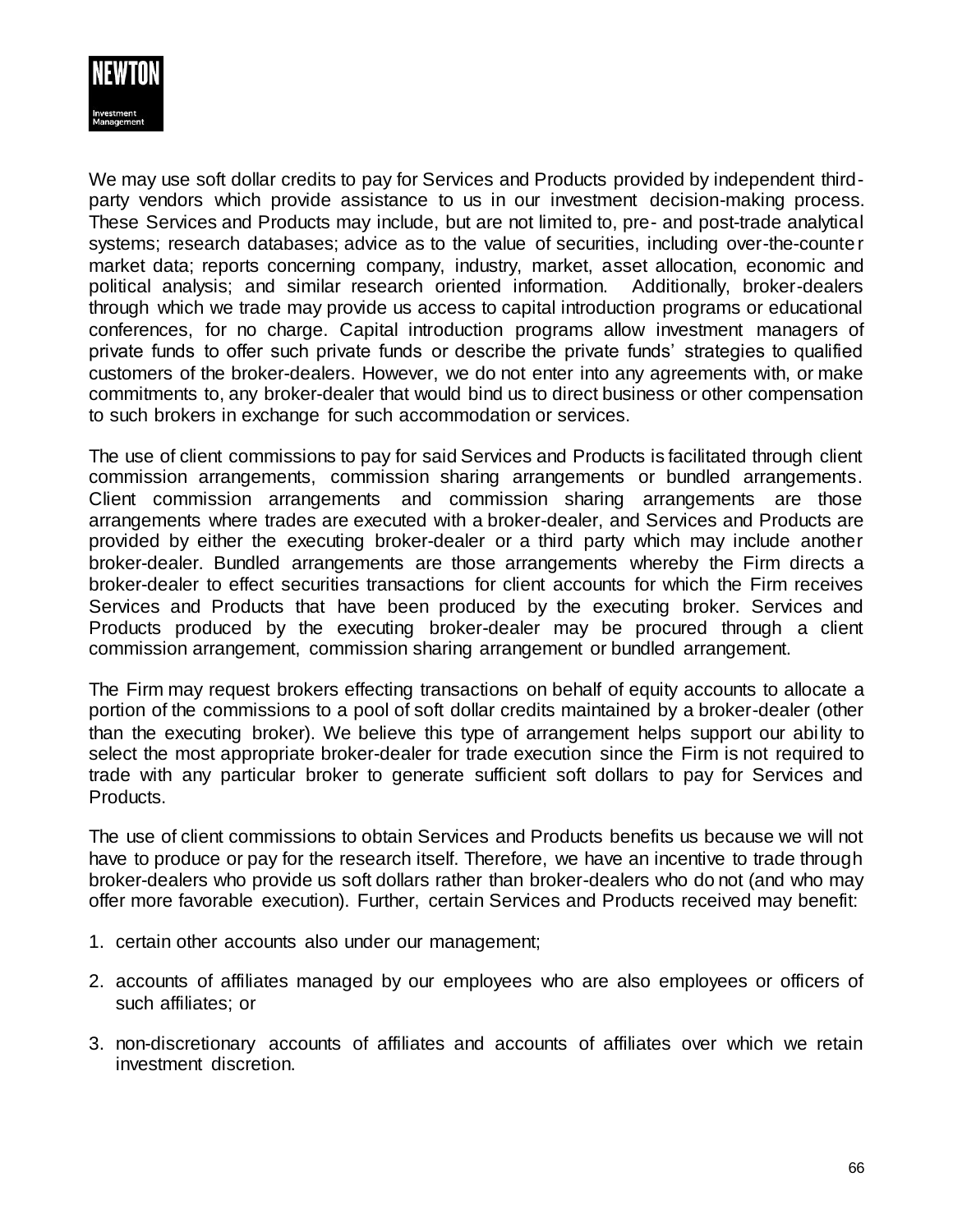

Accordingly, non-discretionary accounts for which the Firm does not have authority to effect transactions, accounts that direct all or a portion of their trades to a designated broker-dealer and other accounts whose trading does not generate soft dollar credits may benefit from Services and Products paid for by soft dollar credits generated by other accounts. Likewise, certain client accounts of affiliates are managed by our portfolio managers acting in dual officer capacities. Because those clients, along with all other equity clients, may benefit from the Services and Products we receive, commissions generated by equity accounts of those clients may, as noted above, also be used to pay for those Services and Products.

When the Firm receives Services and Products that may also have a non-research use ("Mixed-Use Product"), a potential conflict of interest may arise, since such Mixed-Use Product may directly benefit the Firm even though they are paid for by soft dollar credits generated by client commissions. In such situations, we will make a reasonable allocation of the cost of any Mixed-Use Product (so that the portion of the Services and Products that provides assistance to our investment decision-making process will be paid for with soft dollar credits while the portion that does not will be paid for by the Firm in cash).

Third-party, proprietary and independent research requests are approved by the Firm's Trading Practices Committee (the "Trading Committee") which meets periodically or on an "as needed" basis. The Trading Committee reviews the addition of third-party, proprietary and independent research arrangements as well as the removal, continuation or modification of existing third party research arrangements. For Mixed-Use Products, the Trading Committee makes a good faith allocation between uses that fit within and outside the Safe Harbor. The Trading Committee also monitors ongoing client commission usage in relation to Services and Products purchased.

On an ongoing basis, the Firm's investment professionals that utilize proprietary or independent research track and evaluate these services through a research valuation process. The investment professional reviews the Services and Products received, evaluates their quality and usefulness and documents his or her evaluation of the services. The individual system entries are subsequently aggregated and the participating firms are paid based on composite results. Payments are made either by direct trade execution commissions or from other client commission arrangements.

The Firm generally does not permit eligible clients to elect not to participate in the generation of soft dollar credits.

Certain clients may be subject to non-US regulations that are inconsistent with our standard trading practices. For example, recent revisions to the EU Markets in Financial Instruments Directive ("MiFID II") and related regulations limit a manager's ability to receive Services and Products from executing brokers. While we are not directly subject to these regulations, we may adjust our standard trading practices on a case-by-case basis to accommodate compliance with MiFID II and other non-US regulations by our clients, including certain affiliates. These accommodations may include, but are not limited to: expanded use of client commission arrangements, commission sharing arrangements and similar arrangements; enhanced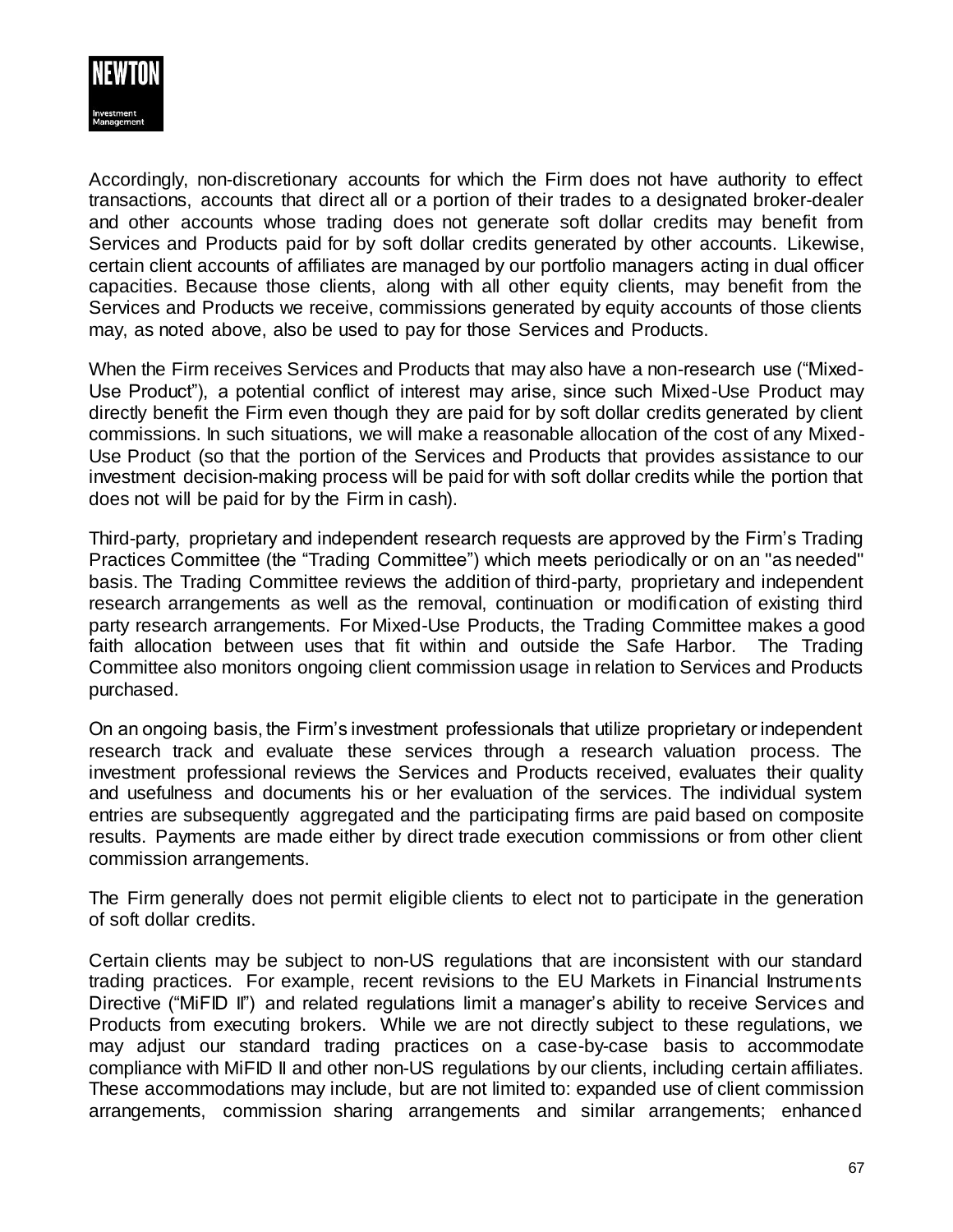

reporting on client commissions and the Services and Products obtained; and non-participation in the generation of soft dollar credits. We expect the effective commission rates in these circumstances to be substantially similar to those paid by similarly situated clients. However, as a result of these accommodations, clients from certain jurisdictions may account for a lower percentage of soft dollar credits than otherwise similar clients from other jurisdictions.

It is possible that some of our affiliates whom we appoint as sub-advisers may have a different policy regarding the use of soft dollars.

## **Commission Rates**

While commission rates are individually negotiable on each trade, we have established commission rate guidelines for execution-only and full-service brokers (who provide Services and Products) and electronic venues which indicate an appropriate commission rate based on the broker/venue utilized, the price of the stock and the type of transaction. Actual commission rates may be higher or lower than indicated by the rate guidelines depending on the particular circumstances of a transaction. Such circumstances include, but are not limited to, whether: (a) the underlying security is more or less difficult to trade relative to other securities, (b) the quality of the execution justifies an adjustment to the commission rate, (c) the broker commits capital or d) the broker sources liquidity. In no case will an order be placed with a broker-dealer if the broker-dealer is not able, in our judgment, to provide best execution for a particular transaction.

## **Trade Execution**

NIMNA has engaged xBK LLC ("xBK" or "Trading Desk"), an indirect subsidiary of Bank of New York Mellon Corporation, to perform trade execution services for the Firm in a dual-officer capacity on behalf of NIMNA. As a dual-officer, xBK adheres to the trading policies and procedures as determined by the Firm. The primary objective of the Trading Desk in executing client orders is to seek best execution. NIMNA interprets best execution as seeking the most favorable execution terms reasonably available given the circumstances of a particular trade. Execution costs include explicit fees (commissions) and implicit costs (spread, market impact and opportunity costs).

Certain members of the Trading Desk may also serve as dual-officer of an affiliated firm. The Trading Desk has adopted policies to help ensure that each firm is treated equitably. Orders received from more than one firm by a trader are generally executed on a chronological basis of when the order was received. If an order is partially filled, it will be at the trader's discretion to determine if a new order will be executed simultaneously. At no time will the Trading Desk aggregate orders across affiliated firms other than as outlined under the Trade Aggregation/Allocation section below.

## **Wrap Fee Programs and Model Delivery Programs**

Execution services for the purchase and/or sale of securities is part of the "wrap fee" that clients are charged in Wrap Fee Programs. Therefore, when trades are executed through a broker that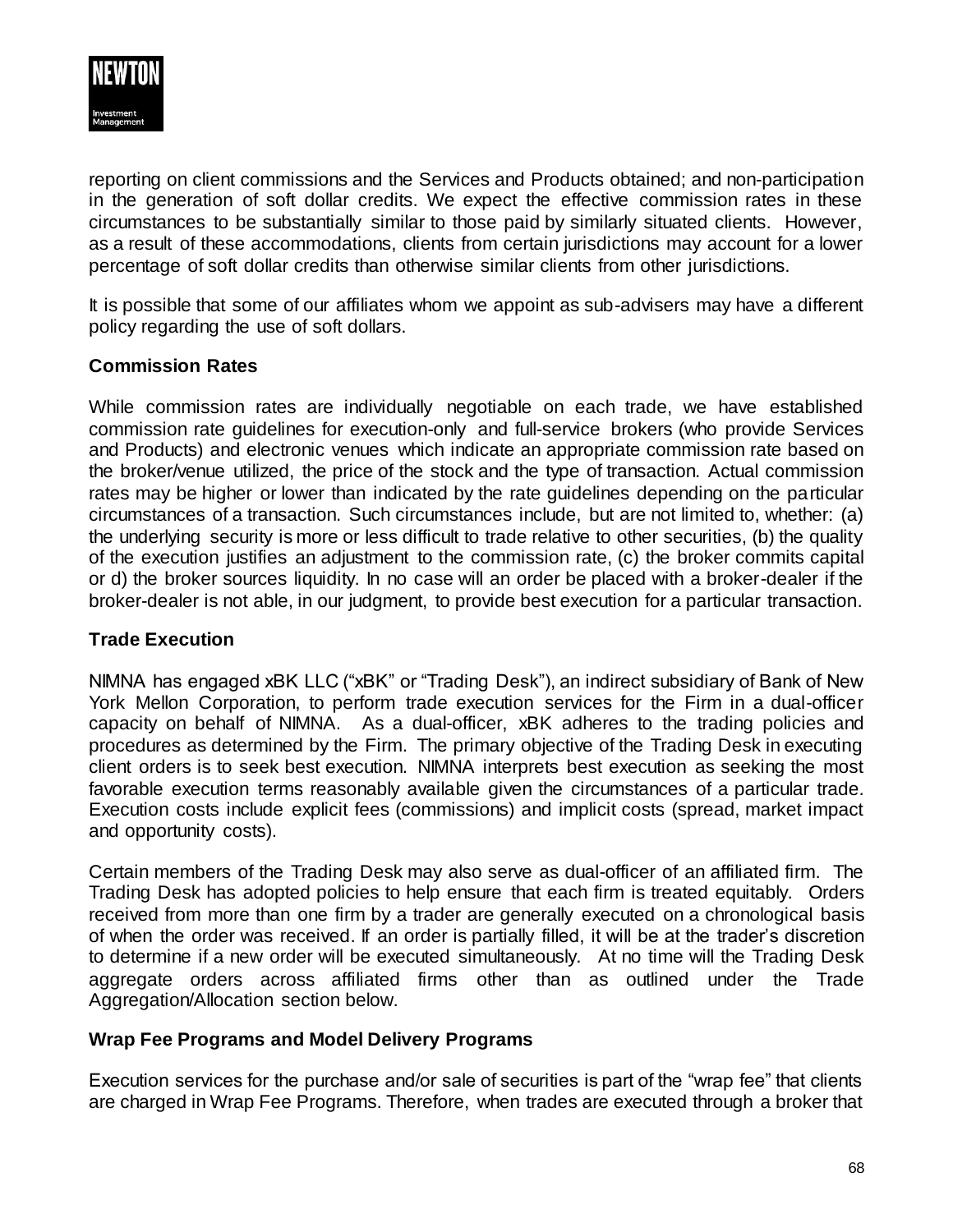

is not the Sponsor of the Wrap Fee Program, clients will be charged the applicable brokerage commission in addition to the "wrap fee;" whereas, if the trade was executed through the Sponsor no additional brokerage fees would be incurred.

Both affiliated and non-affiliated Sponsors may obtain advisory, brokerage, clearing and other Wrap Fee Program services from the Firm's affiliates, including among others BNY Mellon Securities Corporation.

Due to the different strategies and independent trading functions of the Firm's Product Lines, trading policies with respect to Wrap Fee Programs and Model Delivery Programs differ by Product Line.

## Equity Product Line

Where the Equity Product Line participates in Wrap Fee Programs and is permitted to effect transactions through broker-dealers other than the Sponsor subject to its duty to seek best execution, the Equity Product Line has found that trading-away from the Sponsor via step-out arrangements or otherwise generally allows it to obtain better execution overall for wrap clients than executing trades with the Sponsor. Step-out arrangements allow the accounts in Wrap Fee Programs to trade as part of an aggregated block order and clear the transaction with the Sponsor. As a result, all or nearly all of the transactions in Wrap Fee Program accounts will be traded away from the Sponsor.

Where the Equity Product Line is not permitted to trade with other brokers or where the cost of doing so makes the option unrealistic, Wrap Fee Program accounts will trade behind full discretionary accounts (sequenced trading) or contemporaneously alongside fully discretionary accounts (contemporaneous trading). When the Equity Product Line executes trades for such accounts with the Sponsor after the Equity Product Line has completed trading activity in that security on behalf of clients for whom the Equity Product Line has full trading discretion, wrap account clients may not obtain the same price level or as timely an execution as if the Equity Product Line had full trading discretion. As a result, such accounts may experience performance or other differences from similarly managed accounts advised by the Equity Product Line. When contemporaneous trading occurs, given the potential market perception of supply (or demand) imbalance associated with multiple sellers (or buyers), it is possible that performance for both types of accounts could be affected, depending upon market conditions.

Where the Equity Product Line participates as an investment manager in Model Delivery Programs and the Sponsor or other model recipient is responsible for trading, model changes will be communicated to such accounts either subject to a rotation methodology with like accounts/programs, behind fully discretionary accounts (sequenced trading), or alongside fully discretionary accounts with similar order instructions (contemporaneous trading). To the extent that accounts are part of a rotation methodology or sequenced it is possible that such accounts may suffer adverse effects on trade execution prices depending upon strategy, liquidity or market conditions. When contemporaneous trading occurs, given the potential market perception of supply (or demand) imbalance associated with multiple sellers (or buyers), it is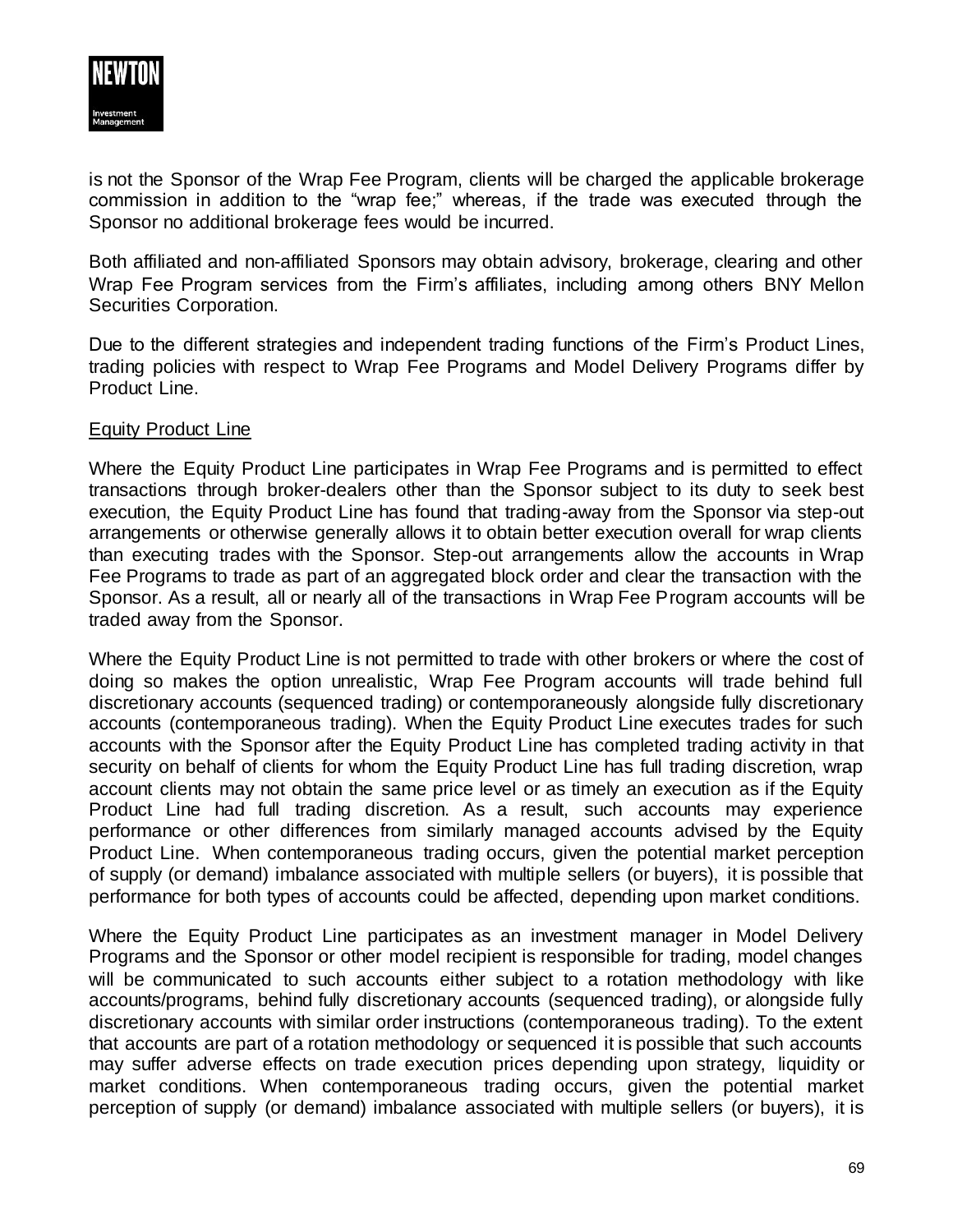

possible that performance for both types of accounts could be affected, depending upon market conditions.

## Multi-Asset Product Line

With respect to Wrap Fee Program accounts, the Multi-Asset Product Line will utilize the execution services of the Sponsor, or such Sponsor's affiliate where deemed appropriate by the Sponsor, consistent with seeking best execution for the client, although it may utilize other brokers where deemed appropriate.

The Multi-Asset Product Line normally does not negotiate brokerage commissions or other costs for the execution of transactions in the client's account on the client's behalf. Rather, it is expected that most transactions will be executed through the Sponsor or the Sponsor's designated affiliate since execution costs for agency transactions are normally included in the all-inclusive fee charged by the program sponsor. However, Wrap Fee Program agreements generally provide that other broker-dealers may be selected to execute trades if deemed appropriate to achieve best execution. If a broker-dealer other than the Sponsor or the Sponsor's designated affiliate is selected to effect a trade for a wrap fee client's account, any execution costs charged by that other broker-dealer typically will be charged separately to the client's account. Accordingly, clients who enroll in Wrap Fee Programs for which we primarily trade through the Sponsor should satisfy themselves that the Sponsor is able to provide best execution for transactions.

In limited circumstances, the Firm may provide to a Model Delivery Program client the same model portfolio used to manage certain of our clients' accounts. In those cases where we implement recommendations for only a portion of the assets affected (for example, only the assets over which we have discretionary management authority) and therefore cannot apply our internal trade allocation procedures, we will (i) use reasonable efforts to agree on procedures with Model Delivery Program clients designed to prevent one group of clients from receiving preferential trading treatment over another group or (ii) determine that, due to the nature of the assets to be traded or the market on which they are traded, no client would likely be adversely affected if such procedures are not established.

## **Client Referrals**

We do not direct securities transactions to any broker-dealer in exchange for referral of investment management clients.

## **Trade Aggregation/Allocation**

The Firm has adopted practices designed to ensure fair treatment of all clients in situations where two or more client accounts participate contemporaneously in a buy or sell program involving the same securities. We will generally seek to aggregate or "block" orders that are placed concurrently by portfolio managers for client accounts where we believe this will result in more favorable execution.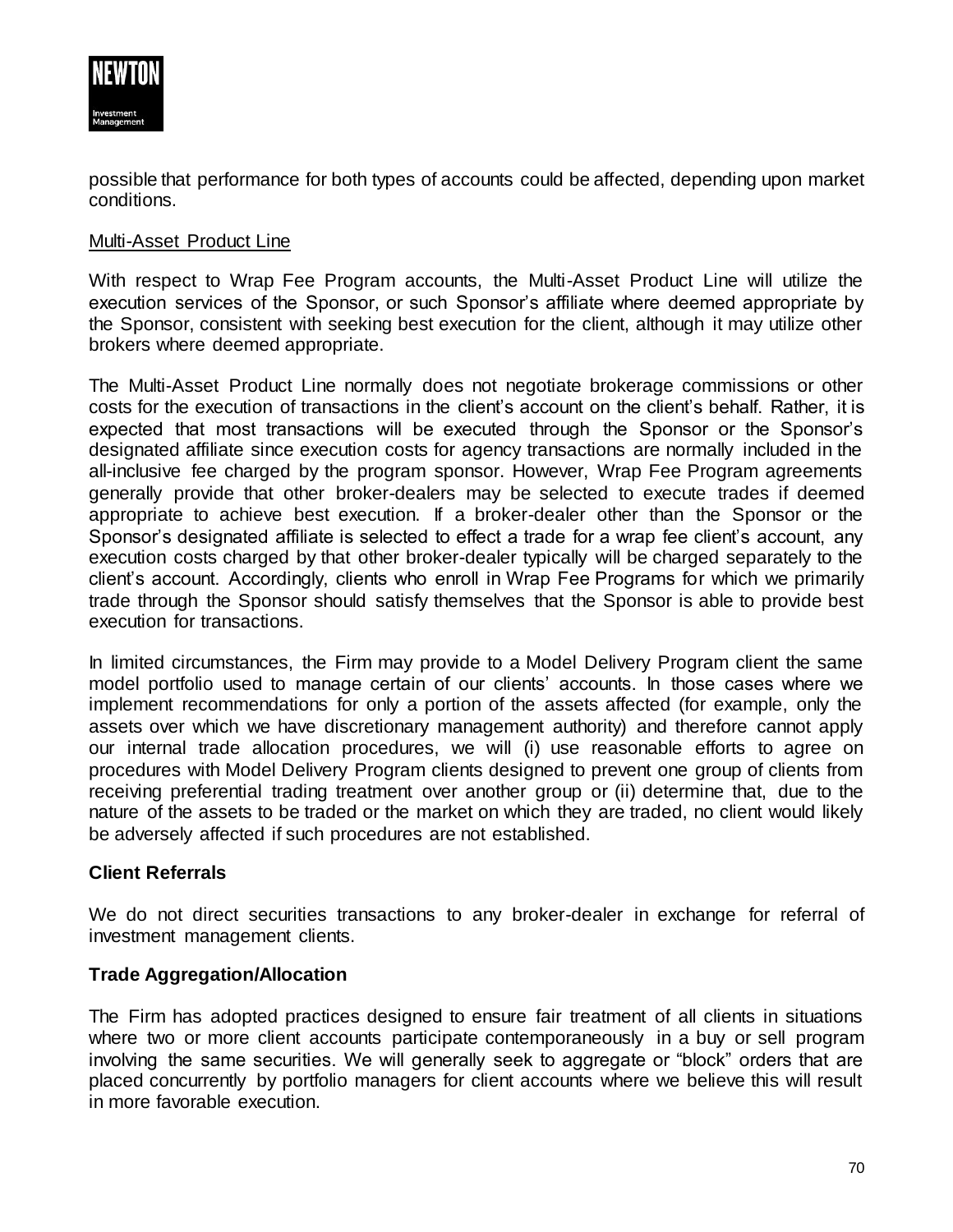

When orders are aggregated, each participating account will generally receive the same price and commission. If an aggregated order is filled in its entirety, the order will generally be allocated in accordance with the pre-trade allocation specified. If an aggregated order is partially filled, the order is generally allocated among the accounts specified on the trade ticket on a pro rata basis in proportion to the intended pre-trade allocation (subject to rounding to "round lot" amounts).

In certain circumstances, our trade aggregation policies allow allocation on a basis other than strictly pro rata if we believe that such allocation is fair and reasonable to all of the accounts that are involved in the order. For example, due to liquidity constraints, the use of limit orders and other factors, orders placed in certain markets, such as emerging markets securities, may take several days to fill. Primarily due to custodial fees that accounts may incur as a result of orders in the same security that span a series of days, it is often more beneficial to not allocate partial fills on a pro rata basis across all participating accounts. In general, if an account is not allocated shares of a security on day one, it will likely receive an allocation the next time we trade that stock. This is intended to result in accounts within the same strategy/product group having similar weights and holdings over time. This allocation procedure may result in some accounts in the same strategy/product group receiving a more favorable price for certain securities than other accounts.

In certain circumstances, we will determine not to aggregate orders even when there are orders for the same security and the same benchmark. For example, certain portfolio risk factors (such as when a rebalancing requires special treatment in order to keep factors such as cash and other asset weightings continuously aligned) will affect the decision as to whether or not it is appropriate to block a trade. Also, exchange traded funds that we may sub-advise that accept cash in lieu of stocks during a creation or redemption order are an exception to our aggregation policy; because the risk of the trade is placed on the applicable authorized participant and not the fund, each order may be traded independently.

We may aggregate transactions for client accounts and affiliated accounts managed by our employees who are also dual officers of such affiliates. We may also aggregate trades for clients with trades for proprietary accounts, such as retirement plans in which the employees are participants and private funds and mutual funds in which our or our related parties' employees have invested.

For certain foreign exchange ("FX") transactions, we may aggregate buys and sells in the same currency to obtain a net FX quote that is, at times, more advantageous than would be available without aggregating and netting, but in no circumstances less advantageous than would be available without aggregating and netting.

## **Trade Coordination**

As described in Item 4, The Firm and Newton Limited seek to optimize the extent to which each can share between the two firms internally generated investment research and/or research recommendations with a view to enhancing the research and investment opportunities for all portfolios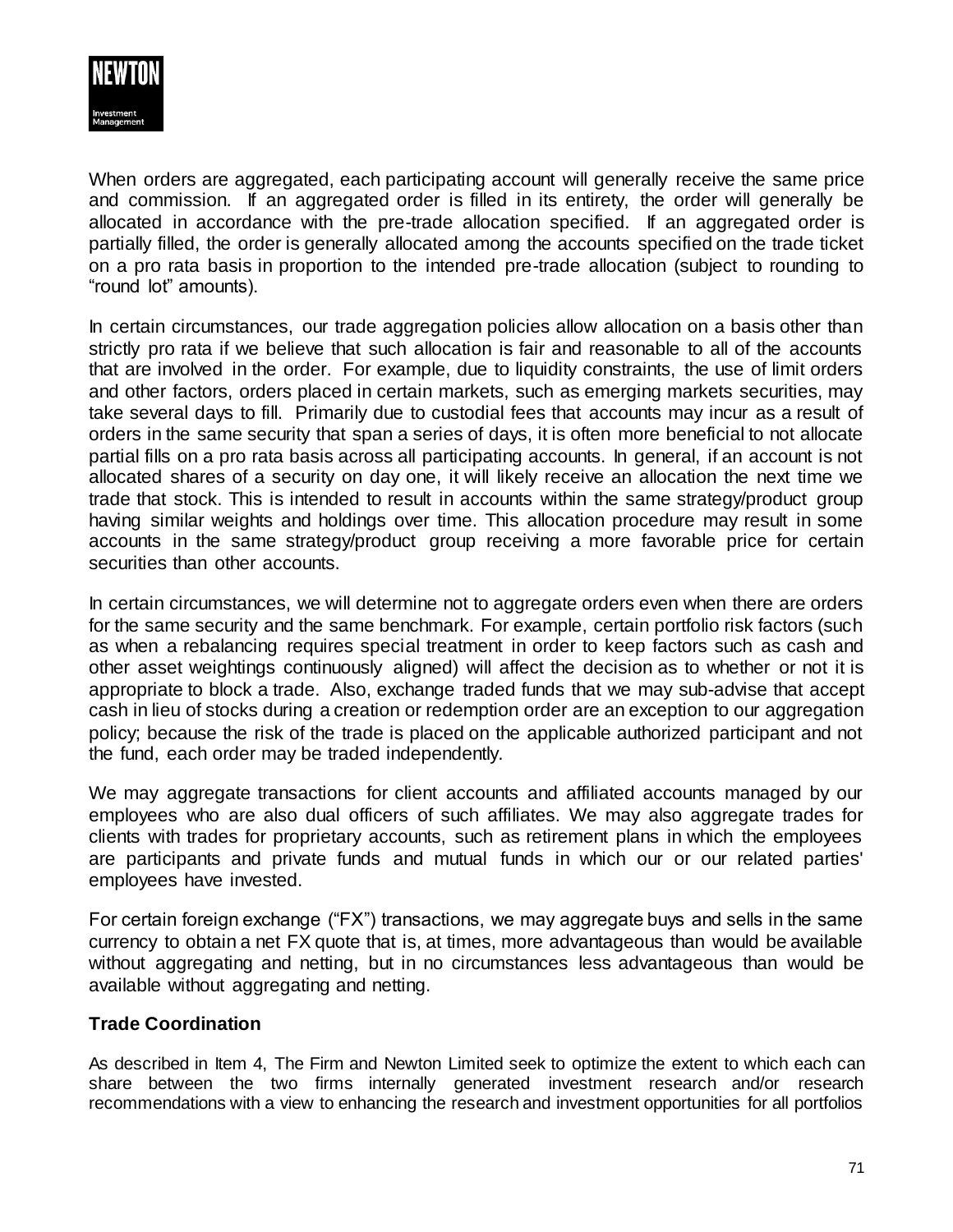

managed by both firms. A trade coordination process is in place to notify the respective dealing functions of both Firms when dealing in the same security in the same direction above a pre-agreed combined liquidity threshold. Both Firms aim to take all steps necessary to coordinate execution between them to optimize the market participation of the trades to avoid price impact and ensure fair allocation between both sets of client executions.

## **Directed Brokerage**

We may accept direction from a client to place trades for the client's account with, or to direct a portion of its commission to, a particular broker-dealer. In the event that such direction occurs, we may have limited capability to negotiate commission levels or obtain volume discounts, and may experience other impediments to achieving best execution. In addition, in meeting the client's brokerage directive, we may not be able to aggregate these transactions with transactions we effect for other accounts we manage and we may delay placing the orders for directed accounts until our orders for other accounts have been completed. As a result, the net price paid or received by the directed account may be different than the price paid or received by our other accounts. Directing brokerage may also cause clients to incur higher brokerage costs.

The Firm may impose limits on the amount of brokerage that it is willing to direct, typically as a percentage of the total brokerage effected by the Firm for the client's account. Such limitations will be determined from time to time with respect to the relevant investment strategy, and may change over time in response to market developments or for other reasons. This policy is driven by our belief that these arrangements may result in additional costs to our clients and may adversely affect the performance of a client's account.

For clients that request us to use a designated broker-dealer subject to our obligation to seek best execution, we will treat the client's request to use the designated broker-dealer or other counterparty to execute securities transactions as a suggestion for the selection of the brokerdealer or other counterparty ("suggested brokerage"). However, there is no guarantee that we will be able to meet the client's brokerage selection criteria.

In the case of agency transactions for both client "directed" and client "suggested" brokerage, the use of "step-out" transactions in certain circumstances may help us in seeking to meet the client's brokerage criteria (while ensuring that all accounts participating in the aggregated trade receive the same average price). In a step-out, we would instruct the executing broker-dealer to arrange for the designated broker-dealer to handle clearance and settlement of the transaction for all or a portion of an aggregated trade. In a step-out, the affected clients are assessed as commission only by the broker-dealer who clears the transaction. The executing broker-dealer receives compensation in the form of a commission with respect to the portion of the aggregated trade that was not "stepped-out" to the designated broker-dealer. The use of step-out trades can, in some instances, help ensure that clients that seek to direct brokerage are not disadvantaged by the inability to participate in aggregated transactions. However, stepout trades are accommodations by the executing broker-dealer and therefore, will not be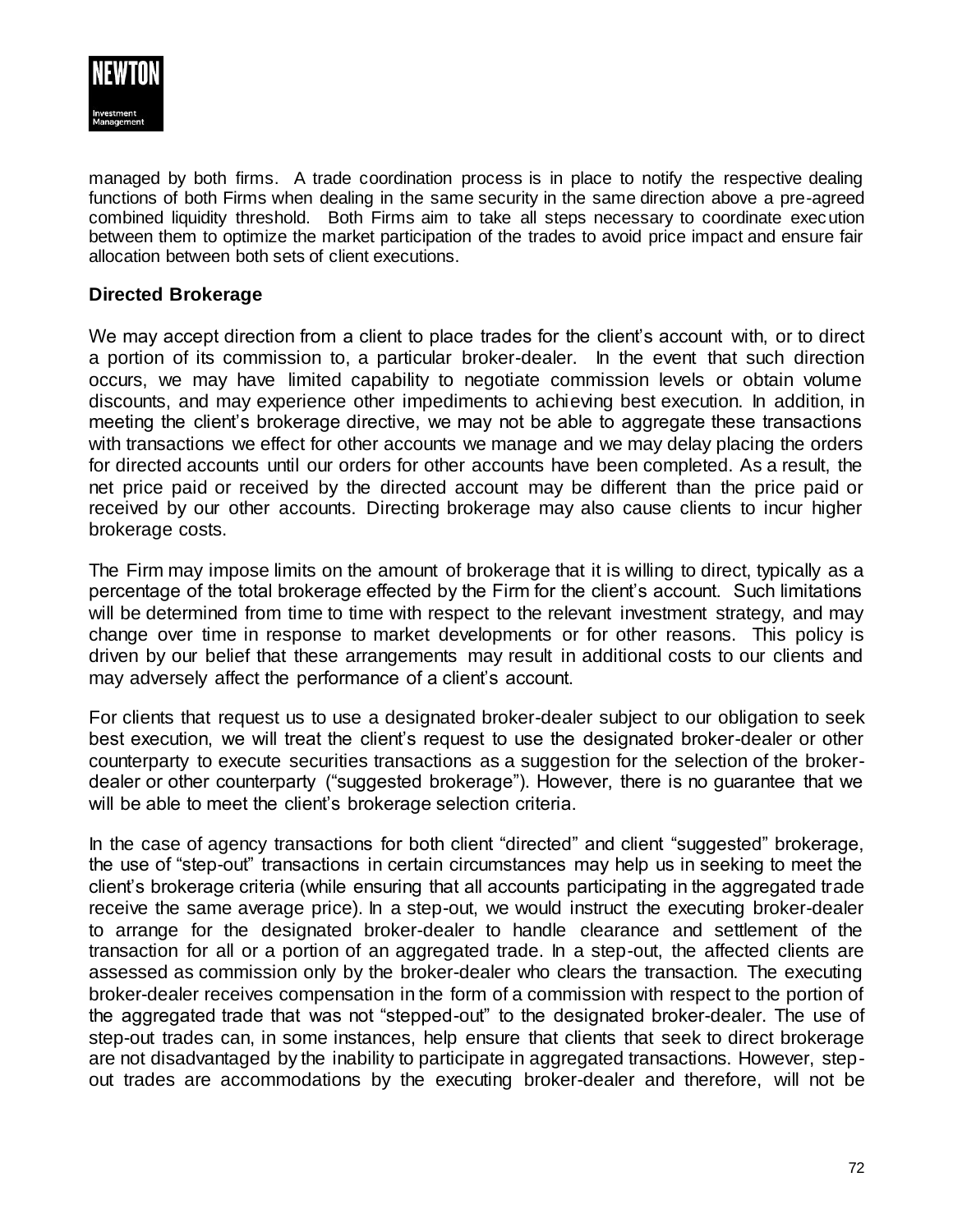

available in all circumstances and cannot be relied upon. In addition, to the extent that a broker has committed capital to a trade, step-out arrangements will not be available.

Those clients who direct brokerage should consider the following:

- We may not negotiate brokerage commissions with respect to transactions executed by the designated broker-dealer for the client's account.
- Orders for clients that direct brokerage may be placed separately from and after the completion of orders for non-directed accounts. To the extent that orders are placed after the orders for our other clients, the price of securities purchased or sold for such client accounts may be adversely affected. This may be of particular importance for accounts tracking an index, since purchase and sale prices will often be traded at the closing price mark in order to accurately replicate the timing of the index changes and may also involve a broker's commitment of capital.
- A client that directs brokerage may forego any benefit from savings on execution costs that we could obtain for clients through negotiating volume commission discounts on aggregated transactions.
- As a result of the foregoing, a client that directs brokerage may not receive best execution on transactions effected through the designated broker-dealer.
- As a result of these considerations, directed brokerage accounts may not generate returns equal to those of non-directed accounts.
- In addition, if applicable, conflicts may arise between the client's interest in receiving best execution on transactions effected for the client's account and our interest in receiving client referrals from the designated broker-dealer.

In agreeing to follow a client's directed brokerage instruction, we are relying on the fact that it is the client's responsibility to ensure that (i) all services provided by the designated brokerdealer or other counterparty will solely benefit the client's account and using the designated broker-dealer or other counterparty is in the best interest of the client's account taking into consideration the services provided and (ii) the brokerage direction will not conflict with any fiduciary obligations of the persons acting for the client's account and if the account is subject to the provisions of ERISA, such direction will not cause the plan to engage in a prohibited transaction under ERISA.

Clients have the obligation to comply with any laws and regulations regarding their directed/suggested brokerage arrangements and to disclose any directed brokerage arrangements to any and all other affected persons and account beneficiaries as appropriate.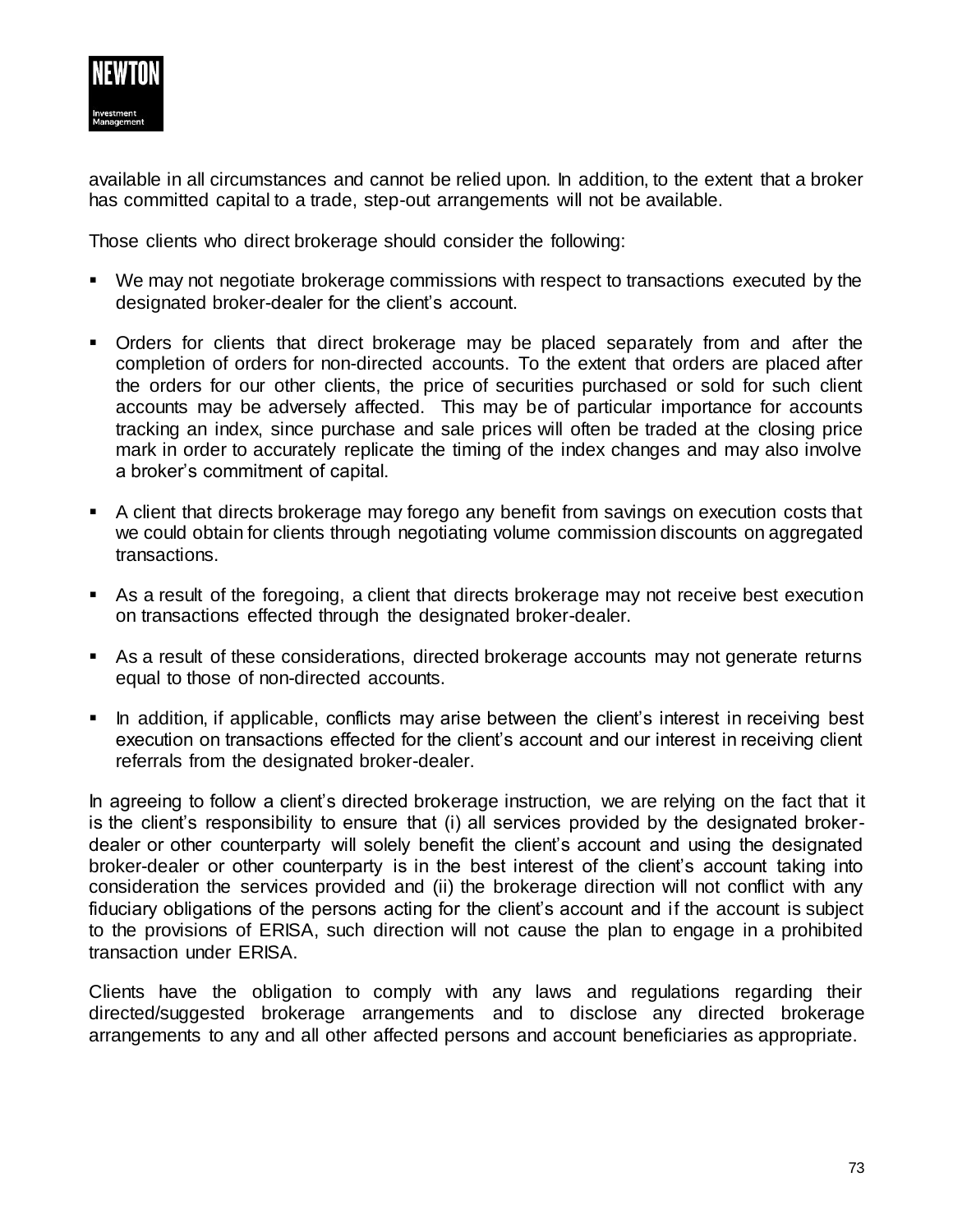

Due to the directed brokerage arrangements that a number of our clients have in place, the overall firm-wide commission rates may be higher than they otherwise would be if we did not participate in any client-directed brokerage programs.

#### **Affiliated Brokerage**

The Firm maintains an Approved Broker List for various types of transactions from which we select broker-dealers and other counterparties to effect transactions for client accounts. Historically, the Firm has executed securities transactions with affiliates for certain clients in limited circumstances. In the future, we will continue to evaluate the services offered by our affiliated brokers and may execute securities transactions through such brokers in a manner that is, in all cases, consistent with our duty to seek best execution.

The Firm may, in certain circumstances, participate in underwritten offerings where an affiliate is part of the syndicate, although the Firm typically will not participate in an underwritten offering for which an affiliate of the Firm acts as a lead underwriter. The Firm does not execute trades with its affiliate in these circumstances and seeks to ensure that its affiliate will not be compensated as a result of the Firm's participation in the offering. Please see Item 10 of this Brochure for more information on the use of affiliated underwriters.

#### **Public Offerings**

The Firm may enter orders to participate in initial public offerings ("IPOs"). Where possible, IPO orders will be aggregated amongst client accounts within a Product Line but will not be aggregated with another Product Line. In deciding to purchase a public offering (initial public or secondary offering) key considerations include the capitalization characteristics of the security, as well as other characteristics of the security, and targets accounts with investment objectives and strategies consistent with such a purchase.

Subject to the needs and requirements of each Product Line and the relevant investment strategies participating in the order, as well as client guidelines where applicable, the IPO shares will generally be allocated on a pro rata basis. Where the Firm only receives a partial allocation of the total share amount requested, those shares will generally be distributed fairly and equitably across participating accounts. The distribution of the partial allocation across product groups will be based on the percentage of total assets under management of the product to the total assets under management of all product groups participating. If the allocation to an account is *de minimis*, the portfolio manager may decide to reallocate to the other participating clients in a fair and reasonable fashion.

Any deviation from the pro rata distribution procedure for IPOs must be approved in writing by the Chief Compliance Officer (or designee) and the portfolio manager's supervisor or his/her designees.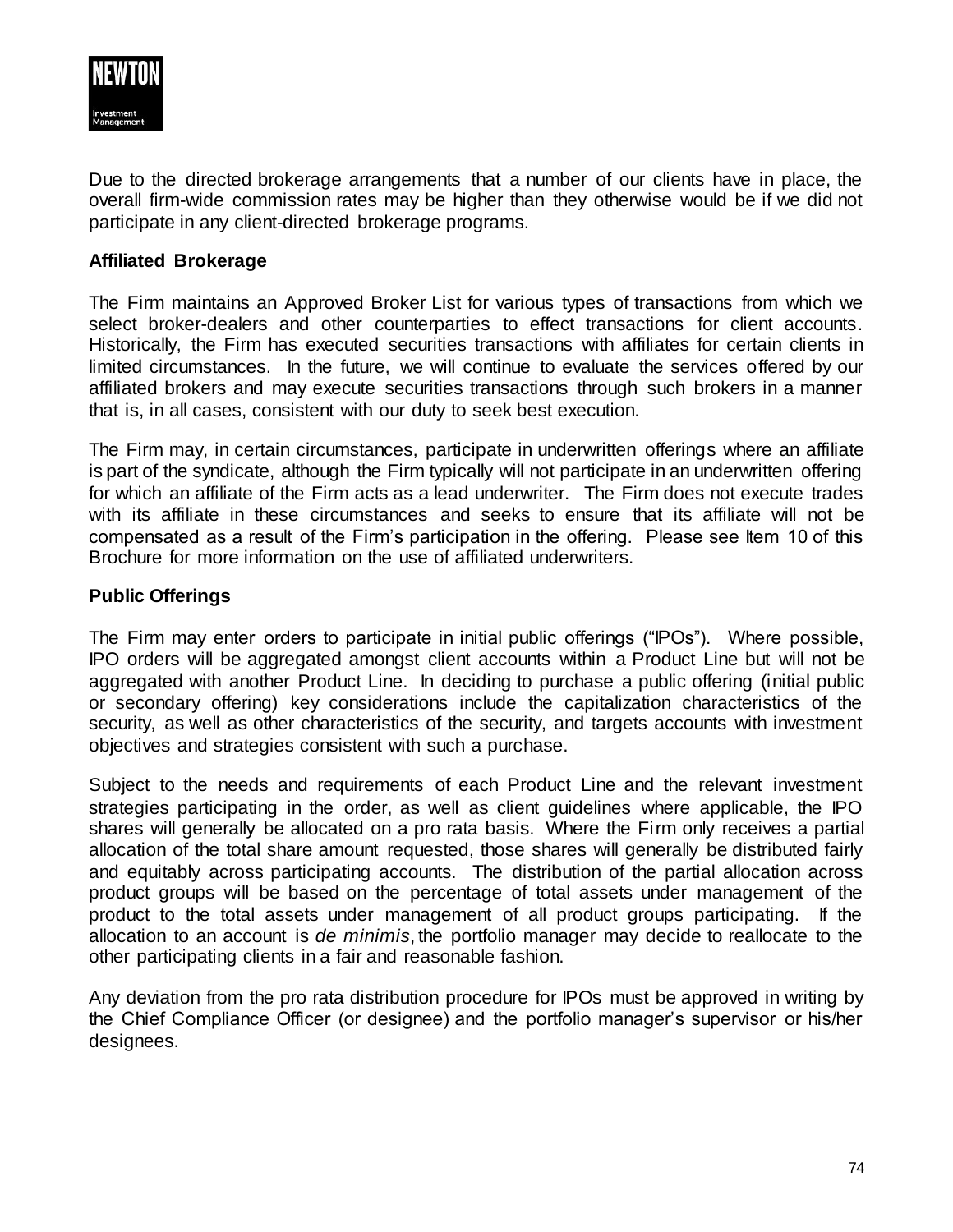

### **Item 13: Review of Accounts**

Management of each client account requires that portfolio managers implement particular strategies and investment decisions in accordance with the client's stated guidelines and applicable regulatory requirements. The Firm has adopted and implemented a number of policies, procedures and practices designed to facilitate both ongoing and periodic review of the Firm's various accounts, portfolios and strategies. A summary of the account review procedures implemented by the Firm is provided below.

Portfolio managers are primarily responsible for reviewing each of their accounts on a continuous basis. All portfolios are reviewed continuously by members of the assigned portfolio management team. Additional in-depth reviews by the portfolio managers may be triggered by factors such as contributions to and distributions from the account and market and economic changes.

The Firm's portfolio compliance team (including pursuant to a transition services agreement described in Item 10) monitors accounts on a continuous basis, including where available, through the use of an automated third party pre-trade and post-trade compliance system to ensure that new orders as well as existing holdings are in accordance with client investment guidelines and restrictions. In addition, periodic internal and external audits are conducted to ensure that portfolios are managed in accordance with client guidelines and restrictions. Any guideline breaches, including those that occur as a result of market movements, are promptly communicated and followed up on. Corrective action is taken where appropriate.

Senior investment personnel and investment risk staff conduct periodic reviews of industry quantitative and country characteristics and other relevant data to insure that portfolio managers are meeting portfolio attributes established by the Firm.

Transaction reports and performance summaries are provided to clients on a periodic basis, depending on the client's preference. These written statements describe all assets held, the quantity and market price for each position and the market value of the account. Some clients may have special deadlines and needs and, as such, may request custom reports (on performance, risk, attribution or other subjects) in addition to those statements which a client receives from its custodian. We have established a client reporting department in order to facilitate these custom requests, which may be agreed to at our discretion. If you have an interest in a custom report, please contact us. All reports are in addition to custodian statements which a client may receive from its custodian. Clients may receive additional types of reports (such as proxy voting summary reports and brokerage reports) as may be mutually agreed upon between clients and the Firm.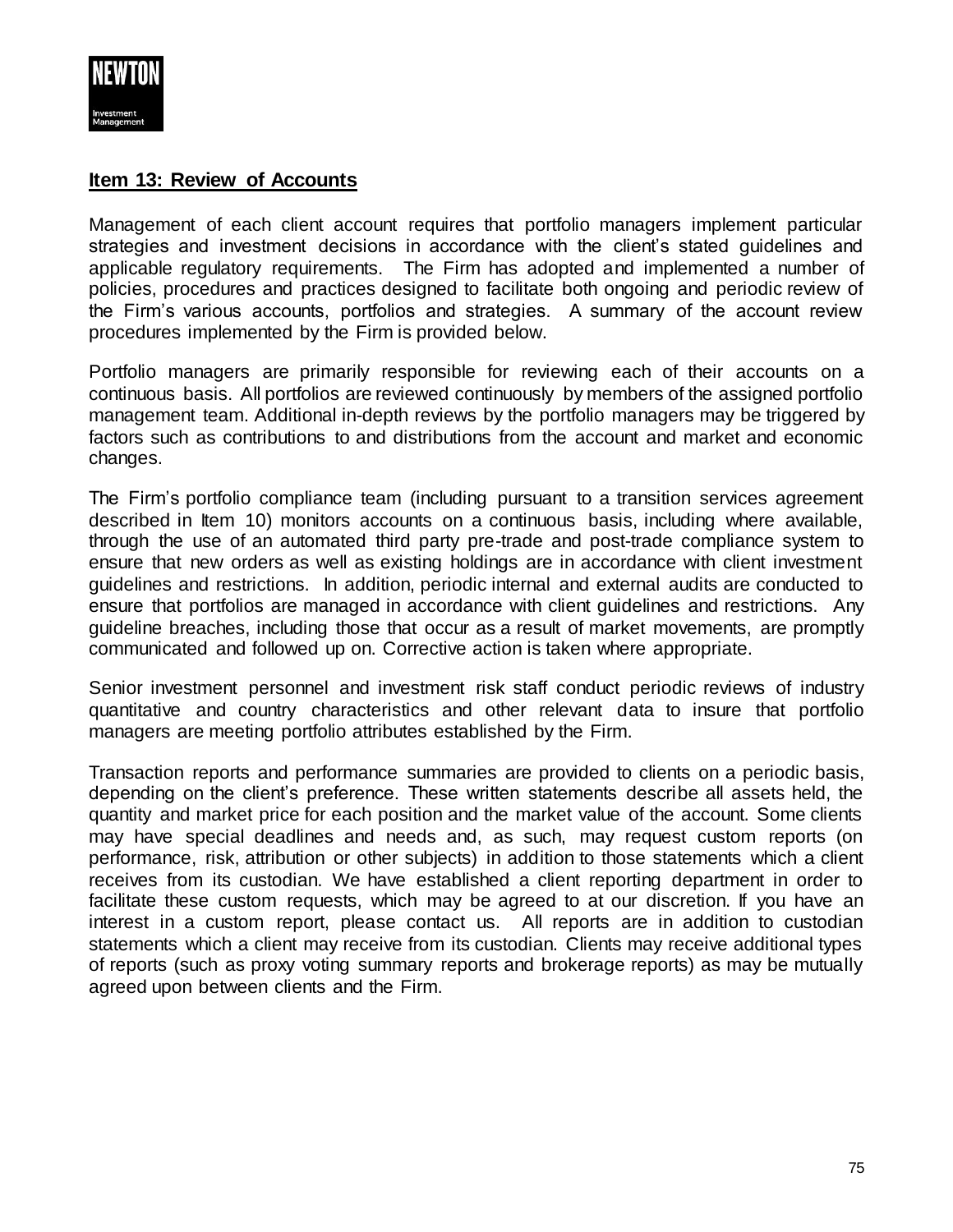

# **Item 14: Client Referrals and Other Compensation**

### **Unaffiliated Solicitors and Placement Agents**

The Firm may hire third parties to solicit new investment advisory clients. The commissions or fees, if any, payable to such solicitors (also referred to as placement agents) with respect to solicitation of investments with us will be paid solely by us. Clients will not pay fees for these solicitations. These solicitors have an incentive for the client to hire us because we will pay the solicitor for the referral. The prospect of receiving solicitation/placement fees may provide such placement agents and/or their salespersons with an incentive to favor these sales over the sale of other investments with respect to which the placement agent does not receive such compensation or receives lower levels of compensation. In addition, to the extent permitted by law, certain placement agents and their respective affiliates may provide brokerage and certain other financial and securities services to us or our affiliates. Such services, if any, will be provided at competitive rates.

Some of the Firm's clients may retain consulting firms to assist them in selecting investment managers. Some consulting firms provide services to both those who hire investment managers and to investment management firms. The Firm may pay to attend conferences sponsored by consulting firms and/or purchase services from consulting firms where it believes those services will be useful to it in operating its investment management business. The Firm does not pay referral fees to consultants. However, the Firm's clients and prospective clients should be aware that consulting firms might have business relationships with investment management firms that they recommend to their clients.

From time to time, the Firm may enter into agreements with third parties, providing cash compensation to solicitors who secure clients for the Firm. These agreements require that the solicitor meet the disclosure and other requirements of Rule 206(4)-3 under the Advisers Act, and comply with the requirement that each client subject to a referral arrangement receive a copy of the referral agreement prior to or at the time of entering into an agreement with the Firm. They generally provide either for compensation equal to a specified percentage of fees received by the Firm from clients referred by the solicitor or for fixed compensation payable monthly or quarterly.

### **Affiliated Solicitors and Placement Agents**

The Firm may pay referral fees to our affiliates (and/or their employees) for referrals that result in additional investment management business. For example, we may pay a referral fee to the Bank or an employee of the Bank. Please see the discussion of affiliated placement agents in Item 10 above.

Our ultimate parent, BNY Mellon Corp., has organized its lines of business into two groups: Investment Management and Investment Services (collectively "Groups"). We are part of the Investment Management Group. A sales force has been created to focus on developing new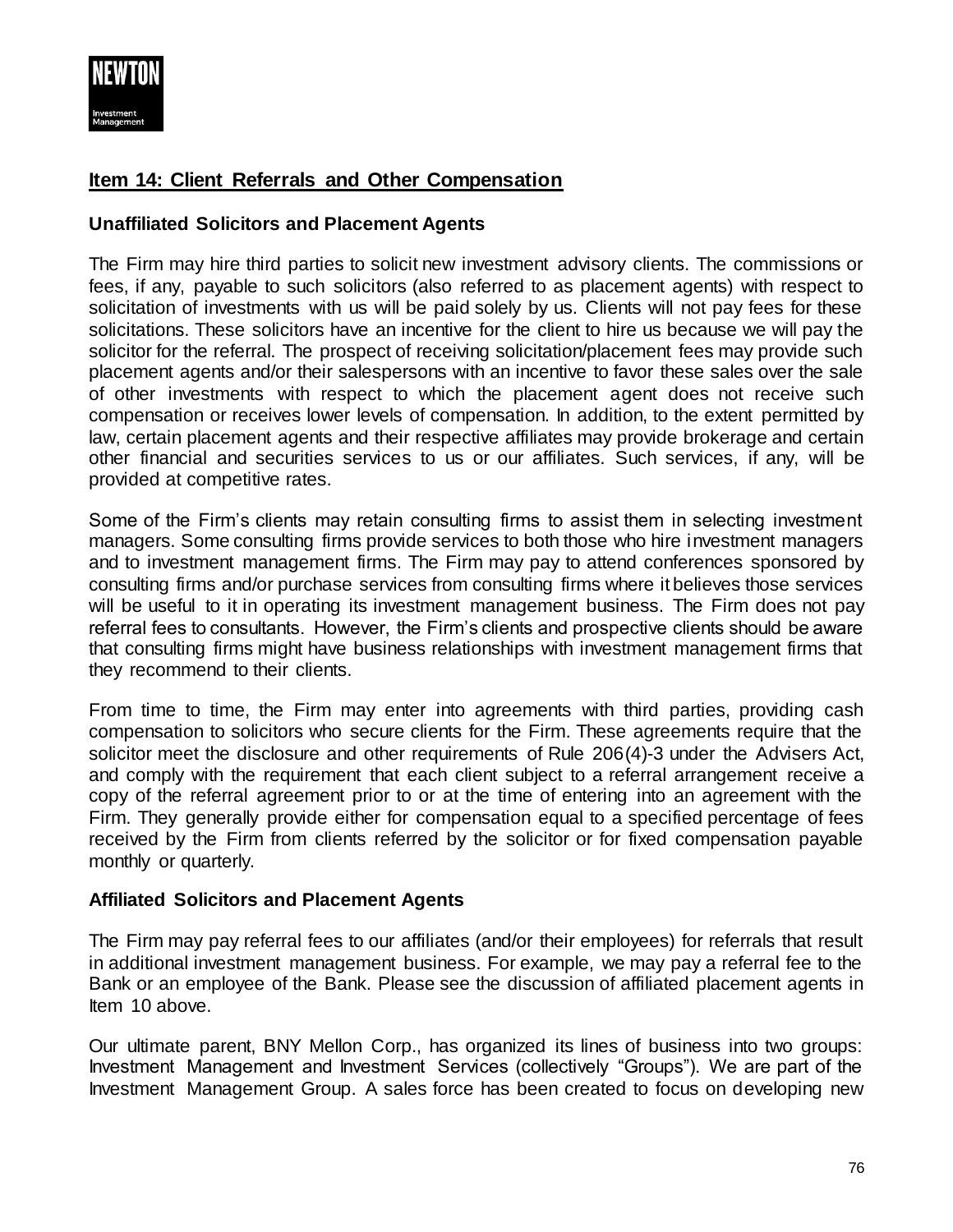

customer relationships and developing and coordinating large and complex existing customer relationships within both Groups.

In certain circumstances our sales representatives or other Investment Management sales representatives are paid fees for sales. The fees may be based on revenues and may be a one-time payment or paid out over a number of years. In addition, our sales representatives and sales representatives of our affiliates within the Investment Management Group are paid for intra-Group referrals to Group counterparts. Those fees are based on the first year's revenue for the Group counterpart.

Sales of any alternative investment products (such as private funds) in the U.S. are affected exclusively through our broker-dealer affiliate. Only registered representatives of such brokerdealer (who are also Associated Persons of the Firm in the case of products that are commodity pools or trade commodity interests) receive compensation for sales of alternative investments. For sales of our private funds and investment advisory services outside of the U.S., we may make payments to affiliates.

We may pay a fee to an affiliate that has a pre-existing relationship with a new client in the Investment Services Group. The fees may be based on revenues and may provide for a onetime payment or multiple payments over a number of years.

Receipt of compensation in connection with the sale of our products and services gives rise to a conflict of interest in that it may give our sales representatives or affiliates an incentive to recommend investment products and services based on the compensation they will receive, rather than solely on a client's needs.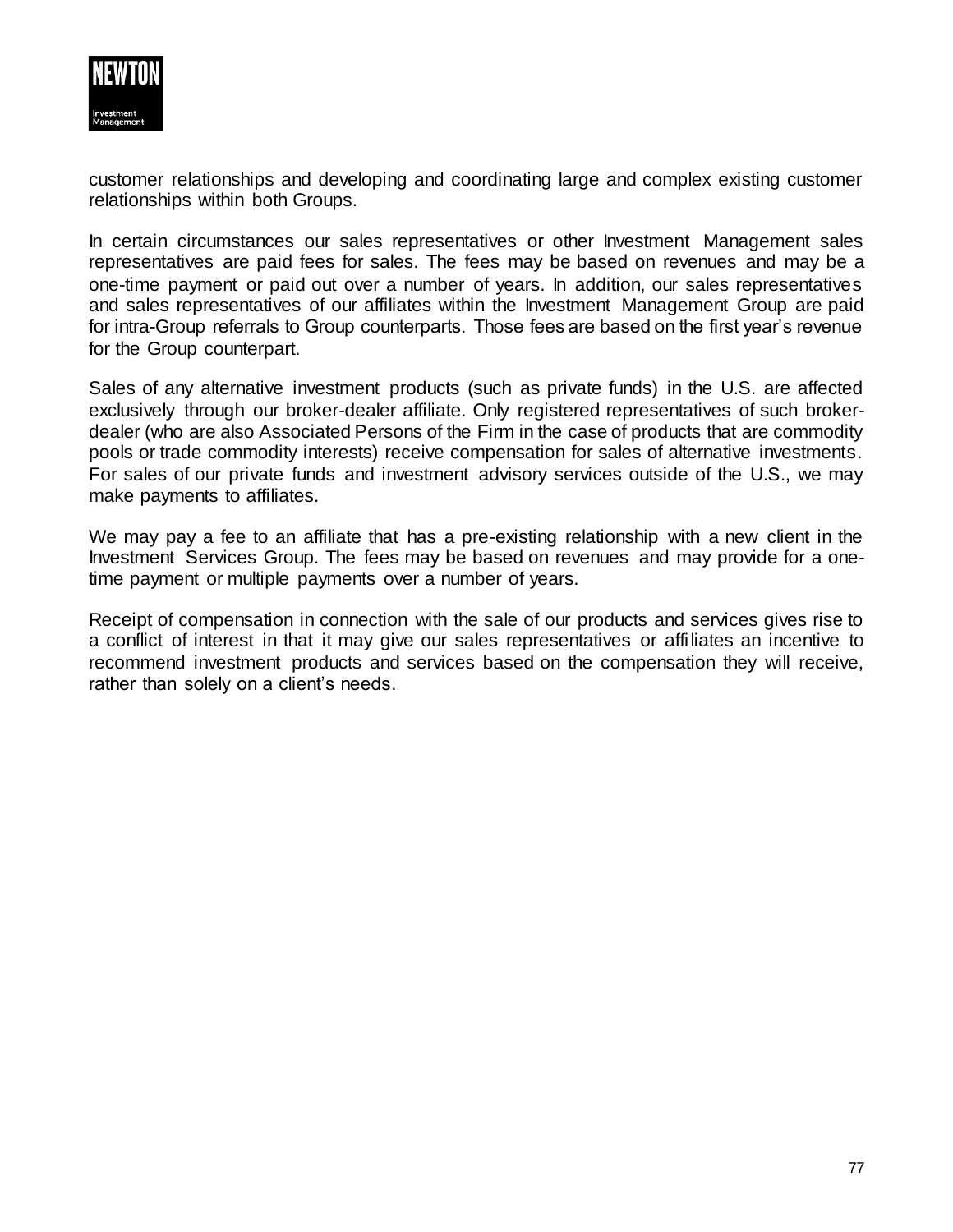

## **Item 15: Custody**

Rule 206(4)-2 under the Advisers Act (the "Custody Rule") defines "custody" to include a situation in which an adviser or a related person holds, directly or indirectly, client funds or securities or has any authority to obtain possession of them, in connection with advisory services provided by the adviser.

For purposes of the Custody Rule, we are deemed to have "custody" of certain client assets because client funds or securities are held by the Bank (a related person of the Firm), we or an employee serve as a director or managing member of investment funds organized as limited partnerships or limited liability companies and/or we have the ability to direct the transfer of funds or securities or to deduct fees from client custodial accounts.

Generally, an adviser that is deemed to have custody of a client's funds or securities, among other things, is required to arrange for an annual independent verification of such funds or securities in accordance with the Custody Rule (the "Surprise Exam Requirement"). However, the Custody Rule contains the following exceptions from the Surprise Exam Requirement:

- 1. Ability to Deduct Fees: advisers deemed to have custody of client assets solely because of their ability to deduct fees from client accounts are not subject to the Surprise Exam Requirement, provided that certain conditions are met. To the extent that such conditions are met with respect to certain clients, the Firm will rely upon this exemption to avoid a surprise audit for those such clients.
- 2. Related Person & Operational Independence: advisers deemed to have custody of client assets solely because a related person holds client assets will not be subject to the Surprise Exam Requirement, provided the adviser and the related person are "operationally independent." The Firm will rely upon this exemption to avoid a surprise audit for certain clients. We have determined that our operations are independent from those of the Bank.
- 3. Pooled Investment Vehicles: advisers who are deemed to have custody of the assets of clients formed as pooled investment vehicles will not be subject to the Surprise Exam Requirement, provided the pool has audited financial statements that are prepared in accordance with generally accepted accounting principles and such statements are distributed to investors in the pool within 120 days (or 180 days for funds of funds) of the end of the fiscal year. The Firm will rely upon this exemption to avoid a surprise audit for certain clients.

There may be certain situations where we are deemed to have "custody" of certain client assets, and no exception to the Surprise Exam Requirement is available. In those cases, we will arrange for an annual independent verification of funds and securities in accordance with the Custody Rule.

Stand Alone / Separate Account Clients: you will receive from your bank, broker-dealer, or other qualified custodian an account statement, at least quarterly, identifying the amount of funds and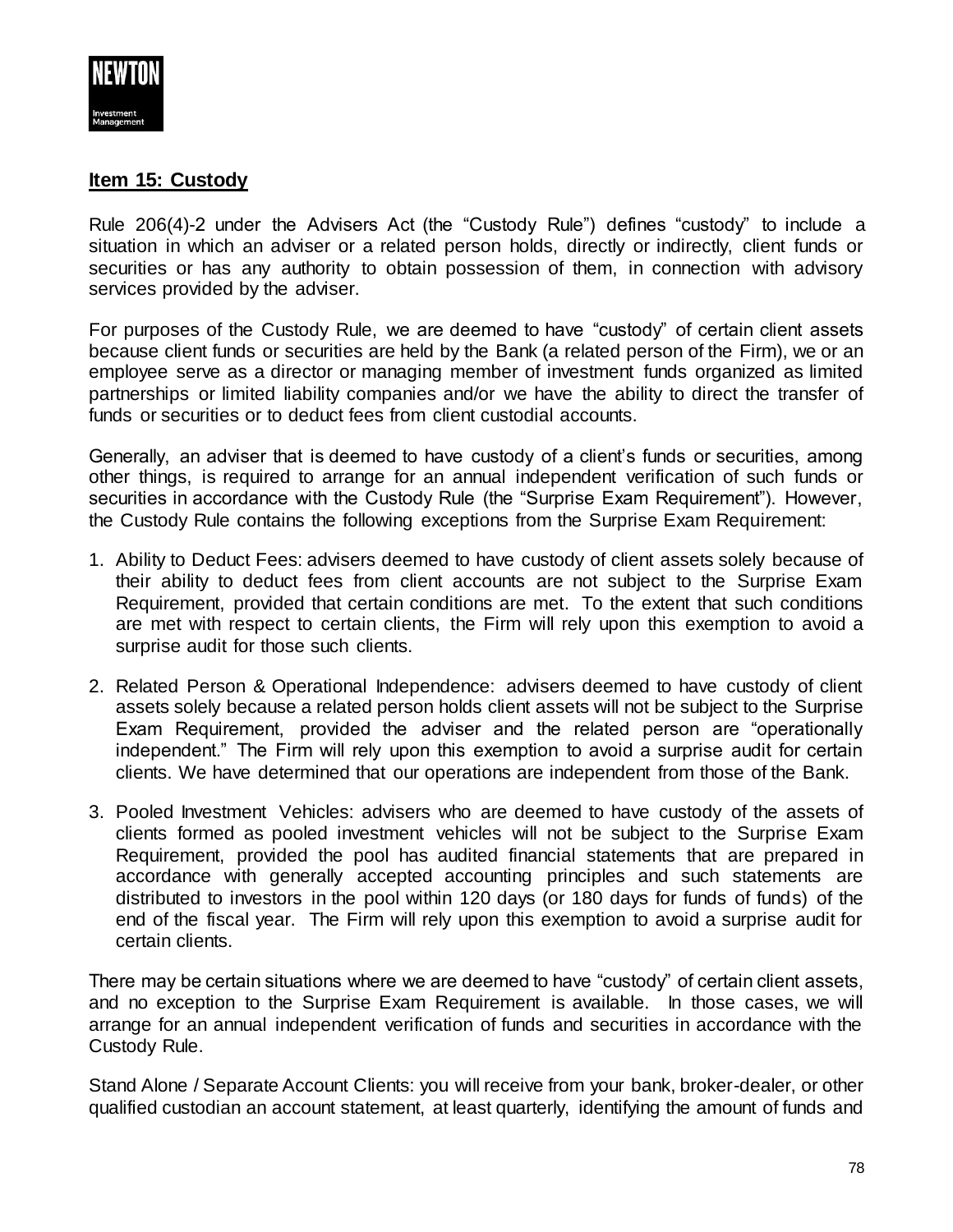

each security in the account at the end of the period and setting forth all transactions in the account during that period. Please review these statements carefully. You will also receive account statements separately from us. You are strongly urged to compare the account statements you receive from us with those that you receive from your qualified custodian.

Pooled Investment Vehicle Investors: you will receive audited financial statements prepared in accordance with generally accepted accounting principles and audited by an independent public accountant within 120 days of the end of the fiscal year of the pooled investment vehicle.

If you do not receive account statements and/or audited financial statements as described above, please contact us.

Physical Custody

We do not maintain physical possession of client assets held in separately managed accounts. Typically, each of our clients independently selects a custodian with whom it contracts directly. Our authority to instruct the client's custodian is limited to that granted by the client to us in the investment management agreement.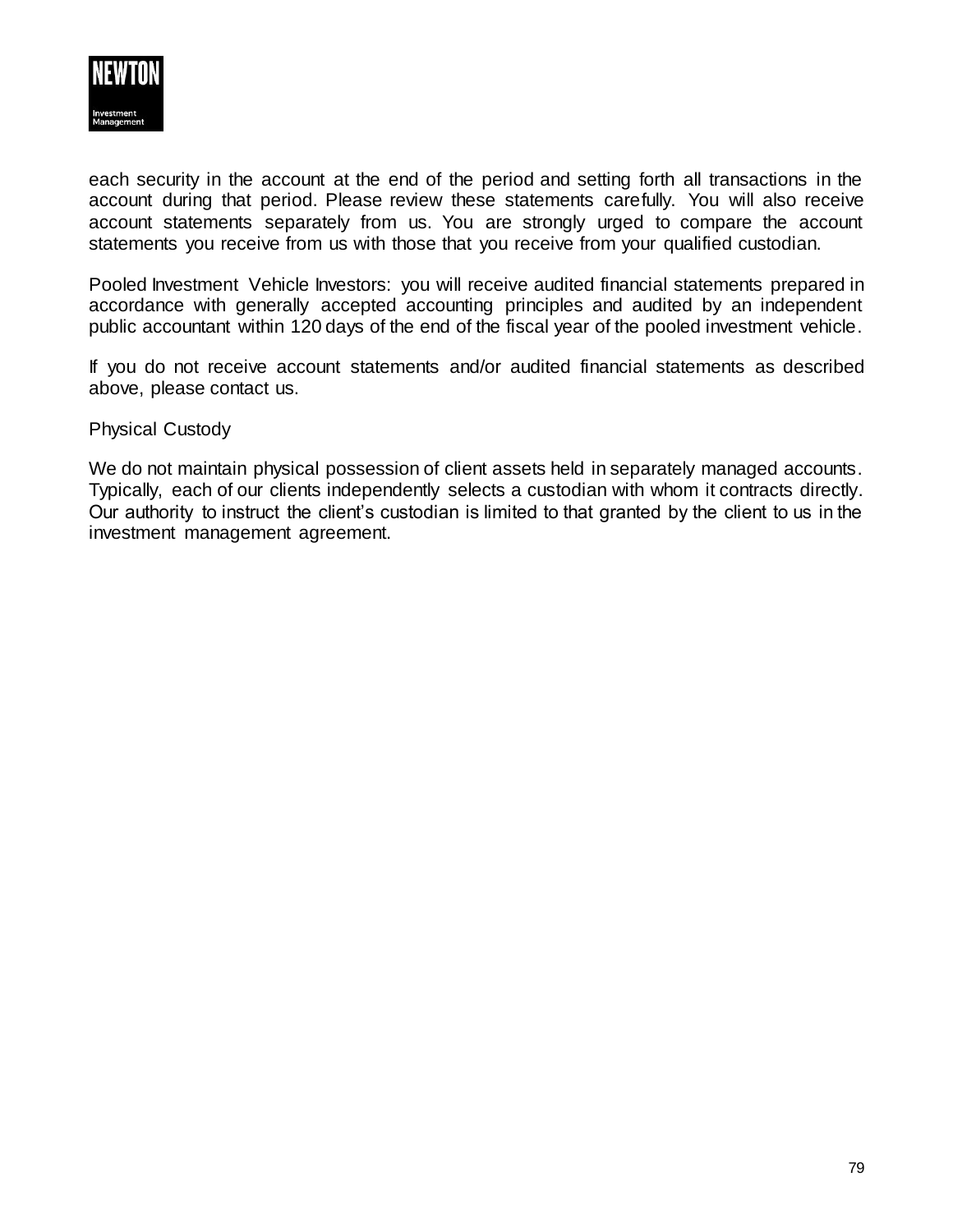

## **Item 16: Investment Discretion**

The Firm typically accepts discretionary investment authority over client assets, and clients must grant this discretionary authority to us in writing via a contract or other writing and/or through an appointment to become the investment adviser of a private fund. In all cases, however, such discretion is to be exercised in a manner consistent with the stated investment objectives and guidelines for the particular client account.

Clients must deliver their investment guidelines and restrictions to us in writing and, upon our agreement to abide by them, we will adhere to such guidelines and restrictions when making investment decisions.

### **Client Instructions**

In certain circumstances the Firm will agree, upon specific client request, to trade on a client instruction prior to receiving confirmation that sufficient funds to affect settlement of such trades have been received by the custodian. In such circumstances, we have procedures in place to authenticate instructions regarding the movement of cash and/or securities received by our clients and/or third parties authorized to act on behalf of our clients.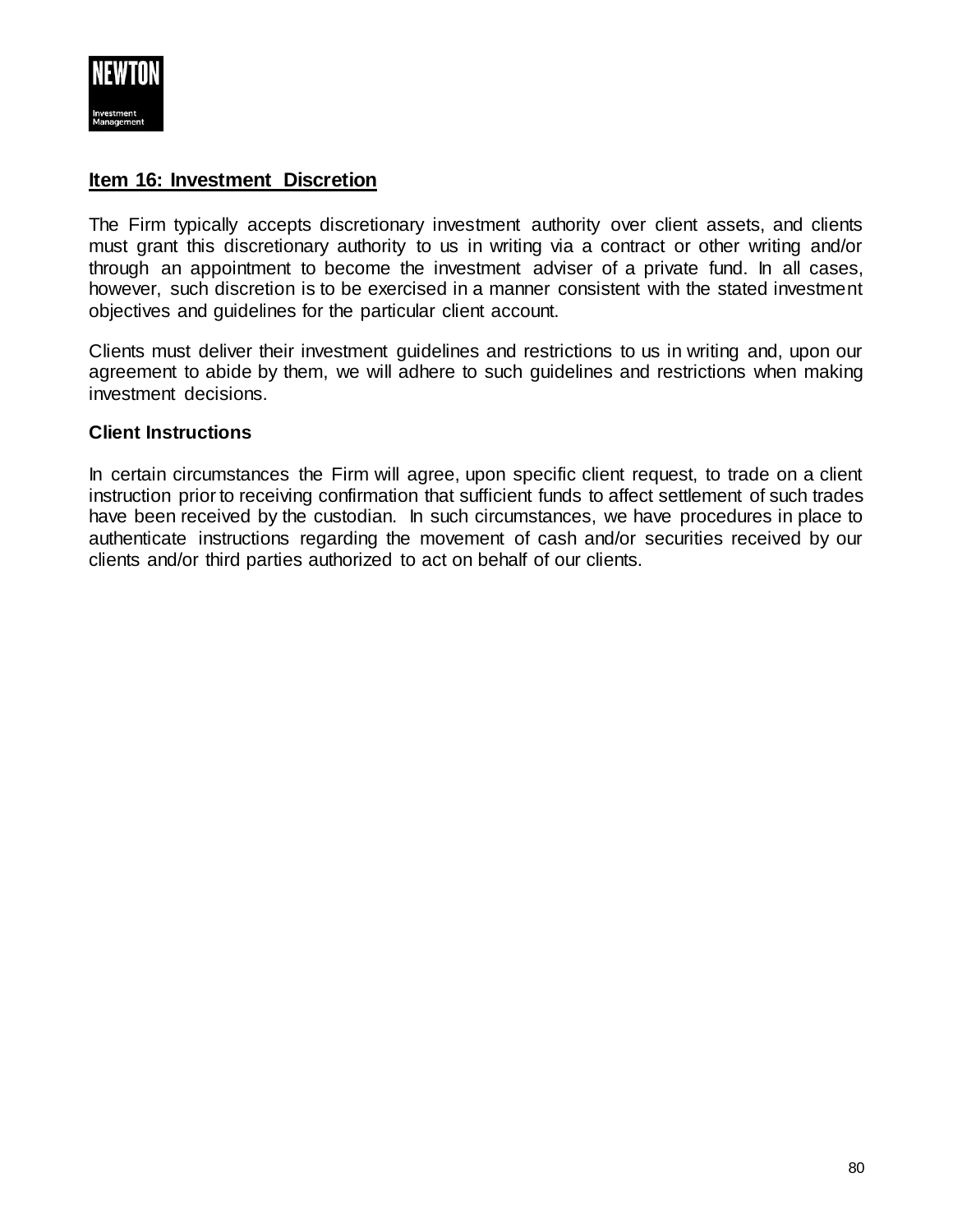

# **Item 17: Voting Client Securities**

As part of the contractual relationship between us and our clients, typically through an investment advisory agreement, a client may delegate to us its right to exercise voting authority in connection with the securities we manage for that client. Voting rights are most commonly exercised by casting votes by proxy at shareholder meetings on matters that have been submitted to shareholders for approval. Consistent with applicable rules under the Advisers Act, we have adopted and implemented written proxy voting policies and procedures that are reasonably designed: (1) to vote proxies, consistent with our fiduciary obligations, in the best interests of clients; and (2) to prevent conflicts of interest from influencing proxy voting decisions made on behalf of clients. We provide these proxy voting services as part of our investment management service to client accounts and do not separately charge a fee for this service.

Clients that have granted us with voting authority are not permitted to direct us on how to vote in a particular solicitation. Clients that have not granted us voting authority over securities held in their accounts will receive their proxies in accordance with the arrangements they have made with their service providers. In addition, we may provide proxy voting recommendations to clients who have not granted us voting authority over their securities.

For separate account clients that have afforded Newton voting discretion, it is Newton's intention to exercise voting rights in all markets. In certain markets, shares may be 'blocked' when exercising voting rights. In these instances, Newton will only exercise voting rights when it is in the best interests of our clients. The exercise of voting rights is a two-stage process, as a minimum, involving two separate members of the Newton Responsible Investment team; one to submit the voting decision while another approves the decision. In addition, and where necessary, vote decisions will be in collaboration with the relevant global sector analysts and portfolio managers. Voting decisions are based on a balanced view of Newton's responsible investment policies and principles, investment rationale and engagement activities, the company's unique situation together with the company's adherence to relevant codes, guidelines and regulations.

### **Potential Conflicts of interest may arise such as:**

- 1. We manage assets for a company whose management is soliciting proxies
- 2. BNY Mellon executives acting as board members of a company whose management is soliciting proxies (see below)
- 3. We have a business or personal relationship with participants in a proxy contest

## **BNY Mellon Proxy Conflicts Policy; Proxy Conflicts Committee**

Under certain circumstances, BNY Mellon has determined that it may not be appropriate for its subsidiaries and business units with discretionary authority to vote proxies on behalf of clients, including us (each, a "Voting Firm"), and has established a Proxy Voting Conflicts Policy (the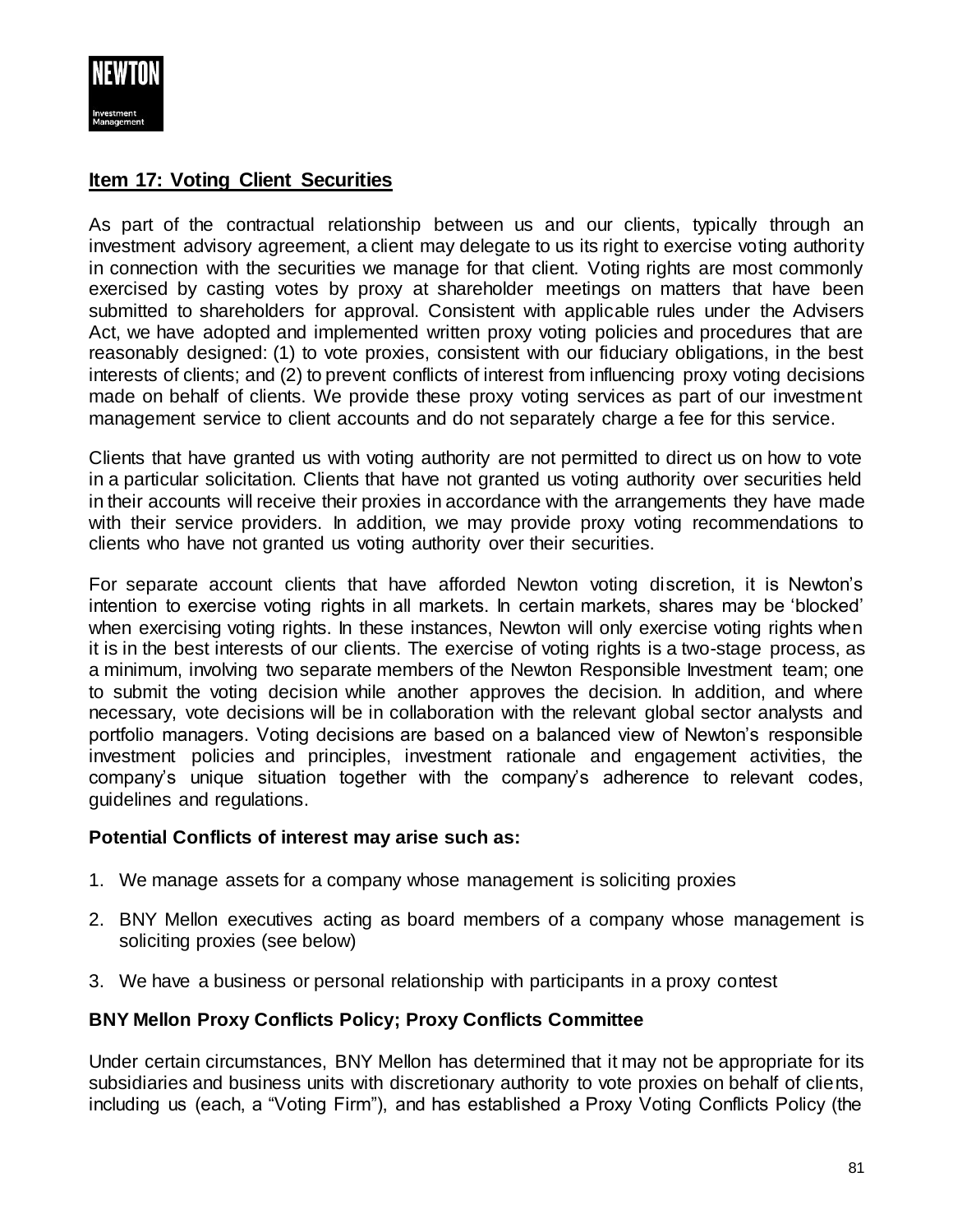

"BNYM Policy") that sets forth the required actions and reporting of Voting Firms when actual or potential conflicts of interest involving BNY Mellon arise. The BNYM Policy identifies several specific types of proxy solicitations that are considered "Primary Conflicts" for all Voting Firms. Primary Conflicts typically arise when proxies are issued by BNY Mellon or by a pooled vehicle when relating to services provided by a BNY Mellon affiliate and may also arise due to relationships between a proxy issuer and BNY Mellon or BNY Mellon's Chief Executive Officer or Board of Directors. The BNYM Policy directs the manner in which such Primary Conflicts are to be addressed (e.g., application of pre-determined, written guidelines, client consent, or delegation to an independent fiduciary). The BNYM Policy also identifies as "Secondary Conflicts" situations that, while not identified as a Primary Conflict, may present an actual, potential or perceived material conflict for Voting Firms because of a relationship between a proxy issuer and BNY Mellon, the Voting Firm or its executive officers or Board of Directors.

When Primary Conflicts or Secondary Conflicts occur Newton has decided to manage this conflict by instructing the voting recommendations of an independent fiduciary. In the situation where the independent fiduciary (ISS) is also conflicted, we would abstain from voting. Newton meets with ISS on a periodic basis and as part of this meeting discusses ISS' conflicts of interests.

We are also subject to the policies and decisions of BNY Mellon's Proxy Conflicts Committee (the "PCC"). Among other responsibilities, BNY Mellon has empowered the PCC to maintain, interpret and effect the BNYM Policy. If a Voting Firm needs interpretive guidance concerning a Primary Conflict or identifies a Secondary Conflict, the PCC shall review the matter, and (in the case of identified conflicts) determine how best to resolve the conflict (e.g., independent fiduciary, abstention, or mirror voting). In addition to the BNYM PCC Newton has decided to implement its own process for reviewing such conflicts, with material conflicts being reported to the Newton Conflicts of Interest Committee.

In the event a client has decided to participate in a securities lending program, we may be unable to monitor loaned securities or recall/restrict securities from being loaned. In such cases, we will be unable to exercise the voting rights attached to any loaned securities.

Where we plan to vote against management on an issue, we may engage with the company in order to provide an opportunity for our concerns to be allayed. In such situations, it would not be a surprise to the company should we vote against management. We only communicate our voting intentions ahead of the meeting directly to the company and not to third parties. We may also advise management of how we have voted after the meeting should we consider such engagement to be useful in an effort to avoid a repeat situation and ultimately an improvement at the company.

Newton's approach to responsible investment, which extends to the exercise of voting rights, has been formulated and approved by Newton's Responsible and Ethical Investment Oversight Group. Clients may receive information on the proxy voting history for their managed accounts upon request. Please contact us for more information.